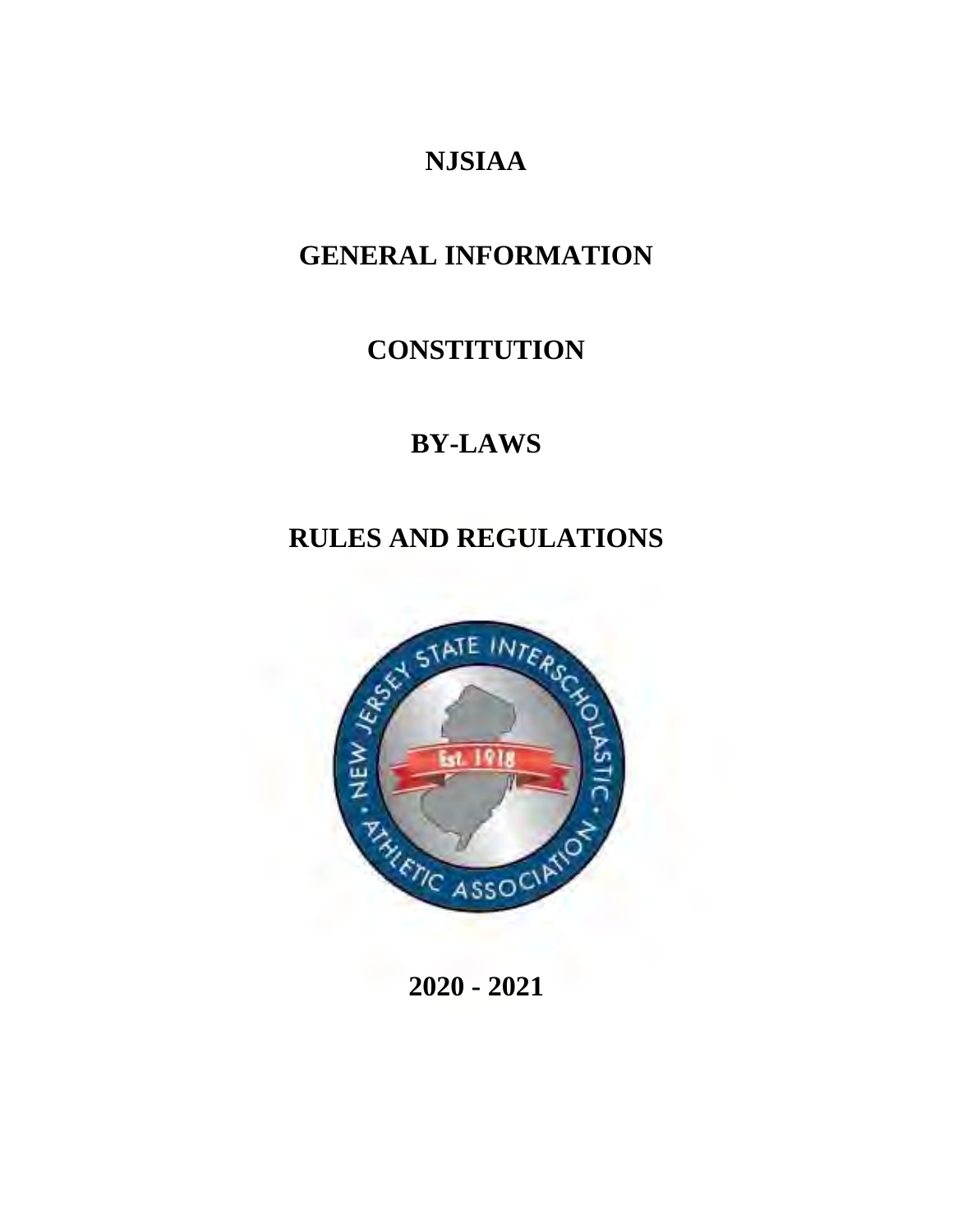#### **TEMPORARY RULE AMENDMENTS FOR THE 2020-2021 SCHOOL YEAR**

 **The COVID-19 pandemic has required NJSIAA to make certain temporary amendments to the Bylaws, Rules and Regulations and general and sport-specific schedules for the 2020-2021 school year. Considering that the amendments only apply to this school year, the Handbook itself has not been updated to reflect the changes. A summary of the temporary changes (to the extent known at the time of publication of this Handbook) is provided below. The most up-to-date information and the full text of the temporary Bylaw amendments can be found on the NJSIAA website.** 

 **The NJSIAA Executive Committee and its officers adopted the following temporary Bylaw amendments for this school year:** 

# **(1) NJSIAA Bylaws, Article V, Section 4(K) Transfer Rule**

- The COVID-19 pandemic has uprooted families across New Jersey. Therefore, NJSIAA has amended the Transfer Rule to modify the "bona fide change of residence" provision, as outlined below. Any student who transfers on or before September 1, for fall sports, or on or before November 1, for winter sports, will not be required to sit 30 days, or half the season, whichever is less. Any student that transfers after those dates will be subject to the sit-period.
- As the pandemic progressed into late summer, some member schools chose to cancel or postpone athletic programs. Because the focus of this season is participation, and not championships, NJSIAA further amended the transfer rule to clarify that a transfer for athletic advantage does not include a transfer made because the student's school cancels or postpones an athletic program due to the pandemic.
- Additionally, with regard to some member schools cancelling athletic programs, the transfer rule applicable to Vo-Tech/Public Academy and Charter Schools has been revised. Clarifications 9 and 10 to NJSIAA Bylaws, Article V, Section 4(K) normally permit students attending Vo-Tech/Public Academy or Charter School students attending schools that do not offer a particular sport, to participate in that sport at his/her sending school upon agreement of both Principals. For the 2020-2021 school year, no such agreement by either schools' Principal is required.
- **(2) NJSIAA Bylaws, Article V, Section 4(E) Credits Rule** NJSIAA understands that, in a virtual setting, some student-athletes may face challenges to achieve the required number of credits to participate in athletics. These challenges include, but are not limited to, lack of access to technology and differing learning methods. To accommodate those student-athletes, NJSIAA has adopted a waiver protocol, to be completed by the student-athlete's school principal, as outlined below.
- **(3) NJSIAA Bylaws, Article III, Section 10 Cooperative Sports Programs** The Cooperative Sports Application deadlines have been relaxed to allow schools additional time to assess enrollment and participation numbers.

 **Additionally, the dates set forth in NJSIAA Rules and Regulations, "Program Regulations," pertaining to Sports Season Dates (Section 5); Start of Practice (Section 6); and Opening Dates (Section 8) and the sport-specific dates found in the Rules and Regulations will be modified for the 2020-2021 school year. Please refer to the Tournament Regulations posted on NJSIAA's website, on the individual sports page, for current information in this regard.**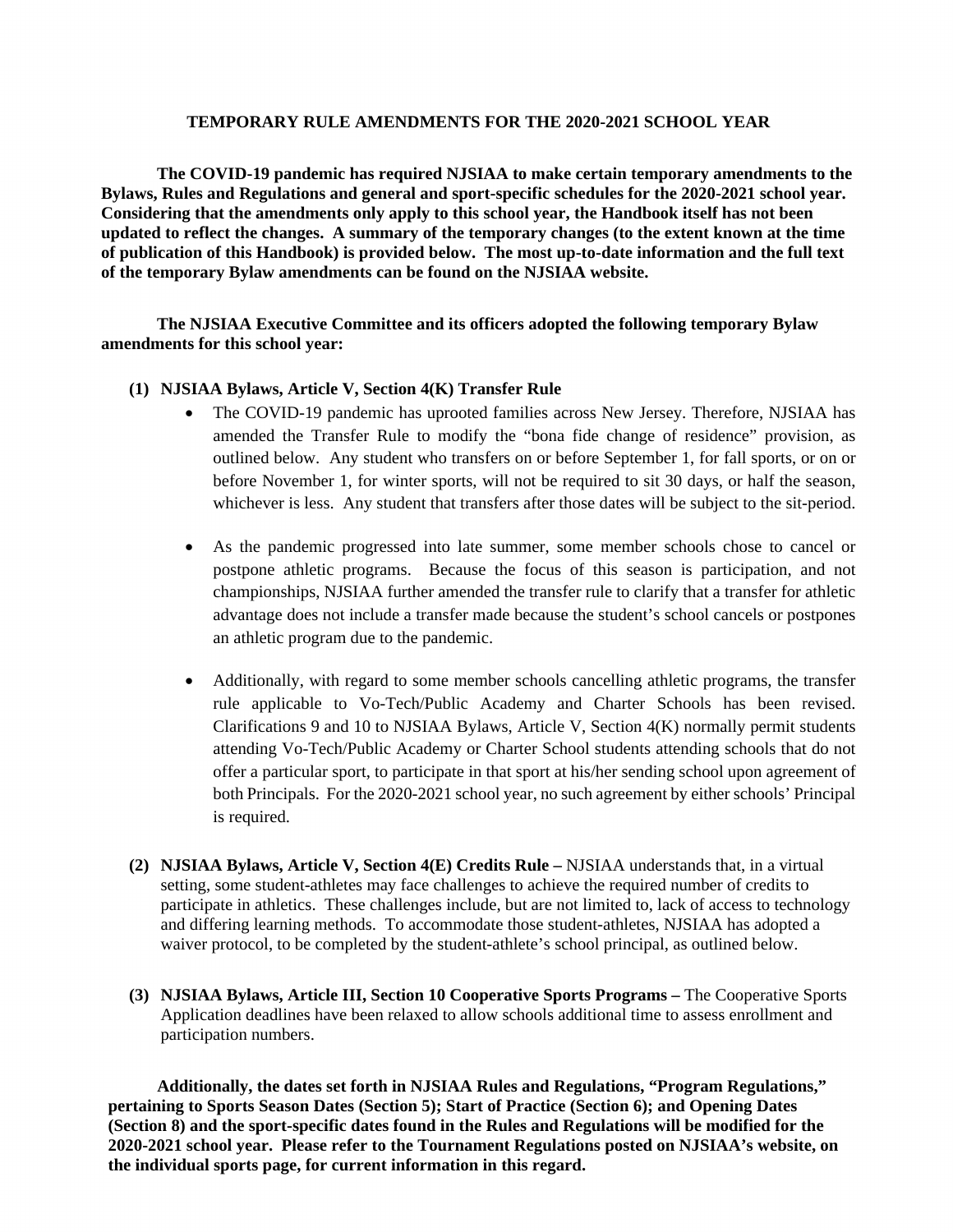# **NJSIAA MISSION STATEMENT**

The NJSIAA, a private, voluntary Association is committed to serving all types of student-athletes, its member schools and related professional organizations by the administration of education-based interscholastic athletics, which support academic achievement, good citizenship, and fair and equitable opportunities.

We believe that member schools, along with their leagues and conferences, share these convictions:

- A safe and healthy playing environment is essential to our mission.
- Participation in interscholastic athletics enhances the educational experience of all students.
- Interscholastic athletics is a privilege.
- Excellence in both academics and athletics is pursued by all.
- Interscholastic participation develops good citizenship and healthy life-styles, fosters involvement of a diverse population and promotes positive school/community relations.
- Rules promote fair play and minimize risk.
- Cooperation among members advances their individual and collective well-being.
- Training of administrators and coaches promotes the educational mission of the interscholastic experiences.
- Properly trained officials/judges enhance interscholastic competition.
- The NJSIAA is the recognized state authority on interscholastic athletic programs.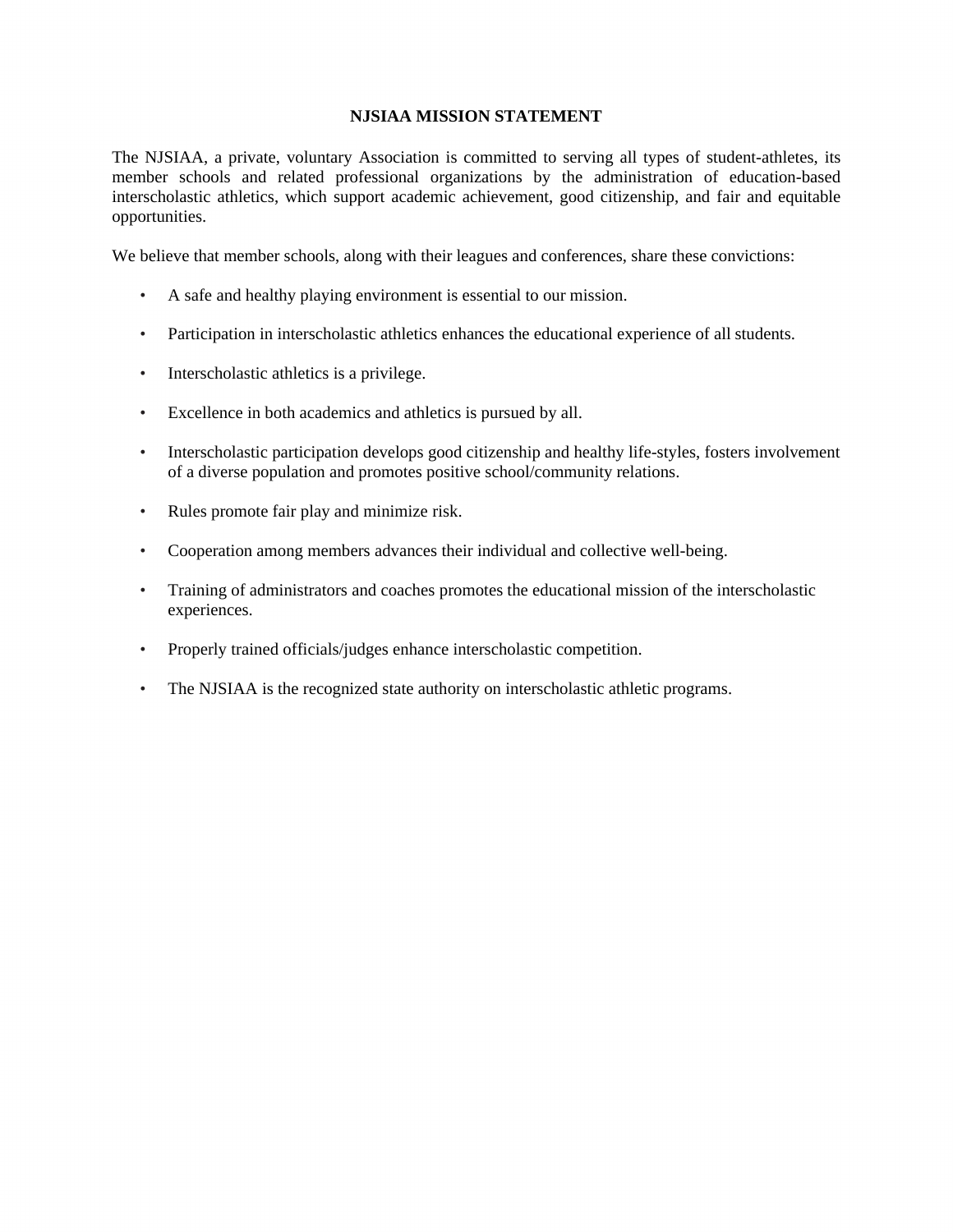#### **IN MEMORIAM**

#### *Former Executive Committee Members*

Chas. E. Lillis Everett L. Hebel George Henckel Joseph J. Vopelak Clarence L. Woodman Richard Mirshak Spencer M. Bennett David Broffman Phillips R. Brooks Sister Joan Companick Dr. A.G. Ireland Msgr. John P. McHugh E. Fred Moller Anthony Bocchieri I.B. Somerville Robert Dotti H.T. Irvine Joseph Clements Melvin T. Rahn Vito D'Orio G.A. Falzer August Bonanne O.F. Thompson James Van Zoeren Michael E. Maloney Herbert Palmer Wm. G. Ellis, Sr. Gerald Hopkins Dr. F.W. Maroney Bernice J. Davis Dr. Howard R. Best Jerome D. Greco Arthur G. Humphrey Abner West Earl MacArthur Allison King Granville V. Magee George M. Gurisic Frank McAlarnen Joseph T. Cancellieri Thomas R. Bristow Charlie Lee Charles O. Benson Jack Sweet Josiah Conwell William J. Palese Robert F. Duncan Art Shaare Albert "Chet" Redshaw Rev. William M Giblin Albert S. Kopf James Camburn Gerald Glisson

Walter E. Short, *Executive Secretary – Treasurer*  James G. Growney, *Executive Director*  Joseph P. Porcaro, *Assistant Director*  Roy Schleicher, *Assistant Director*  Michael J. Herbert, Esq., *Association Attorney*  Dr. Johnson Harmon, *Project Manager*  Don Danser, *Assistant Director*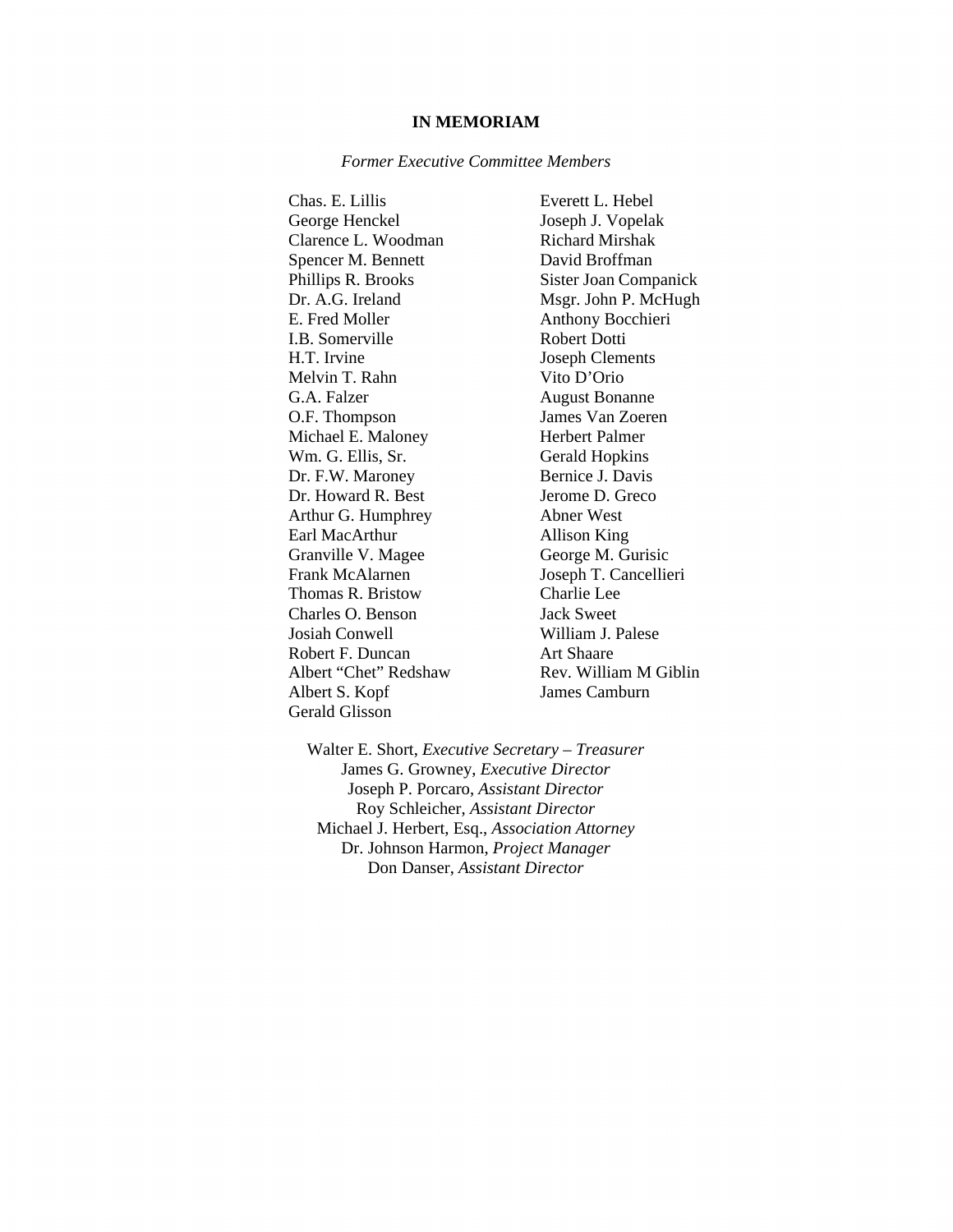# **TABLE OF CONTENTS**

# **General Information**

| <b>Constitution</b> |  |
|---------------------|--|
|                     |  |
|                     |  |
|                     |  |
|                     |  |
|                     |  |
|                     |  |
|                     |  |
|                     |  |
|                     |  |
|                     |  |
|                     |  |
|                     |  |
|                     |  |
| <b>Bylaws</b>       |  |
|                     |  |
|                     |  |
|                     |  |
|                     |  |
|                     |  |
|                     |  |
|                     |  |
|                     |  |
|                     |  |
|                     |  |
|                     |  |
|                     |  |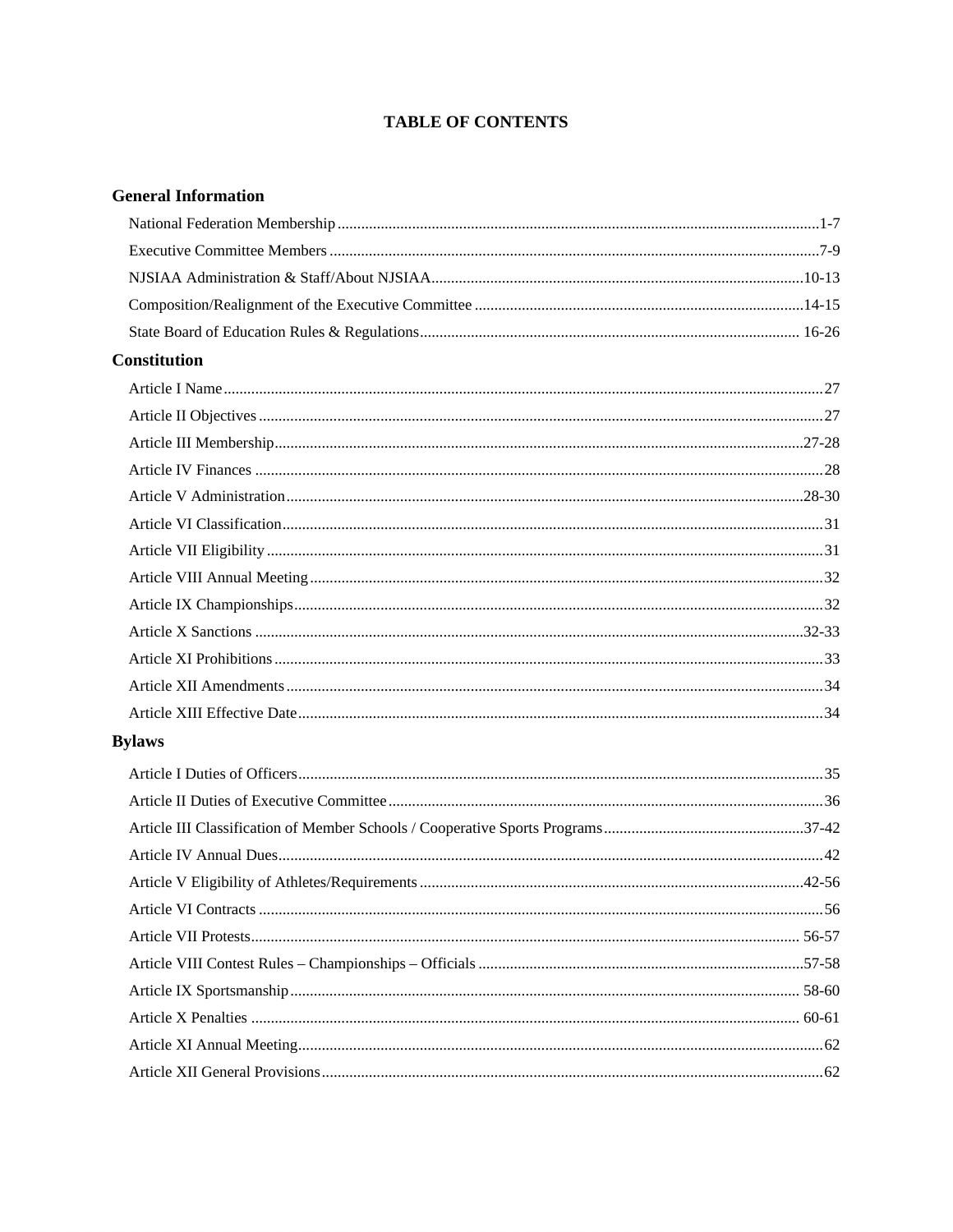| <b>Rules and Regulations</b> |    |
|------------------------------|----|
|                              |    |
|                              |    |
|                              |    |
|                              |    |
|                              |    |
|                              |    |
|                              |    |
|                              |    |
|                              |    |
|                              |    |
|                              |    |
|                              |    |
|                              |    |
|                              |    |
|                              |    |
|                              |    |
|                              |    |
|                              |    |
|                              | 90 |
|                              |    |
|                              |    |
|                              |    |
|                              |    |
|                              |    |
|                              |    |
|                              |    |

 $\mathbf{I}$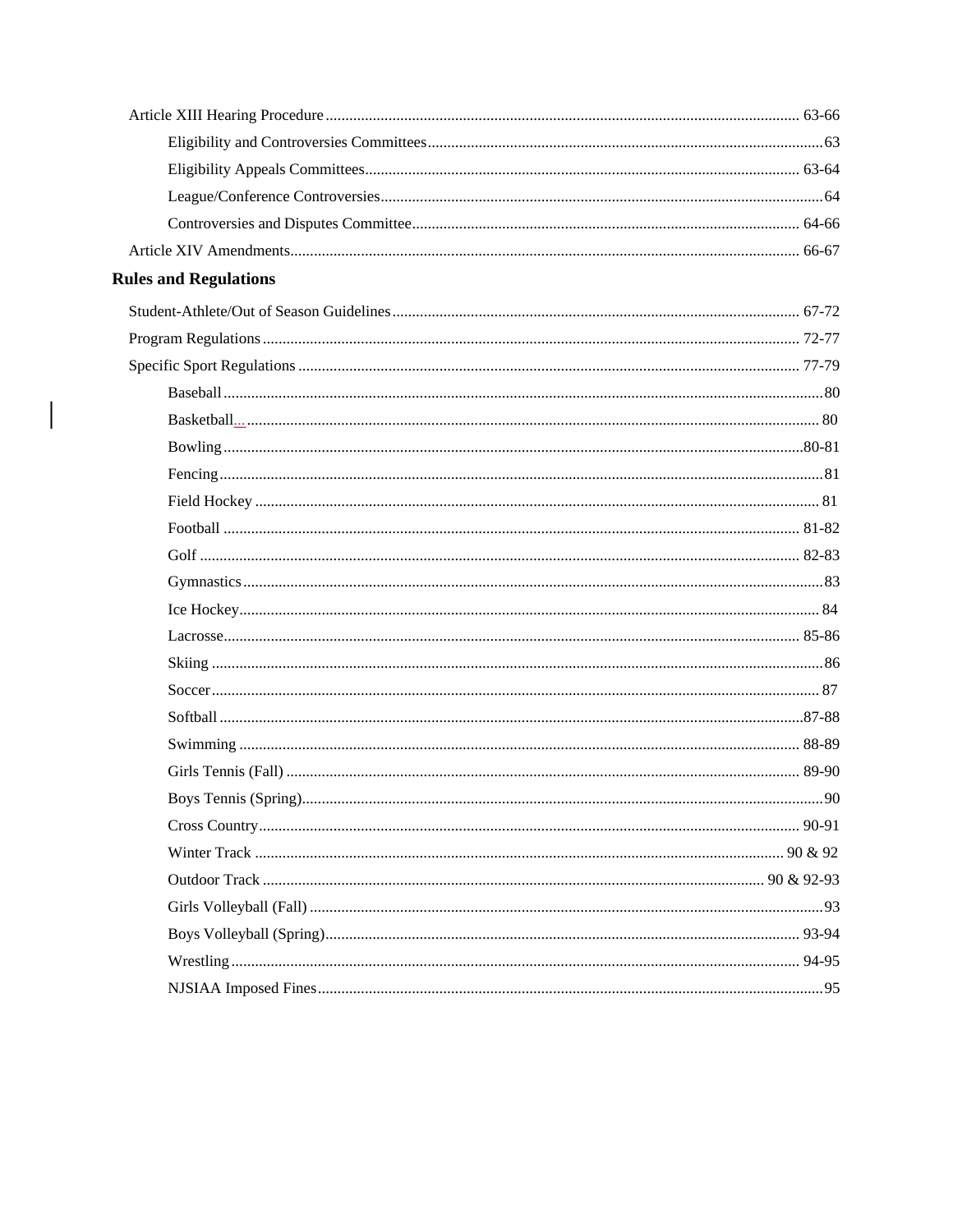## **MEMBER OF THE NATIONAL FEDERATION OF STATE HIGH SCHOOL ATHLETICS**

Dr. Karissa Niehoff, *Executive Director* 

**Mailing Address: Shipping Address:**  NFHS NFHS P.O. Box 690 1802 Alonzo Watford Sr. Drive Indianapolis, IN 46206 Indianapolis, IN 46202

> Telephone: (317) 972-6900 **www.nfhs.org**

## **PURPOSES OF THE NATIONAL FEDERATION**

The National Federation of State High School Associations serves its members, related professional organizations, and students by providing leadership for the administration of education-based interscholastic activities, which support academic achievement, good citizenship and equitable opportunity.

We believe participation in education-based interscholastic athletics and performing arts programs:

- \* Enriches each student's educational experience.
- \* Promotes student academic achievement.
- Develops good citizenship and healthy lifestyles.
- \* Fosters involvement of a diverse population.
- Promotes positive school/community relations.
- \* Is a privilege.

#### The NFHS:

- \* Promotes and protects the defining values of education-based interscholastic activity programs in collaboration with its member state associations.
- \* Serves as the recognized national authority on education-based interscholastic activity programs.
- \* Serves as the pre-eminent authority on competition rules for education-based interscholastic activity programs.
- \* Promotes fair play and seeks to minimize risk for student participants through the adoption of national competition rules and delivery of programs and services.
- \* Delivers quality educational programs to serve changing needs of state associations, school administrators, coaches, officials, students, and parents.
- \* Provides professional development opportunities for NFHS member state association staff.
- \* Promotes cooperation among state associations advance their individual and collective well-being.

#### **In 1942 the NJSIAA became a member of the National Federation.**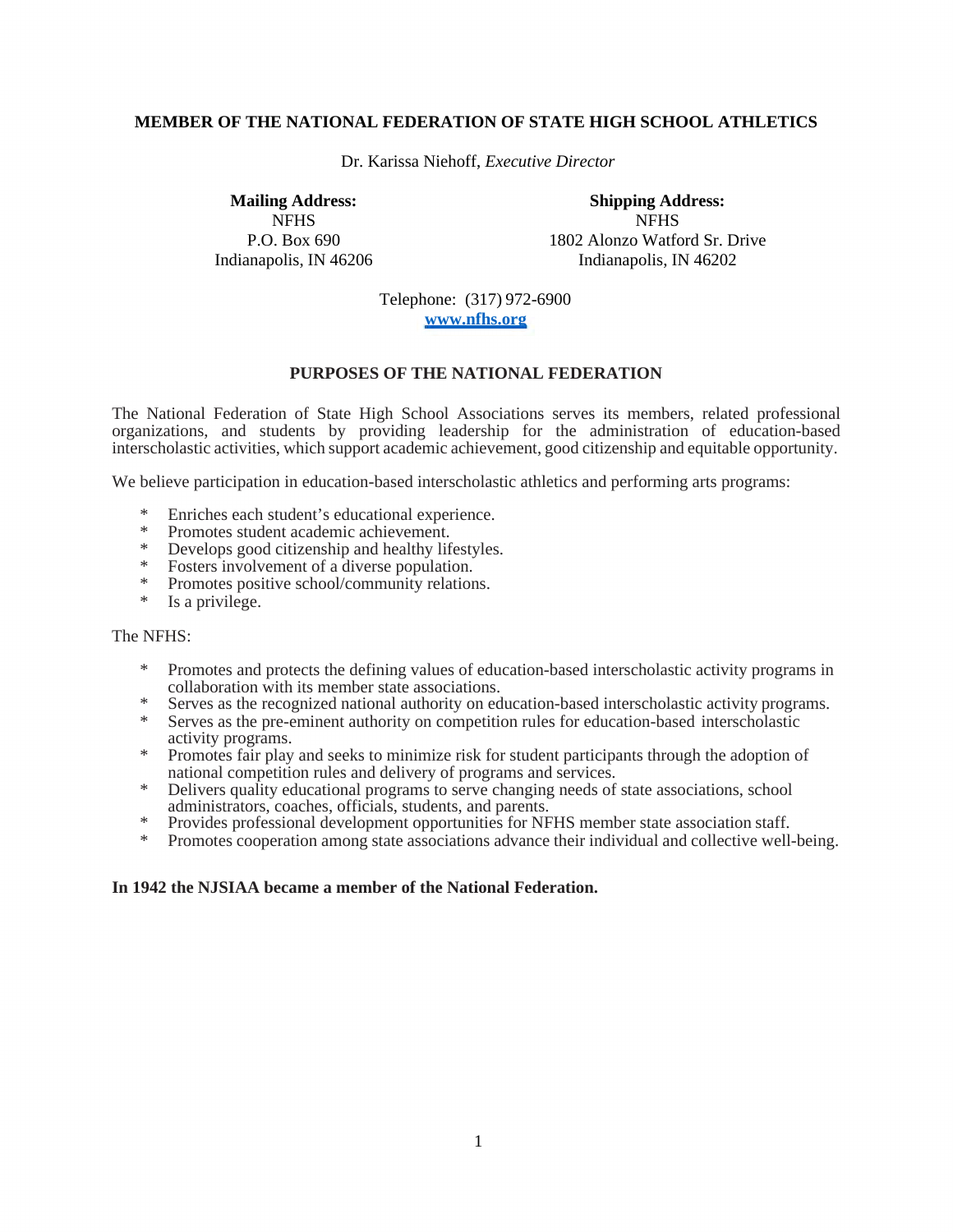# **EXTRACTS FROM NATIONAL FEDERATION BYLAWS**

#### **Sanctioning:**

Interscholastic activities exist because they provide educational opportunities for youth. When this objective is not accomplished, there is no educational reason for conducting an activities program. If these goals are not realized, the activities program could just as well be conducted by any other organization.

Those conducting the interscholastic program have a responsibility to be certain it is administered so the educational goals are reached. To this end, the organization sponsoring competition has an obligation to sanction all contests in which the students participate. This sanctioning may be done at the local level by designing activities which serve the needs of the students. It also may be done at the conference, district or state levels by establishing events which provide educational opportunities not available in the local situation. These must be so conceived that they serve the participants.

Sanctioning guarantees programs, which are approved, adhere to sound and detailed criteria which meet the specific requirements of a school or a group of schools based upon experience and tradition. This means there will be regulation of the conditions under which the students and teams may compete. Sanctioning is a means of encouraging well-managed competition. It assures the program will provide a broad base of wholesome and constructive competition. The sanctioning program is a positive service to students and schools, not a negative limitation as some non-school promoters believe.

The sanctioning program of the National Federation of State High School Associations has the primary purpose of protecting the welfare of high school students.

A secondary purpose of sanctioning is to protect the existing programs sponsored by member schools. No event may be sanctioned if it simply duplicates a school program, or if it detracts from that school program by luring outstanding competitors away from an existing event. Individual states and schools provide quality competitive programs. There is little need for crossing state boundaries to gain satisfactory competition except along the borders. There are very few instances in which competitors can find superior opportunities for competition in events which are held out of state. In most cases, there are other objectives than the education of youth for encouraging participation in such meets.

Sanctioning will eliminate abuses of excessive competition. The limitation of the number of multiple-school events in which teams may participate and the limitation of travel distance are concrete examples. Excessive competition works a hardship on the student by interfering with the academic program and detracts from the total program because of the amount of money spent on the few outstanding performers which might better be spent improving the total program for the majority.

A number of non-school organizations sponsor competition for high school students and, because of this, there are problems and conflicts with existing school programs. The school-sponsored competition is interpreted to include that sponsored by colleges or educational agencies in addition to that sponsored by state association member schools. There are three different areas of nonmember school competition which are of concern and include competition sponsored by: (a) local service organizations; (b) colleges involving only state association member schools, and (c) nonmember schools involving member schools. The National Council in its 1969 meeting at Las Vegas, Nevada, adopted the following guidelines to be followed when considering sanction requests:

- 1. Interstate competition sponsored by non-school-related organizations shall not be sanctioned.
- 2.All contests in which member schools participate shall be sponsored by a member high school or sanctioned by the high school association (competition for high school students sponsored by colleges will require this approval).
- 3.Competition in sports federation meets shall be co-sponsored by a state association member school or sanctioned by the appropriate high school association or associations, if interstate.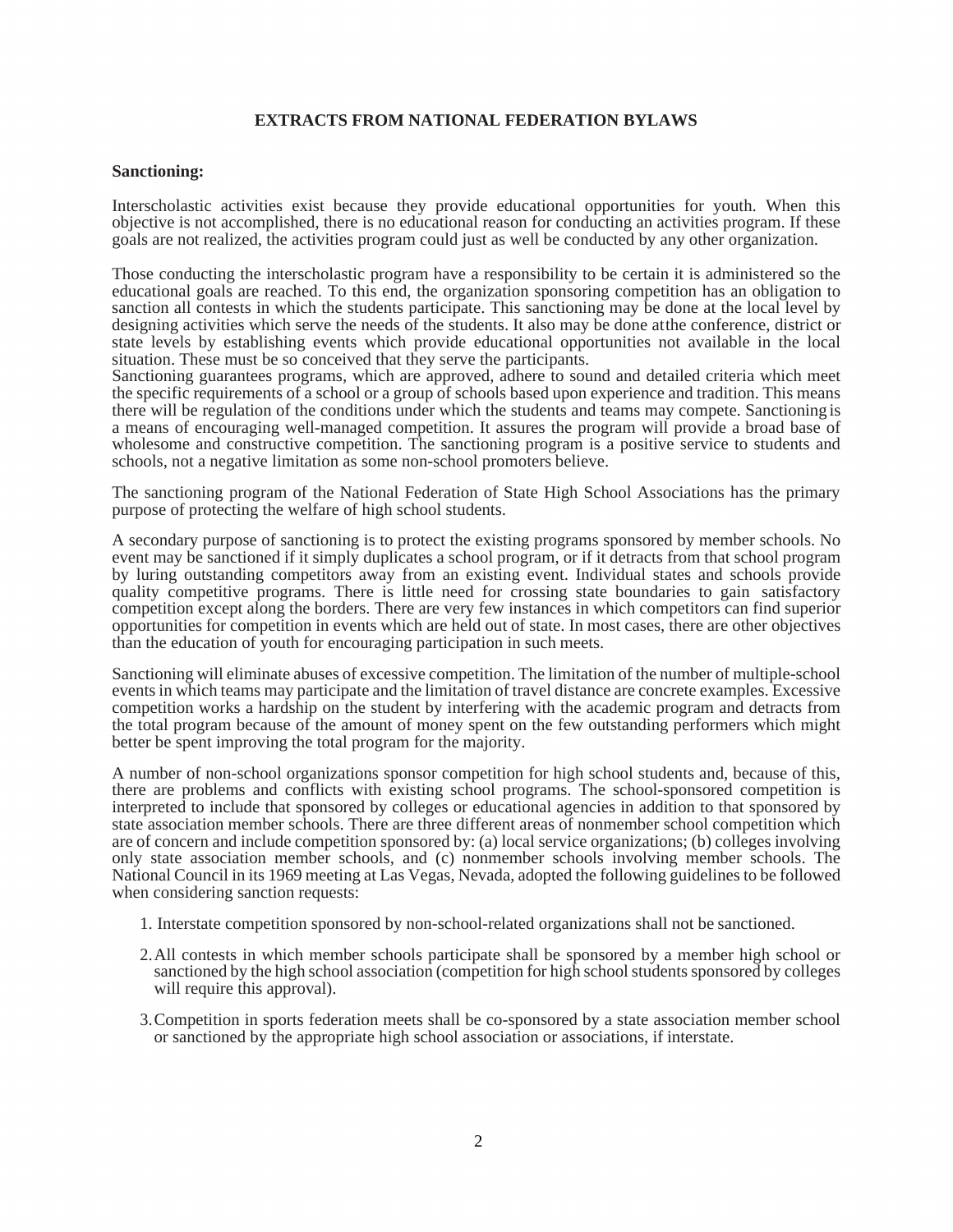Programs conducted by non-school personnel need to be evaluated very carefully. In the majority of cases, these completely disregard the future high school eligibility of participants and do not consider the existing interscholastic program. Such programs are often justified with five reasons as follows: (1) the distinction it brings to the competitor; (2) the fame and fortune it provides a competitor's coach and/or school; (3) the public image which may come from newspaper promotion; (4) the recognition it will bring the community; and (5) the educational values to the competitors.

A properly administered sanctioning program will provide uniformity in obtaining approval for an event. By following specific criteria, sponsors will not submit requests for approval of poorly conceived or loosely organized events. Most want to conduct events which will benefit students and can use the criteria as guidelines for developing or improving an event. The strict adherence to established criteria develops confidence of the schools in the total program. Those who administer the sanctioning program are obligated to uphold all standards. All of this adds up to the fact that sanctioning protects the students from exploitation.

The Friends and Neighbors Sanctioning Policy of the NFHS stipulates schools not eligible for membership in their home state association may be approved for participation in an NFHS sanctioned meet provided: (1) nonmember participants adhere to standards as high or higher than the interscholastic association of their state; (2) the policies of the state association represented in the meet prevail for all institutions that are represented; and (3) the state associations which are represented in an NFHS sanctioned meet agree to participate with schools which do not have state association membership because they cannot qualify. Nonmember schools have shown a desire to participate in both intrastate and interstate meets which involve state association member schools. When it can be shown the nonaffiliated schools maintain standards similar to the state's member schools and the competition will be conducted in accordance with existing requirements, a request for sanction may be honored.

In all interstate contests, each participating school shall follow the contest rules of the state association of which it is a member or rules which have been approved by that state association for interstate competition. The rules referred to are contest rules only and not rules applying to age, number of semesters of attendance, residence or academic accomplishments. No school may violate its own state association rules.

Telegraphic and telephonic meets involving schools from more than one state do not require sanction on the part of the NFHS and the performances, therefore, would not qualify for record consideration.

The concept of area championships is in conflict with the general philosophy regarding interstate events. Although the NFHS Bylaws may not be specific concerning the rejection of such sanction applications, it is the desire of the majority of the membership to follow such a policy in correcting existing abuses. State executive officers have expressed concern about the problem of events which are designated as area, regional or national championships. At its meeting in Atlanta, Georgia, on January 7, 1969, the Executive Committee (now Board of Directors) directed the NFHS staff not to issue sanctions for events which are designated as championships, When applying for sanctions, sponsors must be certain neither the promotion not the results of the event are labeled as part of a sectional or national championship.

National championships cannot be sanctioned as a result of an action of the NFHS membership on February 26, 1934.

The National Council voted that the Executive Committee should refuse to sanction any meet or tournament which is in the nature of a contest to determine a national high school championship. The Executive Committee/Board of Directors has acted in accordance with this vote and no sanction has been granted although there have been many successful attempts by promoters to hold contests which are national in scope.

This action concerning national championship meets was the result of sentiment on the part of high school administrators that the high schools are provided with enough competition by their own leagues and state associations. If more competition were desired, it would be an easy matter for such leagues or state associations to prolong the season or to arrange post-season games or to increase the number of tournaments. When such action is not taken, it is because additional competition is not desirable. Matters such as this must be determined by groups rather than by individual high schools because if one high school were permitted to extend the season indefinitely or to travel an indefinite distance to an interstate event, it practically forces other high schools to do likewise, if they are to compete on equal terms with the one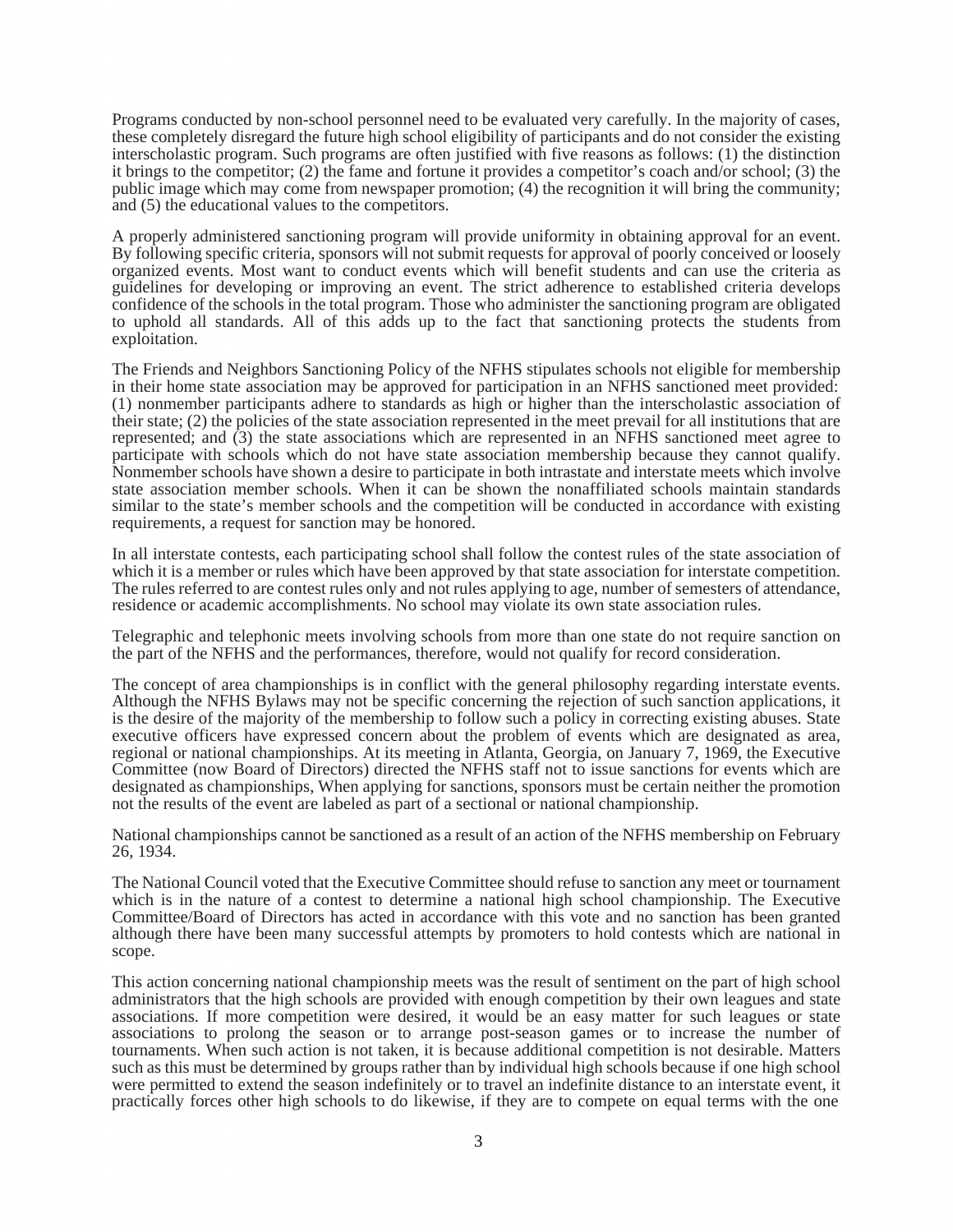which follows such practices. In this respect, the fundamental principle upon which the group action is based is exactly the same as that which underlies statewide eligibility rules. If one high school were permitted to decide for itself whether it would play 21-year-old students, it would automatically force all other high schools with whom that school competes to do likewise. It is obvious the will of the majority must apply in such situations.

The policy concerning sanctioning national championships has been under constant review by the NFHS and was reaffirmed July 9, 1977, when the National Council in amending its Athletic Bylaws adopted the following: "Sanction shall not be granted for any tournament, meet or other contest to qualify for and/or determine a national high school championship." However, at its July 1977 meeting in Milwaukee, Wisconsin, the NFHS Competition Committee recommended the topic of national championships sponsored and conducted by the NFHS be discussed at every NFHS Sanction Meeting during 1977-1978. These discussions did occur.

A resolution authorizing the NFHS to develop a comprehensive promotional program for high school activities, including sponsorship of national championships, was passed 24 to 18 by the National Council on January 1, 1978, with the provision that the program be submitted for the review of the National Council in July 1978. A plan for national competition in golf, tennis, and track and field, beginning in 1979, was developed by the Executive Committee (Board of Directors) and distributed to the membership in February 1978, so there would be ample time for discussion. However, at its meeting in Salt Lake City on July  $\tilde{7}$ , 1978, the National Council voted 27 to 17 to delay for one year taking action on the Executive Committee's plan. It was the expressed hope of the National Council delegates who voted for the delay that during the 1978-79 school year the NFHS would obtain commitments from both principals and school boards at the local as well as state and national levels to either join the NFHS in attempting to halt the proliferation of non-school-sponsored national competition or support the NFHS's efforts to provide healthier, schoolsponsored national competition.

A vote on the plan to conduct national invitational competitions in golf, tennis, and track and field during the summer was taken by the National Council on July 7, 1979 in Cambridge, Massachusetts. The Council, by a 38 to 9 vote, declined to approve the plan.

# **Interstate Events:**

State association and NFHS sanctioning are required for any interstate athletic event. The Board of Directors of the NFHS has adopted procedures and outlined responsibilities for requesting and securing sanction for interstate events. Interstate events are defined as:

- 1. Any interstate or international event involving two (2) or more schools which is co-sponsored by or titled in the name of an organization outside the school community (e.g. a college/university, a theme park, a service organization (Kiwanis, Optimist) or an athletic shoe/apparel company).
- 2. Events in non-bordering states if five (5) or more states are involved.
- 3. Events in non-bordering states if eight (8) or more schools are involved.
- 4. Any event involving two (2) or more schools that involves a team from an international country. The host school should complete the international sanction application. This would include any event(s) that involves international traveling teams that play in multiple games in multiple states. (The exceptions to this rule are Canada and Mexico which are considered "bordering states to every U.S. state $\overline{P}$ ).

The NFHS does not currently sanction cheer/spirit and riflery.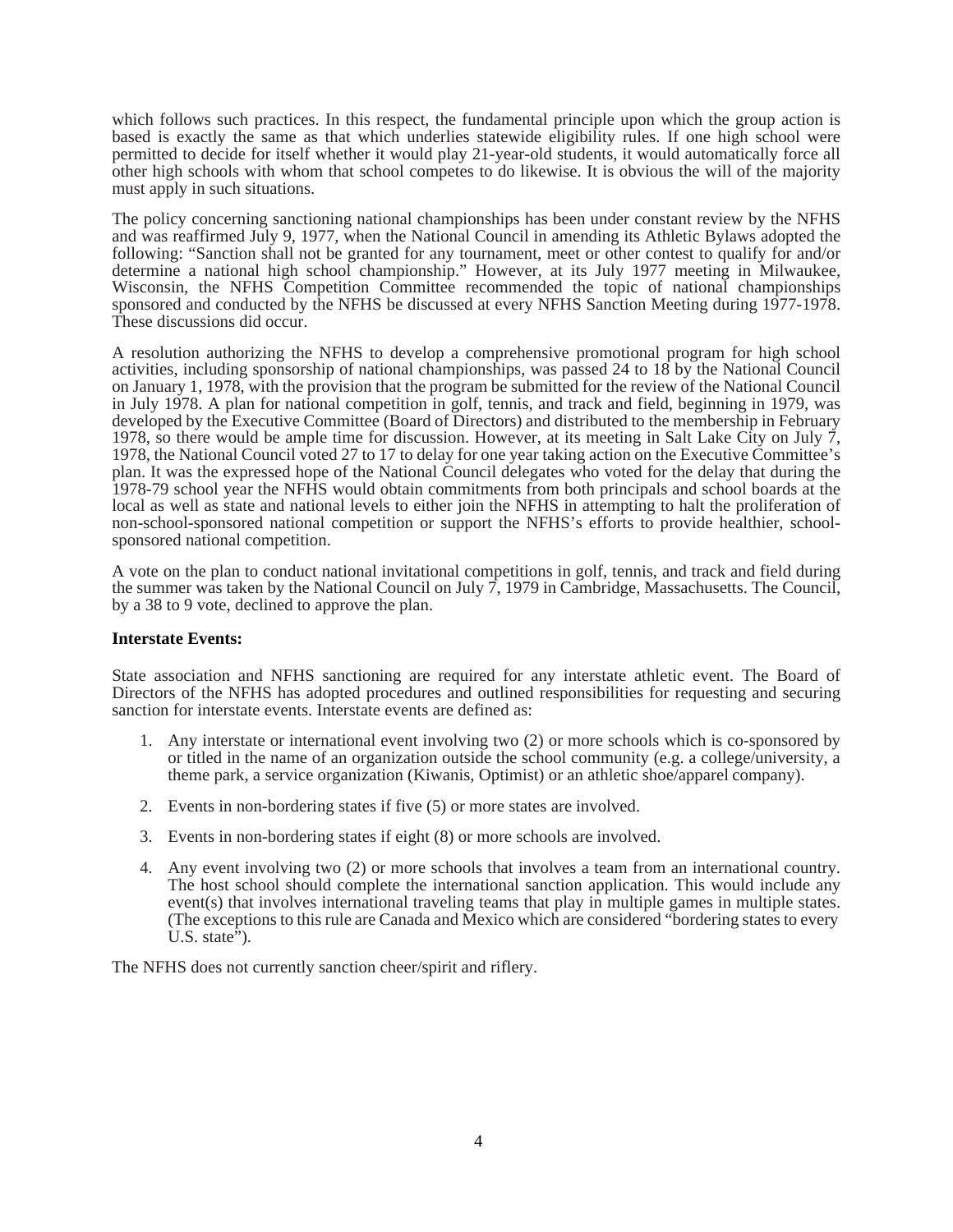## **Fee Schedule**

The early registration fee (completed application received by the NFHS more than 60 days in advance of the event) shall be \$100.

The registration fee for a timely but not early sanction application (received by the NFHS 15-59 days prior to the event) shall be \$200.

The fee for late registration (received by the NFHS less than 15 days prior to the event) shall be \$300.

#### **Sanction Procedures**

- 1. Interested individuals who want to host an event will go online at the NFHS website (www.NFHS.org), register as an event manager, create an event and fill out the online application.
- 2. The NFHS will then send an e-mail to the host school's principal and host state association.
- 3. The state association reviews the application online and determines if they will approve or deny the application.
- 4. Once approved the event sponsor is notified by the NFHS association that payment is required. Credit card payment and electronic check are the only forms of payment accepted.
- 5. Once the payment is received by the NFHS, the invited states/schools are notified that they have been invited and it is listed on the NFHS website. As the invited states respond to the sanction it is automatically updated on the NFHS website. Once every invited state has responded, the application is approved for sanctioning.
- 6. The host school shall submit a financial report about the event to the NFHS on the accompanying form upon request.

When application for an NFHS sanction is made, the applying entity agrees to conduct the interstate competition in compliance with conditions which have been adopted by the constituency of the NFHS. If any of these provisions are lacking, the sanction is void. Contest conditions are: (a) each school guarantees it is a member in good standing in its own state high school association and also guarantees participation in this contest will not violate any standard of the state association or the NFHS; (b) each contestant shall be eligible under standards of the home state association; (c) awards shall be limited to those which are permitted by the most restrictive state high school association from which the competitors enter; (d) if a school fails to fulfill its contract obligation, that school shall be required to make amends in accordance with terms fixed by the NFHS Board of Directors after consultation of the executive officers of the states involved; and (e) no entry shall be accepted for any competitor from any state not included in the list for which approval is granted.

Presently, NFHS approval is required before any member school of any NFHS member association participates in an interstate event, regardless of the number of schools involved, when the event is sponsored by any entity other than a member school of an NFHS member association. When the interstate event is sponsored by a member school of an NFHS member association, NFHS approval is only required for events involving five or more states or more than eight schools and one or more of the schools is located in a state which does not border the host state.

#### **International Events:**

The present close relation with foreign countries and the ease of travel have resulted in increased participation of high school students in international athletic competition. The NFHS supports the development of international understanding and goodwill through athletic exchanges. Whenever international competition involves high schools or students representing high schools, it is necessary for it to be certified by the NFHS.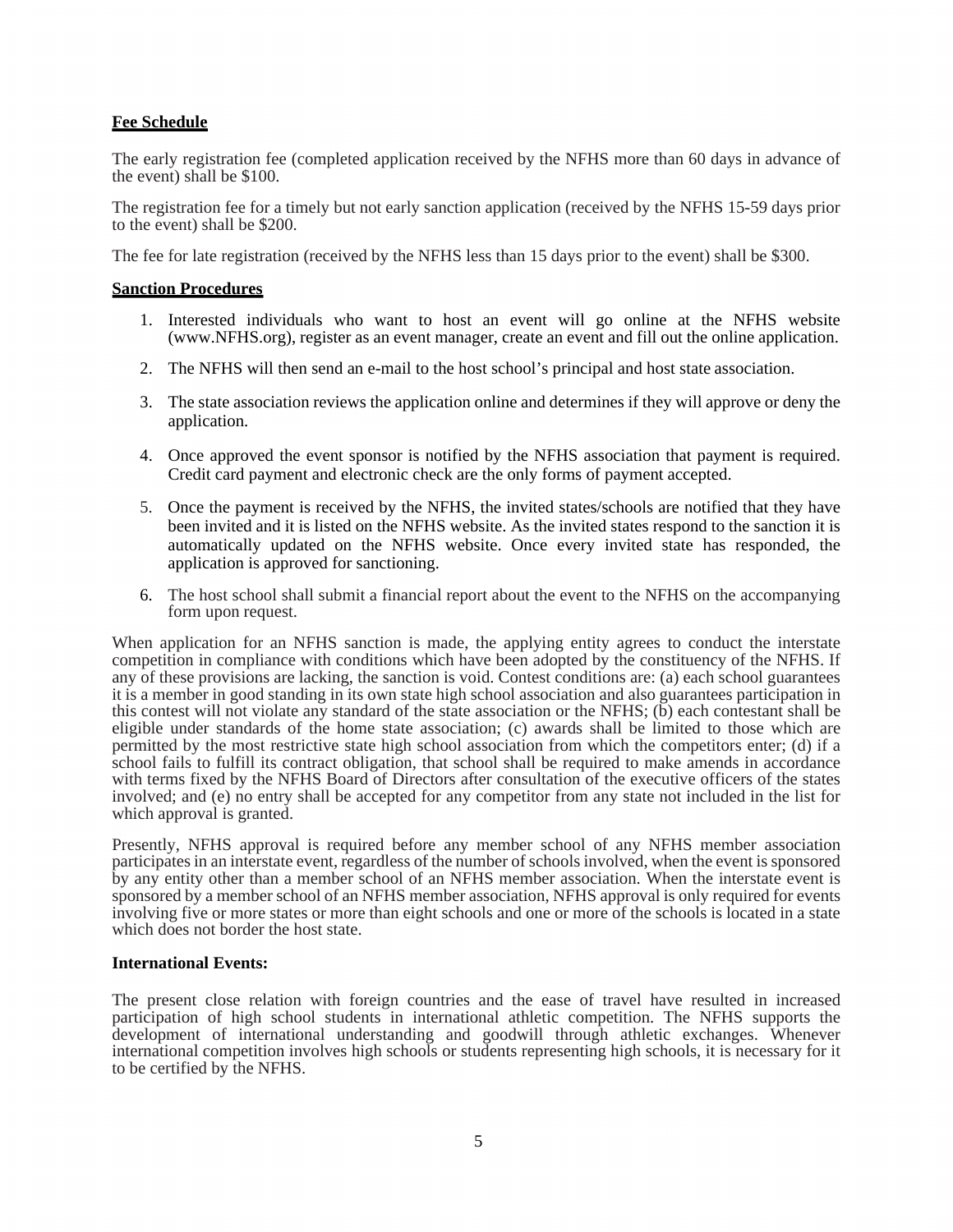The role of the NFHS in sanctioning international competition involving students representing high schools is stated explicitly in the Athletic Bylaws of the organization. This is a reflection of the NFHS membership's belief that it has no less responsibility during international competition than during domestic competition to ensure that competition of students in the interscholastic program is educational in both means and ends.

Those who are interested in involving schools in international competition should contact their state high school association early for information. All international sanction forms must be initiated by state high school associations, not individual schools. This will allow for one application per state when a foreign team tours and plays several schools in a single state. This procedure ensures that state associations are in the center of the sanctioning process, rather than travel agents and foreign sports organizations.

Application for sanction must be submitted to the NHFS at least sixty (60) days prior to the event. If approved, the NFHS will then notify the host state and the appropriate national representative of the international sports federation of the competition.

Criteria for NFHS evaluation of international events are established by the NFHS Board of Directors. In brief, when schools or organizations apply for international sanction, they agree to conduct that competition in compliance with conditions which have been adopted by the NFHS. If any of these standards are ignored, the sanction is void.

Competition shall be evaluated by these standards:

- 1. Competition in the United States shall be sponsored by a high school or state association-approved non-school organization.
- 2. Each school shall guarantee its membership is in good standing in its own state association and that participation will not violate any standard of that state association or the NFHS.
- 3. There shall be no conflict with either the academic or interscholastic regulations adopted by the involved state association or with the scholastic or athletic programs of the school unless approved by state association and the school administration.
- 4. Competition shall be administered by qualified officials under the domestic or international playing rules and safety requirements approved for that competition by the NFHS and the state association(s) involved.
- 5. Appropriate provisions shall be made for validation of records which may be established during the competition.
- 6. Entries shall be limited to competitors and/or schools from the states for which sanction has been granted.
- 7. Each participant representing a United States high school shall be eligible under the rules of its state association.
- 8. International competitors shall qualify as amateurs and, if students comply with the eligibility standards prevalent in the host state(s) concerning age, year in school, etc.
- 9. Advance travel arrangements shall be approved by the involved state association(s).
- 10. Proper medical supervision shall be available for participants.
- 11. United States teams shall be chaperoned by state association-approved individuals.
- 12. A complete report, including a detailed financial statement, involving all phases of the competition shall be filed with the NFHS and the involved state association(s) within thirty (30) days following final competition.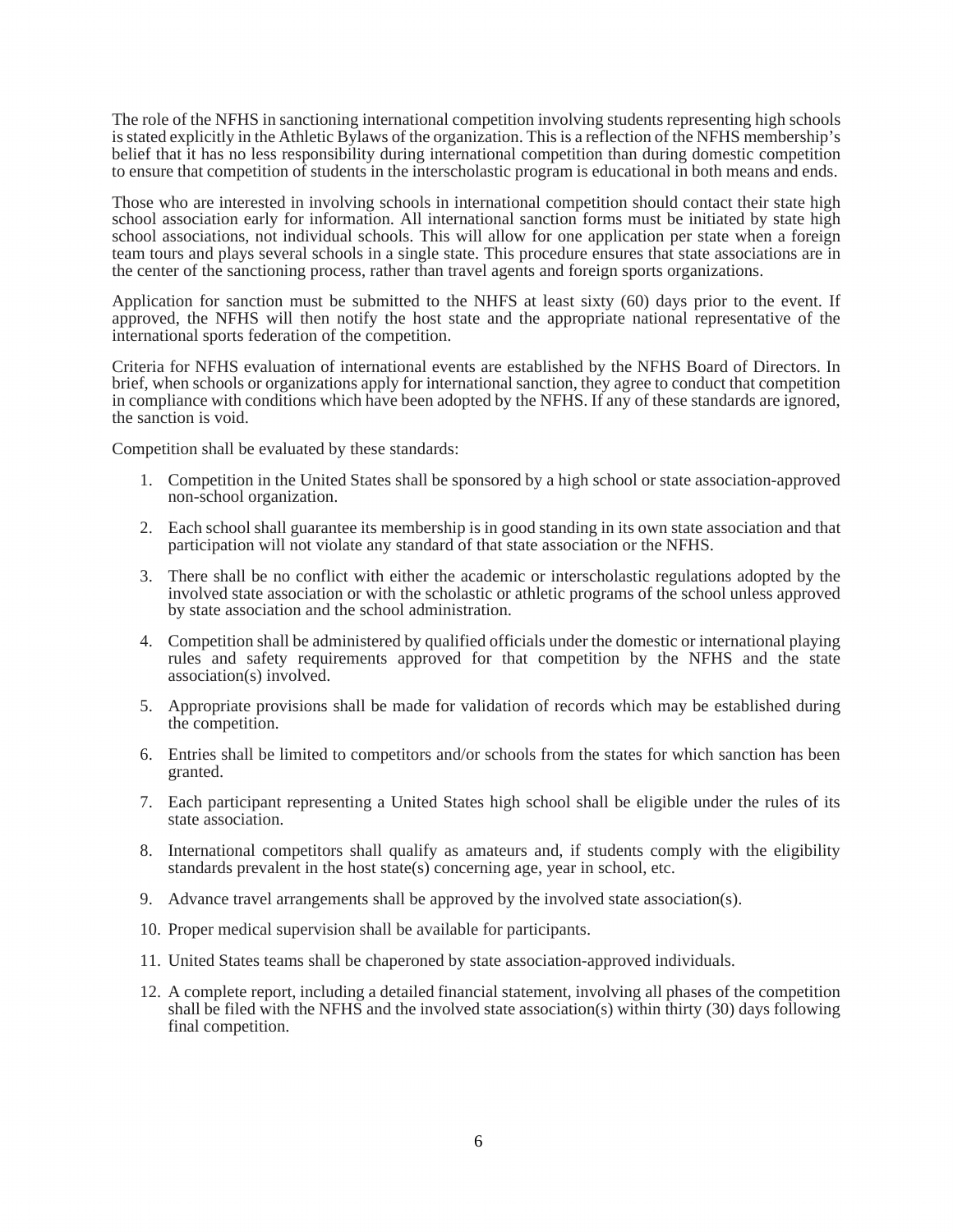#### **Provisions Governing Contests:**

Section 1: In all interstate contests each participating school shall follow the contest rules of the state association of which it is a member, or rules which have been approved by that state association for interstate competition.

Section 2: No school which is a member of a Federation member state high school association shall compete in any contest in any other state if the contest involves conditions such that participation by a school in the state in which the contest is held or promoted would violate the regulations or established policies of that state high school association. Sanction shall not be granted for any tournament, meet or other contest to qualify for and/or determine a national high school championship.

#### **OFFICERS OF THE NJSIAA**

Steve Shohfi, *President*  Tom Mullahey, *1st Vice President*  Joseph Bollendorf, *2nd Vice President* 

#### **EXECUTIVE COMMITTEE MEMBERS**

Maureen Bilda, Vice Principal Gregory Bailey Judy Finch-Johnson Monongahela Middle School 1092 Macopin Rd. Acting Asst. Superintendent 890 Bankbridge Road West Milford, NJ 07480 Elizabeth BOE Term Expires: June 2021 (Ex-Officio - Officials) Elizabeth, NJ 07208

Woodbury Heights, NJ 08096 Flemington, NJ 08822 (NJSBA At-Large) Term Expires: June 2023 Term Expires: June 2021 (Gloucester County) (Hunterdon County)

Dr. Brian Brotschul, Superintendent Jason Corley, AD Scott Ridley, Superintendent

Daniel Sinclair, BOE Kevin Carty, Jr., Coach Joanne Dzama, AD

Wanaque, NJ 07465 466 Raider Boulevard 70 Whippany Rd. Term Expires: June 2021 Hillsborough, NJ 08844 Morristown, NJ 07960

Sewell, NJ 08080 Term Expires: June 2021 500 North Broad St.

Jeff Pierro, Principal Suzanne J. Cooley, Principal James Gaffney Gateway Regional HS Hunterdon Central Regional HS 775 Tanyard Road 84 Route 31 Term Expires: June 2023

(Burlington County) (NJSIAA At-Large) (Monmouth County)

11 Northgate Drive **Hillsborough HS** Morristown-Beard School (NJSBA At-Large) Term Expires: June 2021 Term Expires: June 2021 (Ex-Officio - NJSCA) (Non-Public North B)

(NJSIAA At-Large) Term Expires: June 2021 (NJSIAA At-Large)

Oakland Board of Education

Delran HS Long Branch HS Hazlet Twp. Board of Education 50 Hartford Rd. 404 Indiana Ave. 421 Middle Road

Delran, NJ 08075 Long Branch, NJ 07740 Hazlet, NJ 07730 Term Expires: June 2021 Term Expires: June 2021 Term Expires: June 2021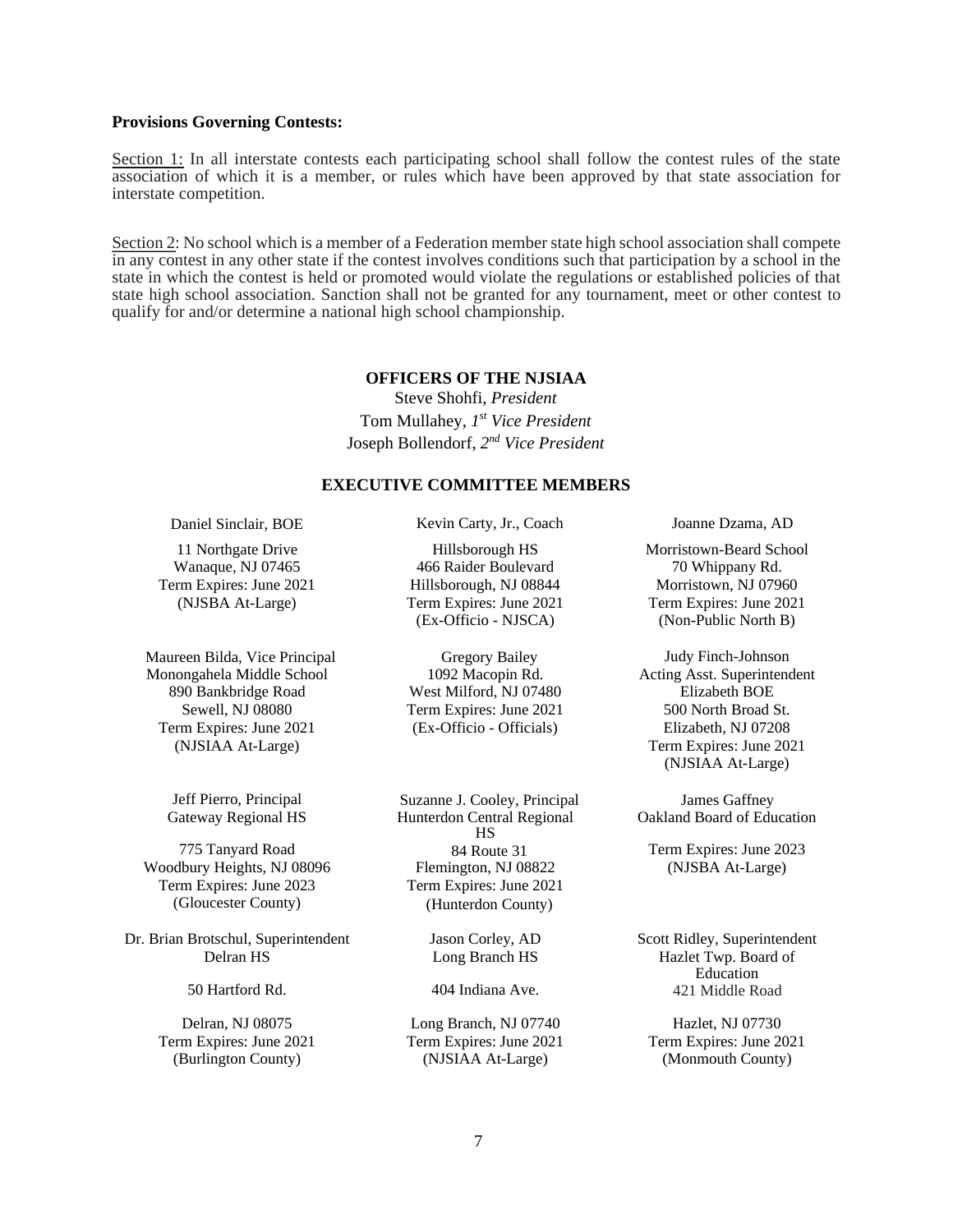#### **EXECUTIVE COMMITTEE MEMBERS (continued)**

Edward Grande, Superintendent Howard Krieger Tony Mitchell, AD Clark Public Schools Allentown HS Paul VI HS Term Expires: June 2021 Term Expires: June 2021 Term Expires: June 2021

Term Expires: June 2021 110 South Broadway 13 Swift Drive (Ex-Officio - Past President) Pennsville, NJ 08070 Egg Harbor Twp, NJ 08234

Frank Torcasio, Athletic Director Dominick Miletta Christopher Penna, AD Highland Regional High School 61 Dealtown Rd Montgomery HS Blackwood, NJ 08012 Term Expires: June 2021 Skillman, NJ 08558 Term Expires: June 2022 (Ex-Officio - NJSBA) Term Expires: June 2022 (Camden County) (Somerset County)

365 Westfield Ave 58 Bunker Hill Dr. 901 Hopkins Rd, Suite B Clark, NJ 07066 Allentown, NJ 08501 Haddonfield, NJ 08033 (Union County) (NJSBA At-Large) (Non-Public South A)

Hackettstown HS Cumberland Regional High School 701 Warren St. 90 Silver Lake Rd. 745 Clifton Avenue Hackettstown, NJ 07840 Bridgeton, NJ 08302 Clifton, NJ 07013 Term Expires: June 2021 Term Expires: June 2023 Term Expires: June 2023 (Warren County) (Cumberland County) (Passaic County)

Robert Haraka, AD Thomas Mullahey, AD Ed Chmiel, Principal Morris Hills HS **Clifton HS** Ewing HS 520 West Main St. 333 Colfax Ave. 900 Parkway Ave. Rockaway, NJ 07866 Clifton, NJ 07013 Ewing, NJ 08618 Term Expires: June 2021 Term Expires: June 2021 Term Expires: June 2023 (Morris County) (NJSIAA At-Large) (Mercer County)

Raymond J. Kiem, Principal Timothy McElhinney**,** Principal Leon Owen, AD Paramus HS Bergen Catholic HS Willingboro HS 99 E. Century Road 1040 Oradell Ave. 20 J.F. Kennedy Way Paramus, NJ 07652 Oradell, N.J. 07649 Willingboro, NJ 08046 Term Expires: June 2022 Term Expires: June 2021 Term Expires: June 2021 (Bergen County) (Non-Public North A) (NJSIAA At-Large)

Mary Liz Ivins, Past President Matthew McFarland, Principal Dr. Kimberly A. Gruccio,

Msgr. Michael Kelly, Principal Dr. Robert Zega, Superintendent Tom Berrios, Principal Seton Hall Prep School Woodbridge Twp BOE Roselle Catholic HS 120 Northfield Ave. PO Box 428 350 Raritan Road West Orange, NJ 07052 Woodbridge, NJ 07095 Roselle, NJ 07203 Term Expires: June 2021 Term Expires: June 2022 Term Expires: June 2021 (Ex-Officio - Non-Public) (Middlesex County) (Non-Public South B)

450 Erial Road Pittsgrove, NJ 08318 1016 Route 601

Robert Grauso, AD Todd Jorgenson, AD Danny Robertozzi, Superintendent<br>Clifton Public Schools

Superintendent Notre Dame HS Pennsville Memorial HS Egg Harbor Twp School District Term Expires: June 2021 Term Expires: June 2023 (Salem County) (Atlantic County)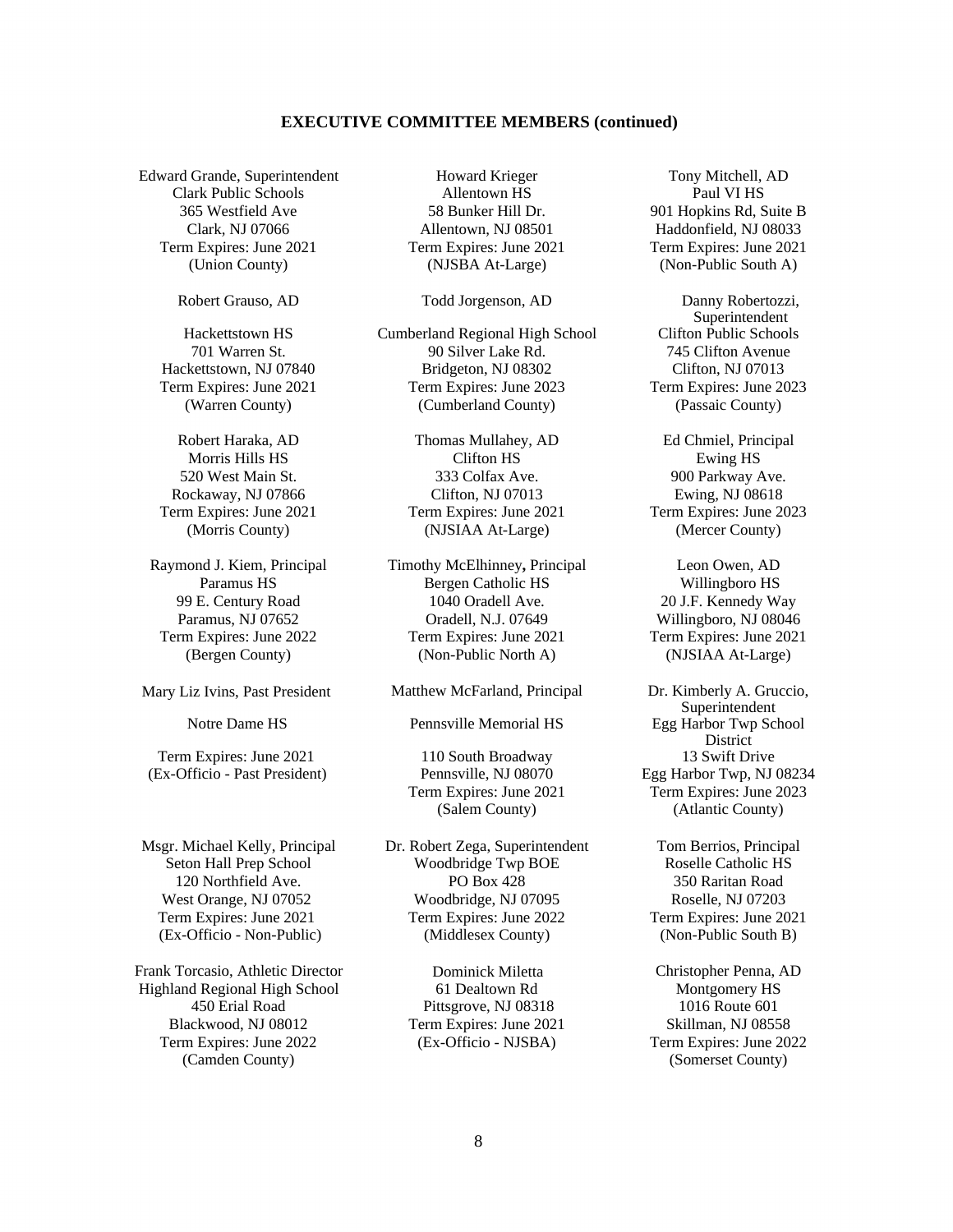#### **EXECUTIVE COMMITTEE MEMBERS (continued)**

The Hun School of Princeton Westfield HS Nutley HS Term Expires: June 2021 Term Expires: June 2022 Term Expires: June 2021

496 Columbia Blvd. / 1st Floor 79 Willard Ave. 191 Market St. Wood-Ridge, NJ 07075 Totowa, NJ 07512 Paterson, NJ 07505

Sean Olson, Asst Principal Dr. G. Kennedy Greene,

Mohammed Abdelaziz, AD Kathy Whalen Geoff Haines, AD 255 Lafayette Avenue PO Box 500 501 Atlantic Ave.

Term Expires: June 2022 Term Expires: June 2021 Term Expires: June 2021

176 Edgerstoune Rd. 550 Dorian Rd. 300 Franklin Avenue Princeton, NJ 08540 Westfield, NJ 07090 Nutley, NJ 07110 (Ex-Officio - NJISA) (NJSIAA At-Large) (Essex County)

(Ex-Officio) (Ex-Officio - DAANJ) (Ex-Officio)

Superintendent Wildwood HS Newton Board of Education Hoboken HS 207 N Cologne Ave 57 Trinity Street 800 Clinton Street Egg Harbor City, NJ 08215 Newton, NJ 07860 Hoboken NJ 07030 Term Expires: June 2021 Term Expires: June 2022 Term Expires: June 2023 (Ex-Officio - NJPSA) (Sussex County) (Hudson County)

(Ex-Officio - NJASBO) (Ex-Officio - NJASA)

Chatham HS Department of Education Ocean City High School

(NJSIAA At-Large) (Ex-Officio – NJDOE) (Cape May County)

Kurt Karcich, Principal Joseph Bollendorf, Superintendent Jeff Baldino Point Pleasant Boro High School Washington Township HS Special Olympics of NJ 808 Laura Herbert Drive 206 East Holly Ave. 1 Eunice Kennedy Shriver Way Point Pleasant, NJ 08742Term Sewell, NJ 08080 Lawrenceville, NJ 08648 Expires: June 2022 Term Expires: June 2023 Term Expires: June 2021 (Ocean County) (NJSIAA At-Large) (Ex-Officio – Special Olympics)

William Quirk, AD Beverly Torok Denis Williams, Principal

Senator Paul A. Sarlo **William Vacca** Assemblyman Benjie E. Wimberly Term Expires: June 2021 Term Expires: June 2021 Term Expires: June 2021

Derek England, AD

Steve Shohfi Paul Vizzuso Dr. Brian Zychowski, Superintendent<br>136 Elizabeth Ave. Clark Public Schools North Brunswick Township North Brunswick Township Lavallette, NJ 08735 365 Westfield Ave Old Georges Road Term Expires: June 2023 Clark, NJ 07066 North Brunswick, NJ 08902 (NJSBA At-Large) Term Expires: June 2021 Term Expires: June 2021

Chatham, NJ 07928 Trenton, NJ 08625 Ocean City, NJ 08226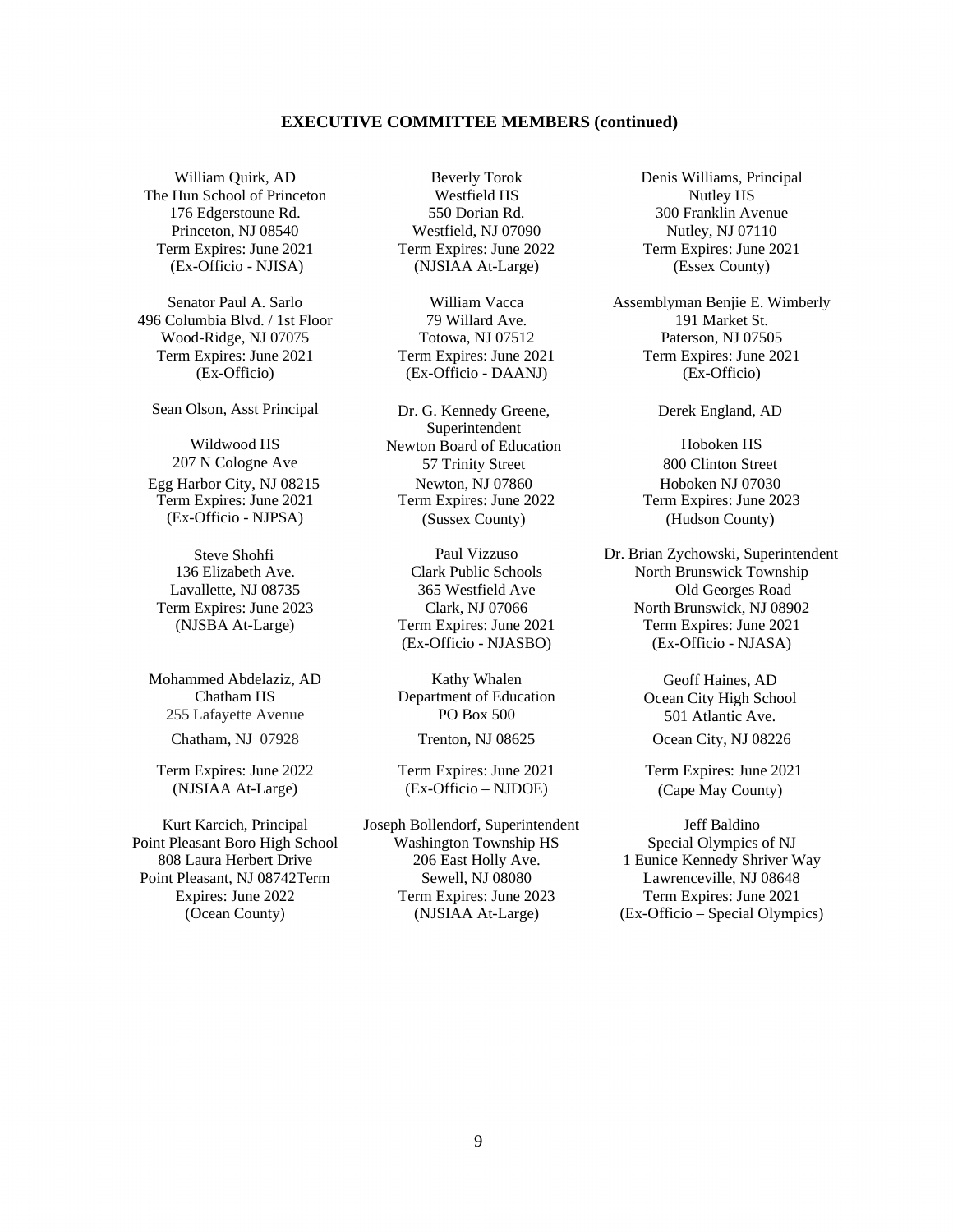#### **NJSIAA ADMINISTRATION**

Colleen Maguire, *Chief Operating Officer*  Jack DuBois, *Assistant Director*  Kim DeGraw-Cole, *Assistant Director*  Bill Bruno, *Assistant Director*  Al Stumpf, *Assistant Director*  Tony Maselli, *Assistant Director*  Steven P. Goodell, *Association Attorney* 

## **NJSIAA STAFF**

Richard Baez Tawanda Bennett Jennifer Fischer Theresa Humphries Elizabeth Nodeland Michele Perez Jewel Sellers Anne Marie Walters Jenny Yelle

## **Address Communications to:**

NJSIAA 1161 Route 130 North, PO Box 487 Robbinsville, NJ 08691 Phone: (609) 259-2776 www.njsiaa.org

#### **ABOUT THE NJSIAA**

The New Jersey State Interscholastic Athletic Association grew out of a meeting on September 27, 1918, in the Council Chambers of City Hall in Newark, New Jersey, at which time the 50 representatives from 21 secondary and private schools of the State appointed a temporary committee comprised of Walter E. Short, then director of athletics in the Newark schools, then sportswriter G.A. Falzer of *The Newark Sunday Call*  and E.C. MacArthur of Peddie School. On November 8, 1918, with 32 schools represented, a constitution was adopted, and the organization to be known as the New Jersey Football Association elected E.C. MacArthur as its first president. The success of this group, although confining all of its efforts to football, encouraged the administrators and coaches of other interscholastic sports to call for a reorganizational meeting on March 28, 1919, at which time the name was changed to the New Jersey State Interscholastic Athletic Association.

State champions were declared in football in 1918; basketball, baseball, and track were added to the championship group in 1919; and in the fall of that year cross-country was also included. The championship picture has been enlarged. Presently, the NJSIAA conducts State Championships in thirty-three sports, including sixteen for girls.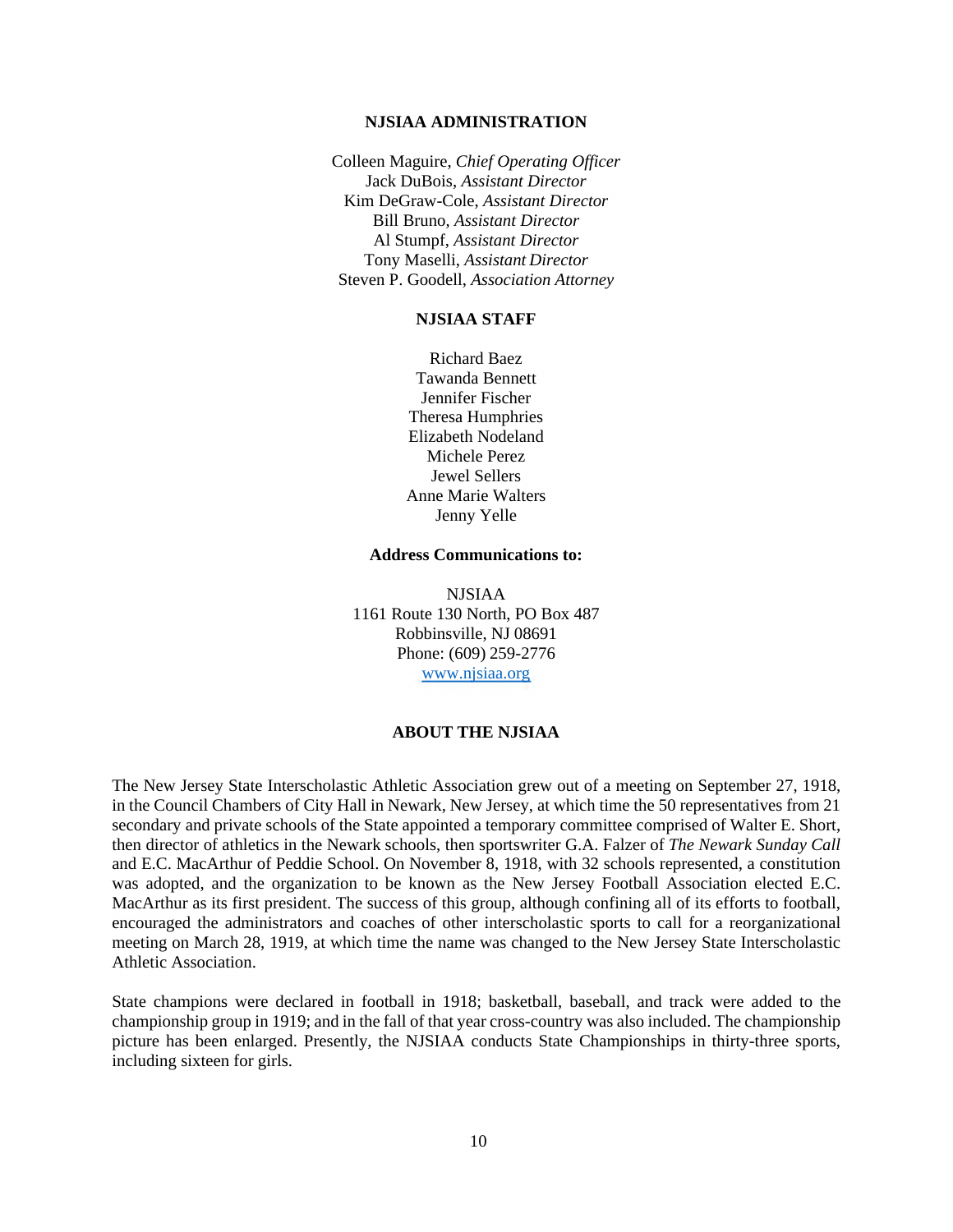From 21 member schools in 1918, the NJSIAA has grown to over 430 members in 2020. The Executive Committee, originally comprised of 5 members, now numbers; 21 representing the public high schools, 4 representing the non-public schools, 14 serving as ex-officio members and 12 at-large representatives. In 1965, Jr. High Schools were admitted to membership, and in 1967 the activities of the girl's interscholastic athletics program were approved for guidance by the State Association.

Walter E. Short served the organization as Secretary on a part-time basis from 1918 to 1947, and upon his retirement from the Trenton school system in that year, was appointed to serve in that capacity on a fulltime basis until his retirement in 1958. He was succeeded by Norman Mansfield, former Athletic Director at Montclair High School, who served as an interim administrator until 1960 when James G. Growney resigned his position as director of athletics, health and physical education for the West New York schools to become Executive Secretary-Treasurer of the NJSIAA and under his guidance the organization has been acclaimed as a leader in many activities on the national scene. Mr. Growney retired on July 1, 1981.

Succeeded by Robert F. Kanaby, who served as Executive Secretary-Treasurer during the 1980-81 year while Mr. Growney was on leave; continuing as Executive Director until 1993. James C. Riccobono succeeded Robert F. Kanaby as Executive Director, April 1993. In September of 1993, Boyd A. Sands became the sixth Executive Director. Upon Mr. Sands' retirement on January 10, 2006, Steven J. Timko became the seventh Executive Director of the NJSIAA. Larry L. White succeeded Steven J. Timko as Executive Director, upon Mr. Timko's retirement, on January 1, 2018, and became the eighth Executive Director.

In 1979, the Legislature adopted Chapter 172 (N.J.S.A. 18A:11-3 et seq.) which provided formal authorization for public school members to join the NJSIAA and authorized the Commissioner of Education to consider appeals from action of the Association. That statute is set forth as follows:

**N.J.S.A. 18A:11-3** Voluntary associations regulating conduct of student activities; membership; rules and regulations; appeals.

A board of education may join one or more voluntary associations which regulate the conduct of student activities between and among their members, whose membership may include private and public schools. Any such membership shall be by resolution of the board of education, adopted annually. No such voluntary association shall be operative without approval of its charter, constitution, bylaws, and rules and regulations by the Commissioner of Education. Upon the adoption of said resolution the board, its faculty, and students shall be governed by the rules and regulations of that association. The said rules and regulations shall be deemed to be the policy of the board of education and enforced first by the internal procedures of the association. In matters involving only public school districts and students, faculty, administrators and boards thereof, appeals shall be to the commissioner and thereafter the Superior Court. In all other matters, appeals shall be made directly to the Superior Court. The commissioner shall have authority to direct the association to conduct an inquiry by hearing or otherwise on a particular matter or alternatively, direct that particular matter be heard directly by him. The association shall be a party to any proceeding before the commissioner or in any court.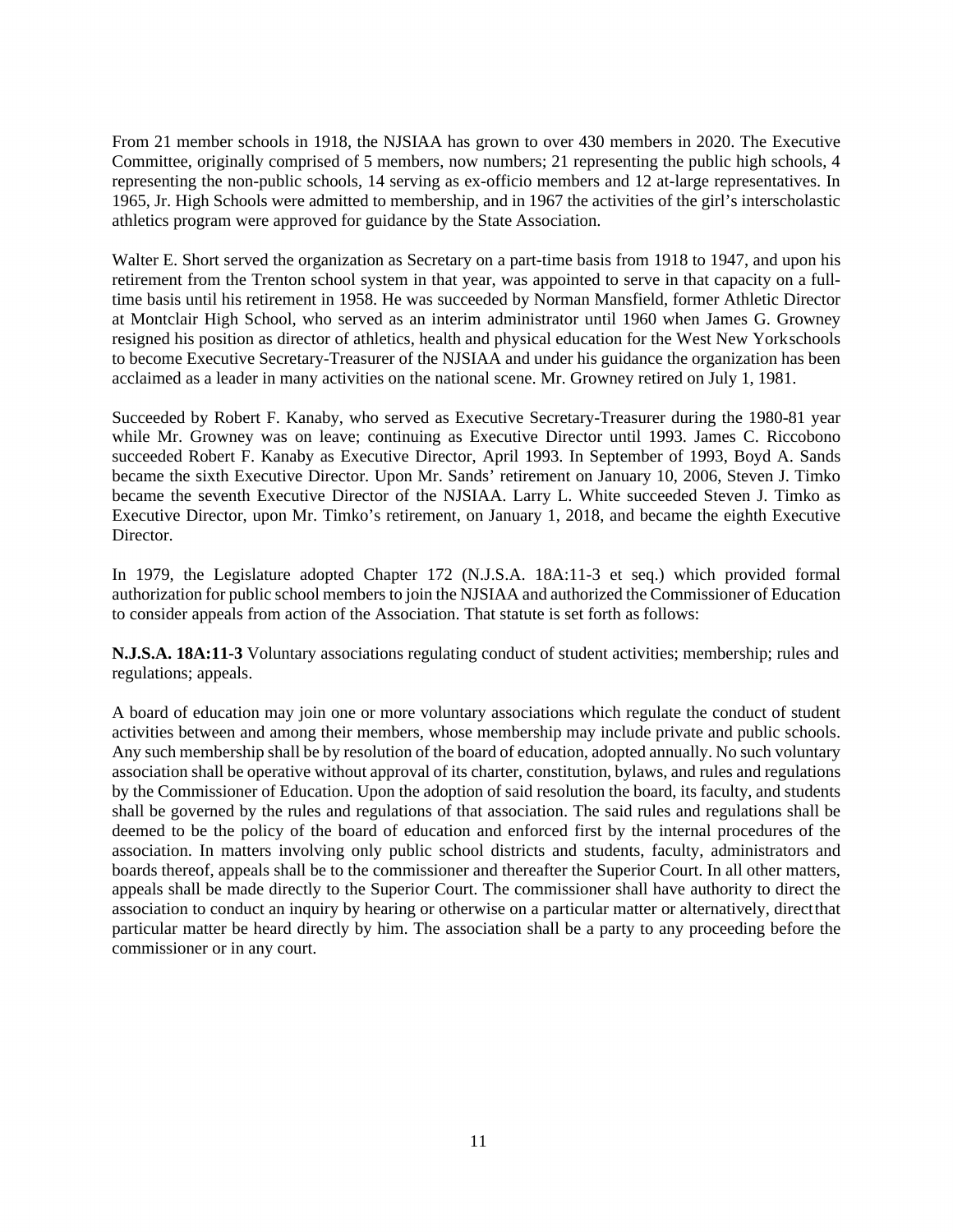**N.J.S.A. 18A: 11-3.1** Definitions relative to public school district participation in certain voluntary associations which oversee sports activities.

1. As used in this section:

a. "CPI" means the average annual increase, expressed as a decimal, in the consumer price index for the New York City and Philadelphia areas during the fiscal year preceding the prebudget year as reported by the United States Department of Labor.

b. A public school district shall not join pursuant to section 1 of P.L.1979, c.172 (C.18A:11-3), any voluntary association which oversees activities associated with Statewide interscholastic sports programs if:

i. the association charges a cable television company an increased licensing fee, rate, assessment or other consideration for the broadcast of playoff games over local access or local originating channels, or both, compared to the licensing fee, rate, assessment or other consideration charged by the district for the broadcast of regular season games over local access or local originating channels, or both;

ii. the association requires increased ticket prices for attendance at playoff games compared to regular season games, unless the playoff game is held at a location other than a public school and the increased ticket prices are deemed necessary by the Commissioner of Education. In the event that the playoff game is held at a location other than a public school and the commissioner deems an increase in playoff ticket prices is necessary, a public school district shall not join an association that increases adult ticket prices by more than 200% of the cost of the highest adult ticket prices for the regular season games charged by any of the member teams of the athletic conference that is located in closest proximity to the playoff game location, regardless of whether or not any of the playoff teams are members of that athletic conference; and in the event that two or more athletic conferences are equal in distance to the playoff game location, by not more than 200% of the cost of the highest adult ticket prices for regular season games charged by any of the member teams of those athletic conferences. Notwithstanding the provisions of this paragraph to the contrary, the commissioner may allow a public school district to join an association that charges in excess of the amount herein provided if the association demonstrates to the commissioner that the increased ticket prices are required to offset rental, staffing, security, or insurance costs specific to the location site.

In no event shall the commissioner deem an increase in ticket prices for senior citizens or children to be necessary;

iii. the association charges a membership fee for the 2009-2010 school year which exceeds the membership fee for the 2008-2009 school year multiplied by 1 plus the CPI, and in any subsequent school year charges a membership fee that exceeds the prior school year fee multiplied by 1 plus the CPI, unless the Commissioner of Education deems a greater increase in the membership fee is necessary;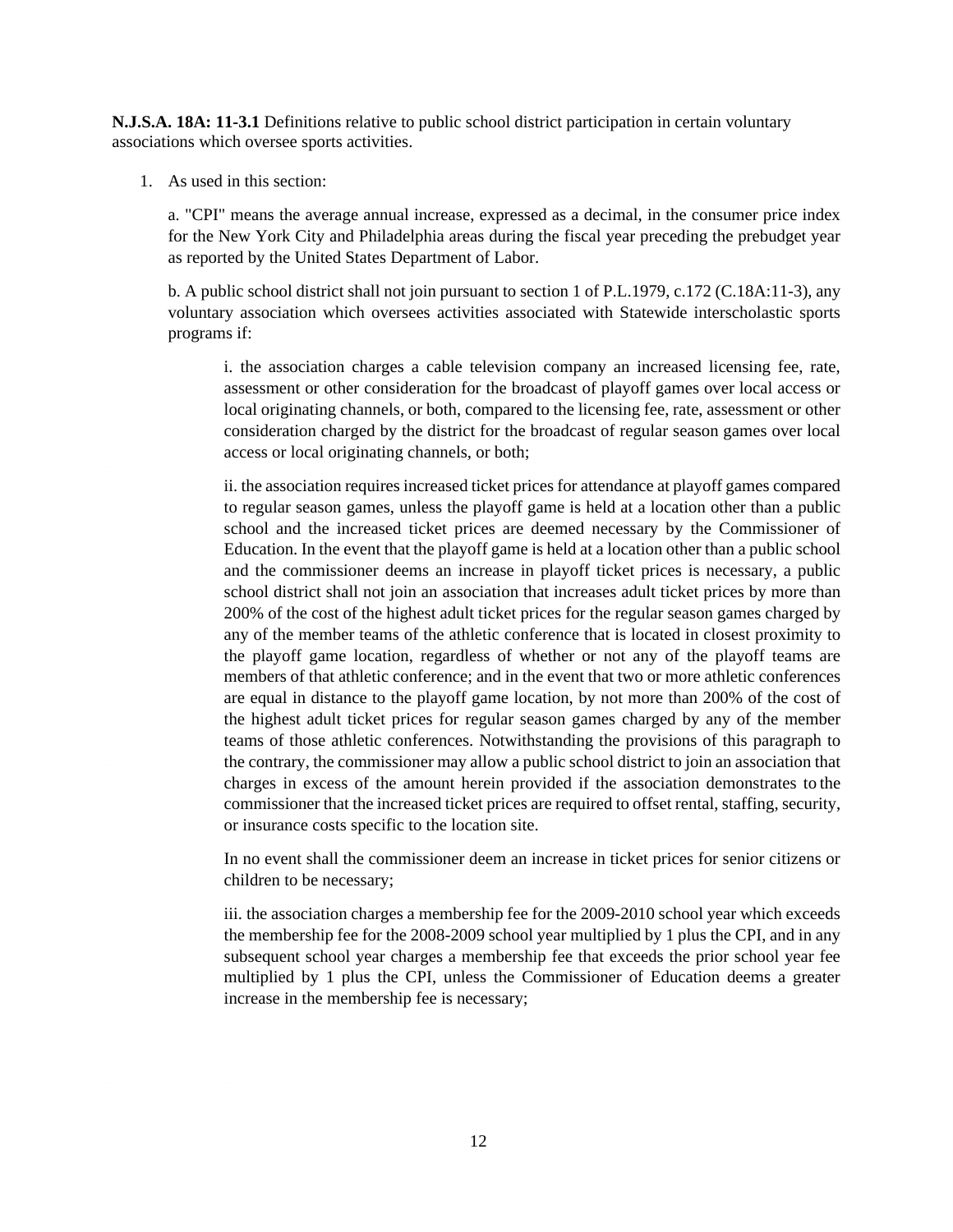iv. the association charges members an entry fee for teams or individuals competing in playoff games for the 2009-2010 school year which exceeds the entry fee for the 2008- 2009 school year multiplied by 1 plus the CPI, and in any subsequent school year charges members an entry fee that exceeds the prior school year fee multiplied by 1 plus the CPI, unless the Commissioner of Education deems a greater increase in the entry fee is necessary; or

v. the association charges members any assessment in addition to the membership fee, unless the Commissioner of Education deems an additional assessment is necessary.

c. If any provision of this section is determined by the Commissioner of Education to jeopardize the amateur status of the student-athlete, that provision shall be null and void.

**N.J.S.A. 18A:11-4** Minutes of meetings of associations overseeing interscholastic sports programs

The minutes of every meeting of any association functioning under this act which shall oversee activities associated with statewide interscholastic sports programs in this State shall be transmitted by and under certification thereof to the commissioner or his designee who shall acknowledge the receipt of the minutes by his signature. The commissioner or his designee shall prepare a report detailing all programs and fiscal activities of the State wide associations and such other associations functioning under this act as he feels may be necessary. This report shall be based upon annual reports submitted to him by the associations operating under this act and shall detail any developments contrary to the public interest and shall indicate whether or not the intent of the Legislature in its grant of statutory authority to boards of education to join such associations is faithfully being executed.

**N.J.S.A. 18A:11-5** Effective date of amendments to charter, constitution, bylaws, rules or regulations of association; disapproval of amendments

Any amendment to the charter, constitution, bylaws, rules or regulations of the association shall be effective not less than 20 days after its submission to the commissioner. No such amendment shall take effect if the commissioner in said 20-day period returns to the Executive Director his disapproval of the amendment.

THE BASIS FOR GOOD ATHLETIC PROGRAMS should be through the development of sound objectives such as:

- 1. A statement of aims and objectives for all types of school athletic programs.
- 2. A clear understanding of the functions of the athletic program in the school curriculum.
- 3. The scope of the physical education and athletic program in the total school program.
- 4. Provision of equal opportunities for all students to participate in physical education and athletic programs.
- 5. Availability of adequate funds for proper minimum physical education and athletic programs.
- 6. Proper administrative control, adequate facilities and supplies, and competent personnel for worthwhile programs in physical education and athletics.
- 7. Standards for selection, duties and responsibilities for personnel for coaching and administration of athletic programs.
- 8. Establishment of sound objectives for championships, tournaments, and other large group athletic events.
- 9. Establishment of sound policies and practices for community participation in athletic programs.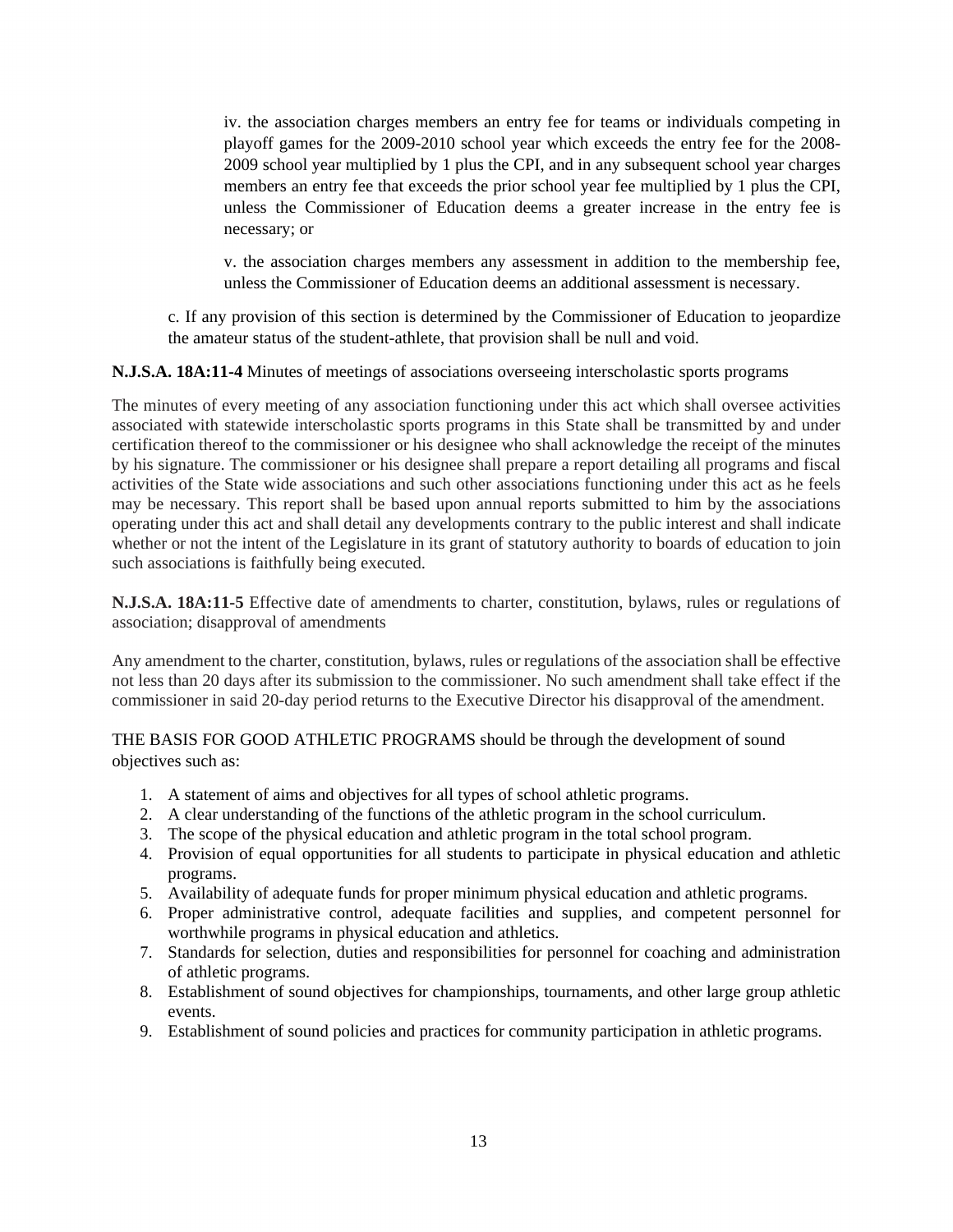#### **COMPOSITION OF THE EXECUTIVE COMMITTEE**

To achieve the proper goals of athletics, the school and the public must be informed concerning the role of athletic education. School athletics are a potential educative force that is not always properly used and that is too often misused. We, in New Jersey, are in a position to utilize athletics as part of the educational program by continuing to develop the responsibilities which belong to the state, the school, the community and this association. There is every reason to believe that if this done, communities will recognize those contributions school athletics can make, and be willing to aid in all efforts to stimulate and motivate the establishment of sound policies and wholesome practices for the secondary schools of New Jersey.

|                             |                | <b>Current Term</b> |                      |                      |                       | <b>Subsequent Term</b> |                |
|-----------------------------|----------------|---------------------|----------------------|----------------------|-----------------------|------------------------|----------------|
|                             |                |                     | 1 <sup>st</sup> Term | 2 <sup>nd</sup> Term |                       | 1 <sup>st</sup> Term   | $2nd$ Term     |
| County                      | <b>Section</b> | <b>Position</b>     | <b>Expires</b>       | <b>Expires</b>       | <b>Position</b>       | <b>Expires</b>         | <b>Expires</b> |
| Atlantic                    | South          | AD                  | 2017                 | 2020                 | S                     | 2023                   | 2026           |
| Bergen                      | North I        | P                   | 2022                 | 2025                 | AD                    | 2028                   | 2031           |
| <b>Burlington</b>           | South          | S                   | 2018                 | 2021                 | P                     | 2024                   | 2027           |
| $\overline{\text{C}}$ amden | South          | AD                  | 2022                 | 2025                 | S                     | 2028                   | 2031           |
| Cape May                    | South          | AD                  | 2018                 | 2021                 | S                     | 2024                   | 2027           |
| Cumberland                  | South          | P                   | 2017                 | 2020                 | AD                    | 2023                   | 2026           |
| <b>Essex</b>                | North II       | $\mathbf{P}$        | 2018                 | 2021                 | AD                    | 2024                   | 2027           |
| Gloucester                  | South          | S                   | 2017                 | 2020                 | $\overline{P}$        | 2023                   | 2026           |
| Hudson                      | North II       | $\mathbf{P}$        | 2017                 | 2020                 | AD                    | 2023                   | 2026           |
| Hunterdon                   | Central        | $\overline{P}$      | 2018                 | 2021                 | AD                    | 2024                   | 2027           |
| Mercer                      | Central        | S                   | 2017                 | 2020                 | $\overline{P}$        | 2023                   | 2026           |
| Middlesex                   | Central        | S                   | 2022                 | 2025                 | $\overline{P}$        | 2028                   | 2031           |
| Monmouth                    | Central        | S                   | 2018                 | 2021                 | $\overline{\text{P}}$ | 2024                   | 2027           |
| Morris                      | North II       | AD                  | 2018                 | 2021                 | S                     | 2024                   | 2027           |
| Ocean                       | South          | P                   | 2022                 | 2025                 | AD                    | 2028                   | 2031           |
| Passaic                     | North I        | AD                  | 2017                 | 2020                 | S                     | 2023                   | 2026           |
| Salem                       | South          | $\mathbf{P}$        | 2018                 | 2021                 | AD                    | 2024                   | 2027           |
| Somerset                    | Central        | <b>AD</b>           | 2022                 | 2025                 | S                     | 2028                   | 2031           |
| <b>Sussex</b>               | North I        | S                   | 2022                 | 2025                 | $\overline{P}$        | 2028                   | 2031           |
| Union                       | North II       | S                   | 2018                 | 2021                 | $\overline{P}$        | 2024                   | 2027           |
| Warren                      | North II       | AD                  | 2018                 | 2021                 | S                     | 2024                   | 2027           |

#### **REALIGNMENT OF EXECUTIVE COMMITTEE**  PUBLIC SCHOOLS BY COUNTY

This plan provides for equal representation among the titled positions as provided under Article V – Administration, Section 2a of the NJSIAA Constitution. The term of office is determined on a July 1st through June 30<sup>th</sup> basis for the years indicated. Each term of office is for three years and is limited to only one three year succession.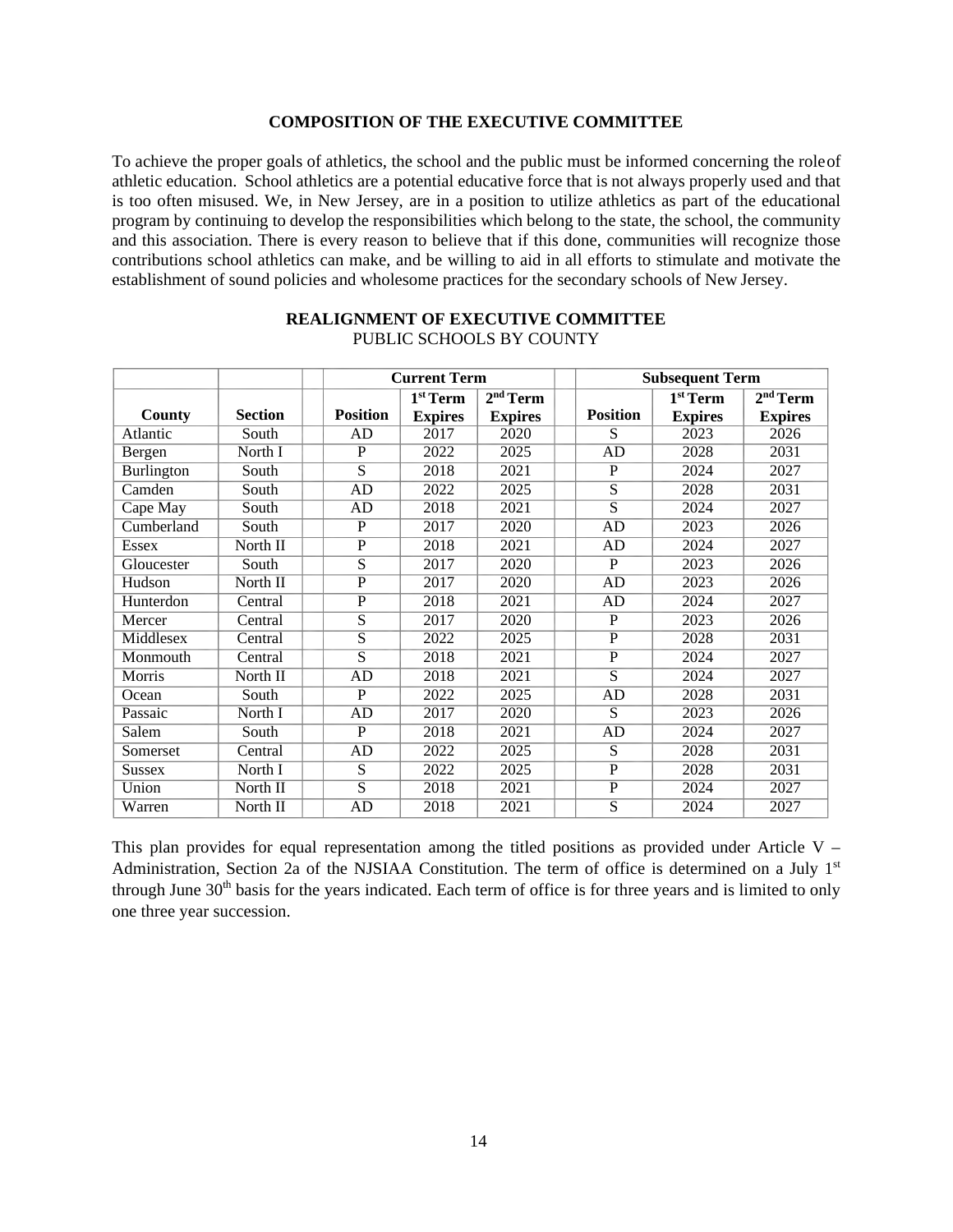# **REALIGNMENT OF EXECUTIVE COMMITTEE (continued)**  NON-PUBLIC SCHOOLS BY SECTION

|                    | <b>Current Term</b> |                |                | <b>Subsequent Term</b> |                |                      |
|--------------------|---------------------|----------------|----------------|------------------------|----------------|----------------------|
|                    |                     | $1st$ Term     | $2nd$ Term     |                        | $1st$ Term     | 2 <sup>nd</sup> Term |
| <b>Section</b>     | <b>Position</b>     | <b>Expires</b> | <b>Expires</b> | <b>Position</b>        | <b>Expires</b> | <b>Expires</b>       |
| North Non-Public A |                     | 2018           | 2021           | AD                     | 2024           | 2027                 |
| North Non-Public B | AD                  | 2018           | 2021           | D                      | 2024           | 2027                 |
| South Non-Public A | AD                  | 2018           | 2021           |                        | 2024           | 2027                 |
| South Non-Public B | D                   | 2018           | 2021           | AD                     | 2024           | 2027                 |

Effective Date September 1, 2003

This plan will provide for equal representation among the titled positions as provided for under Article 5 – Administration, Section 2b of the NJSIAA Constitution. Term of office is determined on a July 1<sup>st</sup> through June 30<sup>th</sup> basis of year indicated. Each term of office is for three years and is limited to only one three year succession.

**Notes** 

- 1. A person elected by Group A/B will serve out the remainder of the three year term in the event of a change in group classification.
- 2. Voting Procedure:
	- a. Nomination forms sent by the NJSIAA to be submitted with three endorsements to the NJSIAA by May 1. The endorsements must come from schools other than the nominee by like position from the non-public schools. Example: Athletic Director must have three Athletic Director endorsements.
	- b. Casting Ballot Ballots to be prepared and sent to the respective group, section and title by the NJSIAA for return by June 1. Ballots will be counted by the standing non-public representatives on the Executive Committee.
	- c. In the event of the tie, the candidate from the school with the higher enrollment will be elected.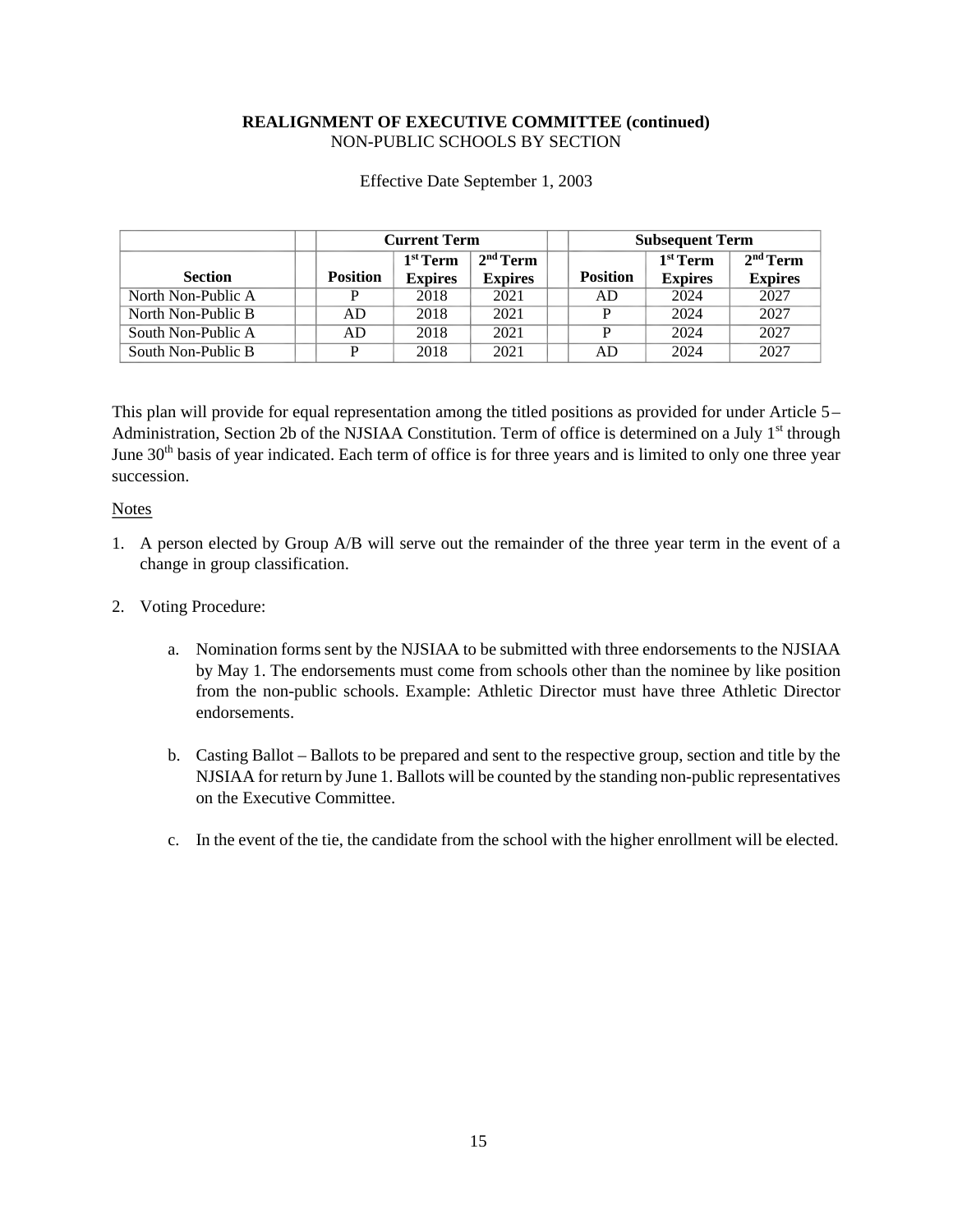#### **STATE BOARD OF EDUCATION RULES AND REGULATIONS**

These excerpts from the *New Jersey Administrative Code* are set forth as a convenience to the member schools. All clarifications or interpretations of these regulations should be referred to the County Superintendent or to counsel for the local board of education of the school district.

## **SUBCHAPTER 9. ATHLETICS PROCEDURES**

# **N.J.A.C. 6A:32-9.1**

General requirements

- a. A district board of education may adopt a program of activities of sports that complies with N.J.S.A. 18A:36-37.
- b. In cases in which the athletic facilities are not owned by the municipality or the district board of education, the district board of education shall require the owner to provide adequate safeguards for players and spectators. The field, room, court, track, stands, and surrounding premises shall be kept in good condition and free from hazards.
- c. Upon the recommendation of the chief school administrator, the district board of education shall adopt and, thereafter, annually review a policy of emergency medical procedures for all practice sessions and competitive contests, games, events, or exhibitions with individual students or teams of one or more schools of the same or other school districts, whether conducted on public or private facilities. Said policy shall be disseminated to appropriate personnel.
- d. A student representing his or her school in interscholastic athletic competition shall sign a form furnished by the district board of education, the wording of which shall embody a request to be enrolled as a candidate for a place on a school team in a specified sport. The parent or adult student shall execute an acknowledgement that physical hazards may be encountered.
- e. Each candidate for a place on the school athletic squad or team shall submit a form furnished by the district board of education conveying the consent of his or her parent or the adult student to participate.

# **N.J.A.C. 6A:9B-5.15**

Persons employed to coach, or serving as coach, for interscholastic swimming and/or diving programs

- a. Persons employed to coach or serving as coach for interscholastic swimming and/or diving programs shall:
	- 1. Hold a New Jersey certification pursuant to the rules for hiring athletics personnel at N.J.A.C. 6A:9B-5.16(b); and
	- 2. Meet the requirements for water safety training pursuant to N.J.A.C. 6A:9B-11.10(a) 2 through 4.
- b. The chief school administrator of the employing district board of education shall:
	- 1. Annually notify the executive county superintendent of all persons employed to coach or serving as coach for interscholastic swimming and/or diving programs; and
	- 2. Annually forward to the executive county superintendent copies of each valid American Red Cross or YMCA certificate required in  $\alpha$  2 above for every person employed to coach or serving as coach for interscholastic swimming and/or diving programs.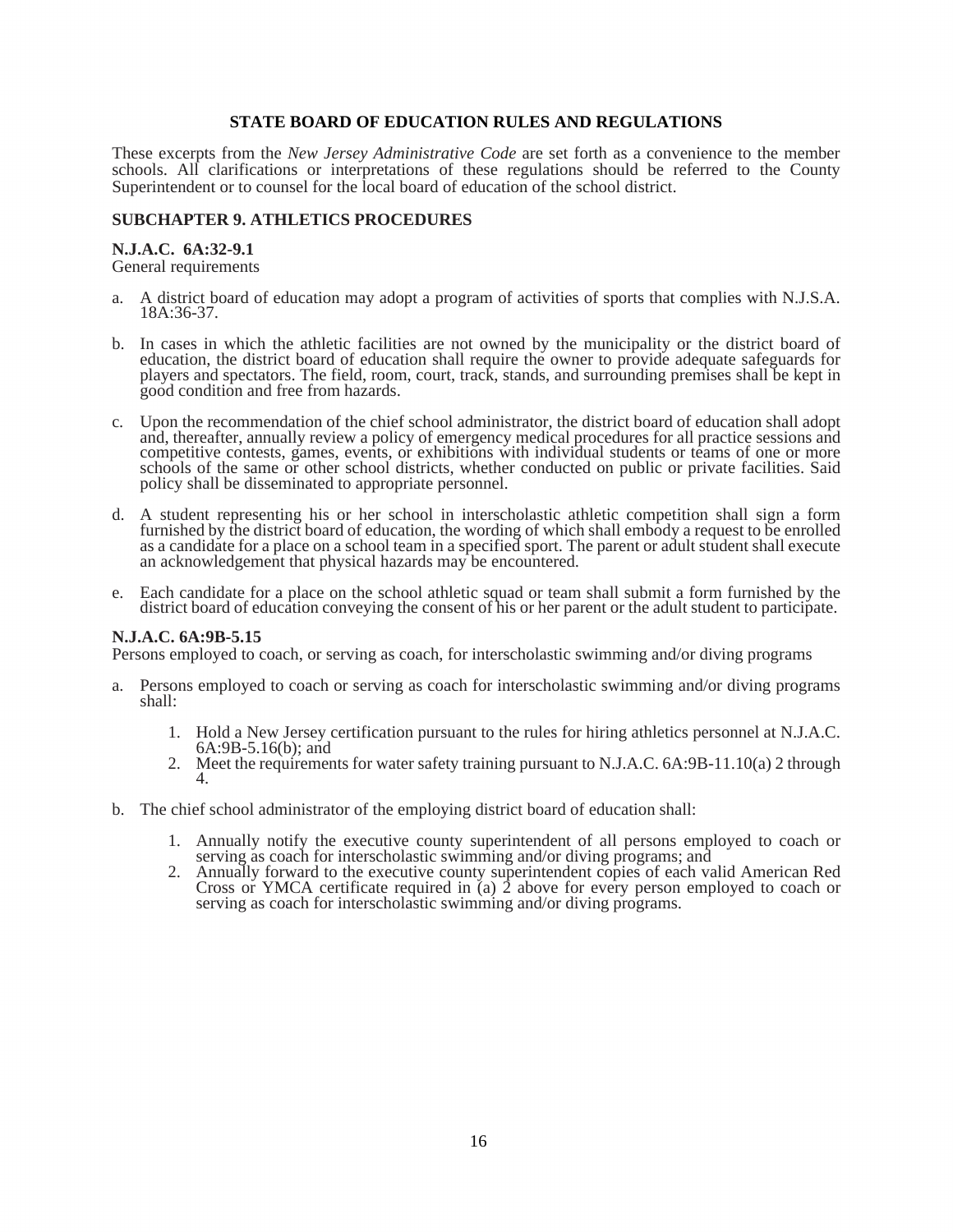## **N.J.A.C 6A:9B-5.16**

Athletics Personnel

- a. Any teaching staff member employed by a district board of education shall be permitted to organize students for purposes of coaching or for conducting games, events, or contests in physical education or athletics.
- b. School districts may employ any holder of either a New Jersey teaching certificate or a substitute credential pursuant to N.J.A.C. 6A:9B-7 to work in the interscholastic athletic program provided the position has been advertised. The 20-day limitation noted in N.J.A.C. 6A:9B-7.4(a) shall not apply to such coaching situations.
- c. Not applicable.

# **NJ.A.C. 6A:7-1.7**

Equality in School and Classroom Practices

- d. The district board of education shall ensure that the district's physical education program and its athletic programs are equitable, coeducational and do not discriminate on the basis of race, creed, color, national origin, ancestry, age, marital status, affectional or sexual orientation, gender, religion, disability or socioeconomic status, as follows:
	- 1. The district board of education shall provide separate rest room, locker room and shower facilities on the basis of gender, but such facilities provided for students of each gender shall be comparable;
	- 2. A school may choose to operate separate teams for the two sexes in one or more sports or single teams open competitively to members of both sexes, so long as the athletic program as a whole provides equal opportunities for students of both sexes to participate in sports at comparable levels of difficulty and competency; and
	- 3. The activities comprising such athletic programs shall receive equitable treatment, including, but not limited to, staff salaries, purchase and maintenance of equipment, quality and availability of facilities, scheduling of practice and game time, length of season and all other related areas or matters.

# **N.J.A.C. 6A:9B-11.10**

Swimming and water safety

- a. To be eligible for the swimming and water safety endorsement, candidates shall hold:
	- 1. A standard New Jersey instructional certificate;
	- 2. A valid Cardiopulmonary Resuscitation for Professional Rescuer Certificate issued by the American Red Cross or the YMCA;
	- 3. A valid Lifeguard Certificate issued by the American Red Cross or the YMCA; and 102
	- 4. A valid Water Safety Instructor Certificate issued by the American Red Cross or the YMCA

#### **N.J.A.C. 6A:9B-14.17**

School Athletic Trainer

- The athletic trainer endorsement is required for service as a school athletic trainer in grades preschool through 12 pursuant to *N.J.5.A.* 18A:28- 4(b).
- b. To be eligible for the school athletic trainer endorsement, a candidate shall:
	- 1. Hold a bachelor's degree from a regionally accredited college or university; and
	- 2. Satisfactorily complete the requirements established by the State Board of Medical Examiners for registration as an athletic trainer pursuant to *N.J.A.C.* 13:35-10.
- c. An emergency certificate is not available for this endorsement.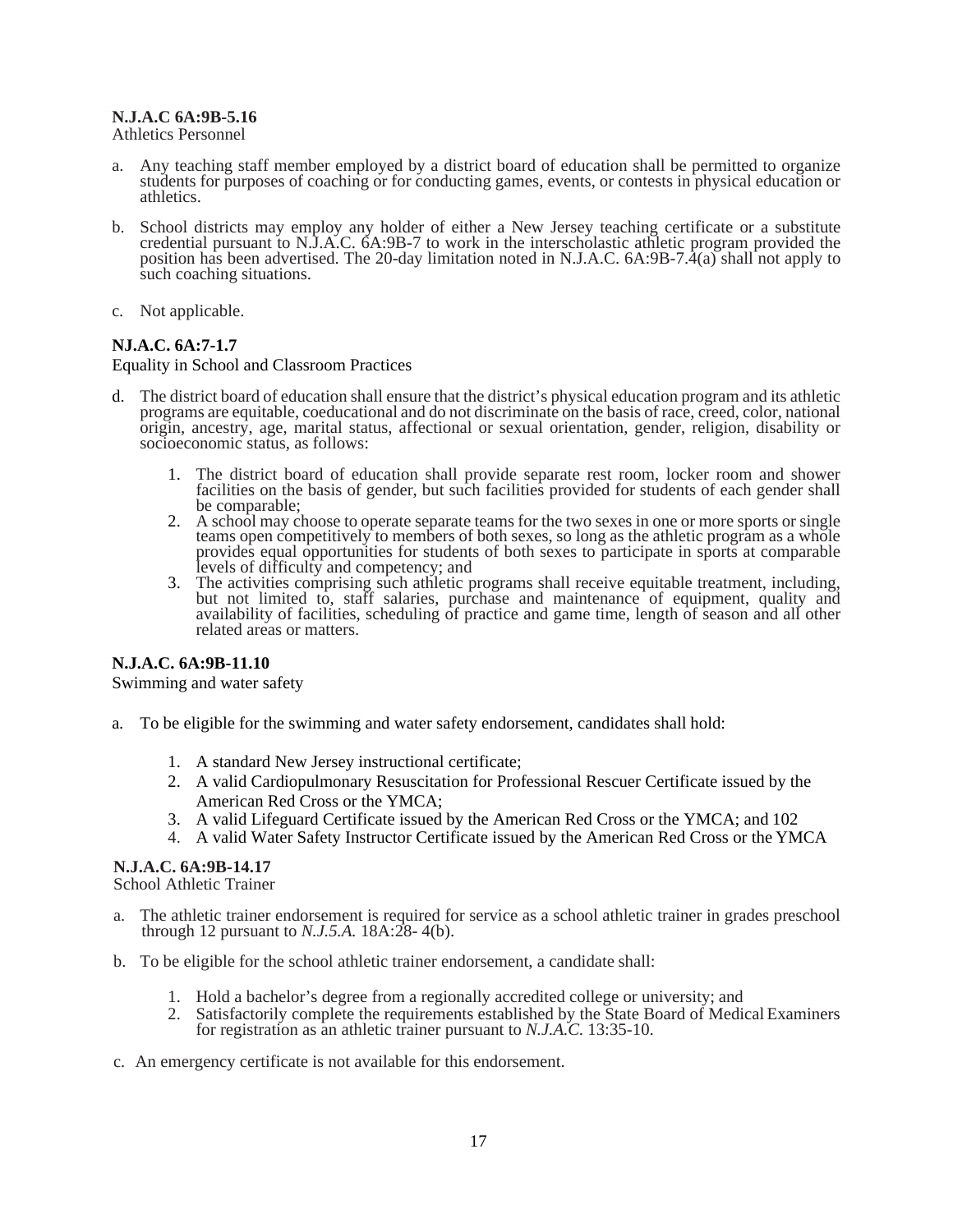# **N.J.A.C 6A:16-2.2**

Required Health Services

- a. Each school district shall ensure immunization records are reviewed and updated annually pursuant to N.J.A.C. 8:57-4.1 through 4.24.
- b. Each school district shall ensure a principal or his or her designee does not knowingly admit or retain in the school building a student whose parent has not submitted acceptable evidence of the child's immunization, according to the schedule specified in N.J.A.C. 8:57-4, Immunization of Pupils in School.
- c. Each school district shall perform tuberculosis tests on students using methods required by and when specifically directed to do so by the New Jersey Department of Health based upon the incidence of tuberculosis or reactor rates in specific communities or population groups pursuant to N.J.S.A. 18A:40- 16.
- d. Each school district shall immediately report by telephone to the health officer of the jurisdiction in which the school is located any communicable diseases identified as reportable pursuant to N.J.A.C. 8:57-1, whether confirmed or presumed.
- e. Each public and nonpublic school in the State shall have and maintain for the care of students at least one nebulizer in the office of the school nurse or a similar accessible location, pursuant to N.J.S.A. 18A:40-12.7.
- f. Each student medical examination shall be conducted at the medical home of the student. If a student does not have a medical home, the school district shall provide the examination at the school physician's office or other comparably equipped facility, pursuant to N.J.S.A. 18A:40-4.
- g. The findings of required examinations under (h)2 through 5 below shall include the following components:
	- 1. Immunizations pursuant to N.J.A.C. 8:57-4.1 through 4.24;
	- 2. Medical history, including allergies, past serious illnesses, injuries, operations, medications,
	- 3. Health screenings including height, weight, hearing, blood pressure and vision; and
	- 4. Physical examinations.
- h. Each school district shall ensure that students receive medical examinations in accordance with (f) above and:
	- 1. Prior to participation on a school-sponsored interscholastic or intramural athletic team or squad for students enrolled in any grades six to 12:
		- i. The examination shall be conducted within 365 days prior to the first day of official practice in an athletic season and shall be conducted by a licensed physician, advanced practice nurse (APN), or physician assistant (PA).
		- ii. The physical examination shall be documented using the Preparticipation Physical Evaluation (PPE) form developed jointly by the American Academy of Family Physicians, American Academy of Pediatrics, American College of Sports Medicine, American Medical Society for Sports Medicine, American Orthopaedic Society for Sports Medicine, and American Osteopathic Academy of Sports Medicine in accordance with N.J.S.A. 18A:40-41.7.

http://www.state.nj.us/education/students/safety/health/records/athleticphysicalsform.pdf

iii. Prior to performing a preparticipation physical examination, the licensed physician, APN, or PA who performs the student-athlete's physical examination shall complete the Student-Athlete Cardiac Screening professional development module and shall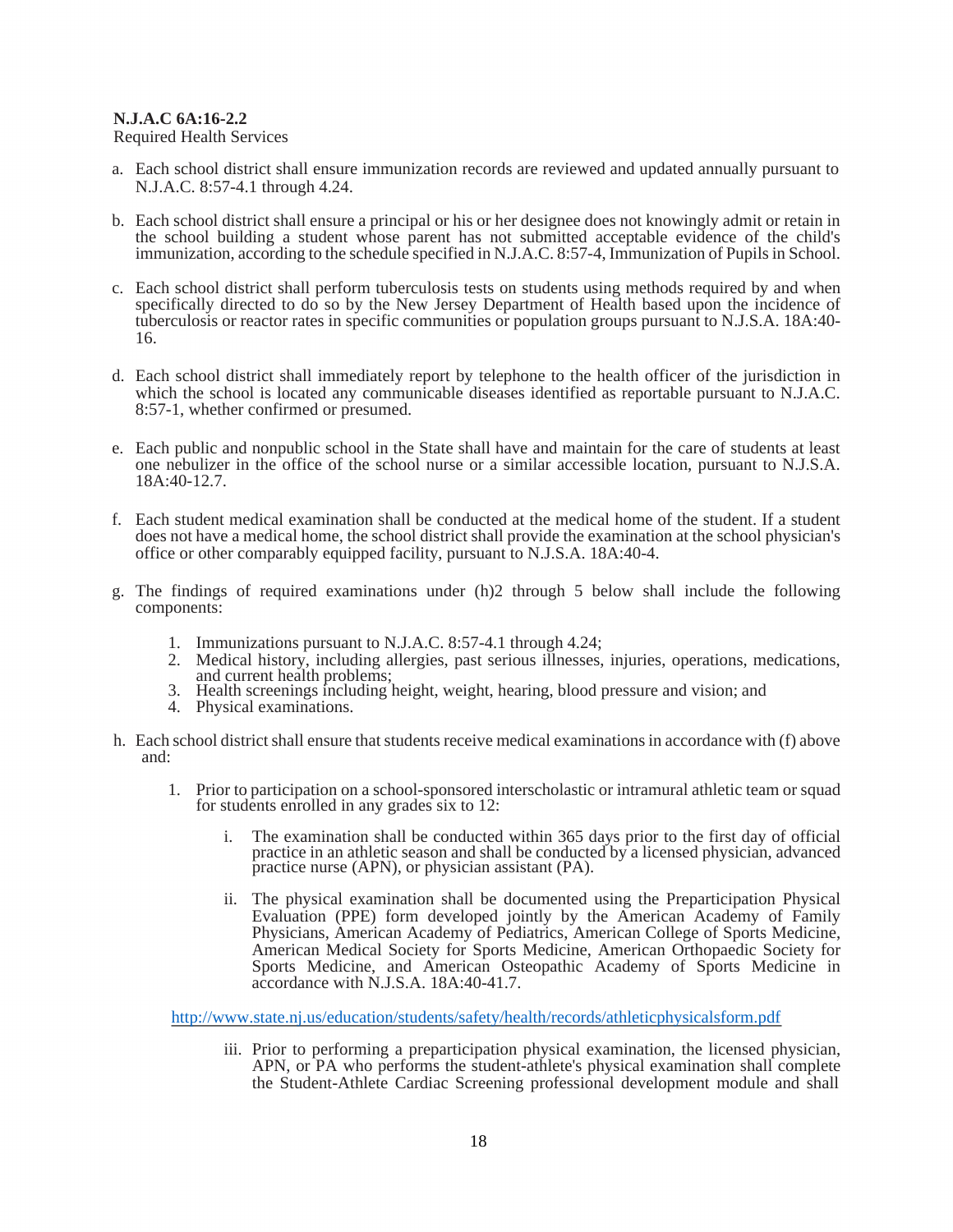sign the certification statement on the PPE form attesting to the completion, pursuant to N.J.S.A. 18A:40-41d.

- iv. If the PPE form is submitted without the signed certification statement and the school district has confirmed that the licensed physician, APN, or PA from the medical home did not complete the module, the student-athlete's parent may obtain a physical examination from a physician who can certify completion of the module or request that the school physician provides the examination.
- v. The medical report shall indicate if a student is allowed or not allowed to participate in the required sports categories and shall be completed and signed by the original examining physician, APN, or PA.
- vi. An incomplete form shall be returned to the student's medical home for completion unless the school nurse can provide documentation to the school physician that the missing information is available from screenings completed by the school nurse or physician within the prior 365 days.
- 2. Each student whose medical examination was completed more than 90 days prior to the first day of official practice in an athletic season shall provide a health history update questionnaire completed and signed by the student's parent or guardian. The completed health history update questionnaire shall include information as required by N.J.S.A. 18A:40-41.7.b.
- 3. Each school district shall provide to the parent written notification signed by the school physician stating approval of the student's participation in athletics based upon the medical report or the reasons for the school physician's disapproval of the student's participation.
- 4. A district board of education, or a governing board or chief school administrator of a nonpublic school, shall not permit a student enrolled in grades six to 12 to participate on a schoolsponsored interscholastic or intramural athletic team or squad unless the student submits a PPE form signed by the licensed physician, APN, or PA who performed the physical examination and, if applicable, a completed health history update questionnaire, pursuant to N.J.S.A.  $18A:40-41.7.c.$
- 5. Each school district and nonpublic school shall distribute to a student-athlete and his or her parent or guardian the sudden cardiac arrest pamphlet developed by the Commissioner, in consultation with the Commissioner of Health, the American Heart Association, and the American Academy of Pediatrics, pursuant to N.J.S.A. 18A:40-41.
	- i. A student-athlete and his or her parent or guardian annually shall sign the Commissioner-developed form that they received and reviewed the pamphlet, and shall return it, to the student's school pursuant to N.J.S.A. 18A:40-41.d.
	- ii. The Commissioner shall update the pamphlet, as necessary, pursuant to N.J.S.A. 18A:40-41.b.
	- iii. The Commissioner shall distribute the pamphlet, at no charge, to all school districts and nonpublic schools, pursuant to N.J.S.A. 18A:40-41.b.
- 6. Upon enrollment in school:
	- i. Each school district shall require parents to provide within 30 days of enrollment entryexamination documentation for each student.
	- ii. When a student transfers to another school, the sending school district shall ensure the entry-examination documentation is forwarded to the receiving school district pursuant to N.J.A.C. 6A:16-2.4(d).
	- iii. Students transferring into a New Jersey school from out-of-State or out-of-country may be allowed a 30-day period to obtain entry-examination documentation.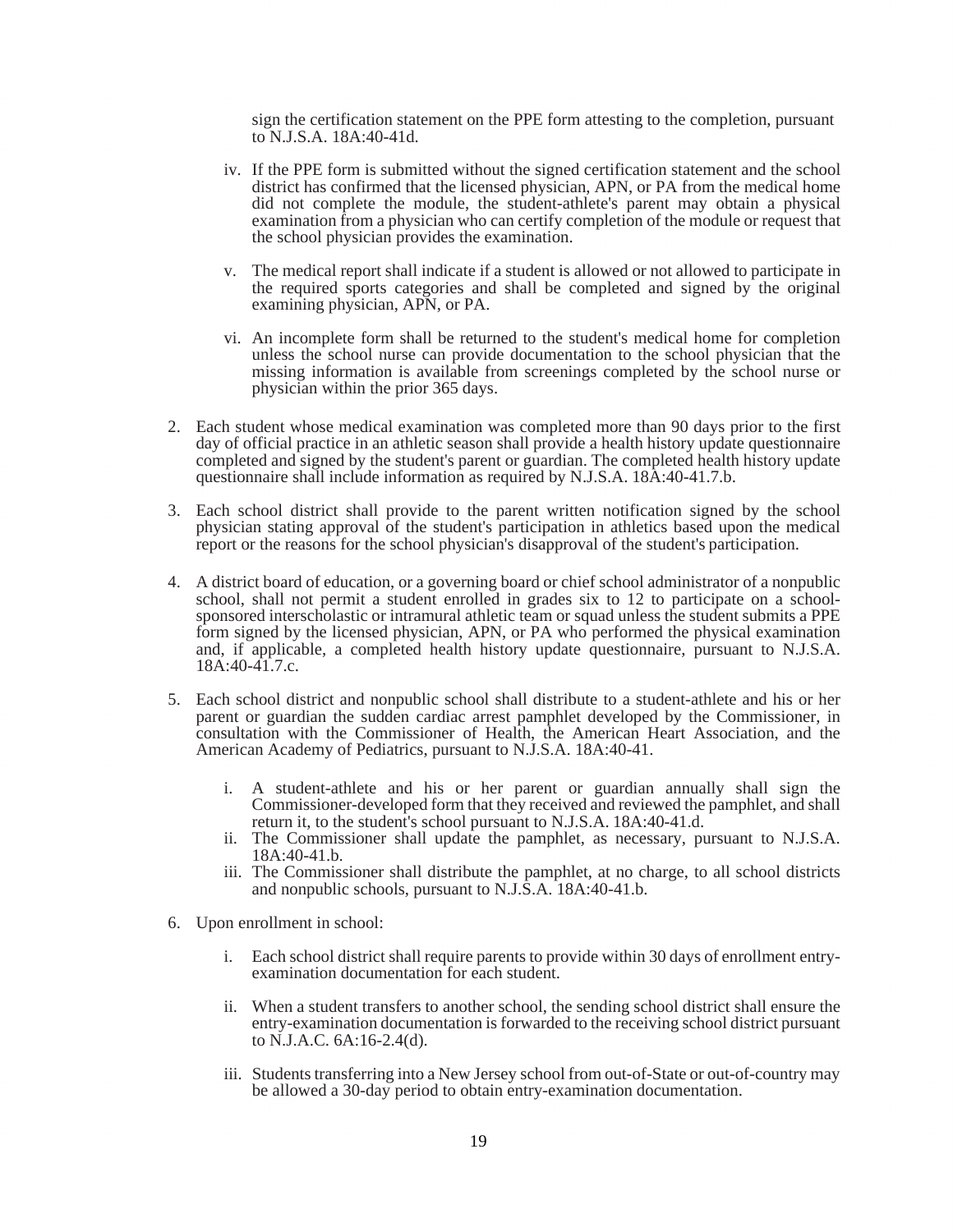- iv. Each school district shall notify parents through its website or other means about the importance of obtaining subsequent medical examinations of the student at least once during each developmental stage: at early childhood (preschool through grade three), pre-adolescence (grade four through six), and adolescence (grade seven through 12).
- 7. When applying for working papers:
	- i. Pursuant to N.J.S.A. 34:2-21.7 and 21.8(3), the school district may provide for the administration of a medical examination for a student pursuing a certificate of employment.
	- ii. The school district shall not be held responsible for the costs for examinations at the student's medical home or other medical providers.
- 8. For the purposes of the comprehensive child study team evaluation pursuant to N.J.A.C. 6A:14- 3.4; and
- 9. When a student is suspected of being under the influence of alcohol or controlled dangerous substances, pursuant to N.J.S.A. 18A:40A-12 and N.J.A.C. 6A:16-4.3.
	- i. If a student who is suspected of being under the influence of alcohol or controlled dangerous substances is reported to the certified school nurse, the certified school nurse shall monitor the student's vital signs and general health status for emergent issues and take appropriate action pending the medical examination pursuant to N.J.A.C. 6A:16- 4.3.
	- ii. No school staff shall interfere with a student receiving a medical examination for suspicion of being under the influence of alcohol or controlled dangerous substances pursuant to N.J.A.C. 6A:16-4.3.
- 10. Each public and nonpublic school shall have available and maintain an automated external defibrillator (AED), pursuant to N.J.S.A.  $18A:40-41a.a(1)$  and (3), that is:
	- i. In an unlocked location on school property, with an appropriate identifying sign;
	- ii. Accessible during the school day and any other time when a school-sponsored athletic event or team practice is taking place in which pupils of the school district or nonpublic school are participating; and
	- iii. Within a reasonable proximity of the school athletic field or gymnasium, as applicable.
- 11. The district board of education shall make accessible information regarding the NJ FamilyCare Program to students who are knowingly without medical coverage pursuant to N.J.S.A.  $18A:40-34$ .
- 12. Information concerning a student's HIV/AIDS status shall not be required as part of the medical examination or health history pursuant to N.J.S.A. 26:5C-1 et seq.
- 13. Each district board of education shall ensure that students receive health screenings.
	- i. Screening for height, weight and blood pressure shall be conducted annually for each student in kindergarten through grade 12.
	- ii. Screening for visual acuity shall be conducted biennially for students in kindergarten through grade 10.
	- iii. Screening for auditory acuity shall be conducted annually for students in kindergarten through grade three and in grades seven and 11 pursuant to N.J.S.A. 18A:40-4.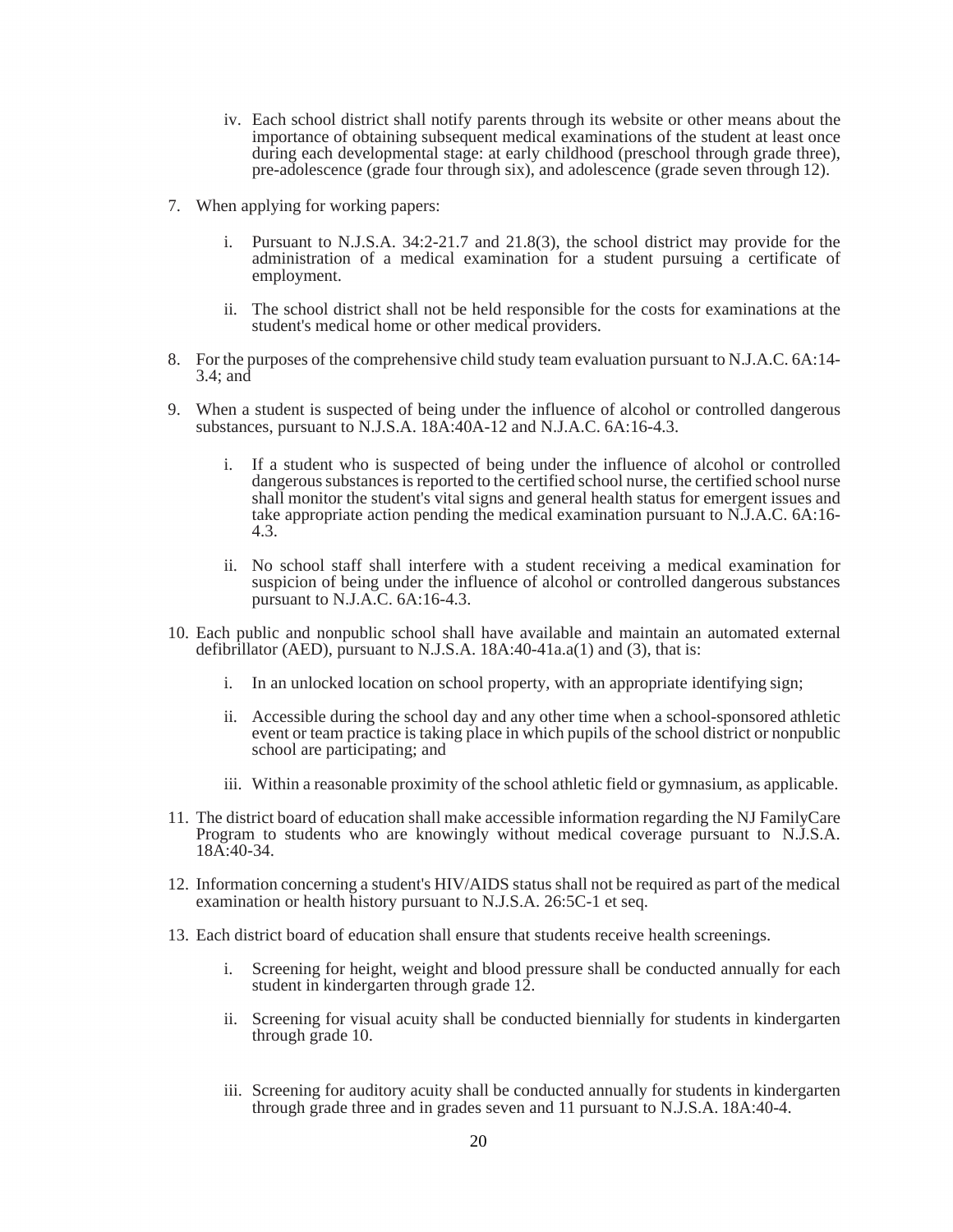- iv. Screening for scoliosis shall be conducted biennially for students between the ages of 10 and 18 pursuant to N.J.S.A. 18A:40-4.3.
- v. Screenings shall be conducted by a school physician, school nurse, or other school personnel properly trained.
- 14. The school district shall notify the parent of any student suspected of deviation from the recommended standard.

AN ACT concerning the health of student-athletes and supplementing P.L.1984, c.203 (C.45:9-37.35 et seq.) and chapter 40 of Title 18A of the New Jersey Statutes.

## **SUDDEN CARDIAC ARREST PREVENTION ACT**

The Commissioners of Education and Health, in consultation with the New Jersey Chapter of the American Academy of Pediatrics, the New Jersey Academy of Family Physicians, the American Heart Association, and the New Jersey Chapter of the American College of Cardiology, shall develop, by the 2013-2014 school year, a Student-Athlete Cardiac Screening professional development module to increase the assessment skills of those health care practitioners who perform student-athlete physical examinations and screenings.

The module shall include, but need not be limited to, the following:

- 1. How to complete and review a detailed medical history with an emphasis on cardiovascular family history and personal reports of symptoms;
- 2. Identifying symptoms of sudden cardiac arrest that may require follow up with a cardiologist;
- 3. Recognizing normal structural changes of the athletic heart;
- 4. Recognizing prodromal symptoms that precede sudden cardiac arrest;
- 5. Performing the cardiovascular physical examination;
- 6. Reviewing the major etiologies of sudden unexplained cardiac death with an emphasis on structural abnormalities and acquired conditions; and
- 7. When to refer a student to a cardiologist for further assessment.

The module developed pursuant to subsection a. of this section and the pamphlet developed pursuant to section 1 of P.L.2007, c.125 (C.18A:40-41) shall be posted on the websites of the Department of Education, the American Academy of Pediatrics, the New Jersey Academy of Family Physicians, the American Heart Association, the American College of Cardiology, the Athletic Trainers' Society of New Jersey, the State Board of Medical Examiners, the New Jersey State Board of Nursing, and the New Jersey State Society of Physician Assistants.

A physician, advanced practice nurse, or physician assistant who performs a student-athlete's annual physical examination prior to the student's participation in a school-sponsored interscholastic or intramural athletic team or squad as required pursuant to subsection a. of section 2 of P.L.2013, c.71 (C.18A:40-41.7) shall complete the Student-Athlete Cardiac Screening professional development module developed pursuant to subsection a. of this section. Upon performing a physical examination required by subsection a. of section 2 of P.L.2013, c.71 (C.18A:40-41.7), the physician, advanced practice nurse, or physician assistant shall sign the certification statement on the Preparticipation Physical Evaluation form required pursuant to subsection a. of section 2 of P.L.2013, c.71 (C.18A:40-41.7) attesting to the completion of the module. The board of education of a public school district and the governing board or chief school administrator of a nonpublic school shall retain the original signed statement to attest to the qualification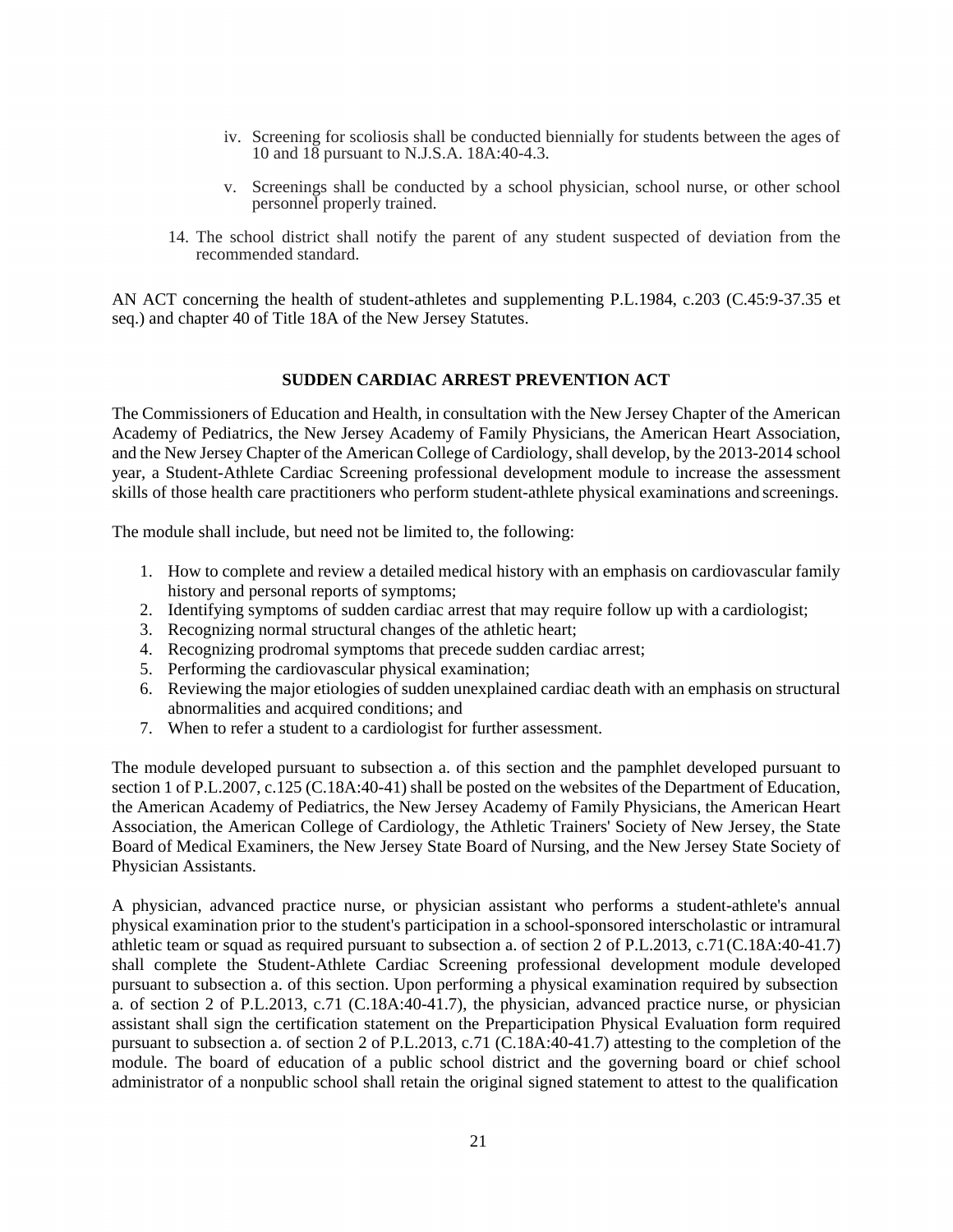of the health care practitioner to perform the physical examination required by subsection a. of section 2 of P.L.2013, c.71 (C.18A:40-41.7). **L.2013, c.71, s.3. 18A:40-41e Short title.** 

Sections 2 through 5 of P.L.2013, c.209 (C.18A:40-41f through C.18A:40-41i) and P.L.2007, c.125 (C.18A:40-41) shall be known and may be cited as the "Sudden Cardiac Arrest Prevention Act." **L.2013, c.209, s.1. 18A:40-41f Definition.** 

As used in sections 3 through 5 of P.L.2013, c.209 (C.18A:40-41g through C.18A:40- 41i), "athletic activity" means: interscholastic athletics; an athletic contest or competition, other than interscholastic athletics, that is sponsored by or associated with a school district or nonpublic school, including cheerleading and club-sponsored sports activities; and any practice or interschool practice or scrimmage for those activities. **L.2013, c.209, s.2. 18A:40-41g Informational meeting.** 

A school district or nonpublic school may hold an informational meeting prior to the start of each athletic season for students-athletes, their parents or guardians, coaches, athletic trainers, the school physician, school nurses, and other school officials on the nature, risk, symptoms and early warning signs, prevention, and treatment of sudden cardiac arrest. **L.2013, c.209, s.3. 18A:40-41h Removal of athlete showing warning signs from activity; violations, penalties.** 

A student who exhibits symptoms or early warning signs of sudden cardiac arrest, as determined by an athletic trainer if one is on site, or if an athletic trainer is not on site, then a game official, team coach, licensed physician, or other official designated by the student's school, while participating in an athletic activity, shall be immediately removed from the athletic activity by the coach. The student shall not be eligible to return to athletic activity until he is evaluated and receives written clearance from a licensed physician.

A student who exhibits symptoms or early warning signs of sudden cardiac arrest at any time prior to or following an athletic activity shall be prohibited from participating in an athletic activity. The student shall not be eligible to return to athletic activity until he is evaluated and receives written clearance from a licensed physician.

The board of education of a school district or the governing body or chief school administrator of a nonpublic school, as appropriate, shall ensure that a person who coaches a school district or nonpublic school athletic activity who knowingly violates the provisions of subsection a. or b. of this section shall be:

- 1. suspended from coaching any athletic activity for the remainder of the season for a first violation;
- 2. suspended from coaching any athletic activity for the remainder of the season and the entire next season for a second violation; and
- 3. permanently suspended from coaching any athletic activity for a third violation.

# **L.2013, c.209, s.4. 18A:40-41i Certification required for coaches.**

A person who coaches a school district or nonpublic school athletic activity shall hold a current certification in cardio-pulmonary resuscitation from the American Red Cross, American Heart Association, or other training program recognized by the Department of Health. **L.2013, c.209, s.5. 18A:40-41j** 

Nonprofit youth-serving organizations are encouraged to promulgate information protocol.

Including, but not limited to, Little Leagues, Babe Ruth Leagues, Pop Warner Leagues, Police Athletic Leagues, and youth soccer leagues, which organize, sponsor, or are otherwise affiliated with youth athletic events, are encouraged to direct the parent or guardian of each child participating in a youth athletic event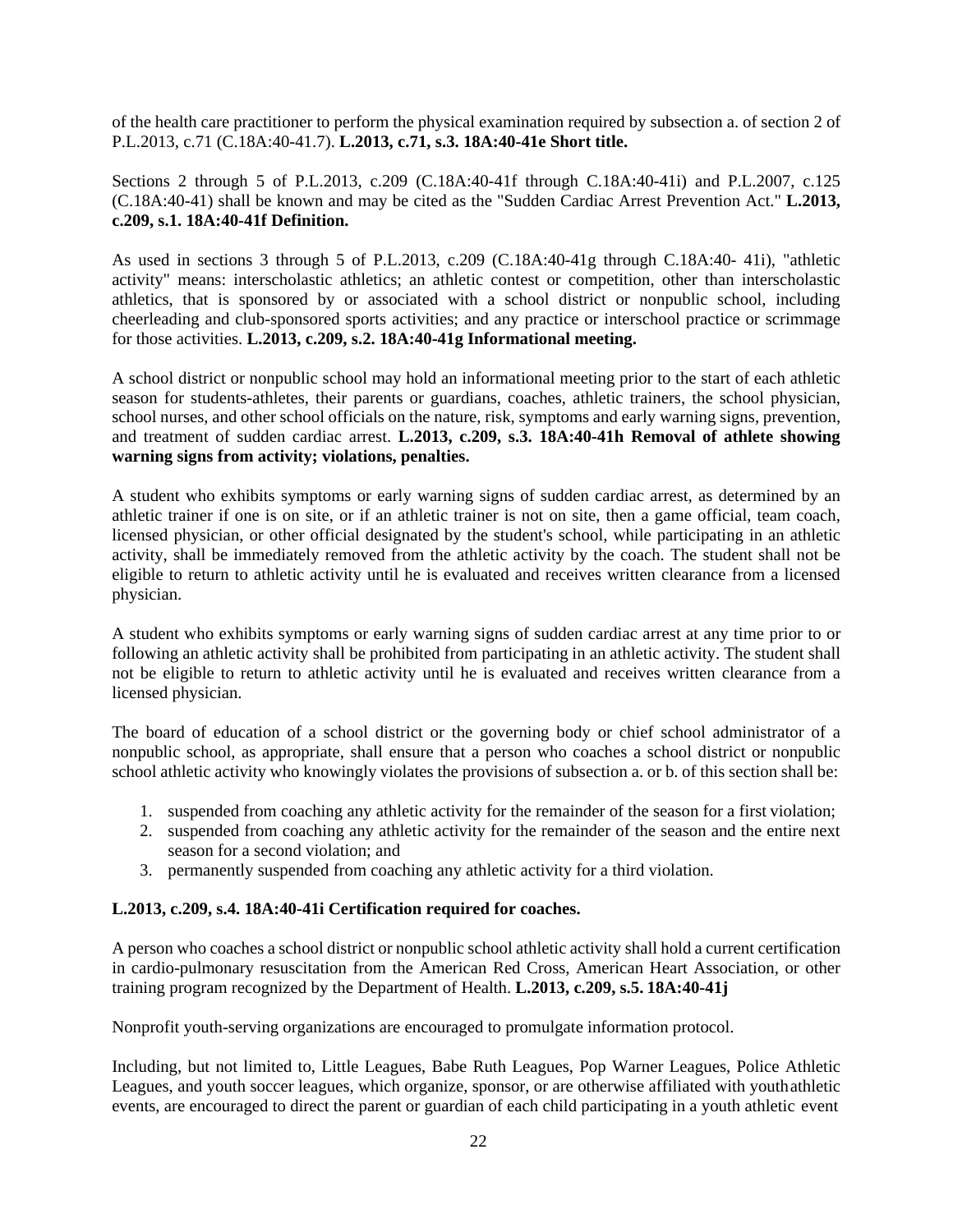to the sudden cardiac arrest information posted on the Department of Education's website pursuant to section.

All nonprofit youth-serving organizations as defined in section 1 of P.L.1999, c.432 (C.15A:3A-1 of P.L.2007, c.125 (C.18A:40-41); and follow the protocol concerning removal-from-play established pursuant to section 4 of P.L.2013, c.209 (C.18A:40-41h) of a child who exhibits symptoms or early warning signs of sudden cardiac arrest during a youth athletic event, or who exhibits symptoms or early warning signs of sudden cardiac arrest at any time prior to or following a youth athletic event. Injuries, and that all measures are taken to prevent a student-athlete from experiencing second-impact syndrome.

# **SYNOPSIS**

"Janet's Law" requires public schools to have automated external defibrillators for youth athletic events and to establish certain plans relating to sudden cardiac events. An Act concerning automated external defibrillators for youth athletics, designated "Janet's Law," and supplementing Title 18A of the New Jersey Statutes.

BE IT ENACTED by the Senate and General Assembly of the State of New Jersey:

Notwithstanding the provisions of any law, rule, or regulation to the contrary, beginning on September 1, 2014, the board of education of a public school district that includes any of the grades kindergarten through 12 shall ensure that:

- 1. an automated external defibrillator, as defined in section 2 of P.L.1999, c.34 (C.2A:62A-24), identified with appropriate signage, is placed and made available in an unlocked location on school property, which is accessible during the school day and any other time in which a school-sponsored athletic event or team practice, in which pupils of the district are participating, is taking place and is within reasonable proximity of the school athletic field or gymnasium, as applicable;
- 2. a team coach or other designated staff member if there is no coach, who is present during the athletic event or team practice, is trained in cardio-pulmonary resuscitation and the use of the defibrillator in accordance with the provisions of section 3 of P.L.1999, c.34 (C.2A:62A-25). A school district shall be deemed to be in compliance with this requirement if a State-certified emergency services provider or other certified first responder is on site at the event or practice; and,
- 3. each defibrillator is tested and maintained according to the manufacturer's operational guidelines and notification is provided to the appropriate first aid, ambulance, or rescue squad or other appropriate emergency medical services provider regarding the defibrillator, the type acquired, and its location in accordance with section 3 of P.L.1999, c.34 (C.2A:62A-25).

A school district and its employees shall be immune from civil liability in the acquisition and use of defibrillators pursuant to the provisions of section 5 of P.L.1999, c.34 (C.2A:62A-27).

Notwithstanding the provisions of any law, rule, or regulation to the contrary, beginning on September 1, 2014, the board of education of a public school district that includes any of the grades kindergarten through 12 shall establish and implement an emergency action plan for responding to sudden cardiac events, including, but not limited to, those events in which the use of an automated external defibrillator may be necessary.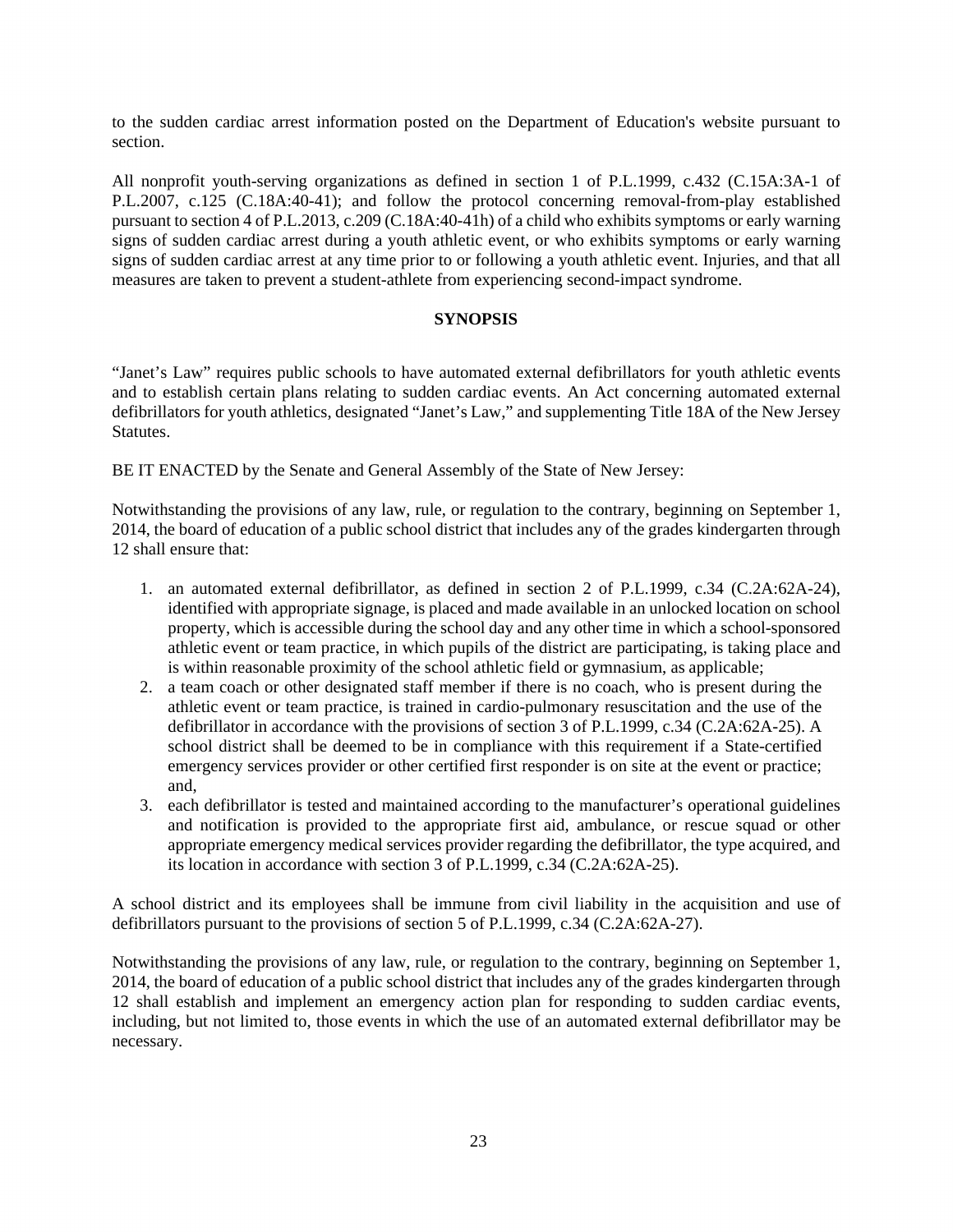The emergency action plan required pursuant to subsection a. of this section, and in keeping with the provisions of section 1 of P.L.c.(C.) (pending before the Legislature as this bill) shall also, at minimum, provide the following:

- 1. a requirement that no less than five school faculty members successfully complete and hold a current certification from the American Red Cross, American Heart Association or other training program recognized by the Department of Health and Senior Services in cardio-pulmonary resuscitation and use of a defibrillator;
- 2. a list of those school faculty members who hold current certifications in cardiopulmonary resuscitation and use of a defibrillator, such list is to be made current at least once in each calendar year of each school year;
- 3. written detailed procedures on responding to sudden cardiac events, including, but not limited to, who shall be responsible for responding to the individual in cardiac distress, calling emergency responders, starting cardio-pulmonary resuscitation, obtaining and using the automated external defibrillator, and assisting emergency responders in getting to the individual in cardiac distress; and,
- 4. any other requirement deemed relevant to responding to sudden cardiac events.

The State Board of Education, in consultation with the Commissioner of Health and Senior Services, and in accordance with the "Administrative Procedure Act," P.L.1968, c.410 (C.52:14B-1 et seq.), shall adopt rules and regulations as may be necessary to implement the provisions of this act. This act shall take effect immediately.

## **STATEMENT**

This bill, which is designated "Janet's Law," is in memory of Janet Zilinski, an 11- year old who died of sudden cardiac arrest following a cheerleading squad practice. The provisions of this bill apply to athletic events and activities that take place through public schools.

Specifically, the bill requires public school districts that include any of the grades kindergarten through 12 to ensure that, beginning on September 1, 2014, an automated external defibrillator (AED), identified with appropriate signage, is placed and made available in an unlocked location on school property, which is accessible during the school day and any other time in which a school-sponsored athletic event or team practice, in which pupils of the district are participating, is taking place and is within reasonable proximity of the school athletic field or gymnasium.

The bill requires that a team coach, or other designated staff member if there is no coach, who is present during the athletic event or team practice, be trained in cardiopulmonary resuscitation (CPR) and the use of an AED in accordance with the provisions of State law. A school district is deemed to be in compliance with this requirement if a State certified emergency services provider or other certified first responder is on site at the event or practice. A public school district is also required to test and maintain each AED according to the manufacturer's operational guidelines and to provide notification to the appropriate first aid, ambulance, or rescue squad or other appropriate emergency medical services provider regarding the AED, the type acquired, and its location in accordance with current State law.

The bill also requires that a public school district establish and implement an emergency action plan for responding to sudden cardiac events, including, but not limited to, those events in which the use of an AED as may be necessary. The emergency action plan, in keeping with the provisions of section 1 of the bill shall also, at minimum, provide that: no less than five school faculty members successfully complete and hold a current certification from training programs recognized by the Department of Health and Senior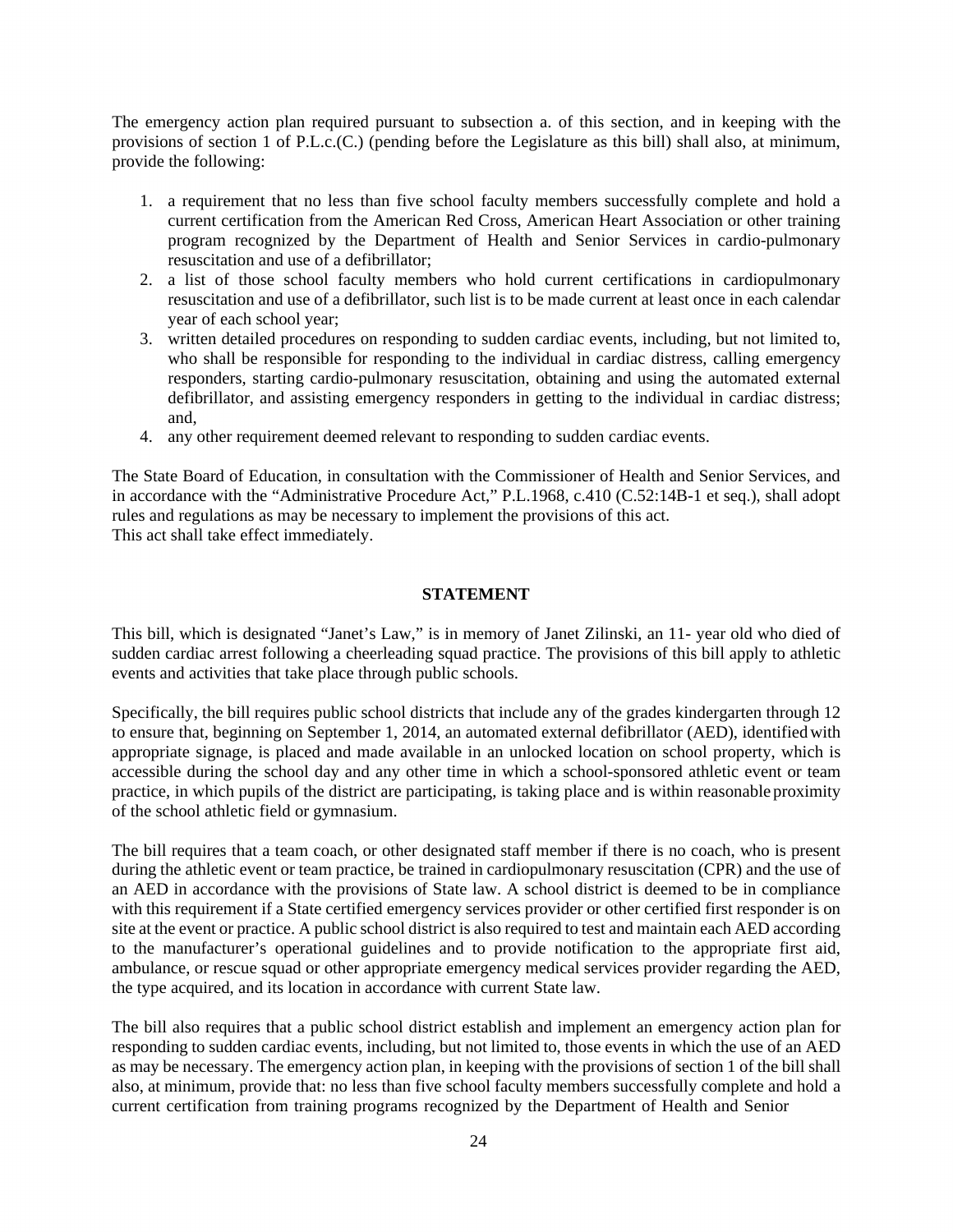Services in CPR and use of an AED; a list of those school faculty members who hold current certifications, such list is to be made current at least once in each calendar year of each school year; written detailed procedures on responding to sudden cardiac events; and any other requirement deemed relevant by the school district to responding to sudden cardiac events.

The bill directs the State Board of Education, in consultation with the Commissioner of Health and Senior Services, to adopt rules and regulations necessary for its implementation and provides that a school district and its employees shall be immune from civil liability in the acquisition and use of an AED pursuant to current law.

# **C.18A:40-41.2 Interscholastic Athletic head injury safety training program.**

The Department of Education shall work to develop and implement, by the 2011-2012 school year, an interscholastic athletic head injury safety training program. The program shall be completed by a school physician, a person who coaches a public school district or nonpublic school interscholastic sport, and an athletic trainer involved in a public or nonpublic school interscholastic sports program. The safety training program shall include, but need not be limited to, the following:

- 1. The recognition of the symptoms of head and neck injuries, concussions, and injuries related to second-impact syndrome; and
- 2. The appropriate amount of time to delay the return to sports competition or practice of a studentathlete who has sustained a concussion or other head injury.

The department shall update the safety training program as necessary to ensure that it reflects the most current information available on the nature, risk, and treatment of sports-related concussions and other head injuries.

The department shall develop an educational fact sheet that provides information about sports-related concussions and other head injuries. A school district or a nonpublic school that participates in an interscholastic sports program shall distribute the educational fact sheet annually to the parents or guardians of student-athletes and shall obtain a signed acknowledgment of the receipt of the fact sheet by the studentathlete and his parent or guardian.

# **C.18A:40-41.3 Written policy for school district concerning prevention and treatment of sportsrelated head injuries.**

Each school district shall develop a written policy concerning the prevention and treatment of sports-related concussions and other head injuries among student-athletes. The policy shall include, but need not be limited to, the procedure to be followed when it is suspected that a student-athlete has sustained a concussion or other head injury.

When developing the district policy, a school district shall review the model policy established by the Commissioner of Education pursuant to subsection b. of this section, the policies established by the New Jersey State Interscholastic Athletic Association, the National Collegiate Athletic Association, and the recommendations made by the Brain Injury Association of New Jersey Concussion in Sports Steering Committee, the Athletic Trainers' Society of New Jersey, and other organizations with expertise in the area of preventing or treating sports-related concussions and other head injuries among student-athletes. Each school district shall implement the policy by the 2011-2012 School Year.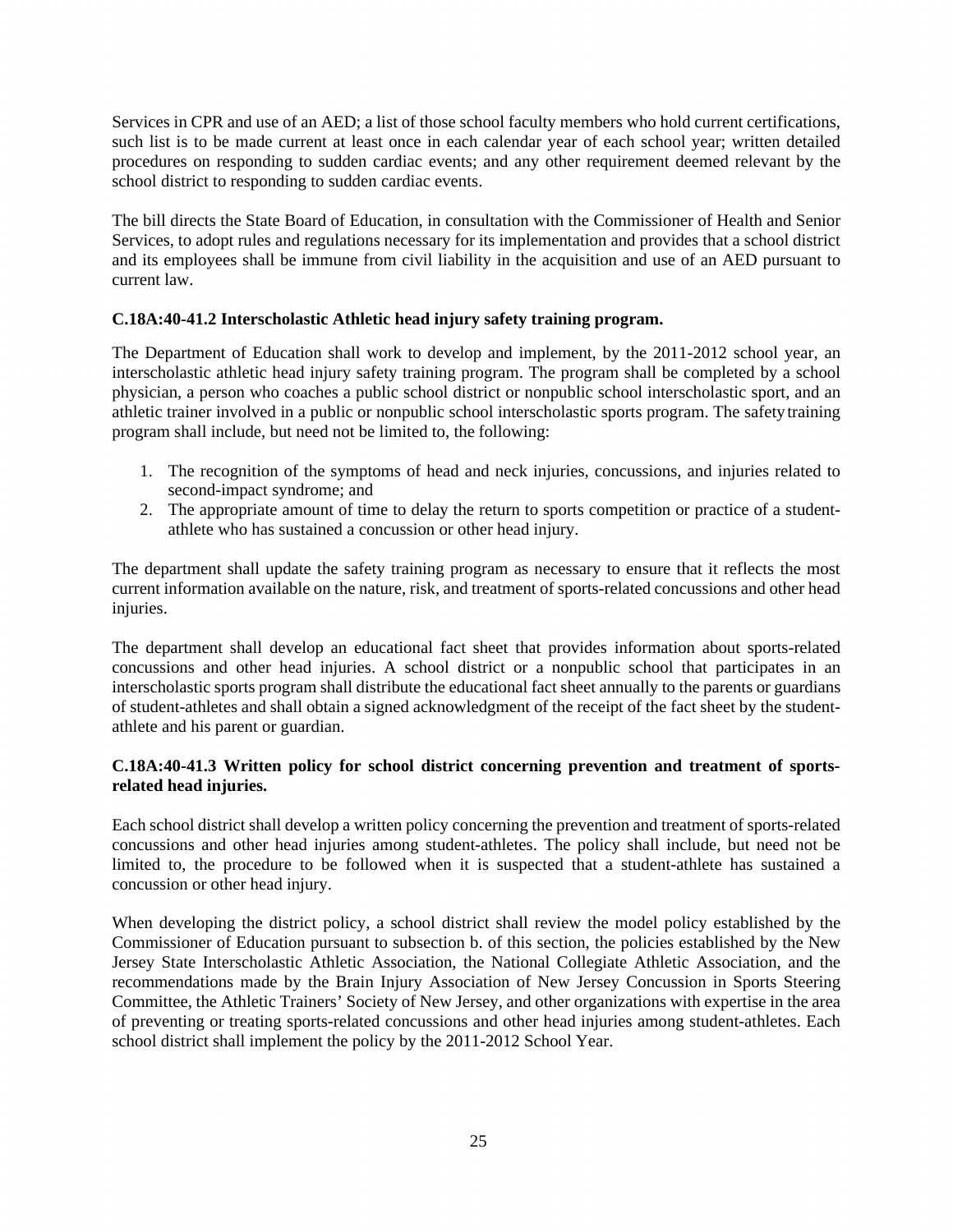The policy shall be reviewed annually, and updated as necessary, by the district to ensure that it reflects the most current information available on the prevention, risk, and treatment of sports-related concussions and other head injuries.

To assist school districts in developing policies concerning the prevention and treatment of sports-related concussions and other head injuries among student-athletes, the Commissioner of Education shall develop a model policy applicable to grades kindergarten through 12. This model policy shall be issued no later than March 31, 2011.

# **C.18A:40-41.4 Removal of student athlete from competition/practice; return.**

A student who participates in an interscholastic sports program and who sustains or is suspected of having sustained a concussion or other head injury while engaged in a sports competition or practice shall be immediately removed from the sports competition or practice. A student-athlete who is removed from competition or practice shall not participate in further sports activity until he is evaluated by a physician or other licensed healthcare provider trained in the evaluation and management of concussions, and receives written clearance from a physician trained in the evaluation and management of concussions to return to competition or practice.

# **C.18A:40-41.5 Immunity from liability.**

A school district and nonpublic school shall not be liable for the injury or death of a person due to the action or A person who coaches a school district or nonpublic school athletic activity shall hold a current certification in cardio-pulmonary resuscitation from the American Red Cross, American Heart Association, or other training program recognized by the Department of Health.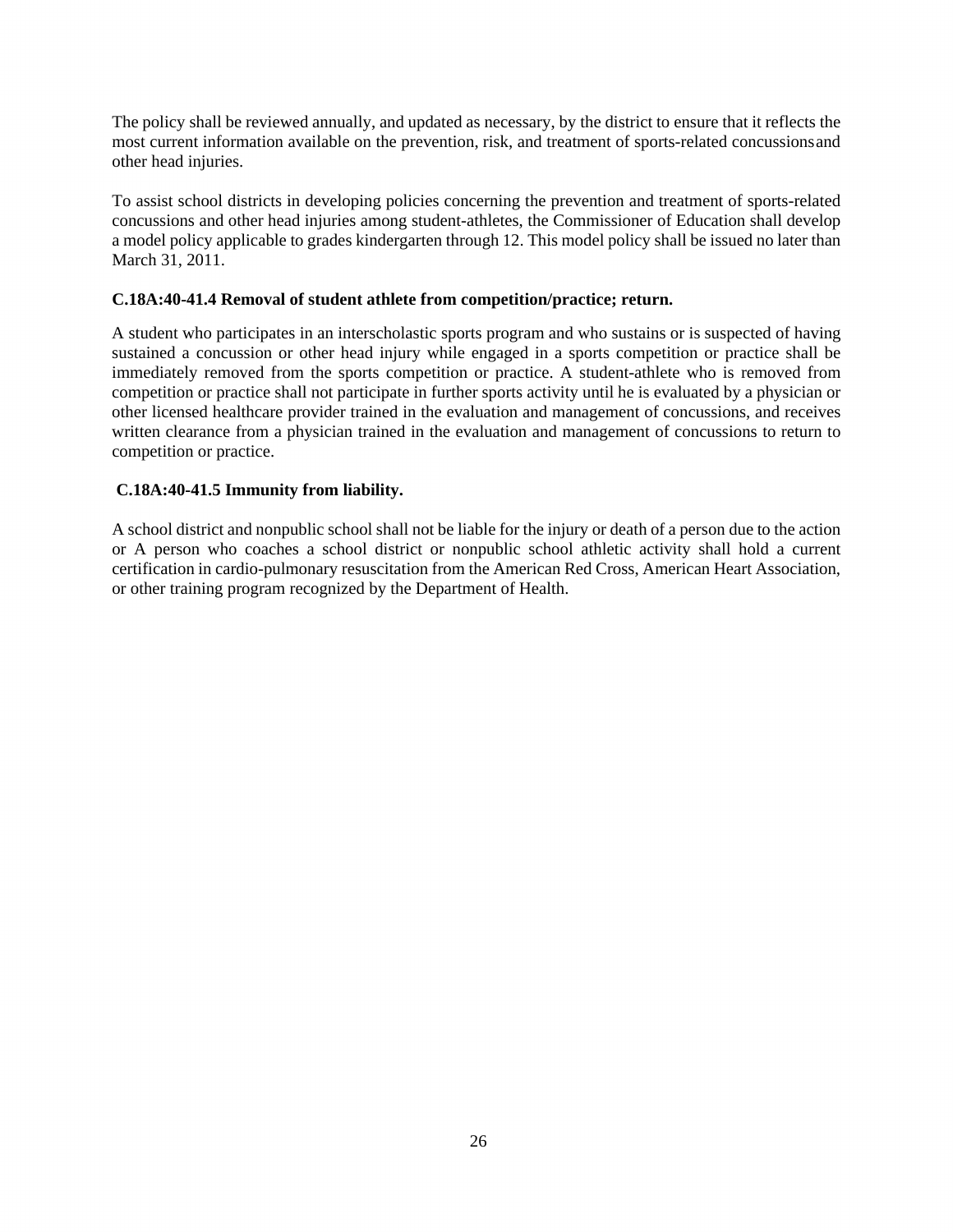## **CONSTITUTION**

# **Article 1**

# **NAME**

The organization shall be known as the New Jersey State Interscholastic Athletic Association (NJSIAA).

# **Article II**

# **OBJECTIVES**

# **Section 1**

To foster and develop amateur athletics among the secondary schools of the State

# **Section 2**

To equalize athletic opportunities by standardizing rules of eligibility for individuals, and classifying for competitive purposes the institutions which are members of the Association

# **Section 3**

To supplement the physical education program of the secondary schools of New Jersey by making a practical application of the theories of physical activity

# **Section 4**

To promote uniformity in the arrangement and control of contests

# **Section 5**

To protect the mutual interests of the members of the Association through the cultivation of ideals of clean sports in their relation to the development of character and good citizenship

# **Article III**

# **MEMBERSHIP**

#### **Section 1**

Schools eligible for membership in this Association must be accredited secondary institutions. A school that is organizing one year at a time shall be permitted to join the Association on a probationary membership when the 11th grade is organized within its school, pending final accreditation.

#### **Section 2**

All approved high schools public/private and non-public high schools in New Jersey shall be eligible for membership in the Association.

# **Section 3**

No member school shall be a member of any league or conference not recognized, sanctioned or approved by the Association.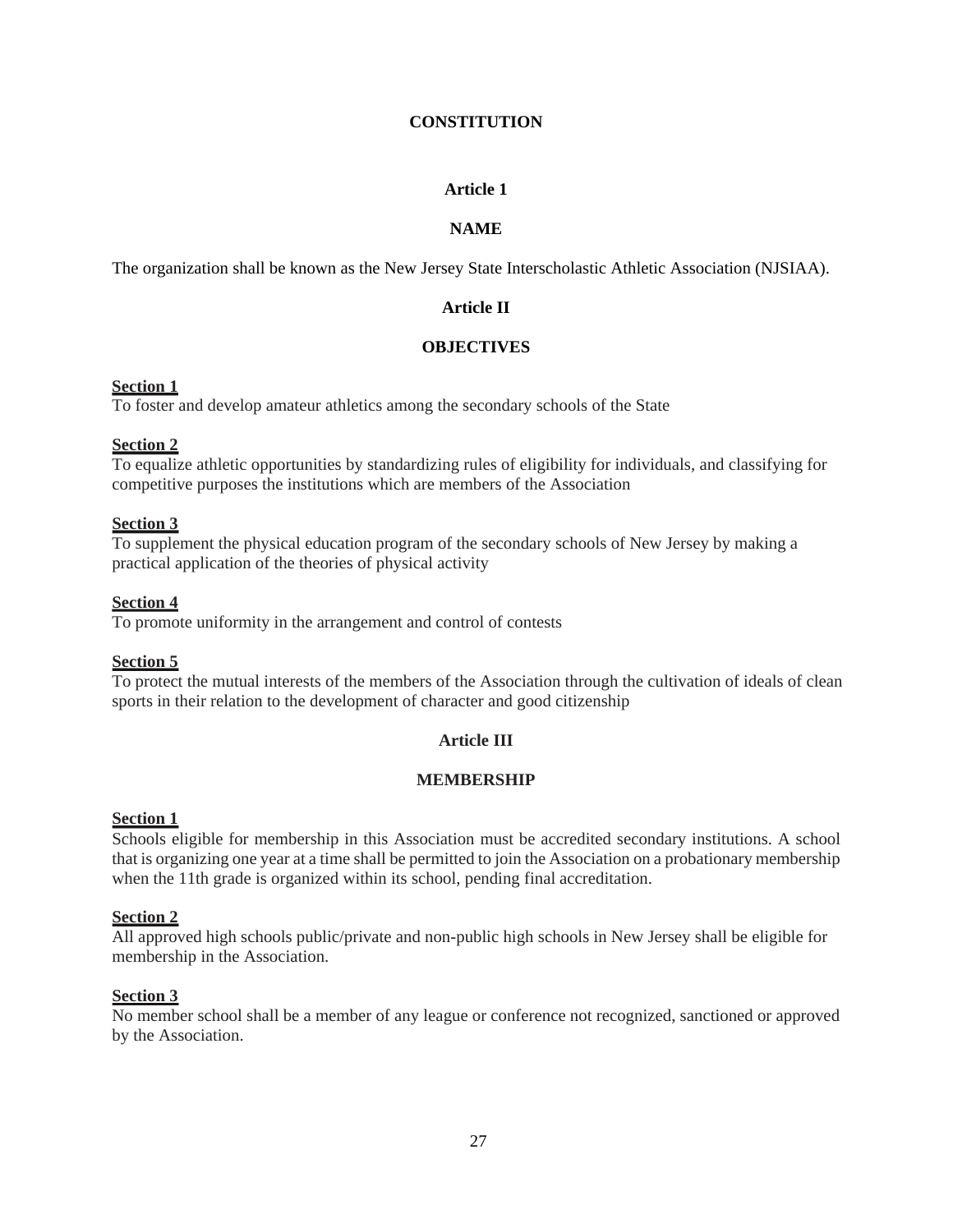# **Section 4**

The private secondary schools are eligible for a federated membership in this Association through the New Jersey Association of Independent Schools, membership of which is made up of the private secondary schools in New Jersey. The New Jersey Association of Independent Schools shall supervise the athletic activities of its own division without any financial aid from the State Association. They will come under the jurisdiction of and have representation on the Executive Committee of the State Association and will pay an annual fee as an organization, not as individual schools.

# **Article IV**

## **FINANCES**

## **Section 1**

Each member school shall be assessed as provided in the Bylaws.

# **Section 2**

Administration of the finances of the Association shall be the duty of the Executive Committee.

# **Section 3**

There shall be a distribution on an equitable basis among the member schools of the NJSIAA of the moneys above the amount set by the Executive Committee to be held in reserve plus the amount necessary for the running expenses of the Association.

## **Section 4**

Any member school of the NJSIAA incorporated for pecuniary profit shall not participate in the distribution of the funds mentioned in Section 3 of this Article.

# **Article V**

# **ADMINISTRATION**

The Executive Committee shall consist of such members and be selected as follows:

#### **Section 1**

There shall be a governing body to be known as the Executive Committee, composed of representatives as follows:

- a. 21 public high school representatives;
- b. 4 non-public high school representatives;
- c. 14 ex officio representatives; and,
- d. 12 at large representatives.

#### **Section 2a**

The public high school representation as provided for in Section 1a. shall be comprised of one representative from each county and shall be elected by the respective organization, i.e., Superintendents, Principals, or Athletic Directors of that county at a meeting called by the present representative from that county for that purpose. This meeting is to take place and the election held prior to May 28th of the year in which the Executive Committee member's term expires. Only the official voting representative (one from each school) shall vote. Official voting forms will be furnished by the Central Office; these forms must be returned to the Central Office after the election and kept on file. The new member shall enter into his office on July 1.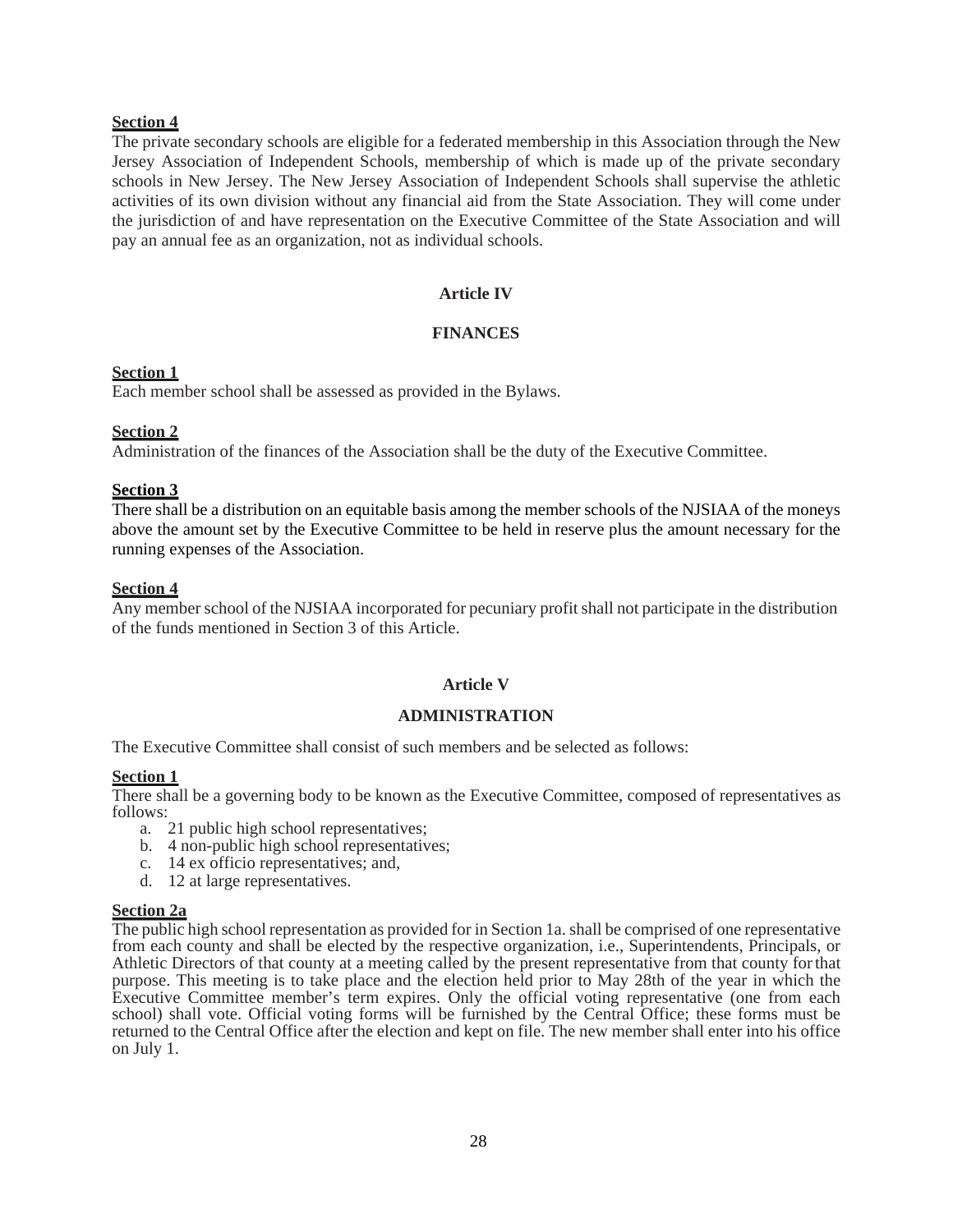The term of office of a public high school representative shall be for a period of three (3) years; such representative of the Executive Committee may succeed himself/herself for a second term of three (3) years so long as the designated rotation of position or title is followed. If a vacancy should occur during the term of office, the county shall elect a representative to complete the term while maintaining the proper rotation perspective.

The public high school representation shall be rotated in such a manner each successive six years so as to maintain the proper balance of representation from the three positions or titled administrative areas, i.e., Superintendents, Principals, and Athletic Directors. A representative's change of position or title within a county shall be construed as affecting the balance of representation. The Central Office shall be responsible for maintaining the proper balance of representation and shall indicate the position or title of the representative to be elected from said county. A system of rotation should be so constructed as to strive to maintain seven representatives from each of the three positions or titled administrative areas.

The constituent body of the county will have recall power to vacate a representative's membership on the Executive Committee for just cause, said vacancy to be filled according to the procedure outlined in this Section.

## **Section 2b**

The non-public high school representatives as provided for in Section 1b. shall be comprised of one representative each, selected from the Northern A and B and Southern A and B Sections.

The non-public high school representatives shall be elected by the same procedure as the public high school representatives and be in an administrative position, i.e., Principals and Athletic Directors.

Provisions of membership and rotation in titled administrative areas shall be the same as that of a public high school representative.

To the purposes of this Section, the Northern Section shall comprise: Bergen, Essex, Hudson, Hunterdon, Morris, Passaic, Somerset, Sussex, Union and Warren counties; and the Southern Section shall comprise: Atlantic, Burlington, Camden, Cape May, Cumberland, Gloucester, Mercer, Middlesex, Monmouth, Ocean and Salem counties.

#### **Section 2c**

The ex officio representation, as provided for in Section 1c, shall be elected by and from the Executive Committee or Board of Directors or President of their respective organizations annually, and shall include one representative from:

| <b>State Department of Education</b>                | NJ Council of Catholic Diocesan Superintendents |
|-----------------------------------------------------|-------------------------------------------------|
| NJ School Boards Association                        | NJ Scholastic Coaches Association               |
| <b>Education Committees of NJ State Legislature</b> | <b>NJ</b> Registered Officials                  |
| NJ Association of School Administrators             | Directors of Athletics Association of NJ        |
| NJ Association of School Business Officials         | NJ Association of Independent Schools           |
| NJ Principals and Supervisors Association           | Immediate Past President, NJSIAA                |
| Special Olympics New Jersey                         |                                                 |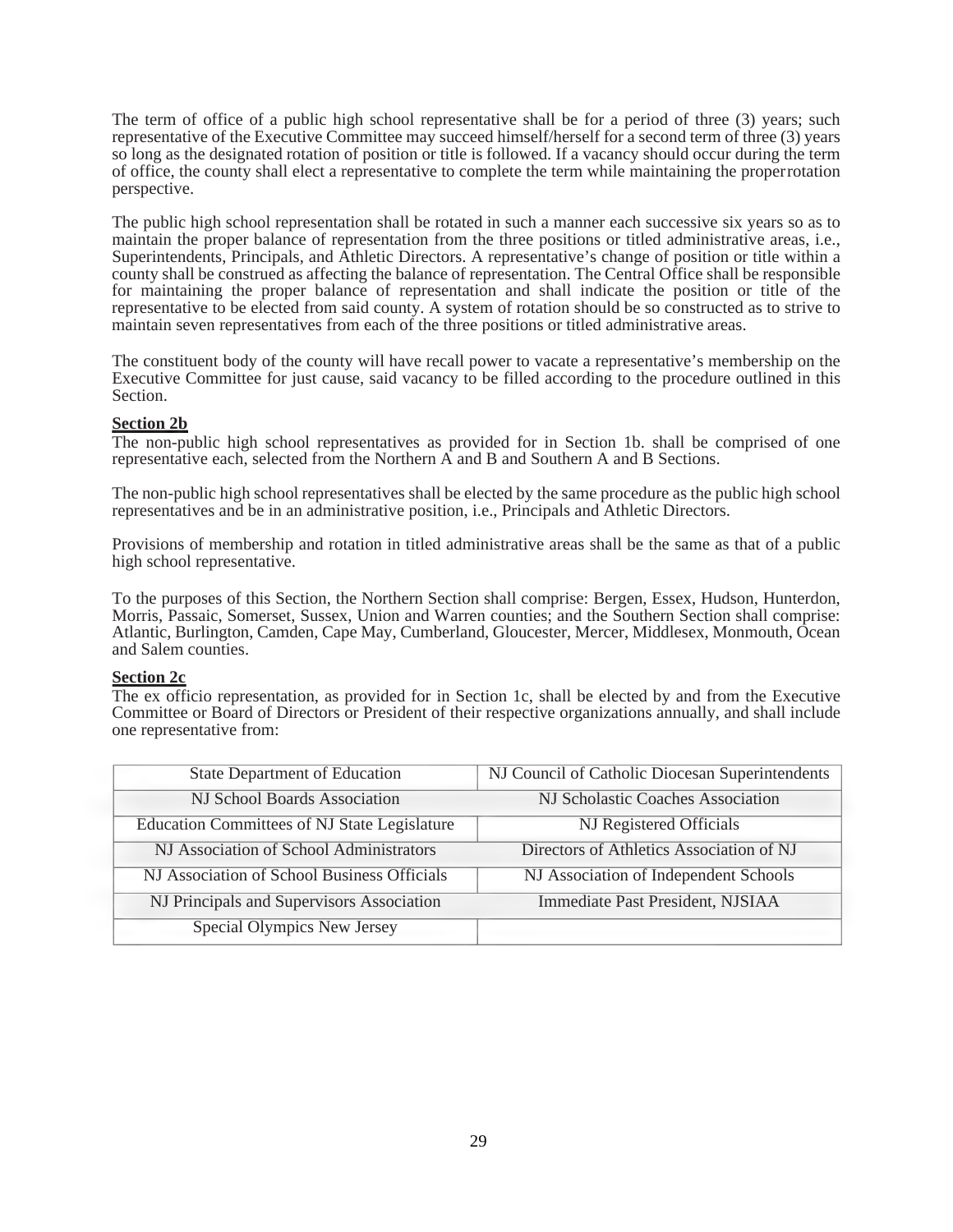# **Section 2d**

The at large representative, as provided for in Section 1.d., shall be elected as follows:

- a. Four (4) representatives who are school board members of school districts with secondary schools to be elected by the Board of Directors of the New Jersey School Boards Association; and
- b. Eight (8) representatives elected by the Executive Committee of the NJSIAA, the majority of whom shall be women or ethnic minorities.

The term of office of an at large representative shall be for a period of three (3) years; such representative of the Executive Committee shall be limited to only one three-year succession**.**

#### **Section 3**

An Executive Director shall be appointed by the Executive Committee to hold office until his successor has been appointed. The Executive Director shall be employed on a full-time basis, his salary and duties to be fixed by the Executive Committee and by the Constitution and Bylaws. The term of his employment shall be confirmed by a written contract.

#### **Section 4**

The duties of the officers, and the Executive Committee, shall be as provided in the Bylaws. All votes on the Financial Affairs, Bylaws, or Rules and Regulations by the Executive Committee shall be by roll call. Any member of the Executive Committee may call for a roll call on any vote, as a matter of right.

#### **Section 5**

The Executive Committee shall enact Bylaws and Rules and Regulations for the Association. Rules and Regulations may be enacted by a majority vote of the Executive Committee. Bylaws may only be enacted by two-thirds  $(^{27})$  vote of the Executive Committee.

The membership at its Annual Meeting may amend, add or abolish Bylaws and Rules and Regulations by a majority vote based on the total number of **ballots cast** at the Annual Meeting.

#### **Section 6**

The Executive Committee shall, when exercising its authority under Section 5 herein, send written notice of the proposed change to all member schools ten (10) days prior to the meeting of the Committee at which the matter is to be voted on. Six (6) months after the effective date of any change by the Executive Committee, the membership shall be polled by postal/electronic mail. After such poll, if a majority cast ballots, the Ballot shall be official and a majority of the votes cast shall decide the issue; if less than a majority of member schools respond, the position of the Executive Committee is sustained. At the next meeting of the Executive Committee, the results of the balloting shall be reported and the action of the vote shall be implemented.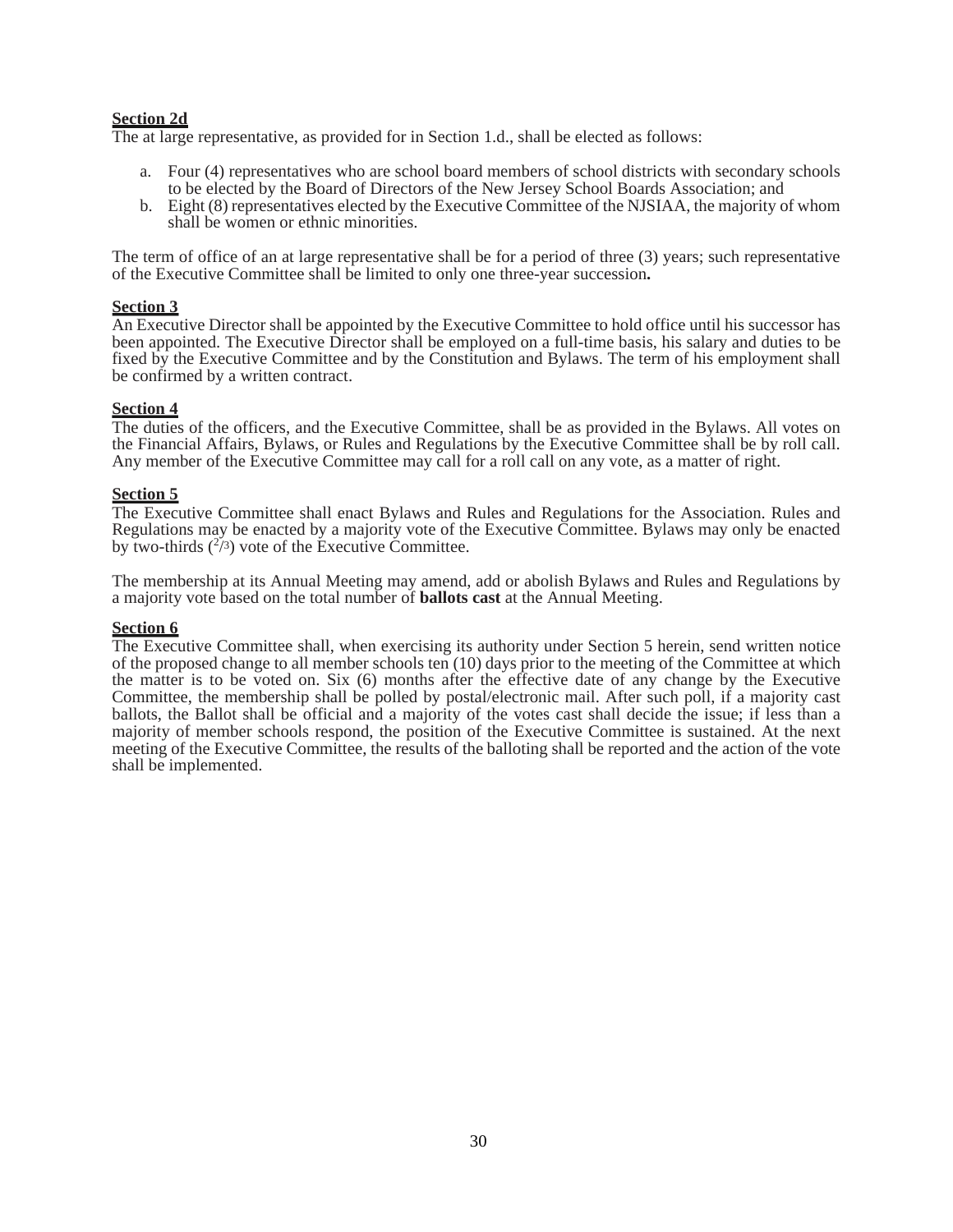# **Article VI**

### **CLASSIFICATION**

## **Section 1**

New Jersey 18A:1-1. Definitions: "Public school" means a school, under college grade, which derives its support entirely or in part from public funds; these schools shall constitute the Public High School Division. All other schools of secondary grade, not so supported shall constitute the Non-Public Division.

## **Section 2**

The two general divisions may be further classified as prescribed in the Bylaws.

# **Section 3**

The Private Secondary Schools, members of the New Jersey Association of Independent Schools, will be known as federated members (non-members) and will not be eligible for NJSIAA tournament competition.

*CL: Federated schools are not members of NJSIAA, but are members of the New Jersey Association of Independent Schools (NJAIS). If the Federated Schools provide an affidavit that a specific sports program complies with all eligibility standards of the equivalent NJSIAA sports program, then the NJSIAA will approve that program for out-of-state competition.*

# **Article VII**

# **ELIGIBILITY**

# **Section 1**

Regulations governing the eligibility of individual players shall be established and enforced by the Association.

# **Section 2**

Member schools shall comply with the eligibility regulations of the Association, and the acceptance of membership shall be construed as an agreement to that effect.

# **Section 3**

Infractions of the eligibility regulations shall be judged and penalties therefore pronounced by the Executive Committee in such a manner as the Bylaws provide.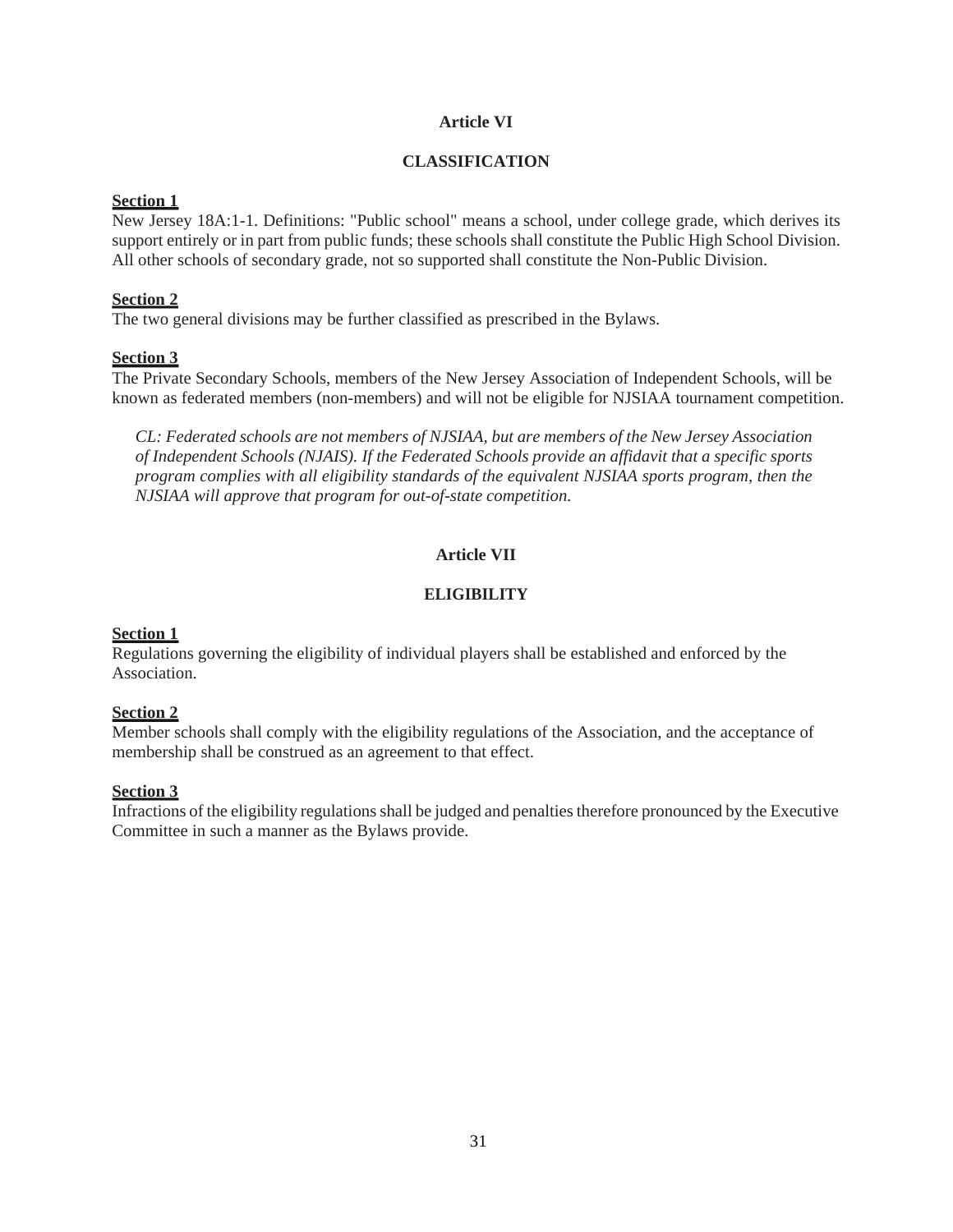### **Article VIII**

#### **ANNUAL MEETING**

The Association shall hold an annual meeting at a time and in a manner prescribed in the Bylaws.

### **Article IX**

#### **CHAMPIONSHIPS**

The Association may award trophies and prizes in such sports as deemed advisable, and determine State or District championships, when, in the judgement of the Executive Committee, it is deemed feasible and possible. No state championship, however, shall be declared in football.

### **Article X**

## **SANCTIONS**

Interstate athletic meets, games, and tournaments in which member schools participate or any All-Star games played during the out-of-season period (not including the Summer Recess) in which Student-Athletes participate, must have the sanction of the Association in order that individuals or teams representing member schools may participate. This provision applies to interstate meets, games, or tournaments involving four or more schools regardless of the connotation or number of periods or quarters played in round robins, festivals, classics, or events by any other name.

The requests for sanction for interstate meets, games, or tournaments must be received by the Executive Director at least thirty (30) days prior to the event.

The request for sanction for any All-Star game must be received by the Executive Director at least ninety (90) days prior to the event.

*CL 1: The NJSIAA does not restrict an individual's choice to participate in non-sanctioned events; however, schools, school organizations, or school-related groups such as Booster Clubs may not assist the Student-Athlete's participation in non-sanctioned events. This would include providing uniforms, equipment, and coaching. The Student-Athlete may not represent his/her school in nonsanctioned events. The NJSIAA does not permit the funding, in whole or in part, of participation in invitational non-NJSIAA sanctioned events by a Board of Education.*

*CL 2:*

- *a. An NJSIAA member school must be designated as the host school for all group events which are not sponsored by an established county organization, a conference or league of member schools or by a member school (e.g. a regional tournament, etc.). The host school will be responsible to the NJSIAA in assuring adherence to Association rules and regulations.*
- *b. When only New Jersey schools are involved, the host school has the sanctioning jurisdiction and it is not necessary to contact the Central Office. When a non-member high school site is involved, the host school must contact the NJSIAA Central Office for appropriate forms to be submitted for approval.*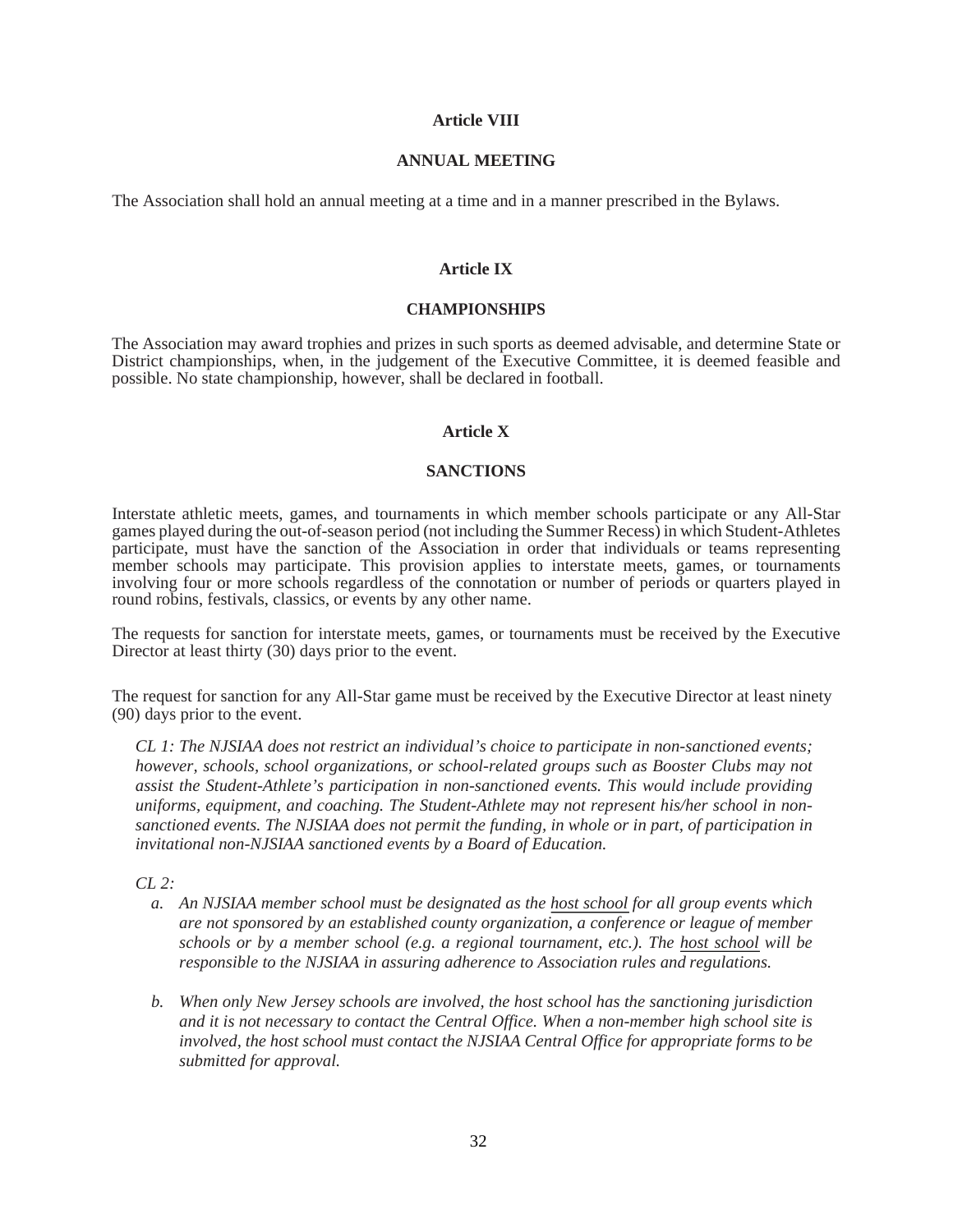- *c. When out-of-state or foreign high schools are involved, the host member school must follow this procedure:*
	- *a. interested individuals who want to host an event will go online at the NFHS website (www.NFHS.org), register as an event manager, create an event and fill out the online application (identical to the paper version);*
	- *b. the NFHS will then send an e-mail to the host school's principal and host state association;*
	- *c. the state association reviews the application online and determines if they will approve or deny the application;*
	- *d. once approved the event sponsor is notified by the NFHS association that payment is required. Credit card payment and electronic check are the only forms of payment accepted; and,*
	- *e. once the payment is received by the NFHS, the invited states/schools are notified that they have been invited and it is listed on the NFHS*.
	- *d. When only schools from states which border the State of New Jersey (Delaware, Pennsylvania, and/or New York) are invited, host school must contact NJSIAA Central Office for the necessary application.*

*CL 3: Before any NJSIAA member school enters games, meets or tournaments involving four or more schools, they must inquire as to the sanctioning status (1) by a member school or (2) by the National Federation (3) as a Bordering States sanction or (4) International Competition. In (1) a member school must have written evidence of the sanctioning school before entering the tournament; in (2), (3) and (4) before entering the tournament, inquiry must be made through the Central Office when that tournament has not been listed as approved in the NJSIAA Executive Committee Minutes and posted on the NJSIAA website.*

*CL 4: Member schools must sign an affidavit which states they will play out-of-state contests under NJSIAA rules.*

*CL 5: The NJSIAA will not act on Sanctioning Requests for Non-Member Schools.*

# **Article XI**

# **PROHIBITIONS**

### **Section 1**

Interscholastic boxing among member schools is prohibited.

### **Section 2**

There shall be no post-season games unless under the auspices or sanction of the NJSIAA.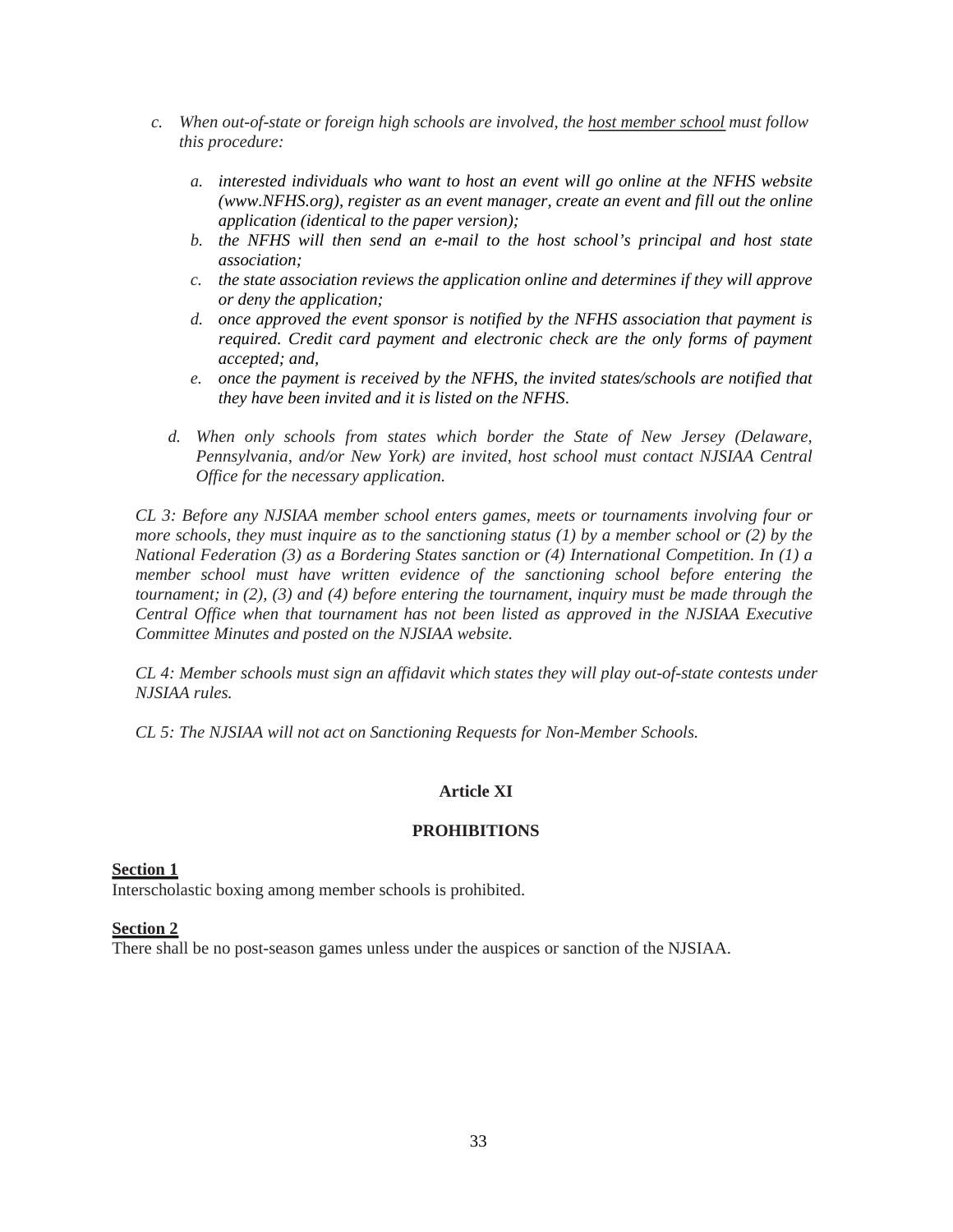# **Article XII**

## **AMENDMENTS**

# **Section 1**

Any member school of the Association, or the Executive Director, may initiate an addition, deletion or any other change in the Constitution, Bylaws or Rules and Regulations by submitting such proposal in writing prior to December 1. All such proposals shall be considered by the Advisory Committee before January 15, and those proposals which have been endorsed shall be forwarded immediately to the Executive Committee. The Executive Committee shall endorse or reject each proposal submitted by the membership, and any proposals made by the Advisory or Executive Committee prior to February 1. All such proposals endorsed by the Executive Committee shall be distributed to the membership prior to May 1.

When a proposal by a member school has been rejected by the Advisory or Executive Committee, the school which submitted the proposal shall be notified on or before February 1.

If the proposal is resubmitted with the endorsement of twenty (20) member schools prior to April 1, it shall be included among those proposals sent to the membership prior to May 1.

Prior to April 1, at least two (2) sectional meetings of the Association shall be held for the purpose of explaining the legislation pending before the membership. After thorough discussion, the Executive Committee shall recommend the form and substance of the legislation to be placed on the ballot at the Annual Meeting. Proposals which have been resubmitted with the endorsement of twenty (20) member schools shall be presented as written by the proposing school to the membership for a vote.

# **Section 2**

The Executive Director shall be responsible for distribution of the proposed legislation to the membership at least ten (10) days before the Annual Meeting. Each proposal shall include a note to show the origin of the proposal, i.e., member school, Advisory or Executive Committee.

# **Section 3**

The Constitution of the Association may be amended by a two-thirds  $(^2/3)$  vote at the Annual Meeting based on the total number of ballots cast at the Annual Meeting.

# **Section 4**

All amendments will become effective on July 1, following the Annual Meeting unless by a separate twothirds  $(^{2}/_{3})$  vote of the ballots cast an earlier date is set.

# **Section 5**

The minutes of the Annual Meeting must show the full and exact vote by members of the Association on each proposed amendment. Amendments once voted upon may neither be resubmitted, if defeated; nor repealed, if approved, for a period of two years from the effective date. However, the Executive Committee may, if it deems necessary, reintroduce legislation at any time.

# **Article XIII**

# **EFFECTIVE DATE**

This Constitution shall take effect on September 1 (of each calendar year) unless otherwise stipulated.

NOTE: CL indicates clarifications which are italicized.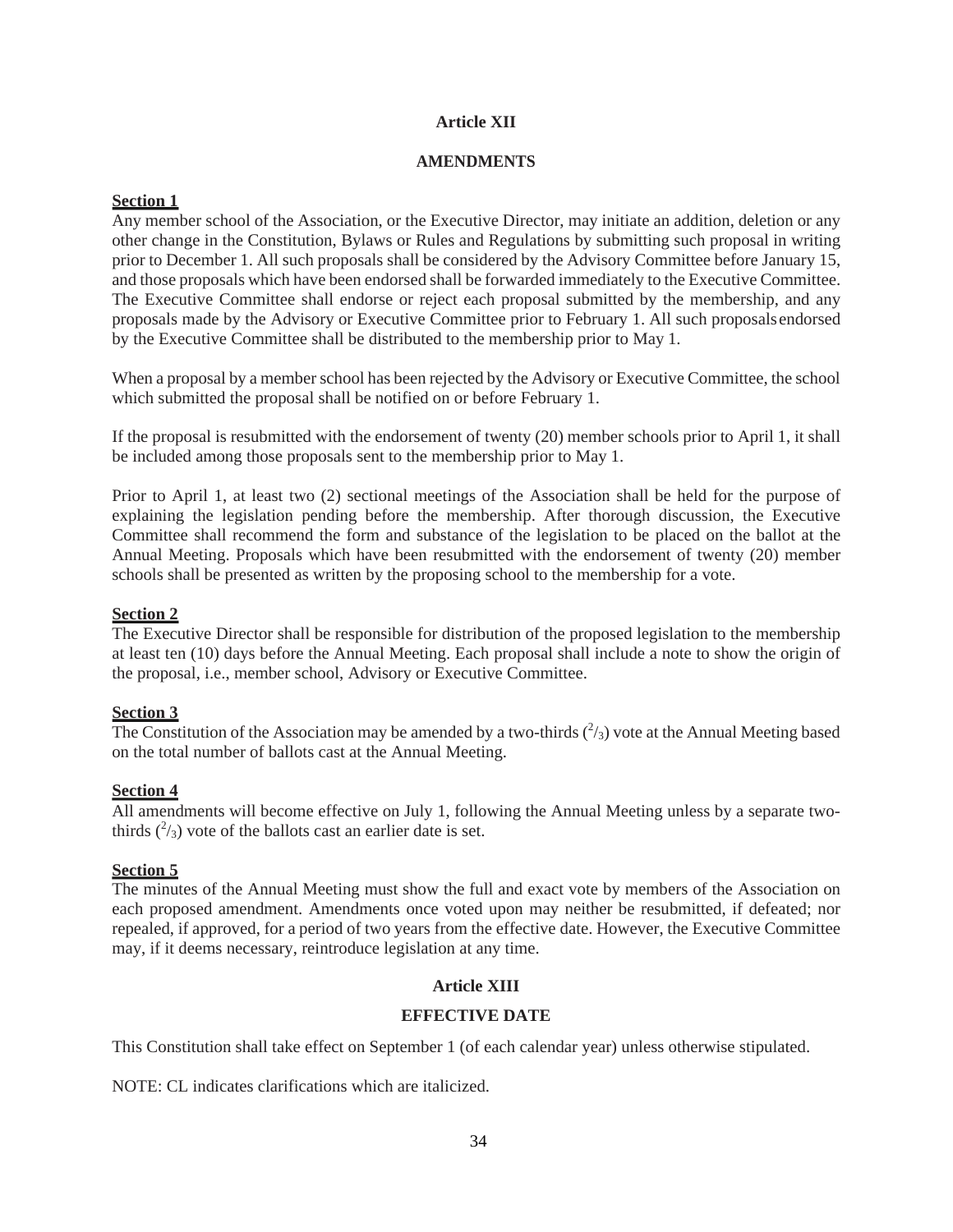# **BYLAWS**

# **Article I**

# **DUTIES OF OFFICERS**

# **Section 1**

The President shall have the power to call, and preside over, meetings of this Association.

# **Section 2**

The First Vice President shall exercise these powers in the absence of the President. The Second Vice President shall exercise these powers in the absence of the President and the First Vice President.

# **Section 3**

The Executive Director shall have the following duties and powers:

- A. To administer the financial affairs of this Association, under the direction of the Executive Committee, and shall render a financial statement at the Annual Meeting.
- B. To prepare the annual budget.
- C. To handle all the correspondence of the Association.
- D. To prepare and present agenda for, and attend all the meetings of this Association or its committees.
- E. To make all arrangements for the Annual Meeting. To notify the member schools in advance of the legislation, nominations, and other business to be discussed at the meeting.
- F. To represent NJSIAA on the DAANJ Board of Directors, and oversee all athletic leagues and conferences.
- G. To manage or arrange for the management of all state championship meets and tournaments.
- H. To arrange for such playoffs as may be directed by the Executive Committee.
- I. To arrange for an athletic insurance program to be offered to the member schools.
- J. To manage the Central Office of this Association, engaging office space, hiring the necessary office personnel and procuring office supplies, and designate the Attorneys for the Association
- K. To arrange for the publication of the annual handbook in an electronic format.
- L. To handle the public and press relations of this Association or make arrangements to handle press relations of the Association.
- M. To keep the program up-to-date and sponsor new activities under the direction of the Executive Committee.
- N. To be empowered to rule on the interpretations of the Constitution and Bylaws, and rules of the Association, subject to confirmation by the Executive Committee at its next meeting.
- O. To perform such other duties as the Executive Committee directs.
- P. To designate one or more persons to attend one or more meetings of the Executive Committee to assure all views on a given subject are represented, such persons will not be permitted to vote.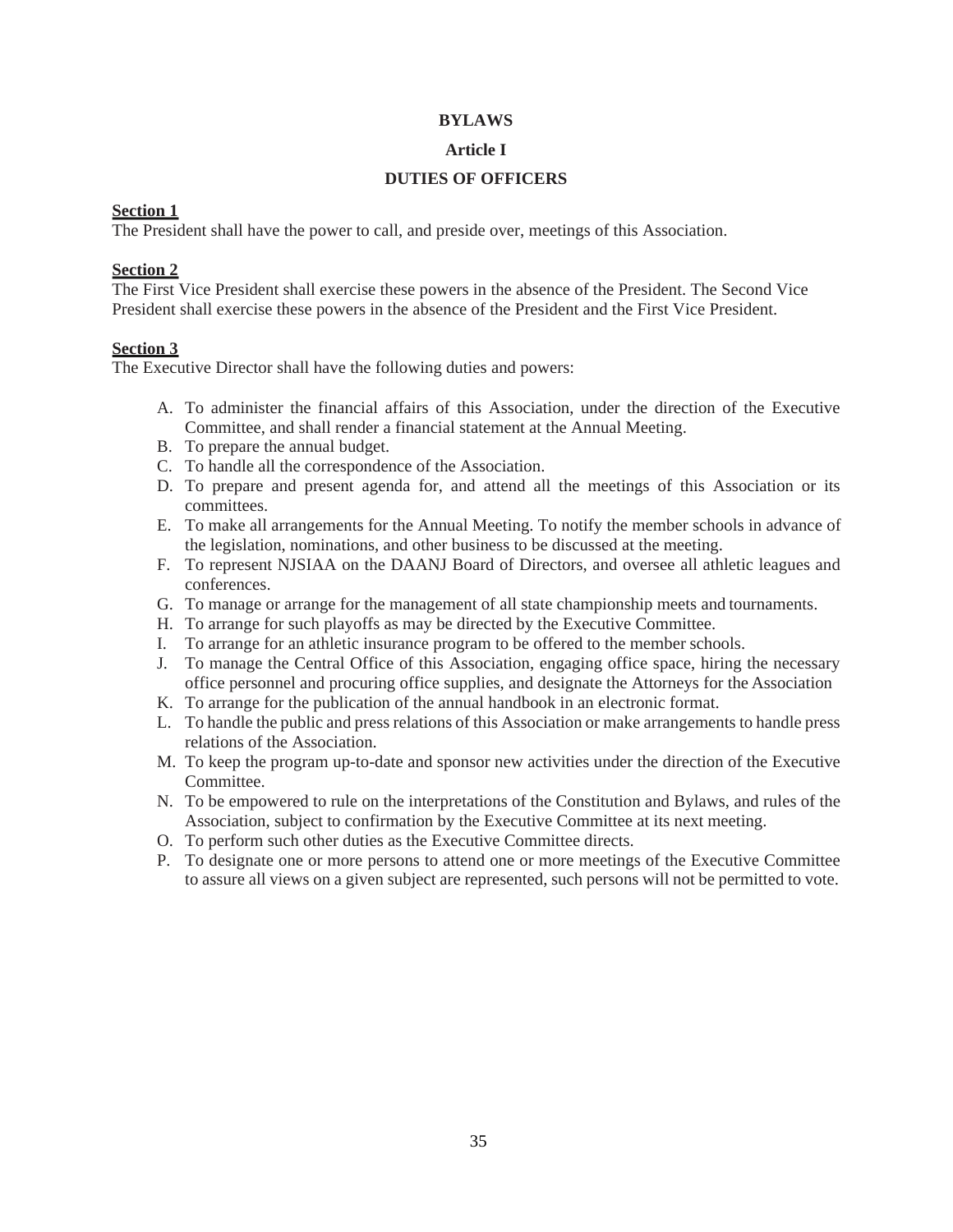# **Article II**

# **DUTIES OF THE EXECUTIVE COMMITTEE**

# **Section 1**

The Executive Committee shall meet at the call of the President, and shall conduct such business as may be necessary or useful for furthering the interests of this Association and shall adopt such rules and regulations for the conduct of sports contests as they deem proper. The Executive Committee is empowered to act upon any areas not specifically covered by the Constitution, Bylaws, and Rules and Regulations.

# **Section 2**

The Executive Committee shall direct the financial affairs of this Association, and shall appropriate such monies as may be necessary or useful for its operation.

# **Section 3**

The Executive Committee shall appoint an Advisory Committee to be composed of one member from each county of the State and two members from the non-public schools division. The term of each member of the Advisory Committee shall be for one year. The appointments should be made on an equal distribution from Athletic Directors, secondary Principals and superintendents.

The Executive Committee may, at its discretion, appoint other committees to which it may delegate specific functions. These committees may be formed from its own members, from the personnel of member schools, or from both, provided that no more than one member be appointed from any one school.

# **Section 4**

Duties of the Executive Committee Members with relation to District or Regional organizations:

- A. Help plan, control and assist in the management of all interscholastic athletics of the district or region as organized by the Executive Committee, in cooperation with other counties within their district or region.
- B. Assist member schools in proposing legislation to the Advisory Committee for action, if any is required.
- C. Report the proceedings of all district or regional meetings to the Central Office of the NJSIAA.
- D. Foster a Code of Ethics.
- E. Conduct district or regional meetings for the orientation of new Principals, Athletic Directors and coaches; also, for the election of new members to the Executive Committee when needed.
- F. Attend meetings of the NJSIAA when called by the President of the Association.
- G. Assist in the clarification of eligibility rules to member schools within a given district, but will not rule on cases of eligibility.
- H. Conduct such hearings as he is directed to hold by the Executive Committee.

# **Section 5**

The Executive Committee shall hold hearings in such a manner as they shall by rule provide.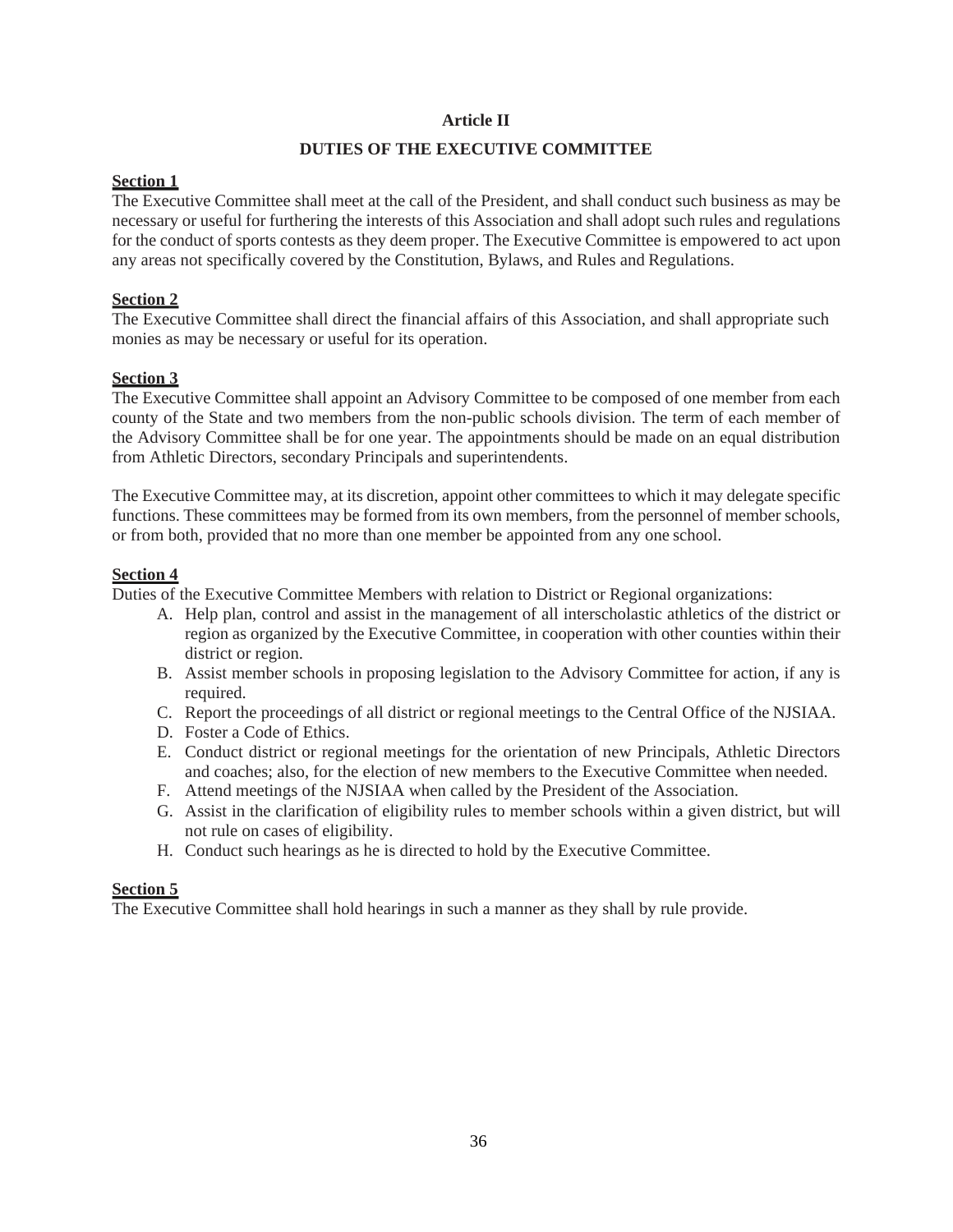# **Article III**

## **CLASSIFICATION OF MEMBER SCHOOLS**

## **Section 1**

Public and non-public member schools shall be divided into a "Public Schools Division" and a "Non-public Schools Division," respectively.

## **Section 2**

The affairs of the non-public secondary schools of the State shall be regulated in accordance with the Constitution.

# **Section 3**

Classification of Public Schools for Purposes of State Championship Tournaments:

- A. Groups
	- 1. Every two years, the public schools shall be divided by enrollment into Groups, on a sports specific basis, as determined by the Executive Committee.
	- 2. Enrollment shall be defined as the sum of a school's student population for grades 9, 10 and 11. Enrollment figures shall be those reported to and certified by the Department of Education for the purpose of obtaining state school aid.

*CL: The central office will determine enrollment for each school based on the figures submitted by the school to the department of Education for state school aid. The enrollment figures shall include classified students. This determination of enrollment shall be deemed final, and not subject to appeal, unless it can be documented that there was an error in the Department of Education report.*

- 3. To determine the number of schools in each Group for a particular sport, the number of public schools participating in that sport shall be divided by the number of Groups, and an equal number of schools shall be assigned to each of the Groups. If the total number of public schools cannot be divided evenly by the number of Groups, then the number of schools in the smallest shall be increased by the remainder.
- B. Sections
	- 1. Every two years the public schools in each of the Groups shall be divided by geography Sections, on a sports specific basis, as determined by the Executive Committee.
	- 2. To determine the number of schools in each Section for a particular sport, the number of public schools participating in that sport shall be divided by the number of Sections, and an equal number of schools shall be assigned to each of the Sections. If the total number of public schools cannot be divided by evenly by the number of Sections, then one remainder will be added to each Section from the northernmost to the southernmost Section until there are no more remainders.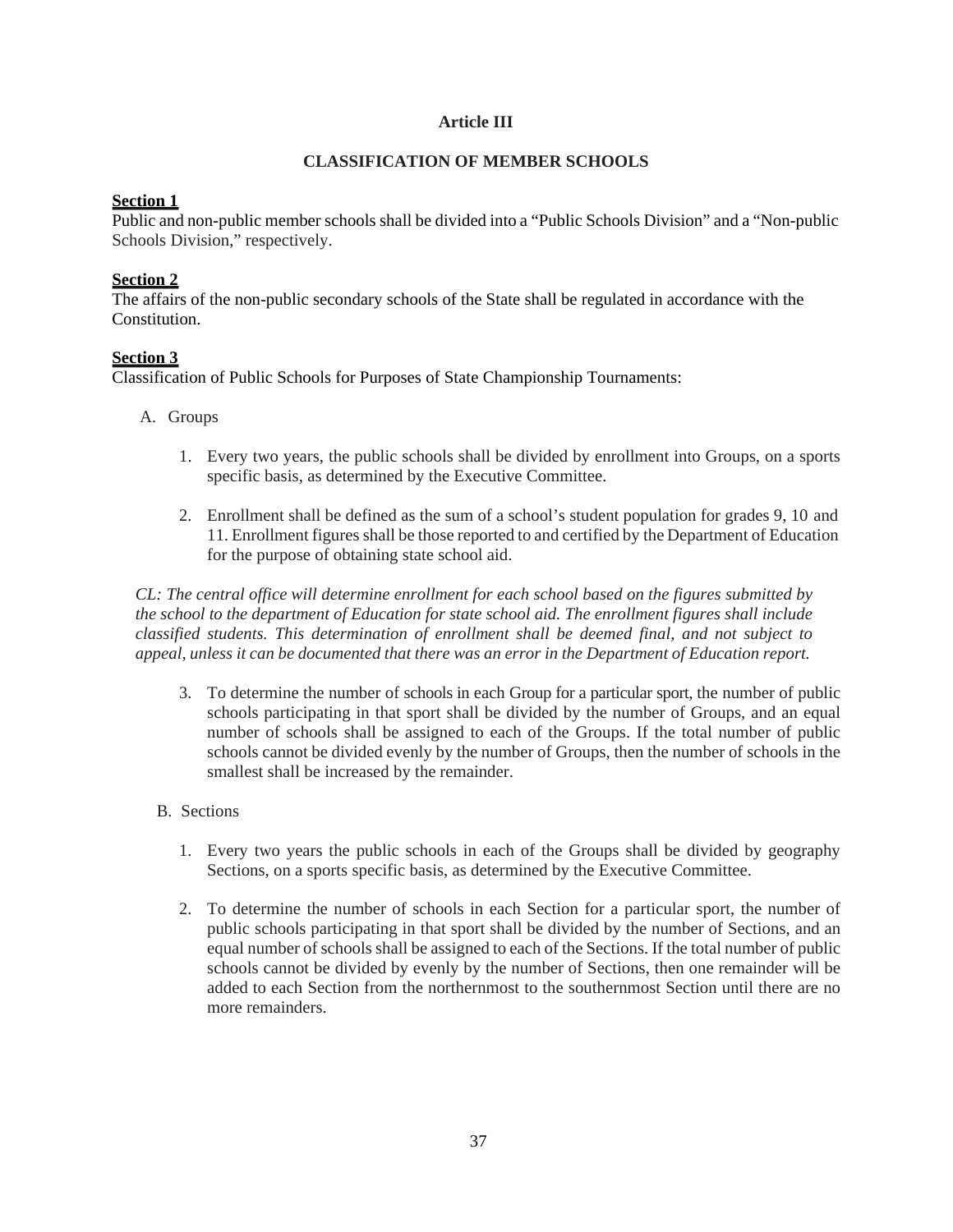3. The geographic boundary of each Section shall run along the east-west parallel associated with the southernmost school of that Section.

# **Section 4**

Classification of Non-Public Schools for Purposes of State Championship Tournaments:

- A. Groups
	- 1. Every two years, the non-public schools shall be divided by enrollment into Groups, on a sport- specific basis, as determined by the Executive Committee.
	- 2. Enrollment shall be defined as the sum of a school's student population for grades 9, 10 and 11, dated November 1. The Non-Public classifications will be based on gender specific enrollments for every sport.
	- 3. To determine the number of non-public schools in each Group for a particular sport, the number of non-public schools participating in that sport shall be divided by the number of Groups, and an equal number of schools shall be assigned to each of the Groups. If the total number of non-public schools cannot be divided evenly by the number of Groups, then the number of schools in the smallest shall be increased by the remainder.
	- B. Sections
		- 1. Every two years, the non-public schools in each of the Groups shall be divided by geography into Sections, on a sport specific basis, as determined by the Executive Committee.
		- 2. To determine the number of schools in each Section for a particular sport, the number of nonpublic schools participating in that sport shall be divided by the number of Sections, and an equal number of schools shall be assigned to each of the Sections. If the total number of nonpublic schools cannot be divided by evenly by the number of Sections, then one remainder will be added to each Section from the northernmost to the southernmost Section until there are no more remainders.
		- 3. The geographic boundary of each Section shall run along the east-west parallel associated with the southernmost school of that Section.

# **Section 5**

Classification of non-member schools, non-public schools and out-of-state schools, for awarding powerpoints and determining tournament tie-breakers, shall be as follows:

- A. The enrollment of a non-member or out-of-state school must be verified, in writing, to the NJSIAA, by the principal or headmaster of the school.
- B. Non-member, non-public, and out-of-state schools shall be classified as though they were public schools in New Jersey with the same enrollment.
- C. If the enrollment of a non-member, non-public, or out-of-state school does not fall within the enrollment range of any then-existing Group, the non-member, non-public, or out-of-state school shall be classified with the Group that will, with the addition of that school, have the least disparity from largest to smallest school.

*CL: A non-member school has an enrollment of 704. The Group III range that year includes New Jersey public schools with enrollments between 708 and 992. The Group II range includes schools*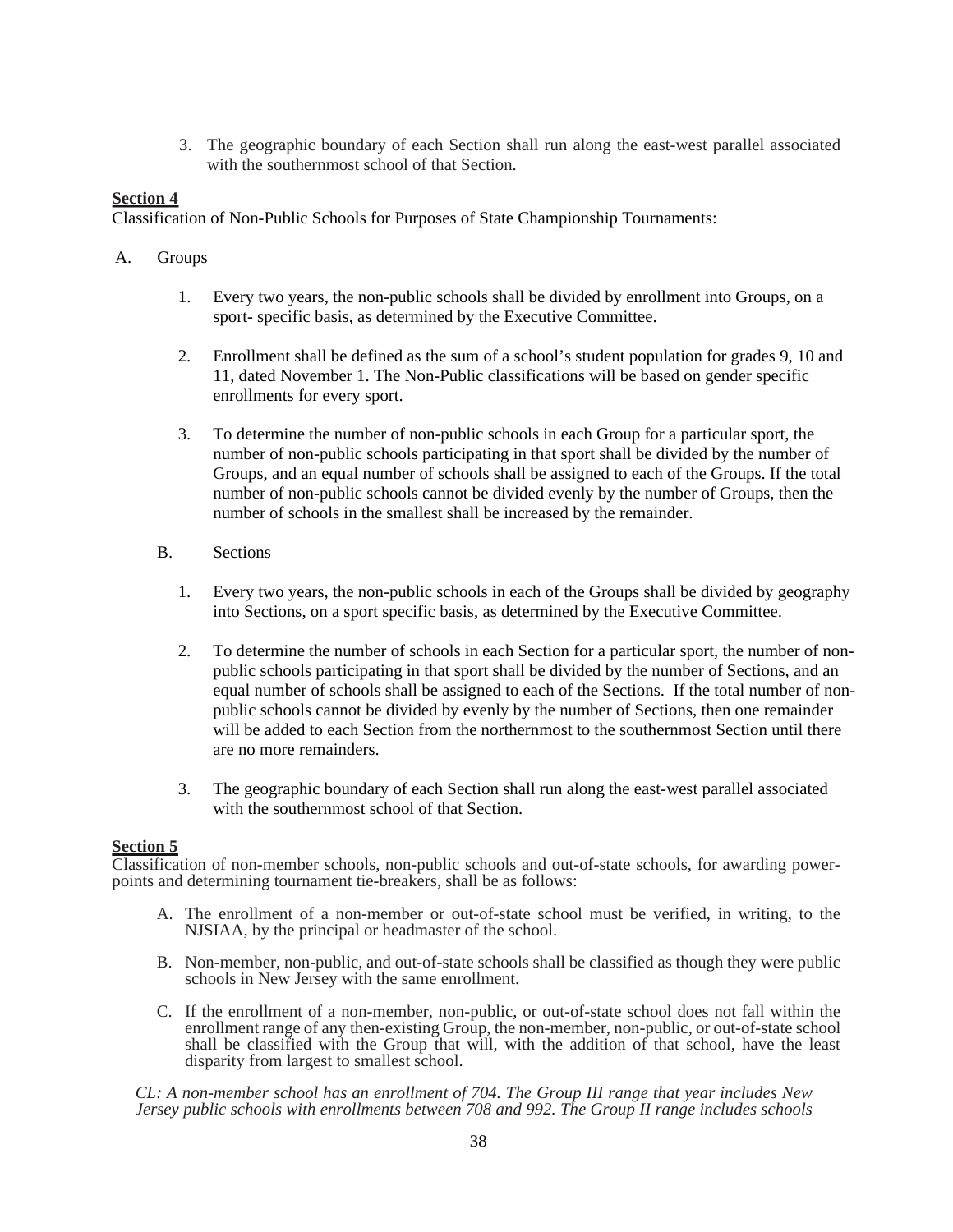*with enrollments between 452 and 698. The non-member school would be considered to be a Group II school, since the enrollment disparity in Group III, with the addition of the non-member school, would be 288 (992 minus 704), whereas the disparity in Group II would be just 252 (704 minus 452).*

## **Section 6**

- A. State championship competition will be conducted as approved by the Executive Committee and delineated in the regulations of each sport.
- B. Tournament of Champions competition will be conducted as approved by the Executive Committee and delineated in the regulations of each sport.

### **Section 7**

### **Cooperative Sports Programs**

A. The Executive Committee shall approve all Cooperative Sports Programs (CSP) upon the recommendation of the Cooperative Sports Committee (CSC) or the Cooperative Sports Appeals Committee (CSAC). Such Cooperative Sports Programs will be based upon an agreement between the cooperating schools whereby one of the two schools shall have the complete responsibility as the Local Education Agency (LEA) for the conduct of the specific sport(s), which will be available to the students at both schools.

*CL 1: Cooperative Sports Program applications should be signed by an officer of the Participating League or Conference, and indicate whether the League or Conference endorses or not endorses the application. The Participating League or Conference is defined as the entity that schedules the regular season games for that particular sport.* 

*CL 2: This section establishes a process by which Cooperative Sports Program applications are processed, reviewed, and appealed. A CSP is an exception to the general requirement that students play sports at the school at which they are enrolled. A CSP is not to be used to place students in another school's program simply because the student(s)' school does not offer the particular sport. Both schools must demonstrate a need for and commitment to the CSP.*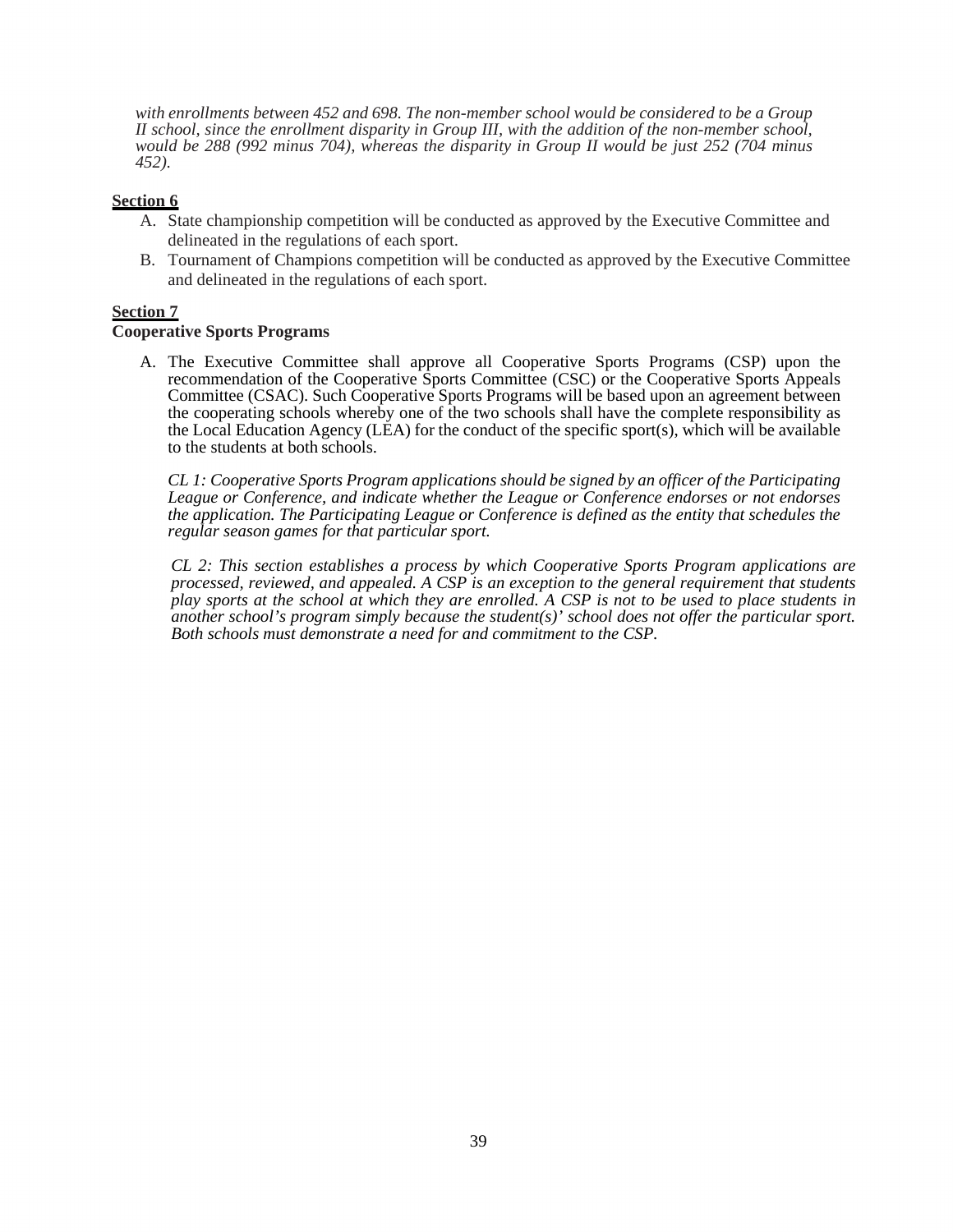B. The purpose of a Cooperative Sports Program is to provide opportunities for participation when none would otherwise exist, as for instance when a school lacks a particular program or when a school has declining enrollment in a particular program. Under no circumstances is a CSP to be used for purposes of creating a stronger or more competitive team, or as an excuse for eliminating an otherwise viable athletic program.

Cooperative Sports Programs should be comprised of schools from the same Participating League or Conference or General League or Conference. Crossover to other Leagues or Conferences is only permitted after efforts have been exhausted to partner with a school within the same League or Conference. If a CSP is comprised of schools from different Leagues and Conferences, then approval must be received from all Leagues and Conferences involved.

- C. Schools may enter into a Cooperative Sports Program for any sport and for any Group size. However, the following conditions must be met in order for a Cooperative Sports Program application to be considered by the CSC:
	- 1. A public high school can only enter into Cooperative Sports Programs with another public high school while non-public high schools can only enter into such programs with another nonpublic high school.
	- 2. A member school may enter into Cooperative Sports Programs with more than one other school for more than one sport; however, a member school may only enter into one Cooperative Sports Program for a particular sport.
	- 3. In Cooperative Sports Programs involving ice hockey, three public schools or three non-public schools may combine to form a tri-school Cooperative Sports Program with a maximum thirty (30) student athlete roster, if their respective leagues approve. Public schools may not combine with non-public schools.
	- 4. A Cooperative Sports Program is for a two year period with an automatic two year renewal. Written notification of automatic renewal must be submitted by the sports specific deadlines indicated below.

Completed applications and required written documentation must be submitted to the NJSIAA office by the following sports specific deadlines:

# Fall sports – January 15<sup>th</sup>; Winter sports – April 15<sup>th</sup>; Spring sports – September 15<sup>th</sup>

- D. The total enrollment used for classification purposes of the Cooperative Sports Program will be determined based upon the most current year joint pupil enrollment of grades 9, 10, and 11. One hundred percent (100%) of the partner school's enrollment shall be added to the LEA's enrollment for the purpose of postseason playoff classification. In addition, the Cooperative Sports Committee may place a CSP in a more competitive classification if necessary for competitive balance. Such classification of the CSP will not affect either school's classification in any other sport.
- E. Cooperative Sports Committee (CSC): The President of the Executive Committee shall nominate a Cooperative Sports Committee of no less than five members and a chairperson, none of whom shall be members of the NJSIAA Executive Committee. The CSC will approve or disapprove each Cooperative Sports Program application. Approved applications will be presented at the next Executive Committee for final approval.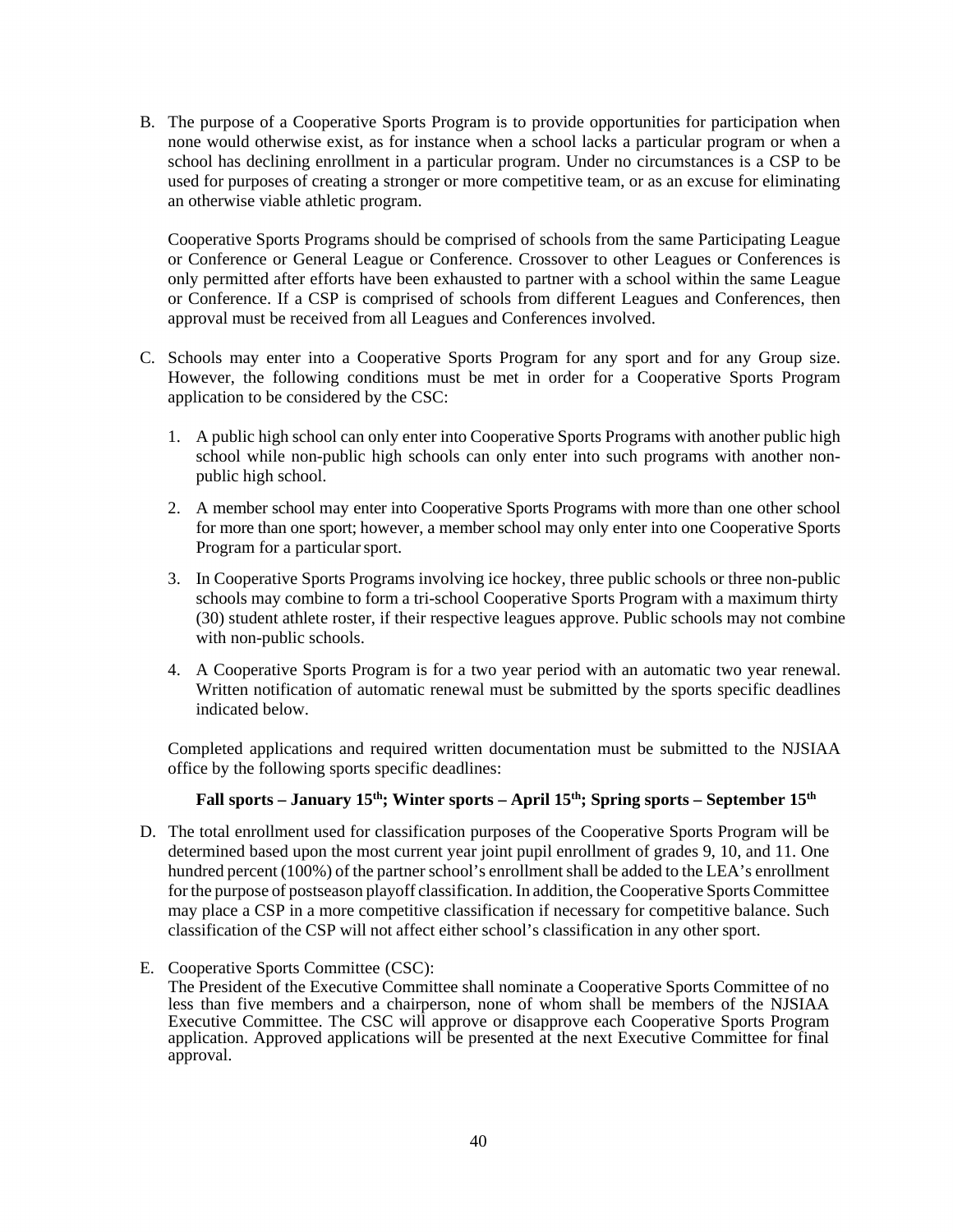The CSC will also make classification determinations at the time of approval of the Cooperative Sports Program. The CSC will take into consideration the combined enrollments as well as other factors determined by the Committee.

The LEA, Partner school or Participating League or Conference may appeal any such decision by the CSC. Such appeal will be heard by the Cooperative Sports Appeal Committee per Article III, Section 10.E.

*CL 3: The CSC will meet three times per year and their decisions will be based on written documentation submitted to the committee. Such meetings will occur within 45 days after each deadline prescribed in Article III, Section 10.B. Decisions of the CSC will be communicated to the applying schools within 10 business days of the meeting date.* 

*CL 4: The CSC may change the classification determination previously made. Such change in classification will coincide with the automatic renewal period.* 

F. Cooperative Sports Appeals Committee (CSAC):

The President of the Executive Committee shall nominate a Cooperative Sports Appeals Committee of no less than five members and a chairperson, all of whom shall be members of the NJSIAA Executive Committee. All appeals from initial decisions of the CSC shall be determined by the Cooperative Sports Appeals Committee. The CSAC will not hear appeals of the classification determination made by the CSC.

The CSAC shall consider Cooperative Sports Program matters, in accordance with the following procedures:

- i. The CSAC shall decide an appeal on either written submission or at a hearing.
- ii. The CSAC shall meet to determine any pending appeals on days corresponding with the regularly scheduled meetings of the Executive Committee.
- iii. Four members of the CSAC shall constitute a quorum. The Chairperson shall be a non-voting member of the Committee except where there is a tie to vote on any appeal. A member shall not vote on any appeal, the outcome of which would affect the schedule of that member's school.

If the CSAC approves a Cooperative Sports Program application, then they will make the classification determination at the time of approval. The CSAC will take into consideration the combined enrollments as well as other factors determined by the Committee.

- G. The LEA, Partner school or Participating League or Conference may appeal any such decision of the CSAC. Such appeal will be heard by the Executive Committee and such decision will be considered final.
- H. Cooperating schools may include all school names on their uniforms; however, the LEA name will be used by the NJSIAA for classifications and seeding brackets.
- I. Either the LEA or Partner school may exit a Cooperative Sports Program at any time during the time period covered by the approved application. Written notice must be submitted to the NJSIAA and the other participating school(s). Upon early termination, the participating schools will be reclassified to their natural classification as a single school.
- J. A Cooperative Sports Program for a particular sport will cover all levels of competition (i.e. freshman, J.V. and varsity). However, either school may establish a stand-alone sub-varsity team while continuing in the cooperative program in that same sport.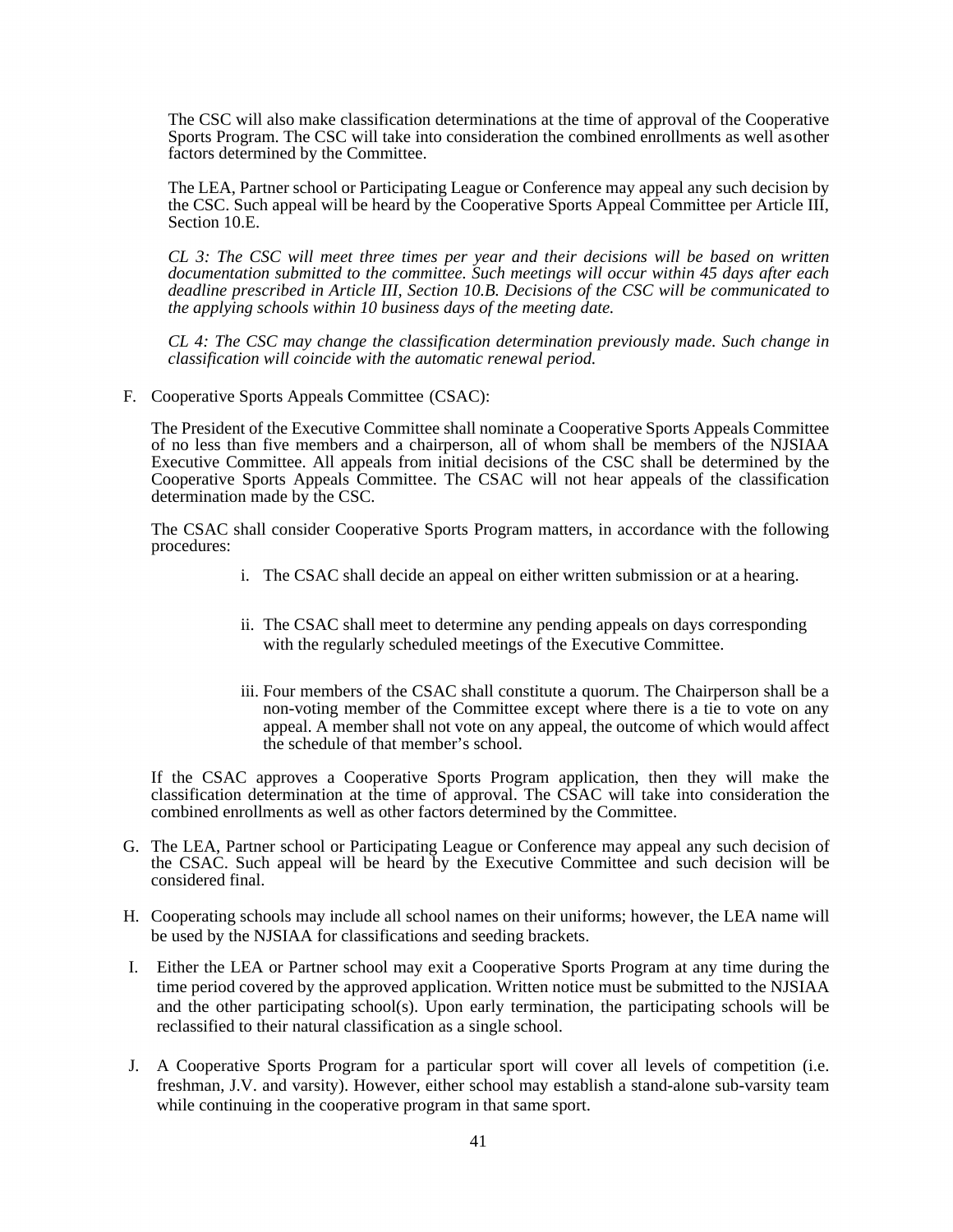- K. The Executive Committee shall be authorized to adopt appropriate guidelines, not inconsistent with the provisions of this Section, so as to implement the Cooperative Sports Programs.
- L. No Cooperative Sports Program shall be allowed unless approved by the Executive Committee after prior approval by the Boards of Education of the cooperating schools.

## **Article IV**

### **ANNUAL DUES**

### **Section 1**

Member schools shall pay an Annual Due of \$2,500.00.

# **Section 2**

Annual dues become payable at the beginning of each school year, and must be remitted to the Executive Director no later than September 1st.

### **Article V**

# **ELIGIBILITY OF ATHLETES\***

# **Section 1**

A student, to be eligible for participation in the interscholastic athletic program of a member school, must be enrolled in that school and must meet all the eligibility requirements of the Constitution, Bylaws, and Rules and Regulations, of the NJSIAA.

*CL 1: Students being home-schooled (by parents or other parties) may be eligible if the local Board of Education has approved their participation and the requirements of the Homeschool Guidelines have been satisfied. Properly enrolled students on Home Instruction provided by the Board of Education are eligible if the student satisfies Section 4E. (Refer to NJSIAA Guidelines, Policies and Procedures).* 

### **Section 2**

**Amateur-Athlete** – An amateur-athlete is one who participates in athletics solely for the physical, mental, social and educational benefits derived from such participation. The amateur-athlete treats all athletic activities in which he/she participates as an avocational endeavor. One who takes or has taken pay, or has accepted the promise of pay, in any form, for participation in athletics or has directly or indirectly used his/her athletic skill for pay in any form shall not be considered an amateur and will not be eligible for high school interscholastic athletics in the State of New Jersey.

The following are the basic interpretations of the principles' involved in the amateur code which may lead to the loss of an athlete's eligibility:

- A. Participation in any athletic activity under an assumed name. Being guilty of any act of fraud, subterfuge, or, other sharp practice relative to this principal.
- B. Accepting pay or material remuneration for a display of athletic ability.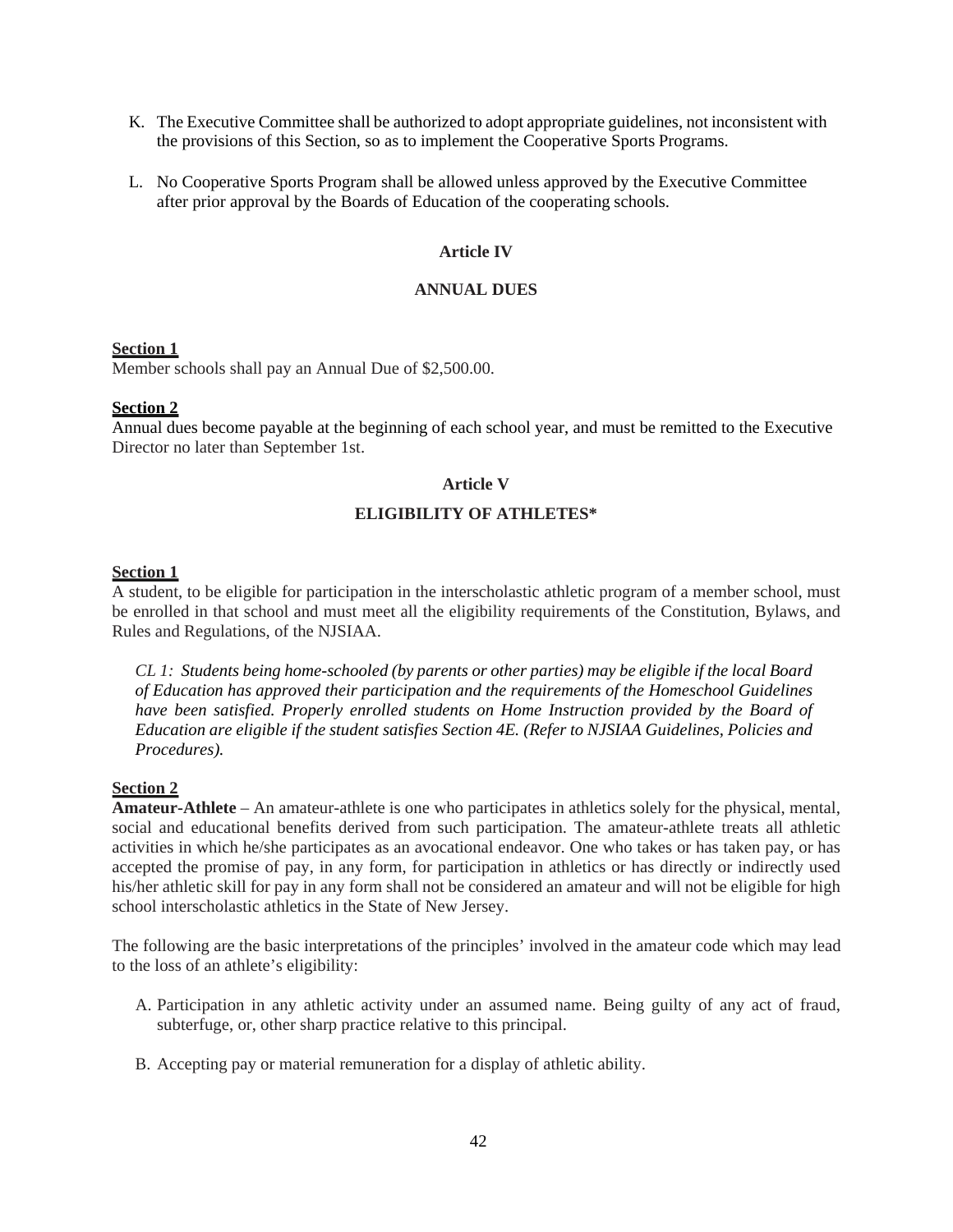- C. Any student who signs or has ever signed a contract to play professional athletics (whether for a money consideration or not); plays or has ever played on any professional team in any sport; receives or has ever received directly or indirectly, a salary or any other form of financial assistance from a professional sports organization or any of his/her expenses for reporting to or visiting a professional team is no longer an amateur as defined by this code.
- D. A Student-Athlete may participate as an individual, or as a member of a team against professional athletes, or as a member of a team on which there are some professionals who are not currently under contract with a professional team and are not receiving payment for their participation; but he/she may not participate on a professional team.
- E. A Student-Athlete may work as a counselor in a summer camp, lifeguard, swimming pool attendant and swimming instructor for children without affecting his/her eligibility under the terms of this principle; he/she may work in a tennis or golf shop provided he/she does not give instruction for compensation, and he/she may obtain employment with a recreation department, his/her duties to include some officiating and coaching responsibilities; however, he/she may not be employed as an athletic coach.
- F. If a Student-Athlete's appearance on radio or television is related in any way to his/her athletic ability or prestige, the athlete may not under any circumstances receive remuneration for his/her appearance. Under such circumstances, however, an athlete may appear on a sponsored radio or television program or have his/her name appear in newsprint ads or in player of the week, month or year advertisement promoting products provided he/she does not endorse or imply endorsement of any commercial product.
- G. Individual interscholastic awards and similar mementos to Student- Athletes should be limited to those approved by the local Board of Education, in keeping with traditional high school requirements which are basically symbolical in nature, i.e., letters, sweaters, jackets, pins, trophies, other similar type awards, and rings or watches which are properly inscribed. No other award of any monetary value may be granted to any athletes without prior approval by the Board of Education and NJSIAA.
- H. No awards shall be given to an athlete by anyone other than his/her own Board of Education, unless prior approval of the NJSIAA and the Board of Education is obtained.
- I. A student-athlete may accept a monetary award under the United States Olympic Committee's "Operation Gold" program without compromising his/her eligibility for NJSIAA competition. Operation Gold awards athletes for top-place finishes in a sport's most competitive international competition of the year.
- J. A student-athlete who participates in non-NJSIAA sponsored events may receive reasonable travel, meal, and lodging expenses. A student-athlete may accept items with a monetary value not to exceed \$250.00.

### **Section 3**

**Reinstatement of Amateur Eligibility** – The Executive Committee of the NJSIAA is the only body that may reinstate a Student-Athlete of a member school to eligibility status under the provisions of the organization's Constitution, Bylaws, and Rules and Regulations. In cases where the Executive Committee has determined that a Student-Athlete inadvertently participated in an activity that has caused his/her loss of eligibility, the Executive Committee may reinstate said athlete after a period of not less than one year. An application for reinstatement must be made in writing by the high school Principal to the Executive Committee and shall include all data pertinent to the case.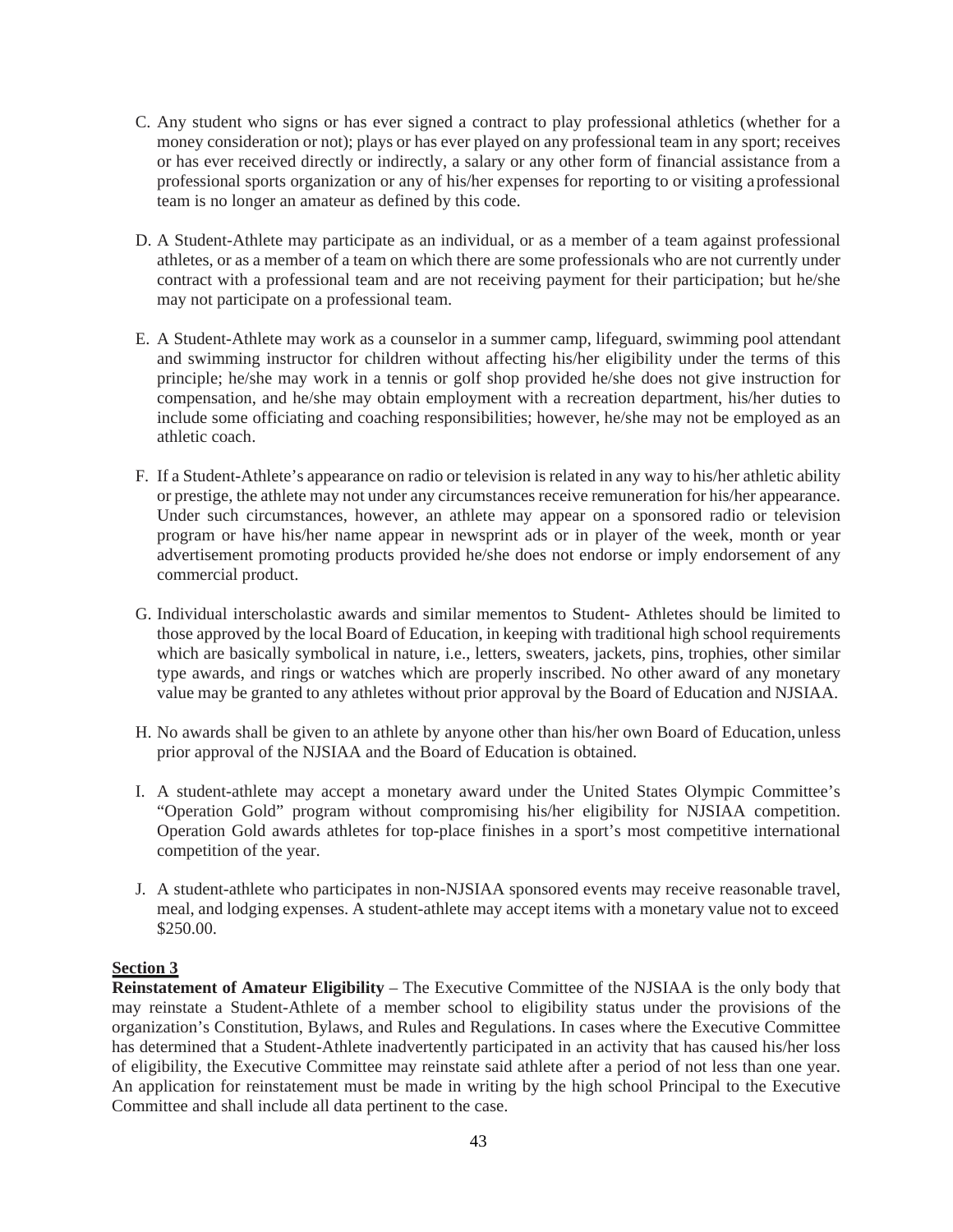# **Section 4**

**Eligibility Requirements** – Eligibility rules herewith stated shall apply to all freshman, sophomore, junior varsity, and varsity teams involved in interscholastic athletic competition.

**Ineligibility Lists** – Member schools must submit an affidavit of ineligible students to the Executive Director of the NJSIAA annually for each of the three seasons prior to the beginning of those seasons. This form, signed by the Principal, will certify that any and all students listed do not meet the eligibility requirements of the NJSIAA. This affidavit should be based on carefully compiled lists of ineligible student/athletes for all sports in that season which are on file in each member school and in the event of any questions, are available upon request by other member schools and/or appropriate NJSIAA officials. Schools may use their own form as long as all the information is provided on that form.

*CL: This record must be compiled prior to the student's participation in the first interschool scrimmage or game in that sport and kept on file in the Principal's office. Schools are reminded that determining eligibility or ineligibility must be based on the following: (a) name of the student/athletes, (b) date of birth, (c) documentary proof of age (birth certificate, baptismal certificate, insurance policy or school record), (d) date of first enrollment in 9th grade, and (e) school from which student transferred, if such transfer was effected during the current or just past school year, (f) credits passed previous year (first semester eligibility) or previous semester (second semester eligibility), and (g) participation prior to entry into the 9th grade.*

- A. **Eligibility Certification**  Upon the request of the Executive Director, schools must furnish him/her with lists of ineligible student/athletes for their various teams, containing such information as he may deem necessary.
- B. **Eligibility Responsibility**  The Principal of a school is responsible for the observance of the eligibility rules contained in this Article and for the entire program of his/her member school.

*CL: It is local option for schools to permit ineligible students to practice or compete in interscholastic scrimmages while ineligible for regular or post-season games. [Scrimmages refer to pre-season scrimmages only and not scrimmages during the regular season or post-season for those sports that allow such.] Such practices will count to satisfy the six (6) days practice rule. The above is applicable provided the school meets the medical examination and parental permission as required by the State Board of Education.*

C. **Age** – An athlete becomes ineligible for high school athletics if he/she attains the age of nineteen prior to September 1. However, any athlete attaining age nineteen (19) on or after September 1 shall be eligible for the ensuing school year. A birth certificate, issued at the time of birth, is the normal proof of age; in the absence of this, other proofs may be used. The records used will be baptismal records or the earliest school records.

*CL 1: Junior High/9th Grade regulations provide that a student becomes ineligible for 9th grade athletics if they reach age sixteen (16) prior to September 1 of that school year. However, said students may participate above the 9th grade athletic level based upon a waiver as set forth in CL 4 noted below.*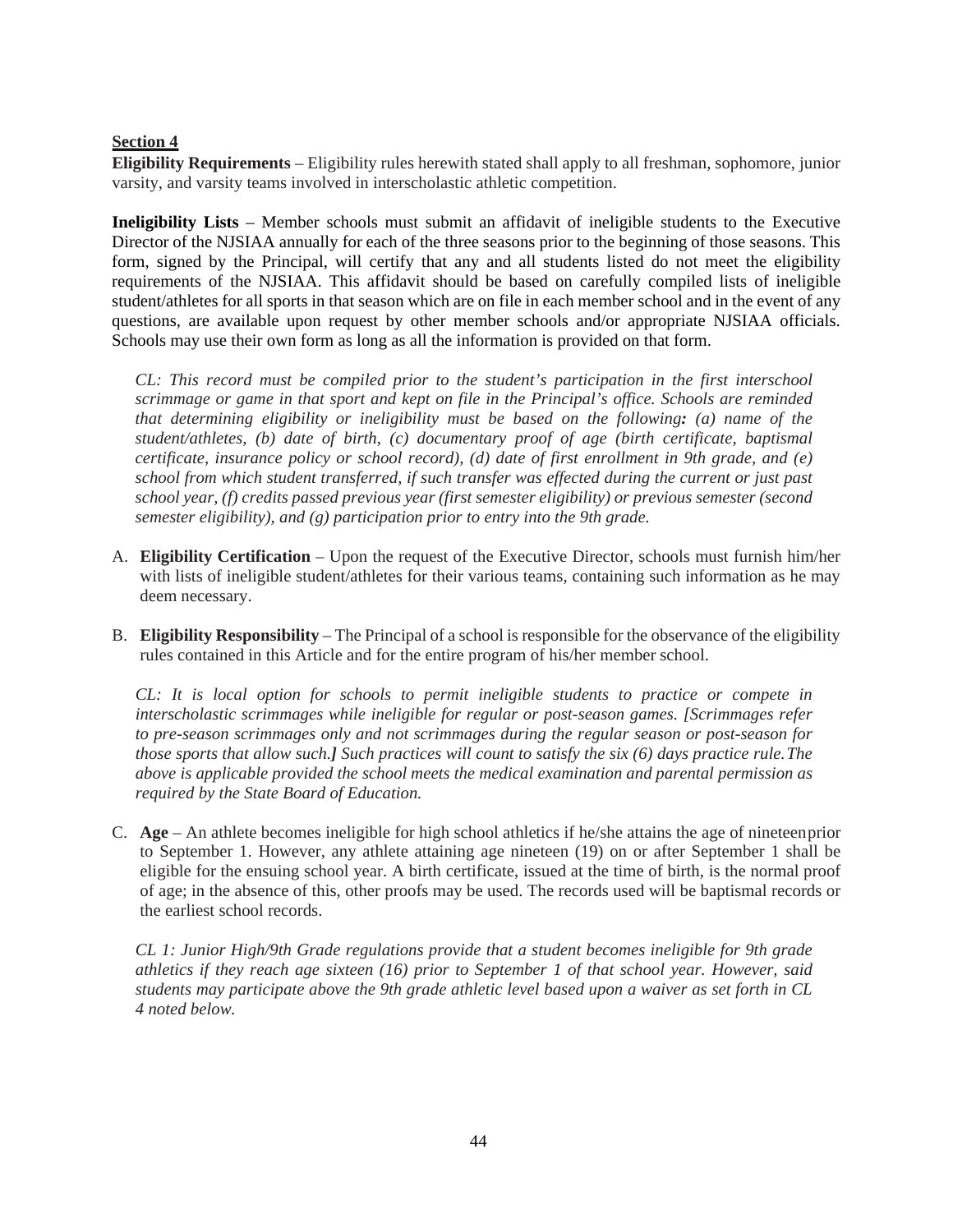*CL 2: The following evidence of proof of age can be used when the Bureau of Vital Statistics in the state of birth reports no records exist:*

- *a. Birth certificate.*
- *b. Affidavit of attending physician.*
- *c. Documentary evidence, such as family record of birth in Bible, certificate of arrival in the United States, or a passport.*
- *d. Public school records, school, state or national census records.*
- *e. Baptismal certificate.*

*CL 3: This requirement will not be waived for the sole reason that a student was born day(s), week(s), or month(s) just prior to September 1.*

*CL 4: In order to assure the opportunity for eight consecutive semesters of interscholastic eligibility, member schools may request waivers to permit students who are enrolled in the 6th, 7th and 8th grades and who are otherwise academically eligible, to participate on the junior varsity or varsity teams where such students will be sixteen (16) years of age or older upon entrance into the 9th grade prior to September 1st. Guidance Departments/School Administrators of elementary schools should provide the Athletic Director with ages of all students so they can be assured of four (4) years of eligibility prior to becoming ineligible at age nineteen.*

### D. **Athletic Recruitment** – Athletic recruitment is prohibited.

- 1. Athletic recruitment is contrary to the purposes and objectives of high school sports. Prohibiting athletic recruitment helps to keep athletics in its proper place and subordinate to academics; protects student-athletes from those having interests that might not be consistent with the interests of the student-athletes; and maintains competitive equity on a level playing field among member schools.
- 2. Athletic recruitment is defined as any effort to, proselytize, pressure, urge or entice a student to enroll in or transfer to a school for athletic purposes. It is a violation for a member school to engage in athletic recruitment or for a student-athlete to enroll in or transfer to a school as a result of athletic recruitment. Athletic recruitment includes, but is not limited to:
	- a. Using mail, letters, brochures, or news media to compare high schools and to solely point out the athletic assets of the sender;
	- b. Engaging in proselytizing interviews, initiated by school personnel or associates;
	- c. Offering athletic scholarships, free tuition or other monetary assistance, either from the school directly or indirectly through some affiliated body or individual, to induce a student to attend the school for athletic reasons.
- 3. A member school shall be responsible for athletic recruitment by anyone associated with the school or acting at the direction of the school, including but not limited to administration, staff, coaches, students, parents, booster clubs, or any organization having a connection with the school.
- 4. Any evidence of recruiting by a member school shall subject the school to a hearing before the Controversies Committee. A school that is found to have violated the athletic recruitment rule shall be subject to the penalties set forth in Art. X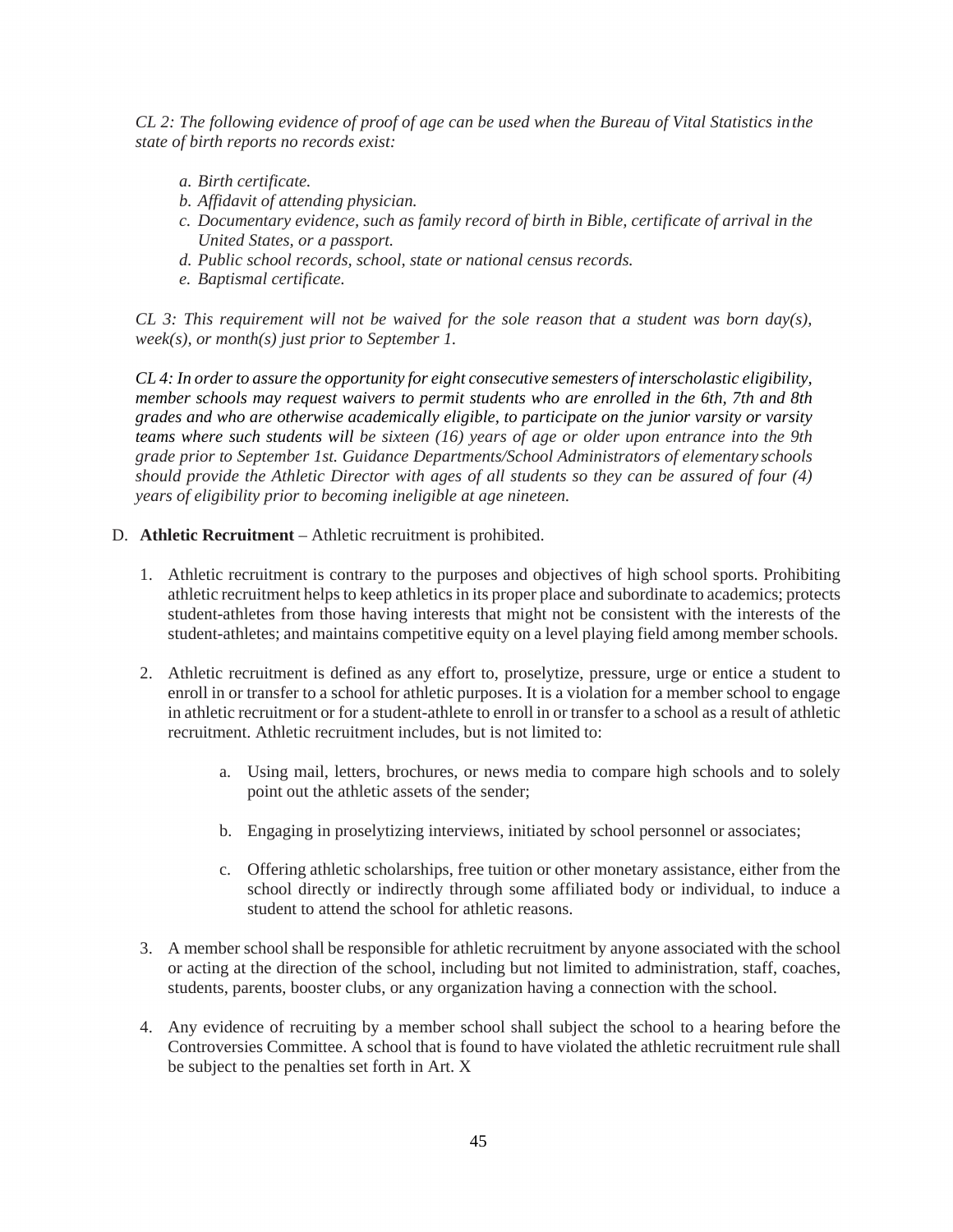5. Any evidence of a student-athlete enrolling in or transferring to a school as a result of athletic recruitment shall subject the student-athlete to a prompt determination of eligibility by the Eligibility Appeals Committee. A student-athlete who is found to have violated the athletic recruitment rule shall be subject to a one year period of ineligibility in all sports, except that the student-athlete may return to his/her original school without penalty.

# **E. Credits**

- 1. To be eligible for athletic competition during the first semester (September 1 to January 31) a pupil must have passed 25% of the credits (30) required by the State of New Jersey for graduation (120), during the immediately preceding academic year.
- 2. To be eligible for athletic competition during the second semester (Feb. 1 to June 30), a pupil must have passed the equivalent of  $12^{1/2}$ % of the credits (15) required by New Jersey for graduation (120) at the close of the preceding semester (Jan. 31). Full-year courses shall be equated as onehalf of the total credits to be gained for the full year to determine credits passed during the immediately preceding semester.

*CL 1: The NJSIAA does not establish grading policies or standards for granting credits. The local school's Board of Education has the exclusive authority to address such matters within the parameters of the State Board of Education guidelines. Therefore, the NJSIAA will not waive, either the standards set by a member school or the minimum standards set forth in Article V, Section 4.E except as provided in Section 4.F (1).*

*CL 2: The credit status of a transferred student, determined by the previous school, may not be changed by the present school.*

*CL 3: There is no provision for make-up work for credits for second semester.*

*CL 4: Waivers will not be considered for a senior who does not attain 15 credits and who fails a subject in his/her first semester, unless that senior is passing all subjects in the subsequent marking period. The student must be on track for graduation and passing all classes during the third marking period.*

*CL 5: An athlete who is ineligible under Article V, Section 4.E(2) may become eligible for the remainder of the spring sports season on May 1, if he/she meets the requirements of Article V, Section 4E(2) as of that date.*

Note: In order for a 9th, 10th, or 11th grader to become eligible per CL 5, the student must be passing all courses taken during the 3rd marking period and accumulated 22.50 credits when grades are averaged for marking periods 1, 2, and 3. 22.50 credits after three (3) marking periods puts the student-athlete on track to obtain the required 30 credits at the end of the school year.

- 3. The above paragraph 1shall not apply to incoming students from grammar school (8th grade).
- 4. Notwithstanding the provisions of Paragraph 1 and 2 above, a pupil who is eligible at the beginning of a sports season shall be allowed to finish that season.

*CL 1: According to regulations of the New Jersey State Board of Education, credit must be assigned equally to all secondary school courses. Thus, courses which at one time were considered "minor,"*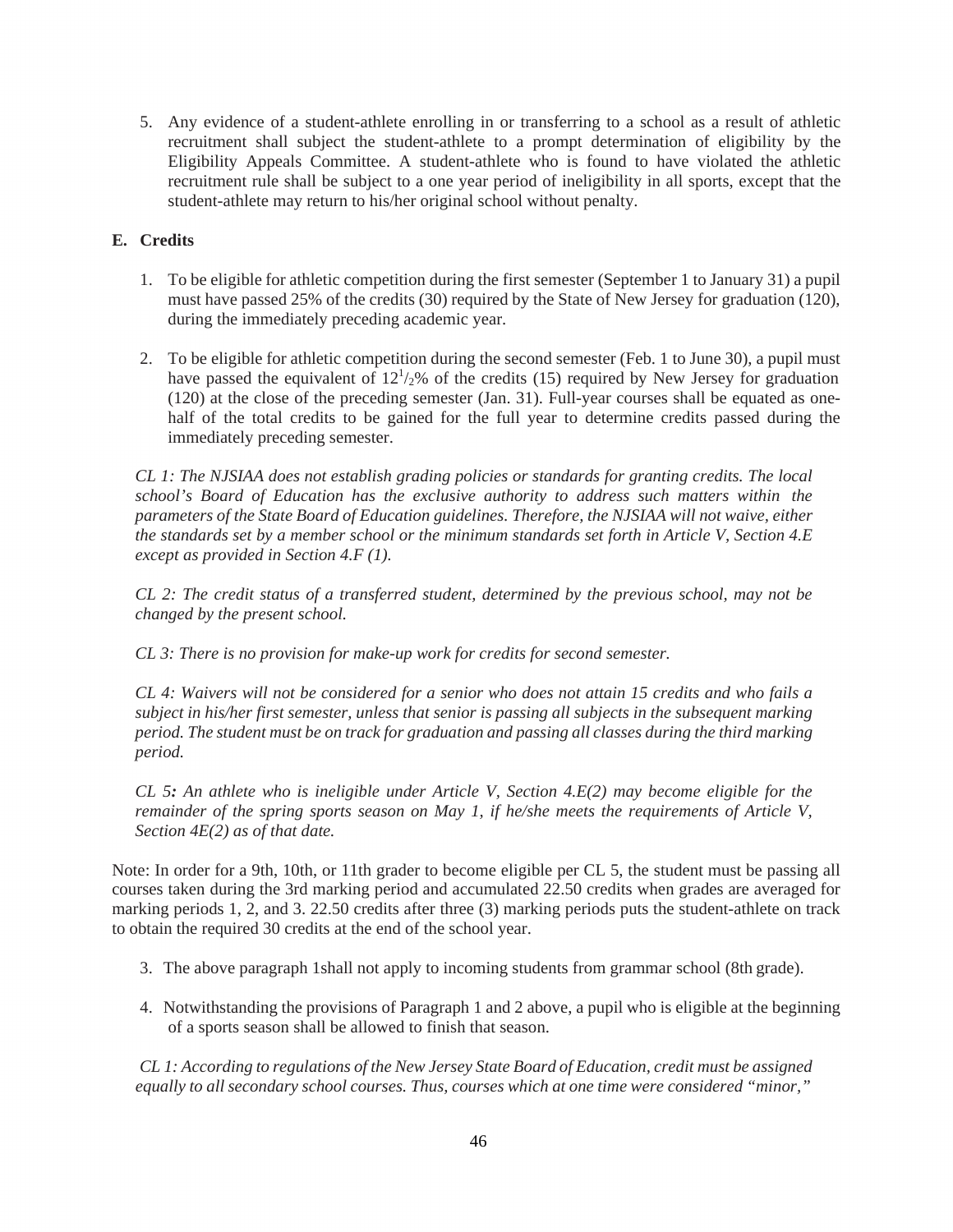*e.g. Physical education, art, music, industrial arts, etc., must be included in the determination of academic requirements.*

*CL 2: Graduation Requirements – The provisions of Article V, Section 4.E (1) and (2) of the Bylaws will not be waived even though a school allows a student to carry only those courses necessary to meet minimal graduation diploma credit requirements.*

- *a. If a student has received a diploma, he/she is ineligible. However, he/she may continue to represent his/her school until the official end of that semester–either January 31 or June 30.*
- *b. If a student has left school, but re-enrolls, he/she will be eligible thirty (30) calendar days from the date of re-enrollment.*
- *c. If a student has continued enrollment while absent from school, he/she will be eligible provided he/she is enrolled in and attends at least one course.*

*CL 3: It is recognized that students may accelerate their academic programs during their first three years of secondary schooling. Consequently, such students may be eligible in the second semester of their senior year even when they carry less than 121 /2% of the State minimum (15 credits) during the first semester provided they are meeting their school district's graduation requirements and are passing all courses in which they are enrolled at the start of the first semester. Seniors who withdraw from courses with a passing grade (WP) will be eligible provided they are carrying sufficient credits for graduation purposes.*

*CL 4: When a student does not fail a course and/or withdraws passing and is unable to pass the required credits for reasons not under the control of the student, or the school, a waiver shall be granted. A student who enters from an out-of-state school or a foreign country that has passed all courses in which the student is enrolled, meets the requirements of this Section.*

*CL 5: Students receiving credits for courses at their previous school may use those credits to satisfy the credit requirements for athletic eligibility even though the present school does not grant credit for same. Such a situation is acceptable only on an immediate basis at the time of the transfer. The student subsequently becomes subject to the requirements of the present school.*

*CL 6: An athlete, whose education is interrupted after his/her entrance into the 9th grade (4 or 6 yr. high school) or 10th grade (3 yr. high school) and who does not pass the required courses as provided for in Article V, Section 4.E (1) and (2) of the Bylaws at the end of the semester, upon being readmitted at the beginning of the next semester, is ineligible for failure to meet the requirements of this section.*

*Exceptions to this rule are returned servicemen/servicewomen who have been honorably discharged and cases of unavoidable absence due to illness. Substance abuse is not considered as unavoidable absence due to illness; when illegal substance is the reason for not passing the required credits, a waiver will not be granted.*

*CL 7: An athlete who is ineligible under Article V, Section 4.E (1), may become eligible for the remainder of the winter sports season on February 1 if he/she meets the requirements of Article V, Section 4.E (2).*

*CL 8: Any summer work for makeup purposes for failed courses, completed and approved by the school before the sixth school day, in the Fall semester, may be used for eligibility purposes.*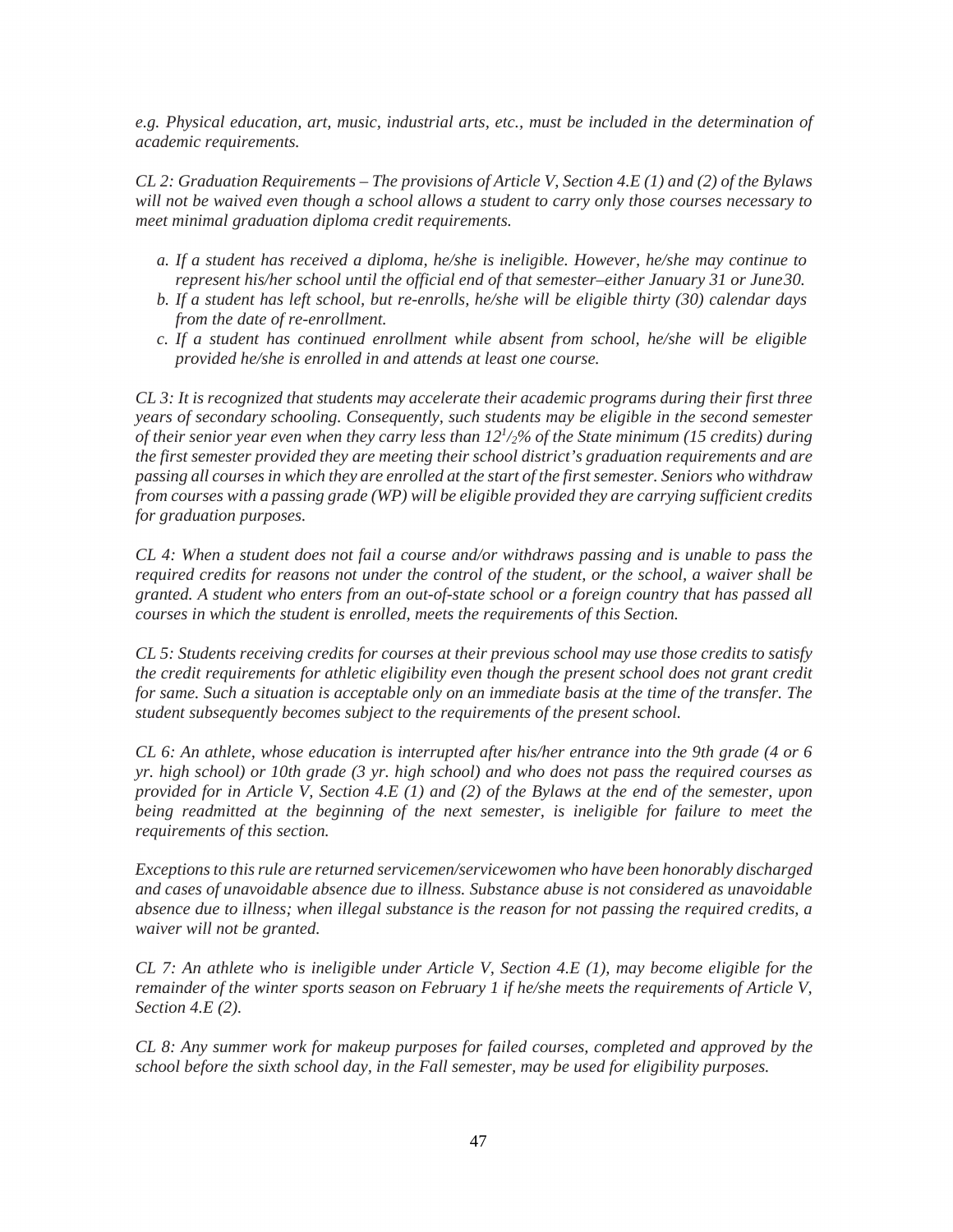*CL 9: A student eligible to represent his/her school in Winter Sports may continue to do so until the end of that season.*

*CL 10: A passing grade for a semester can only be used once for eligibility purposes. A student who has a semester's passing grade in a subject may not repeat that subject during a later semester and use it for eligibility purposes.*

# **F. Handicapped/Classified Students**

- 1. Course Waiver All handicapped/classified students, as defined by the New Jersey State Department of Education, defined as Individuals with Disabilities Education Act-(IDEA), shall comply with the athletic eligibility rules and regulations of the NJSIAA (with the exception of Section 4.E of this Article V re: Credits), and in addition the student must have evidence of the following:
	- a. Parents, or guardians, must give consent for such competitive experience.
	- b. The Child Study Team must certify that the student successfully completed the I.E.P. in the previous year/semester commensurate with the student's ability. Final approval for participation must be given by the Principal.

*CL 1: A student who is initially classified after failing to have satisfied the provisions of Section 4.E Credits (30 or 15) cannot regain eligibility until the Child Study Team has monitored that classified student for a semester***/***90 school days.*

- *CL 2: Courses cannot be waived for ADA or 504 students.*
	- c. The medical inspector of the school district must certify that the youth has physical ability to compete equally with other participants.
- 2. Definition Since handicapped or "disabled" children (as defined in this section) are not subject to Section 4.E of this Article V, the academic credit rule, it is important that schools understand what children may be eligible.
	- a. Any handicapped child must be in a program approved by the State Department of Education for handicapped children.
	- b. Any handicapped child must be classified as such by an examiner approved by the State Department of Education.
	- c. Any handicapped child must be approved by the local Child Study Team to attend regular high school classes, home instruction, or he/she must be a member of a class in which he/she spends the greater part of each school day with other children under a teacher holding a certificate to teach.
	- d. All handicapped students, assigned to another school by the Board of Education, Division of Child Protection and Permanency and the courts and classified by the Child Study Team, will be eligible to compete on the interscholastic athletic teams of the school district in which the student resides, providing such receiving school does not sponsor an interscholastic athletic program in that sport, and so long as such students meet all other applicable NJSIAA eligibility requirements.

*CL 1*: *Exception: In County Special Services School Districts, e.g., Bergen County where the district*  is not an adjunct school of the local public school district and where all schools are under the *authority of the same Superintendent of Schools, all students are eligible to participate in the*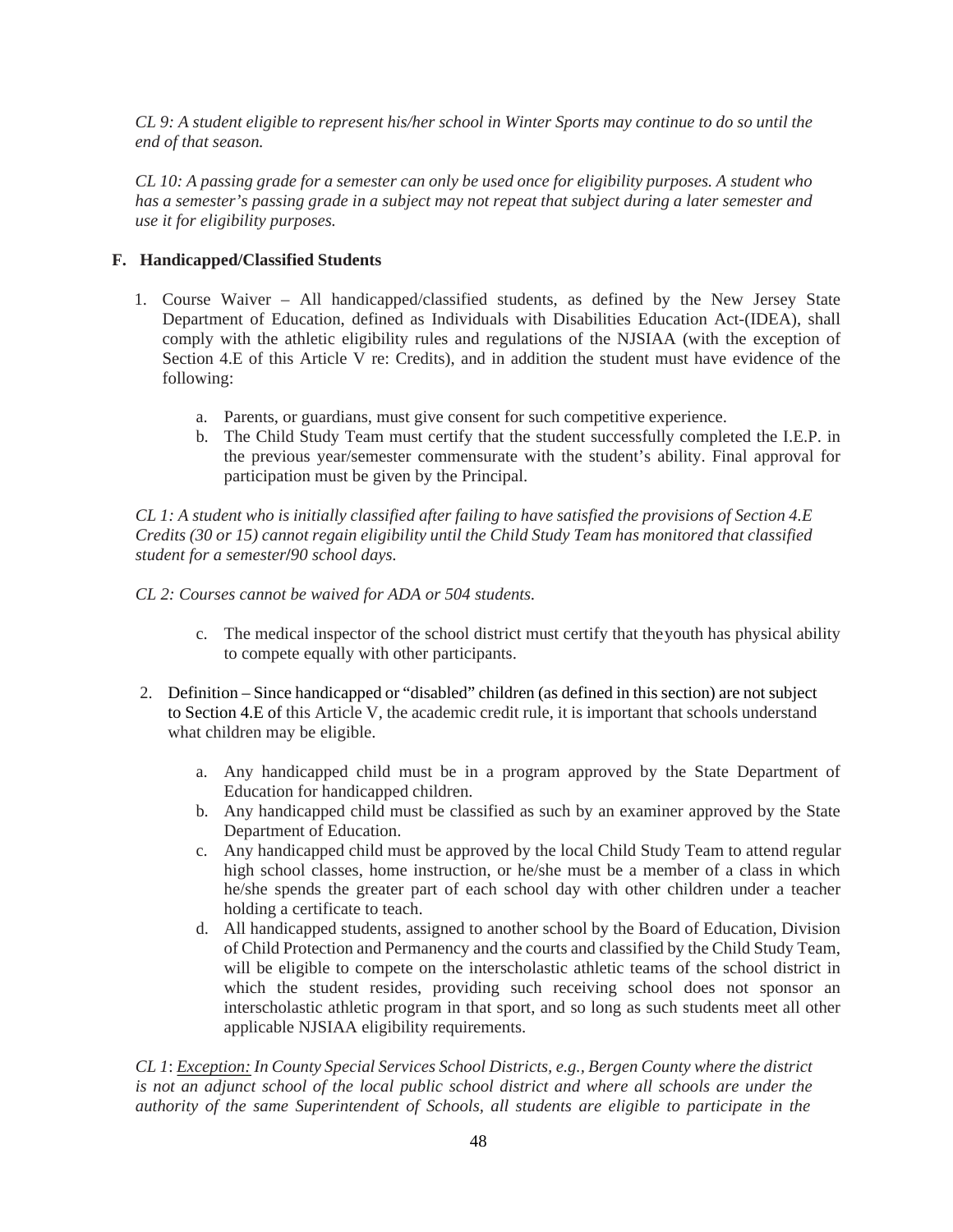*interscholastic athletic programs of that County's vocational high school(s) unless they are approved to participate at the public high school where they reside and are processed as provided for in Section 4.F (2)e. and 4.G–CL 3.*

e. A handicapped student is permitted to participate in the interscholastic program of the school where the student is enrolled or the school where the student resides, when extenuating circumstances are present. A waiver shall be granted, upon review by the NJSIAA Executive Director or designee when agreed to by the principals of the involved schools.

# **G. Enrollment**

1. Late Enrollment – A student who enters school after the first Monday in October shall not be eligible to represent that school until after the lapse of thirty (30) calendar days from date of his/her first entrance.

Note: The term "entrance" as used in this section and elsewhere in these Bylaws, means registration plus actual attendance at a school.

*CL 1: Late enrollment refers to a student who does not enroll at any school at the beginning of the school year.*

*CL 2: A short period enrollment at any school will not be treated as entrance to that school and/or subsequent transfer will be recognized as uninterrupted enrollment at the original school absent any appeal from the previous school.*

2. Initial Enrollment – At the beginning of his/her secondary school career a student is free to choose any secondary school he/she may legally attend, (9th grade in a 4- or 6-year high school or 10th grade in a 3-year high school).

Note: After this initial enrollment a student is subject to the transfer provision as provided for in Section 4.K (2) of this Article.

*CL 1: A high school student is a regularly enrolled student as defined by the Department of Education.*

*CL 2: Vo-Tech/Public Academy Shared Time – When a student is carried on the Official Register and attends some classes at a school, but also attends additional classes at another school, he/she is eligible for interscholastic athletics at the school where he/she is carried on the Official Register. If a student is carried on both Official Registers, the student may choose the school at which he/she wishes to participate in all sports on a full school-year basis.*

*CL 3: Vo-Tech/Public Academy Full Time – If a Vocational/Technical High School/Public Academy does not offer the particular sport in which one of its full-time students desires to participate, that student may participate in that sport at his/her sending school upon agreement of both Principals, regardless of the number of sports programs offered at the Vocational/Technical High School/Public Academy.*

*CL 4: Vo-Tech/Public Academy* – *When a student-athlete transfers to or from a Vocational/Technical High School to or from the district school where the student resides the*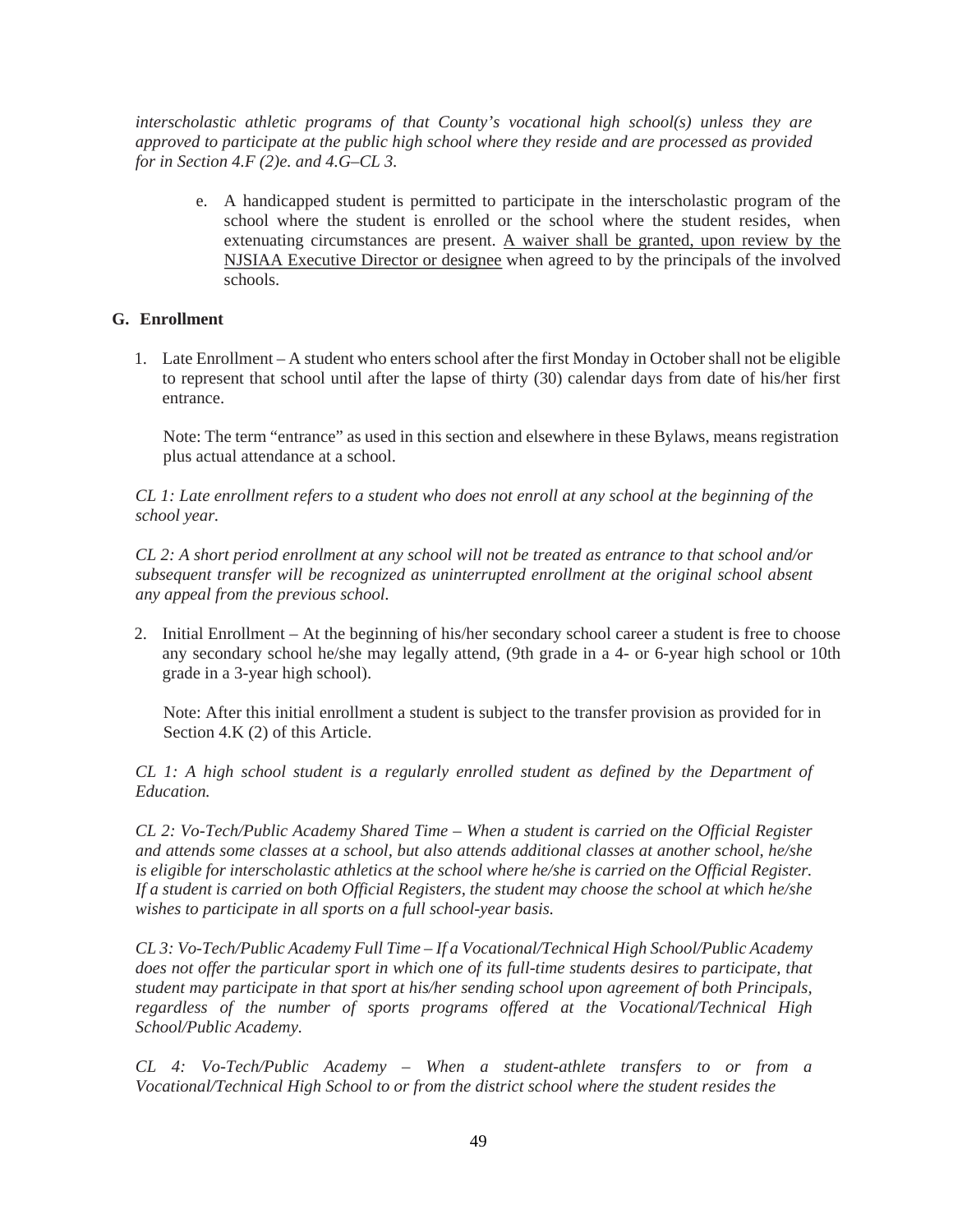*student is eligible immediately provided such assignment is by the Board of Education of the district where the student resides and the student satisfies all other eligibility regulations.*

*CL 5: Charter School – If a secondary Charter School does not offer the particular sport in which one of its full-time students wishes to participate, that student may participate in that sport at his/her school of residence upon agreement of both principals, regardless of the number of sports programs offered at the Charter School.*

*CL 6: Choice School – A choice student who attends a Choice School, pursuant to regulations adopted by the New Jersey Department of Education, shall be subject to the transfer restrictions contained in Article V, Section 4.K (1) and (2).* 

*CL 7: Disabled Students: A pupil who is disabled and who is placed by the parents or guardians at their own expense in a non-public school for treatment of the disability shall be eligible to participate in the interscholastic athletic program of the student's resident school district, provided the student otherwise meets the eligibility requirements of the program and the student's participation has written approval of the board of education of the school district where the program is located.*

H. **Post-Graduates** – No post-graduate student shall be eligible for high school competition. When a student graduates from a school (days or weeks) before the official end of the semester that student may continue to represent his/her school until the official end of that semester – either January 31 or June 30. A student becomes ineligible for high school athletics when the class in which he/she originally enrolled is graduated.

*CL: A League/Conference or County may grant a waiver (as provided for in the Rules & Regulations, Rule 2, Specific Sport Regulations, Note 3) to permit teams or individuals from the New Jersey Association of Independent Schools to participate if such Student-Athletes are in the first year of post-high school matriculation.*

I. **Pre-High School Students** – Students in any 9th grade are eligible for teams in the Senior High School in that district at the discretion of the administrators and the Board of Education in that district. Students in any 6th, 7th, or 8th grades of any school (Jr. High or Sr. High) who play on 9th grade or so-called freshman or sophomore, junior varsity and varsity teams will be ineligible at the conclusion of eight consecutive semesters of such participation. Junior High School 9th grade teams may play against 9th grade teams from 4-year or 6-year high schools.

*CL 1: Article V, Section 4.I is applicable to all 9th grades including those which are under the supervision and control of an administrative head (Principal) separate and apart from the administrative head (Principal) of the Senior High School. All 9th grade students in an 8-4, 6-6 or 6-3-3, or other administrative plan may participate on a junior varsity or varsity team without jeopardizing their eligibility to participate on a 9th grade team in that sport; however, when 9th grade students are under a separate administrative head than that of the Senior High School such agreement must be affirmed, in writing, to the NJSIAA over the signature of both administrative heads.*

*Any 9th grade Student-Athlete who participates on a junior varsity or varsity team or any team at the high school level will be subject to the eligibility provisions of the Bylaws, Article V, 4.G (2). This means that such 9th grade students will be subject to the transfer provisions of Article V, Section 4.K.*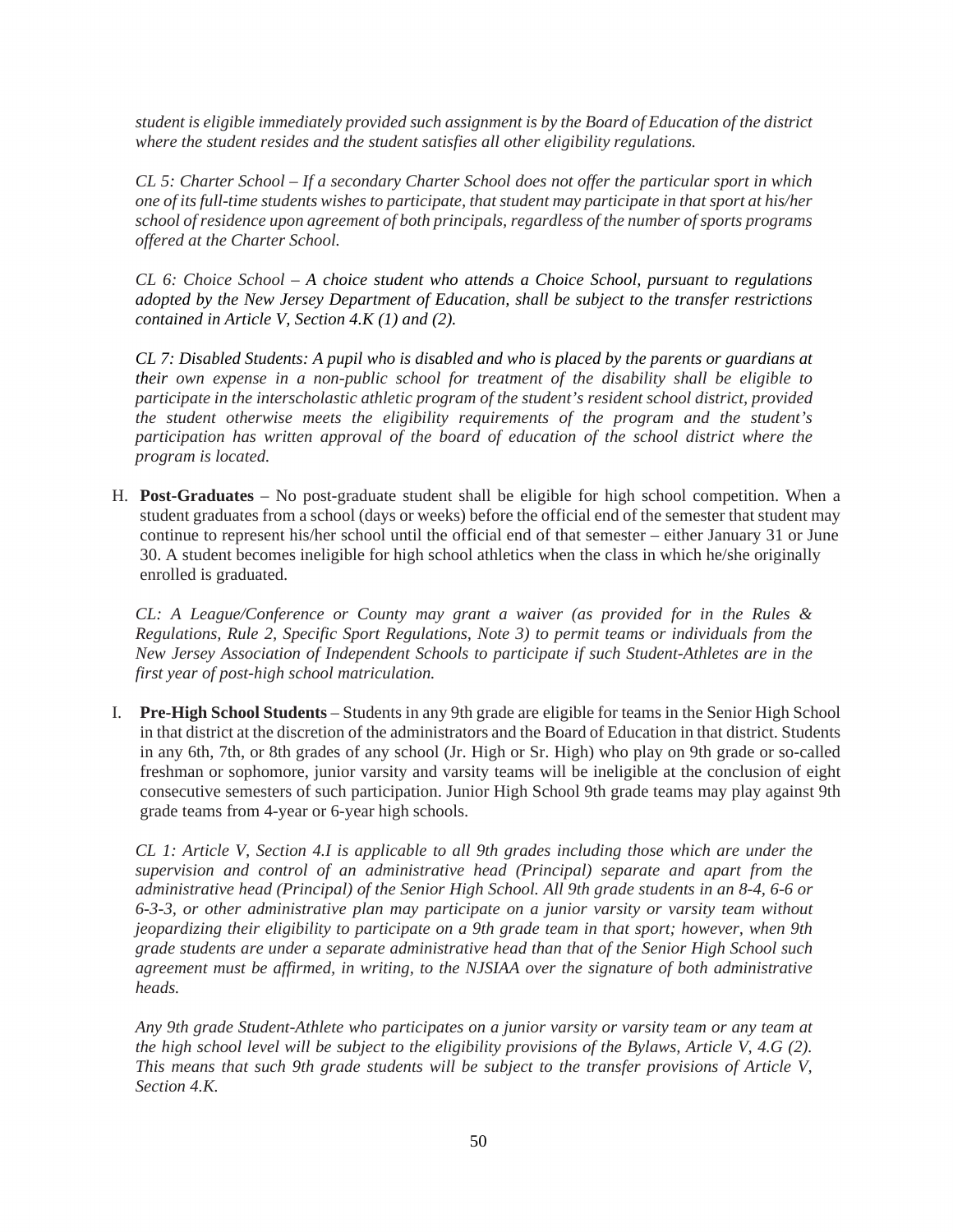*CL 2: Students below the 9th grade are not permitted to practice with students of grade nine (9) through twelve (12), neither may they "suit up" with those teams for games or scrimmages involving grades nine (9) through twelve (12) unless a waiver has been granted (to ensure eight (8) consecutive semesters of participation). Student will be considered to have begun his/her eight semesters of eligibility on a sport specific basis pursuant to Article V, Section 4.I.*

*CL 3: All games in which 6th, 7th and 8th grade students participate will cause forfeiture of said games under this Section unless a waiver has been granted.*

*CL 4: Students in 6th, 7th or 8th grades who will reach age sixteen (16) prior to September 1 while properly enrolled in a member school may request a waiver of the Bylaws, Article V, Section 4.I, Pre-High School Student, to have an opportunity to participate in interscholastic athletics for four (4) years prior to becoming ineligible.*

### **J. Semester of Eligibility:**

- 1. No student shall be eligible for high school athletics after the expiration of eight consecutive semesters following his/her entrance into the 9th grade. A student becomes ineligible for high school athletics when the class in which he/she was originally enrolled has graduated.
- 2. This rule shall not apply to classified students who are ungraded. Classified students who are ungraded will have eight consecutive semesters of eligibility beginning with the first semester of participation in interscholastic athletics at the freshman, junior varsity, or varsity level.
- 3. This rule shall not apply to an honorably discharged serviceman/servicewoman, in which case the Executive Committee may make any adjustments of this rule as it may deem equitable.
- 4. Students below the 9th grade who participate on a high school team will be ineligible at the conclusion of eight consecutive semesters, beginning with the student's initial pre-9th grade participation. If a student's pre-high school participation in high school sports occurred in a state other than New Jersey, the student's eight consecutive semesters of eligibility shall begin when the student enters high school, provided that (a) the student has transferred into New Jersey with a *bona fide* change of residence; (b) a Transfer Form has been completed; and (c) the student meets all other eligibility requirements, including academic requirements.

*CL 1: In order to assure the opportunity for eight consecutive semesters of interscholastic eligibility, member schools may request waivers to permit students who are enrolled in the 6th, 7th and 8th grades and who are otherwise academically eligible, to participate on the junior varsity or varsity teams where such students will be sixteen (16) years of age or older upon entrance into the 9th grade prior to September 1st. Guidance Departments/School Administrators of elementary schools should provide the Athletic Director with ages of all students that qualify under this Clarification so they can be assured of four (4) years of eligibility prior to becoming ineligible at age nineteen.*

*CL 2: Guidance Departments should provide the Athletic Director with ages of all classified students so they can be assured of four (4) years of eligibility prior to becoming ineligible at age nineteen.*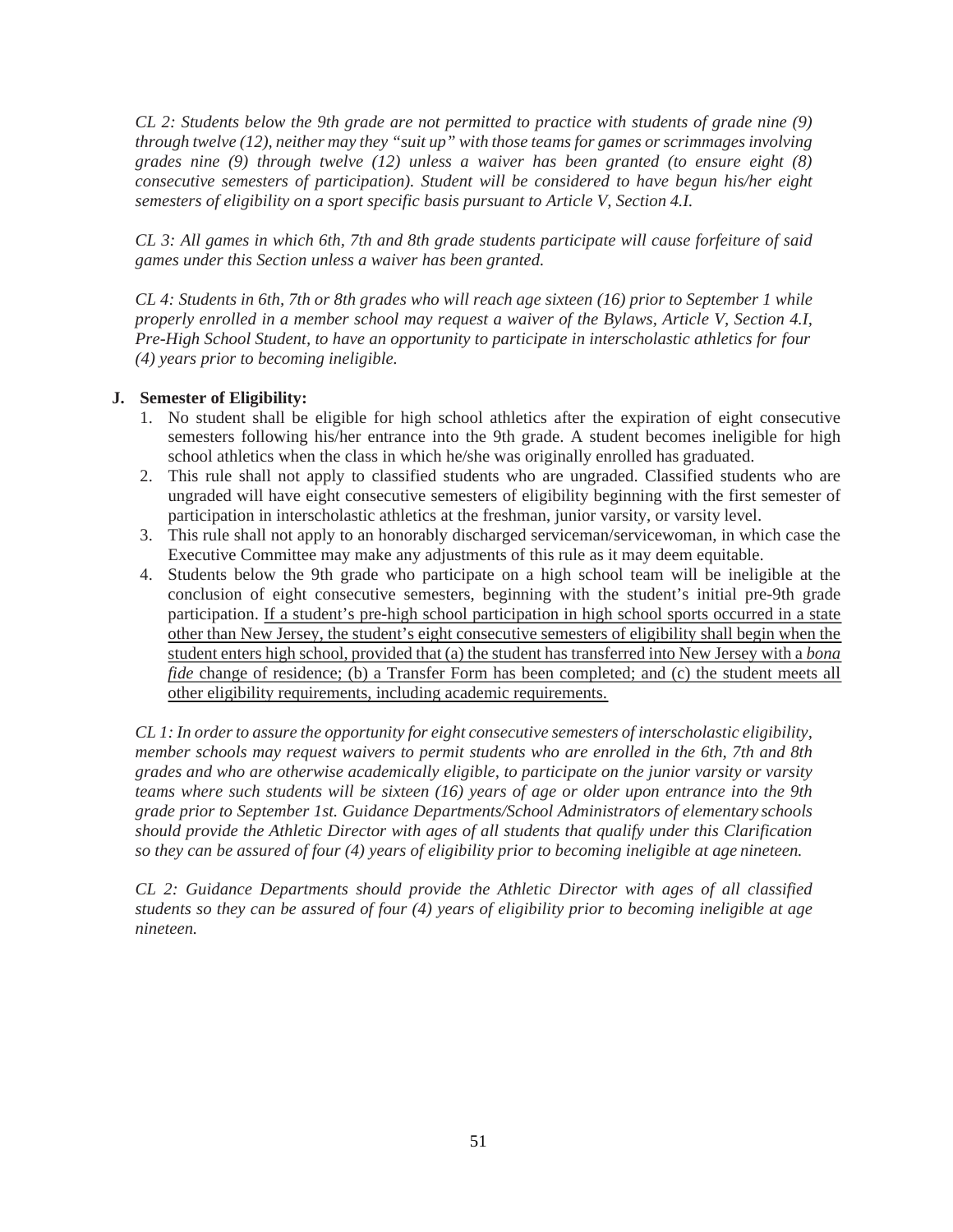- K. **Transfers**  After his/her initial enrollment in a secondary school, as provided for in Article V, Section 4.G (2) of the Bylaws, a student-athlete is subject to the following transfer rules:
	- 1. A student-athlete who transfers from one secondary school to another because of a bona fide change of residence by his/her parents or guardians, or through assignment by the Board of Education, becomes eligible to represent his/her new school immediately upon entrance unless recruitment or transfer for athletic advantage is alleged and provided all other eligibility regulations are satisfied.

Both the former and new school must complete a transfer form affirmatively stating that the transfer is a bona fide change of residence and that there was no athletic recruitment or a transfer for athletic advantage.

A bona fide change of residence takes place when:

- a. The parent/guardian moves with the student from one public high school district to another public high school district;
- b. The parent/guardian completes an affidavit or certification with proof of the new residence;
- c. The change of residence must have occurred on or before the following dates: August 1 to be immediately eligible to participate during the Fall sports season; November 1, to be immediately eligible to participate in the Winter sports season; and March 1, to be immediately eligible to participate in the Spring sports season; and
- d. The new residence may not be associated with, leased, or provided by anyone associated with the school or acting at the direction of the school, including but not limited to administration, staff, coaches, students, parents, booster clubs, or any organization having a connection with the school.

The form of the affidavit or certification shall be approved annually by the Executive Committee. The affidavit or certification must be filed with the new school and be available to the NJSIAA upon request. Any school official with actual knowledge that the affidavit or certification is false may be subject to punishment as set forth in Article X

The affidavit or certification must be accompanied by proof of the new residence. Such proof shall include at least two of the following: (i) a New Jersey driver's license or non-driver's identification showing change of address; (ii) mortgage or lease documents; (iii) utility bills; (iv) voter registration; (v) bank statement; (vi) homeowner's insurance or renter's insurance; or (vii) any business record or document issued by a governmental entity.

The term "guardian" refers to that person who has control over the person and property of a child as established by the order of a court of competent jurisdiction. A student who becomes emancipated shall be deemed not to have made a bona fide change of residence.

*CL 1: Residential placement by the Division of Child Protection and Permanency or by the Courts is treated as a change of residence by the parents except in cases involving juvenile or criminal court proceedings.*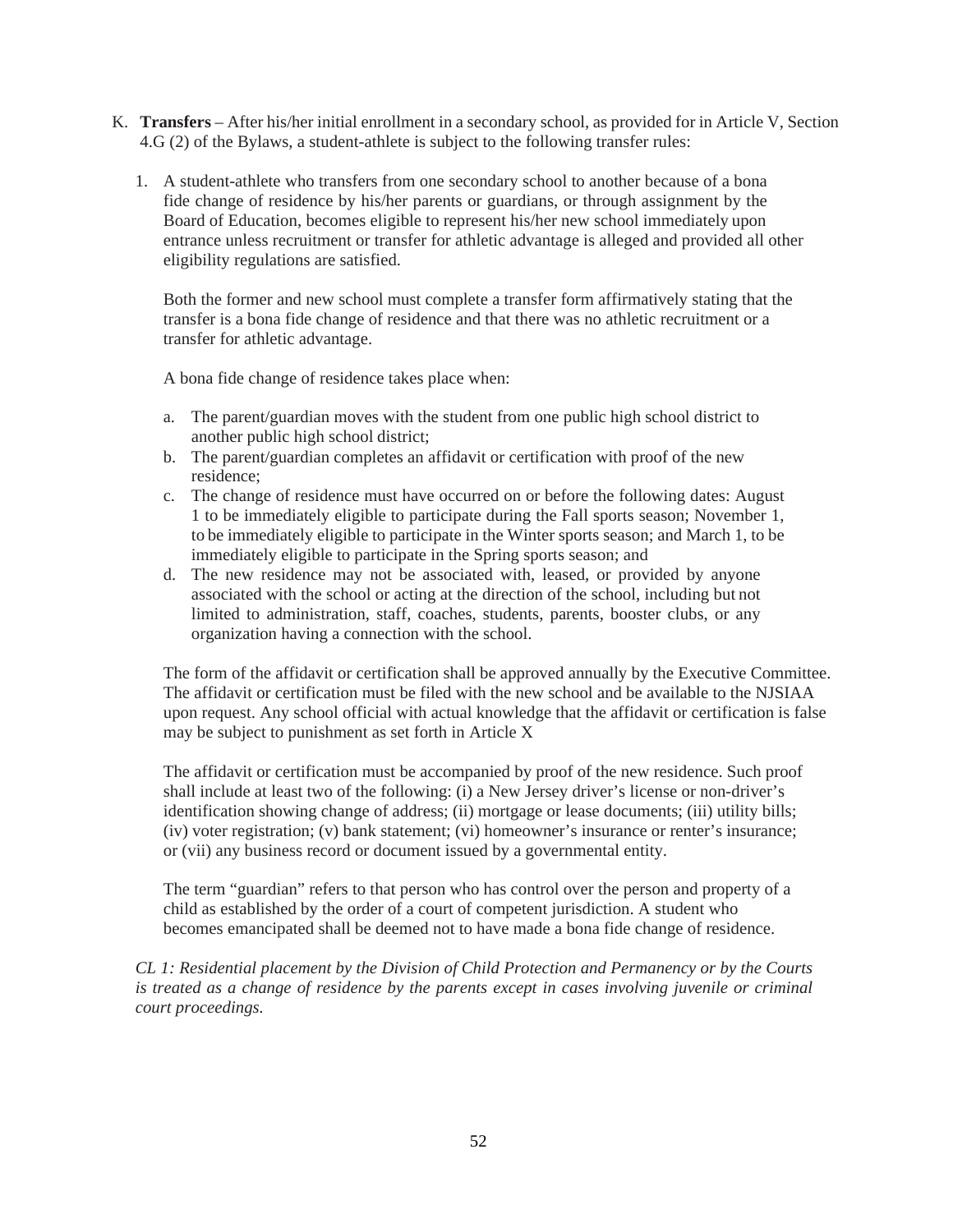*CL 2 : In cases where a student resides with one parent and elects to change residence for transfer to another secondary school where the other parent reside, said student will be declared eligible immediately since this is considered a parental change of residence provided the parents do not reside in the same public high school district. However, subsequent retransfers to the school previously attended may be considered a transfer for athletic advantage, which may result in a loss of eligibility.*

*CL 3: Immediate eligibility will be granted when a Board of Education or a non-public school has a non-tuition policy for students whose parents/guardians are employees of the District or nonpublic school provided a Transfer Form is filed and such a transfer takes place at the first opportunity to do so with the provision that a subsequent transfer or a transfer after the initial opportunity for enrollment has passed will be subject to Section 4.K (2) i.e., the 30-day transfer sit rule, or 2 When the previous school terminates their secondary school academic program.*

*CL 4: When a previous school brings forth a complaint as provided for* in 4.D *or K (5) recruitment or (6) transfer for athletic advantage, eligibility will not commence under K (1) until the Eligibility Appeals Committee reaches a decision.* 

*CL5: Military Transfer: If the student's transfer is due to a move necessitated by military orders issued to the student's parent or legal guardian, the student shall be immediately eligible. The student transfer information still must be processed.* 

- 2. Transfers:
	- a. A student-athlete transferring from one secondary school to another, without a bona fide change of residence by that student's parent or guardian, shall be ineligible to participate for a period of thirty (30) calendar days or one half of the maximum number of games allowed in the sport by NJSIAA rules (the ineligibility period) from the beginning of the regular schedule, whichever is less, in any sport in which the student has previously participated at the varsity level.
	- b. To prevent possible recruitment or transfer for athletic advantage, a Transfer Form must be executed by the two involved schools and filed with the NJSIAA before any interscholastic participation.
	- c. A student who transfers during the second half of a sports season, regardless of whether the transfer was the result of a bona fide change of residence, shall be ineligible to participate in any post-season championship competition at the new school. The Executive Director of the NJSIAA will annually publish the dates that will define the halfway point of each sports season.
	- d. Any student who is subject to the 30-day period of ineligibility set forth in subsection (2)(a) may nevertheless participate in interscholastic scrimmages. It is local option for schools to permit ineligible students to practice or compete in interscholastic scrimmages.

*CL 1: Since the minimal thirty (30) days or one half the maximum number of games allowed in a sport by NJSIAA rules ineligibility period (whichever is less) is intended to serve as a deterrent for students transferring from one school to another without a bona fide parental/guardian change of residence and is recognized as one of the most lenient penalties in the United States, appeals will not be heard, regardless of reason. For sports which have a maximum participation limitation, the NJSIAA maximum (half the maximum) will be used to determine the sit out period. For sports that do not have a maximum number of contests allowed by rule, the sit out period will be 30 days from the beginning of the regular varsity season or half of the games/meets/matches/events scheduled at the beginning of that school's sport season. Only games played may be counted.*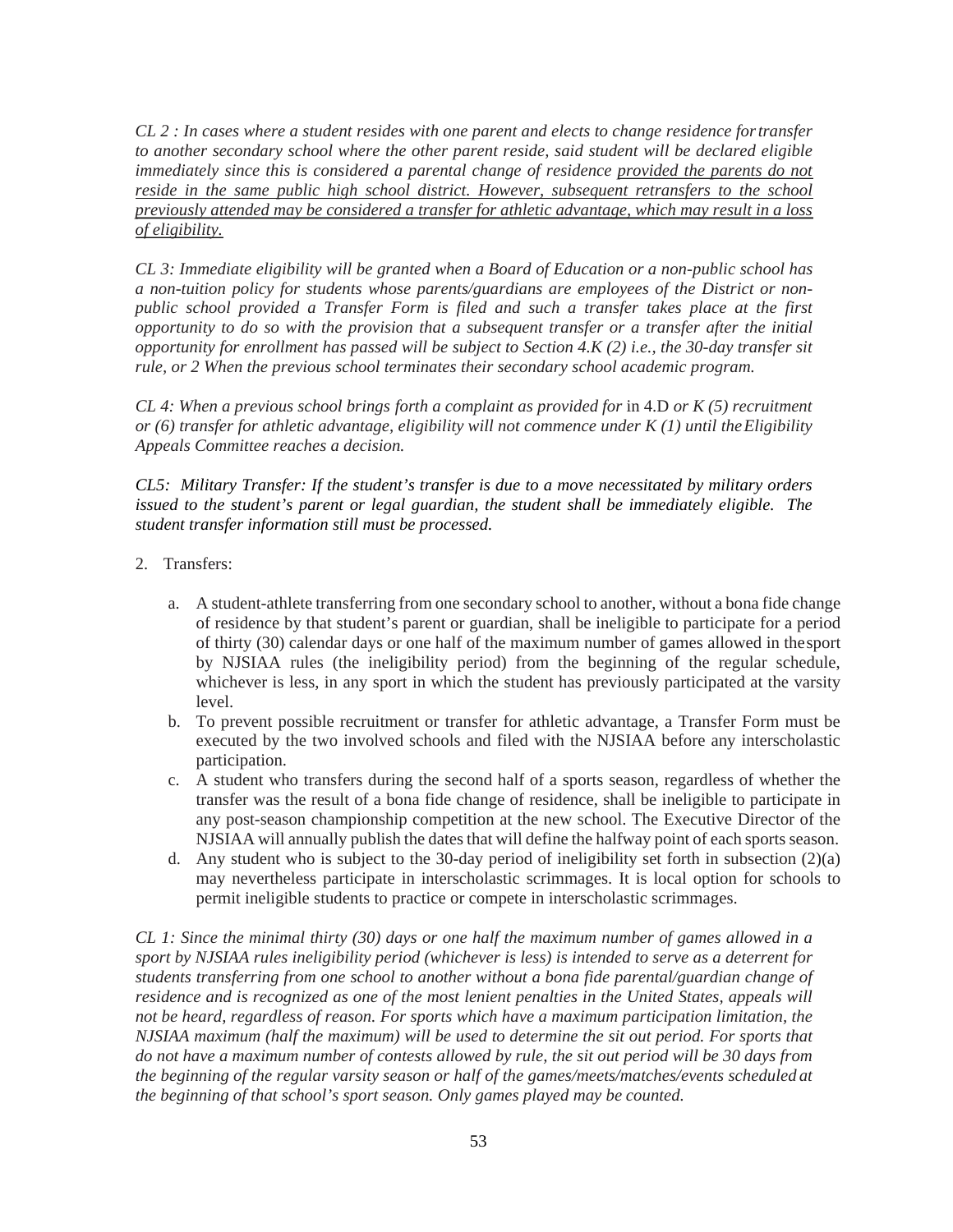*CL 2: For purposes of this section*, *a school's regular schedule shall begin with the first interscholastic varsity contest played in that respective sport by the involved school (other than scrimmages).* 

*CL 3: Student-athletes subject to the transfer sit may not participate at any level of interscholastic competition (freshmen, junior varsity or varsity.)* 

*CL 4: Notwithstanding the provisions of (1) and (2) of Section 4.K, a student may be declared ineligible for violations of the recruiting or transfer for athletic advantage regulation.* 

*CL 5: The Transfer Form must be processed whenever a student-athlete transfers from one secondary school to another with or without a bona fide change of residence having been made by his/her parents/guardians unless the transfer is by Board of Education assignments or by other conditions of 4.K.(1). In addition, the Student-Athlete Residency Affidavit must be processed and kept on file by the school.* 

*In cases where a student-athlete resides with one parent and elects to change residence for transfer to another secondary school where the other parent resides, said student will be declared eligible immediately since this is considered a parental change of residence provided the parents do not reside in the same public high school district. However, subsequent retransfers to the school previously attended may be considered a transfer for athletic advantage, which may result in a loss of eligibility.* 

*CL 6*: *Date of entrance means registration plus actual class attendance.* 

*CL 7: For purposes of this section, participation in a sport is defined as playing any interscholastic contest at any level. Playing in practices or pre-season scrimmages does not constitute participation.* 

*CL 8: Vo-Tech/Public Academy Shared Time – When a student-athlete is carried on the Official Register and attends some classes at a school, but also attends additional classes at another school, the student is eligible for interscholastic athletics at the school where he/she is carried on the Official Register. If a student is carried on both Official Registers, the student may choose the school at which he/she wishes to participate in all sports on a full school year basis. However, if the chosen school does not offer a particular sport then that student may participate in that sport at the other school upon agreement of both Principals. If the student wishes to change the school where he/she participates during his/her eight semesters of athletic eligibility, the student will be subject to the transfer restrictions contained in Art. V, Section 4.K (1) and (2).* 

*CL 9: Vo-Tech/Public Academy – Full-Time – When a student-athlete elects to transfer to or from a Vocational-Technical High School to or from the district school where the student resides the student is subject to the transfer restrictions contained in Article V, Section 4.K (1) and (2). If a Vocational-Technical High School Public Academy does not offer the particular sport in which one of its full-time students desires to participate, that student may participate in that sport at his/her sending school upon agreement of both Principals, regardless of the number of sports programs offered at the Vocational-Technical High School Public Academy.* 

*CL 10: Charter School – Transfers to and from Charter Schools will be subject to the restrictions contained in Article V, Section 4.K (1) and (2). If a secondary Charter School does not offer the particular sport in which one of its full-time students wishes to participate, that student may participate in that sport at his/her school of residence upon agreement of both Principals, regardless of the number of sports programs offered at the Charter School.*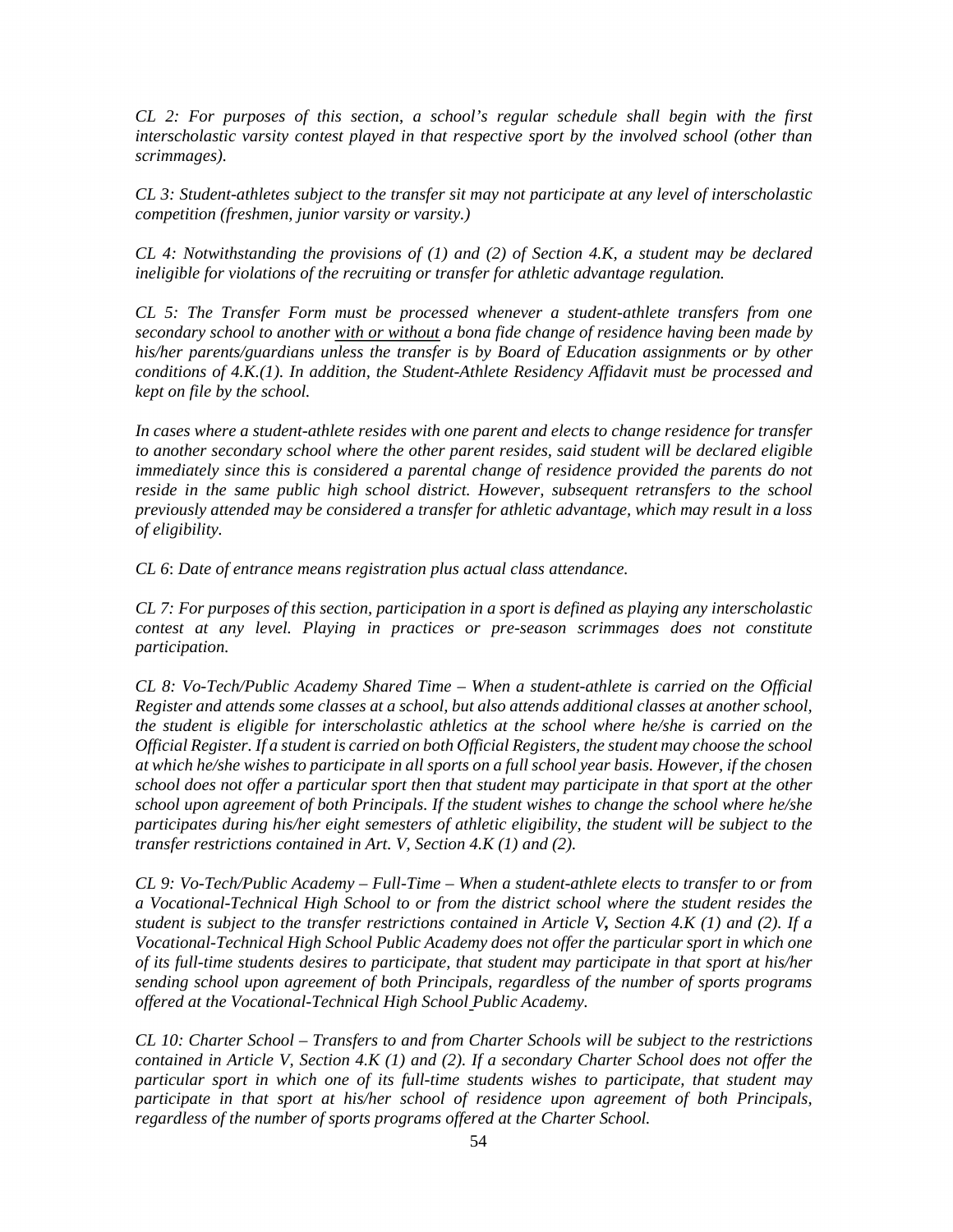*CL 11: Choice School – A choice student who attends a Choice School, pursuant to regulations adopted by the New Jersey Department of Education, shall be subject to the transfer restrictions contained in Article V, Section 4.K (1) and (2).* 

*CL 12: We understand that there may be rare instances when a student is forced to transfer as a result of bullying at the previous school. Under the Anti‐Bullying Bill of Rights Act, a state law that public schools are required to follow and non‐public schools are encouraged to follow, bullying is a matter that is investigated and addressed by the school. The NJSIAA does not hold hearings to determine whether a student was bullied. However, if a school, after investigation of a complaint of bullying, determines that the proper action to remediate the complaint is an alternative placement or a school transfer, then the NJSIAA will consider the school's action to be a new assignment by the board of education, and the 30‐Day Transfer Rule will not apply.* 

3. A student whose parents move to another school district maintaining a secondary school of equal grade or higher shall remain eligible to represent his/her present school provided he/she remains properly enrolled; any subsequent transfer will be subject to Article V, Section 4.K(2).

4. The fact that a student is expelled from one high school because of academic or disciplinary reasons may not exempt him/her from any of the transfer provisions of this section.

5. Any evidence of a transfer for athletic advantage shall subject the athlete to a prompt determination of eligibility by the Eligibility Appeals Committee and may subject the school and the athlete to appropriate disciplinary proceedings as set forth in Article X herein. A transfer for athletic advantage is defined as, but not limited to:

- a. Seeking a superior athletic team;
- b. Seeking relief due to a conflict with the philosophy or action of an administrator, teacher or coach relating to sports;
- c. Seeking a team consistent with the student's athletic abilities; or
- d. Seeking a means to nullify punitive action by the previous school;
- e. Seeking to be coached by the coach at the new school.

The NJSIAA 30‐Day Transfer Rule applies to students who have participated at the varsity level and who have transferred from one school to another without a bona fide change of residence or without a new assignment by the board of education. Because the sit‐out period is among the shortest in the country, there are no waivers permitted from this rule.

L. Administrative Responsibility – The Association must rely upon the voluntary compliance by its member schools in enforcing the eligibility standards set forth in this article. Toward that end, the Principal in each member school has the affirmative obligation to report to the NJSIAA any violations of these standards. The fact that a school has disclosed that there has been an eligibility violation will not relieve the affected school of sanctions that may be imposed against it, pursuant to Article X of these By-Laws, including the forfeiture of games or events. However, the failure to disclose an eligibility violation may be grounds for imposing additional sanctions upon the offending school.

*CL 1: Although the penalty of forfeiture for the use of an ineligible player is mandatory and not appealable to the Executive Committee, the school may appeal the determination of eligibility provided such request for waiver occurs prior to the participation by the Student-Athlete.*

*CL 2: Participation by an ineligible player in any game during the regular season results in forfeiture of said game. If such forfeit(s) would have caused the school's failure to qualify for the*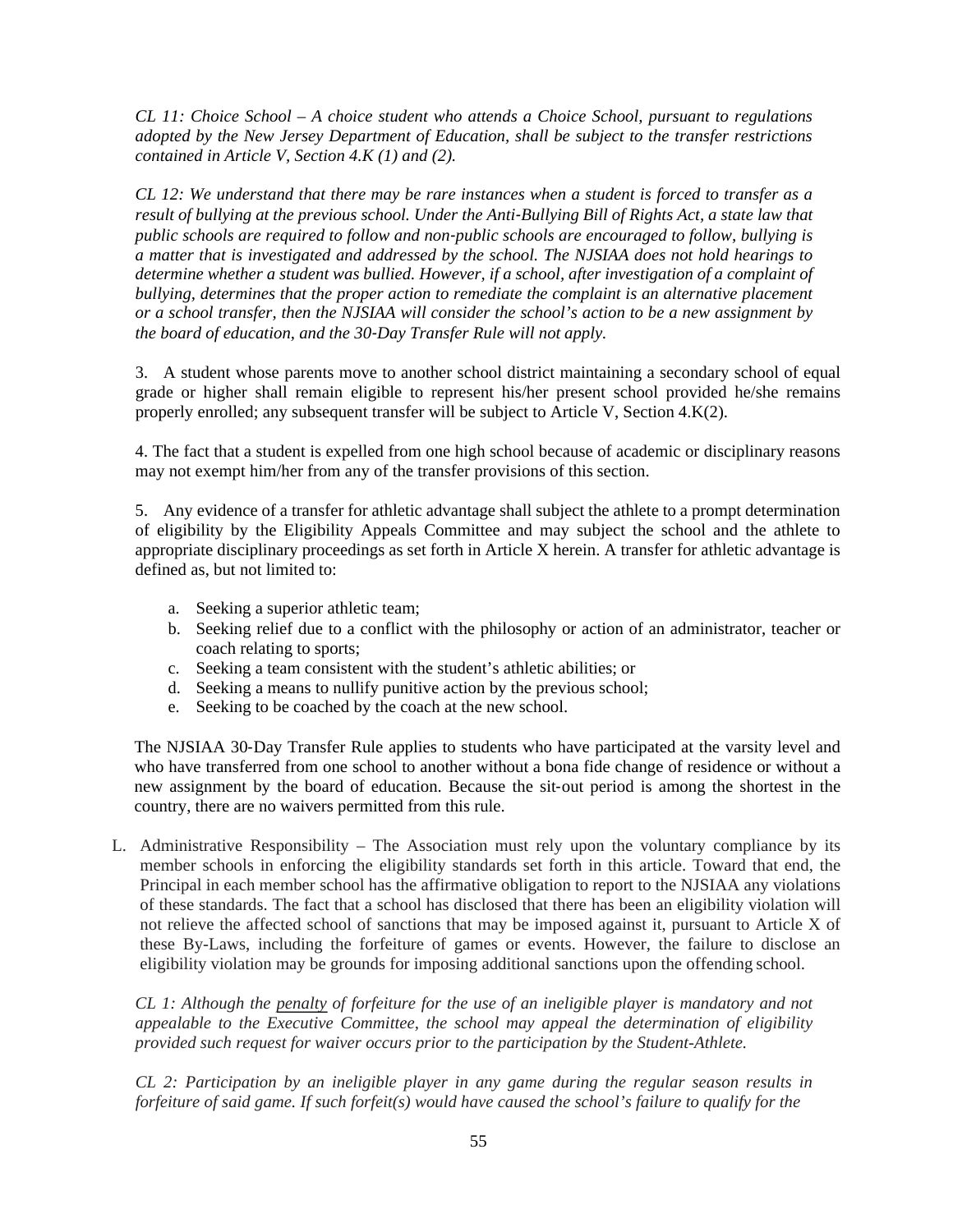*tournament or if an ineligible player participates in a tournament game, said SCHOOL will be disqualified from the tournament immediately, unless the championship has been concluded, and their last opponent will advance in their place. Schools eliminated prior to the last opponent will not re-enter tournament competition.*

### **Article VI**

## **CONTRACTS**

#### **Section 1**

The Principal of the school is responsible to the State Association for all matters pertaining to the athletic relation of his/her school, and all contracts must be signed by the Principal.

#### **Section 2**

All athletic contests between schools shall be regulated by written contract, setting forth the details of time, place, finances, officials, or other agreed upon provisions.

*CL 1: "Principal" refers to high school principal, superintendent of schools, or headmaster in this and all sections of the NJSIAA Constitution, Bylaws, and Rules and Regulations.*

*CL 2: Schedules approved by Leagues or Conferences will constitute contractual obligations for the purposes of this article.*

*CL 3: All athletic contests between schools must be approved by the District Board of Education.* 

*CL 4: It is recommended that written contracts be executed for all scrimmages.*

*CL 5: Absence of a written contract, or as provided here, declares nonexistence of an obligation by either party.*

### **Article VII**

### **PROTESTS**

#### **Section 1**

Protests against alleged violations of contracts, violations of the accepted standards of good sportsmanship, or the Constitution and Bylaws of this Association, should be reported in writing and posted by the Principals of the participating schools or the game officials to the Executive Committee, through the Executive Director, within one hundred twenty (120) hours of the time of such violation, with a copy to the alleged violator. Protests based upon an official's judgement or misinterpretation (*misapplication*) of the playing rules will not be honored.

*CL 1: The one hundred twenty (120) hour provision will be satisfied, if the school's Principal notifies the League or Conference expected to report a violation of good sportsmanship or any violation within 120 hours as required by Article IX, Section 4, and other Articles and Sections contained in the Constitution or Bylaws, cannot use the failure of such disclosure as an excuse to prevent the NJSIAA Executive Committee or Controversies Committee from taking jurisdiction of such a matter as provided by Section 4 of Article VII.*

*CL 2: "Protests based upon an official's judgement or misinterpretation (misapplication) of the playing rules will not be honored" does not preclude a League or Conference from addressing same; however, the NJSIAA will not honor such protests for non-conference games/meets, neither*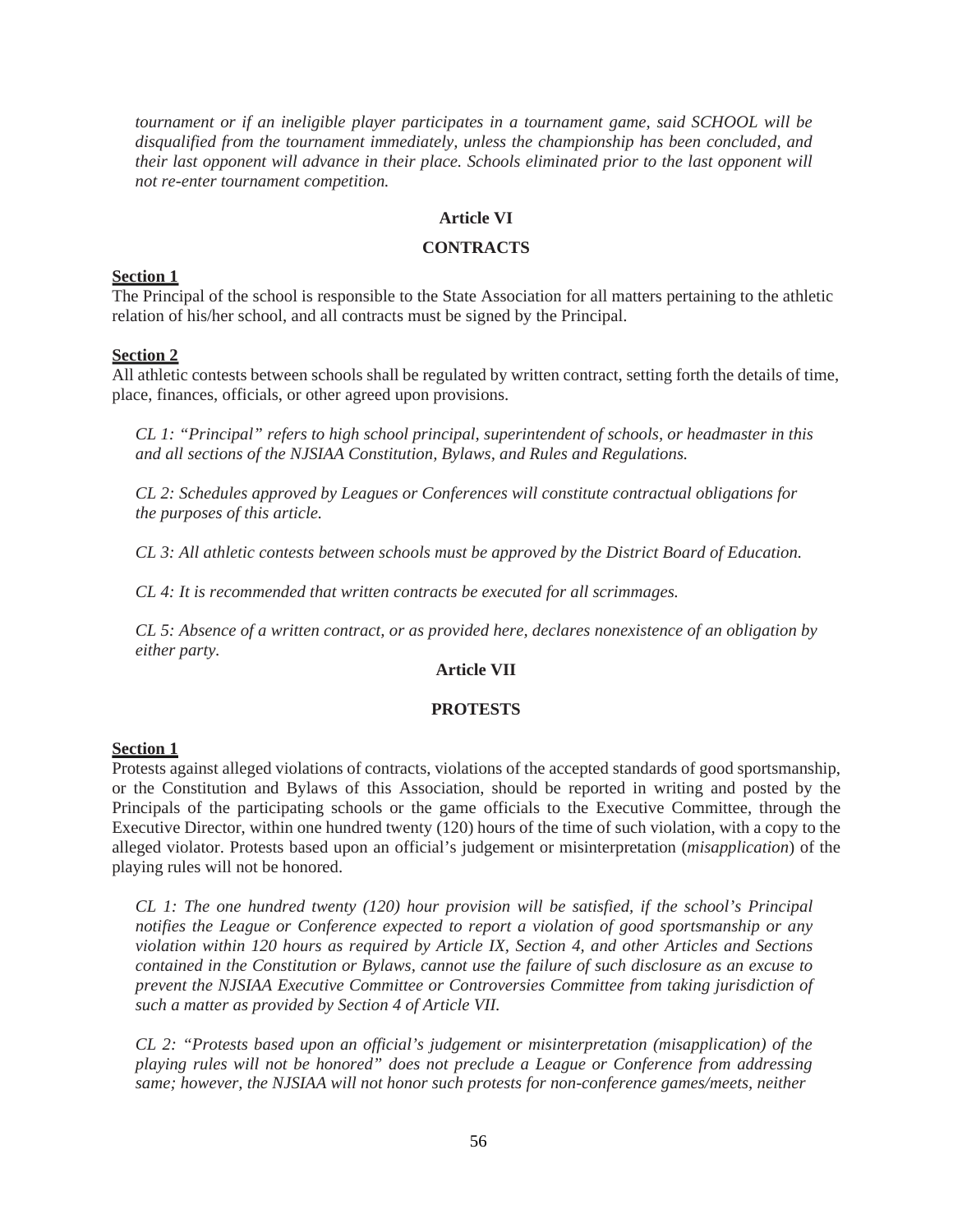*will the NJSIAA hear appeals to a League or Conference decision based upon an official's judgement or misinterpretation (misapplication) of the playing rules.*

## **Section 2**

There shall be a committee consisting of the Executive Director, the President, and a member of the Executive Committee who shall meet at the call of the Executive Director to hear any disputes and grant interim relief pending a decision on the matter by the Eligibility Committee, Controversies Committee or Executive Committee.

Any relief granted will expire at the end of the next Executive Committee meeting unless extended by resolution of the Executive Committee. The President and Executive Committee member, if they act in such capacity, shall be disqualified from discussion and voting on such matter before the Executive Committee.

### **Section 3**

No protests against alleged violations of contracts shall be entertained in the absence of a duly executed contract made in accordance with Sections 1 and 2 of Article VI of the Bylaws.

### **Section 4**

The Executive Committee may initiate proceedings on its own motion or may in its discretion refer the matter to the Controversies Committee.

## **Article VIII**

### **CONTEST RULES – CHAMPIONSHIPS – OFFICIALS**

### **Section 1**

In all tournaments and meets conducted by this Association each member school must compete in its own group and section classification, unless fewer than eight (8) schools qualify. In that case, the Executive Committee may combine one or more groups. **When the Committee eliminates sectional championships because of an insufficient number of schools qualifying, the State Group Championships will be conducted on a statewide quartile basis or State Championships may be conducted without regard to Groups or Division.**

Federated members shall not be eligible for NJSIAA tournament competition.

*CL 1: When submitting records for tournament qualification, schools listing forfeit wins/losses must attach an explanation for same.*

*CL 2: When fewer than eight (8) schools qualify in a group and section, the Executive Committee may combine one or more groups/divisions because of insufficient competition without regard to Public/Non-public classification.*

### **Section 2**

All contests involving member schools must be played according to the rules of the National Federation of State High School Associations. This applies to all sports for which rules are formulated by that Association.

*CL 1: The NJSIAA does not permit "exhibition" (non-scoring) participation in any sport. Therefore, any reference to "exhibition" events, bouts and the like (e.g., in the National Federation Swimming Rules) are not permitted.*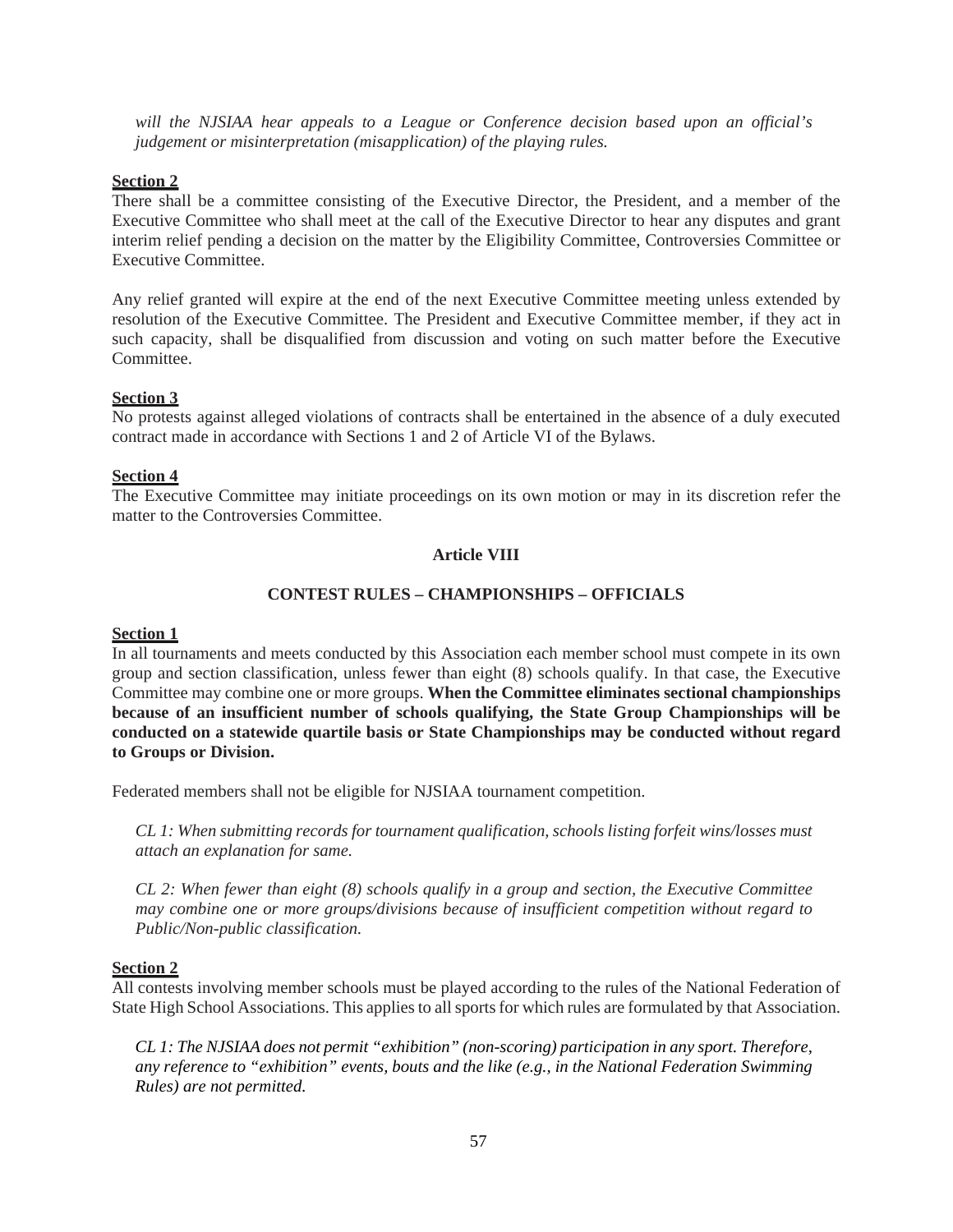*Cl 2: In dual swim meets in pools with six (6) or more lanes, an independent swimmer representing a member school that does not have a swim team, may swim in up to four (4) events in an open lane, provided both teams competing agree, the pool site administration agrees, and the officials agree.*

## **Section 3**

All baseball, basketball, field hockey, fencing, football, gymnastics, ice hockey, lacrosse, soccer, softball, swimming, tennis, volleyball, and wrestling officials working in any NJSIAA interschool varsity baseball, basketball, field hockey, fencing, football, ice hockey, lacrosse, soccer, softball, tennis, or volleyball game, gymnastics or swimming meet, or wrestling match, must be registered with the Association and listed in the Directory of approved officials published by the NJSIAA.

#### **Section 4**

The Executive Committee may approve the certification of officials and/or officials' chapters in all sports; and the minimum requirements for testing, training and evaluating all officials. (See Requirements for Registration of Officials for NJSIAA minimum requirements for approval of officials' chapters and minimum requirements for registration of officials.)

### **Article IX**

### **SPORTSMANSHIP**

### **Section 1**

#### **Statement of Administrative Responsibility:**

Member schools are expected to conduct their relations with each other at all levels of competition in a spirit of good sportsmanship in keeping with the objectives we have set for ourselves. Everyone involved has the obligation to clearly see his/her influence and act accordingly.

The Association acknowledges that the school administration is responsible for the athletic program, including the making of broad and specific policies relating to sportsmanship and the conduct of activities in the schools. The school Principal, for example, as the administrative head of his/her school, has the responsibility for establishing the principles of good sportsmanship in the minds of the entire school family. He/she realizes that the kind of sportsmanship that is practiced or displayed by the representatives of his/her school will reflect to its credit or otherwise.

The Principal, therefore, is the final authority responsible for all athletic activity of his/her school at whatever level of competition in which that school is engaged. In recognition of this authority and responsibility, the following general recommendations are suggested by the Association as a guide to school administrators with respect to sportsmanship policy.

### **Section 2**

#### **General Guideline Recommendations:**

- A. Each school administration shall establish broad and specific policies and procedures relating to sportsmanship and to identify responsibilities of administrators, coaches and students to ensure their observance.
- B. Each school administration shall insist that personnel set good examples of deportment and sportsmanship and to correct those individuals at fault at a time convenient and in a manner adequate for the situation. Reporting of the action taken, in writing, to the NJSIAA by the Principal is mandatory.
- C. Each school administration shall utilize all appropriate occasions and means to emphasize desirable deportment and sportsmanship of all coaches, students and other personnel.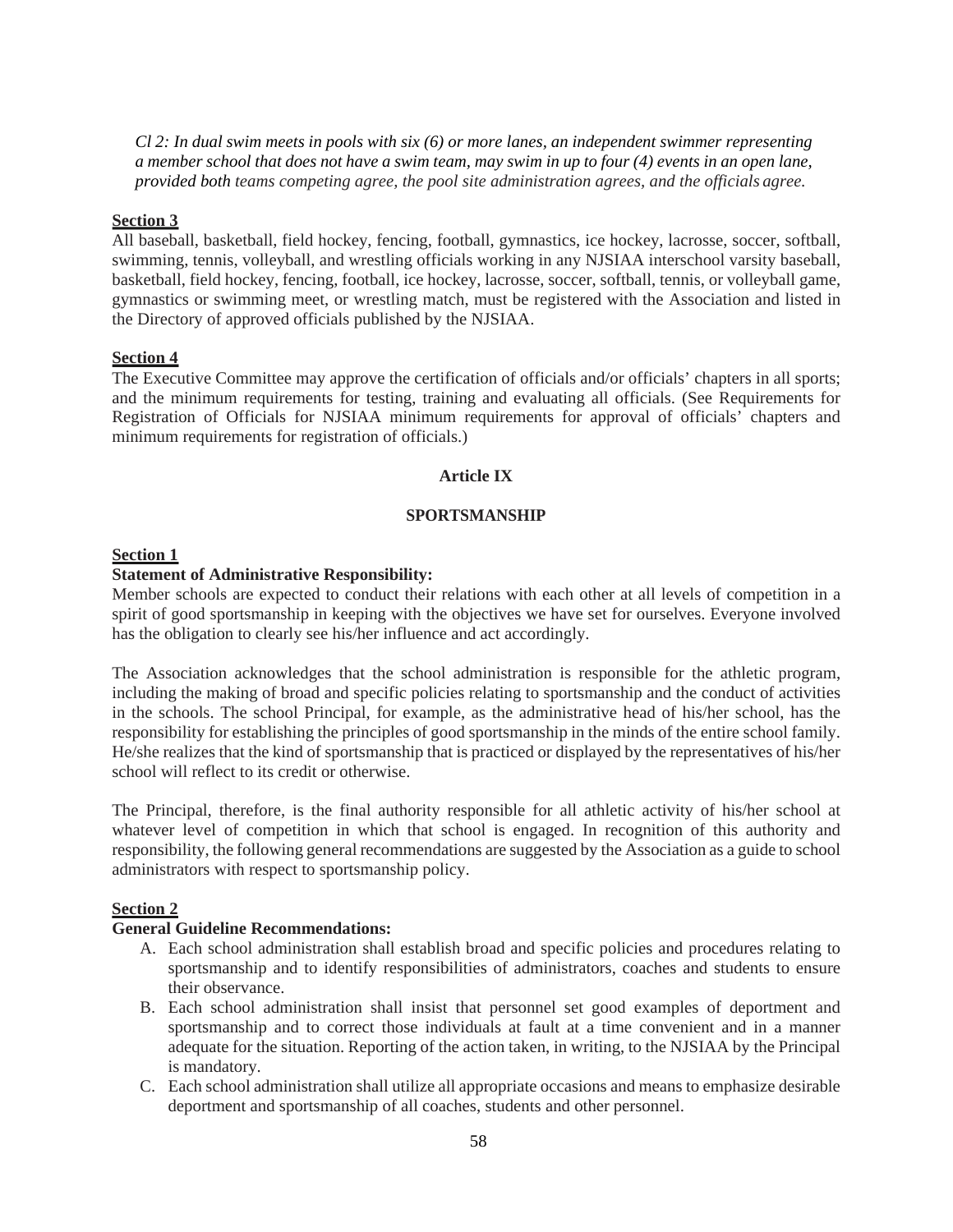- D. The supervision of trips and "away" contests shall be such as to assure that the conduct of school representatives brings credit to themselves, their school and their sport. To this end, the Association advocates the full promotion of cooperative "host-guest" relationships between and among schools entering into athletic competition.
- E. Hazing Continuing the focus on sportsmanship, citizenship and leadership, the NJSIAA encourages member schools to establish local policies, procedures and regulations pertaining to incidents of "Hazing."
- F. Coaches must be cautioned not to refuse to play or to complete a game/meet. Such decisions are within the jurisdiction of the game/meet officials once game/meet has started, or rest with home management and/or tournament director if the game/meet has not started.

Penalty – Any school whose coach violates Section 2.F shall be placed on probation by the Association for not less than one year from the date of violation, and shall not receive championship recognition from this Association in that sport, or enter any championship games, matches, meets or tournament sponsored by the Association in that sport unless the NJSIAA deems sufficient administrative action has been taken against the coach. Conditions of probation are outlined in the Bylaws, Article X, Section 2.A. Probation. In addition, the coach will be fined a minimum of \$300.00.

# **Section 3**

# **Association Responsibility:**

The Association recognizes and appreciates that the influence and responsibility of the school administration with regard to good sportsmanship extends to all levels of competition. However, it must also be seen that the NJSIAA has been vested with the responsibility to ensure that all contests under its jurisdiction are conducted satisfactorily. In exercising its responsibility as it applies to the principles of good sportsmanship, the Association will be guided by the Sportsmanship Rule/Policy below.

# **SPORTSMANSHIP RULE/POLICY**

High standards of courtesy, fair play and sportsmanship must be featured at association competitions.

While this rule is a general statement and one which may be difficult to reduce to objective standards in terms of enforcement, it is the heart of the entire Association program. Good sportsmanship, respect for rules, respect for others, and fair play, are basically the motives through which an interscholastic athletic program is justified and defended.

It shall be the responsibility of each member school to insure that all individuals employed by or directly associated with the athletic program, including its Student-Athletes, comport themselves in a sportsmanlike manner when representing their school, especially at interscholastic events.

Unsportsmanlike conduct shall subject the individual to disciplinary action. The member school with which the individual is associated may also be subject to disciplinary action if it is found that the member school's policies, actions, or failure to act, substantially contributed to the individual's conduct.

Unsportsmanlike conduct shall include but not be limited to the following:

- A. Any person (athletic department, staff member, Student-Athlete or a fan or spectator associated with a member school) who strikes or physically abuses an official, opposing coach, player, or spectator.
- B. Any person (athletic department, staff member, Student-Athlete or a fan or spectator associated with a member school) who intentionally incites participants or spectators to violent or abusive action.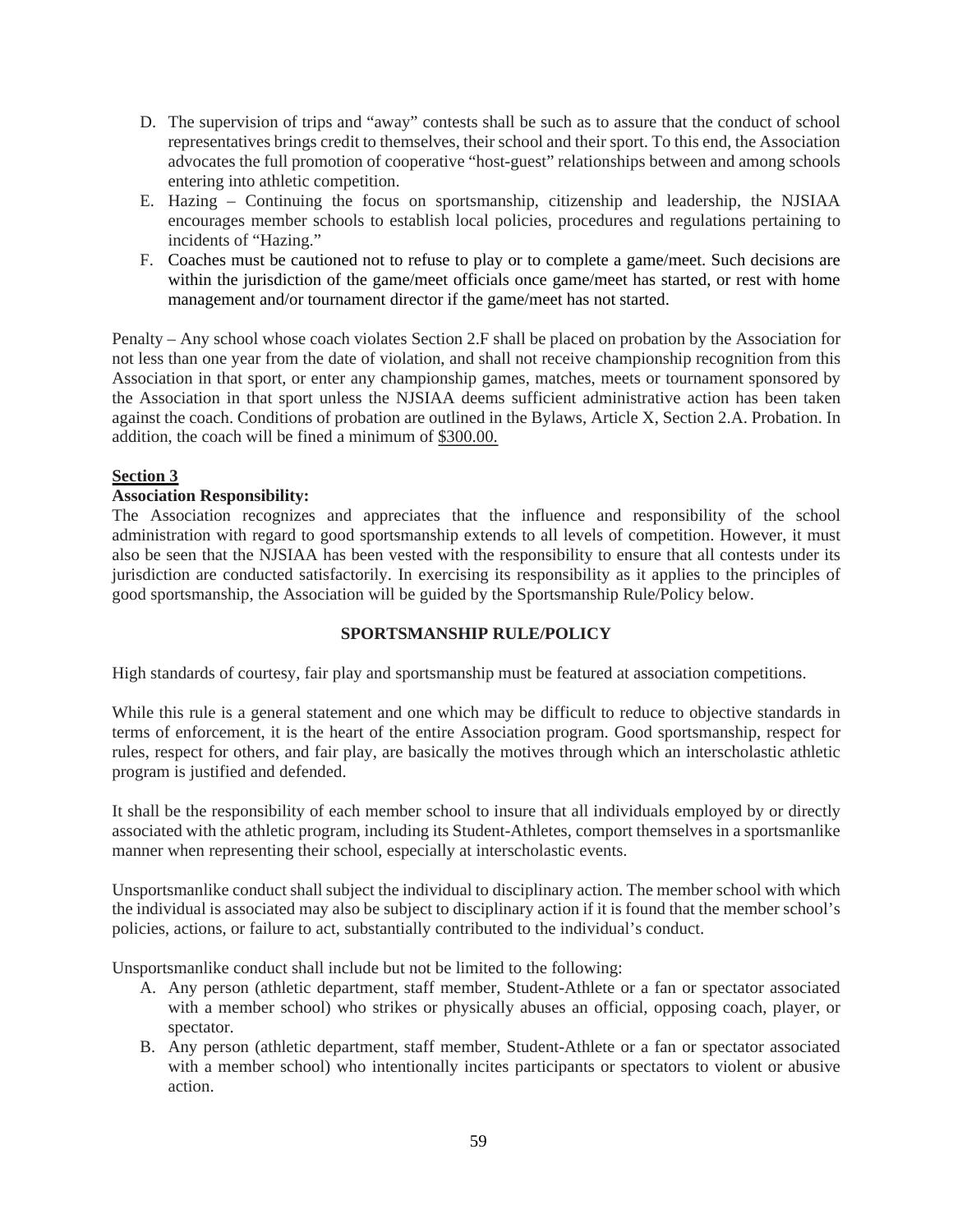- C. Any person (athletic department, staff member, Student-Athlete or a fan or spectator associated with a member school) who uses obscene gestures or profane or unduly provocative language or action towards officials, opponents, or spectators.
- D. Any person (athletic department, staff member, Student Athlete, or a fan or spectator associated with a member school) who engages in harassing verbal or physical conduct related to race, gender, ethnicity, disability, sexual orientation or religion at an interscholastic event.
- E. Any school or athletic staff member who is publicly critical of a game official, opponents and/or opposing coaches/players.
- F. The administration of a member school will be responsible for the unsportsmanlike conduct of that school's fans or spectators.

*CL 1: Schools are not permitted to conduct pre-meet/game activities of an intimidating nature, e.g., the use of fog machines, the blaring of sirens or loud music/unusual sound effects, strobe/unusual lighting effects, or similar type activities.*

### **Section 4**

### **General Prohibition against Performance Enhancing Drugs:**

It shall be considered a violation of the Sportsmanship Rule for any student-athlete to possess, ingest or otherwise use any of the substances on the list of banned substances, without written prescription by a fullylicensed physician, as recognized by the American Medical Association, to treat a medical condition. Violations found as a result of NJSIAA testing shall be penalized in accordance with this policy. Violations found as a result of a member school's testing shall be penalized in accordance with the school's policy. The NJSIAA policy shall consist of this general prohibition, the NJSIAA Steroid Testing Procedures, the NJSIAA Steroid Testing Protocol, and the NJSIAA Banned Drug Classes.

### **Section 5**

### **Executive Authority:**

- A. The Investigation of Complaints. The Association vests authority in its President and Executive Director to investigate and take appropriate action on any reported flagrant violation of the sportsmanship rule occurring during the regular season or NJSIAA tournament competitions. The President or Executive Director may request the school or the league or conference to investigate the violation and report any action taken. The President or Executive Director may also refer the violation to the Controversies Committee for investigation.
- B. Bias incidents. In addition to any other investigation undertaken by a school, league conference or the NJSIAA, the Executive Director shall forward to the New Jersey Division on Civil Rights any report of a violation of the sportsmanship rule resulting from harassing verbal or physical conduct related to race, gender, ethnicity, disability, sexual orientation or religion at an interscholastic event.
- C. Reported violations shall be resolved in a manner sufficient to correct the problem, and may range from a written statement of the findings by the Executive Director to the school administration, to appropriate disciplinary action.
- D. Any report of a violation of good sportsmanship occurring during an NJSIAA sanctioned event, must be submitted in writing and include the violator and/or his/her school.

# **Article X**

### **PENALTIES**

PENALTIES SHALL BE ASSESSED BY THE EXECUTIVE COMMITTEE OR THE CONTROVERSIES COMMITTEE FOR INFRACTIONS OF THE ASSOCIATION CONSTITUTION, BYLAWS OR RULES AND SHALL INCLUDE BUT NOT BE LIMITED TO: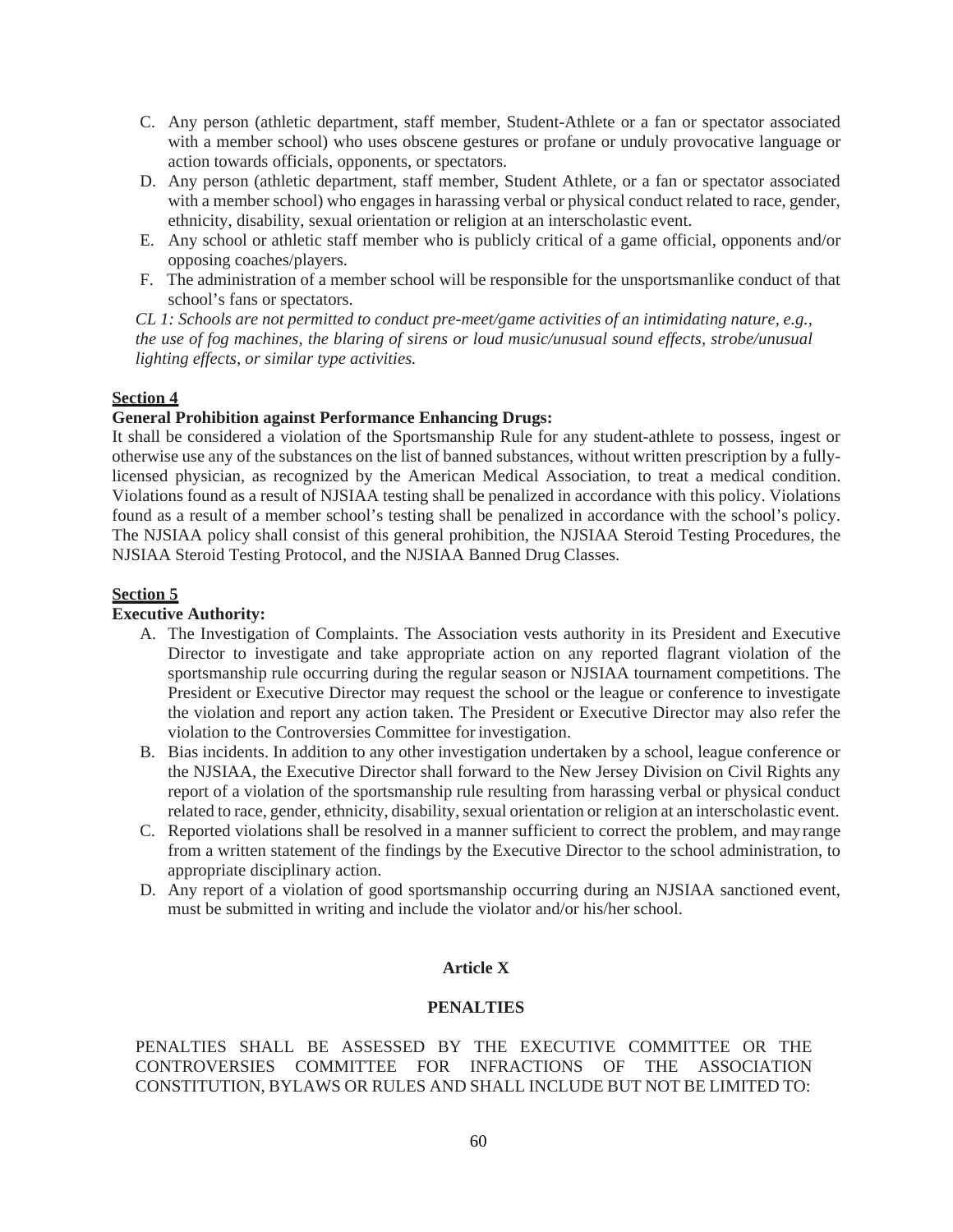# **Section 1**

To assure that member schools make certain that all Student-Athletes comply with eligibility standards or that they obtain appropriate waivers where necessary prior to competition, the following forfeiture penalties will be imposed. If the ineligible student participated in a TEAM SPORT, then that team will forfeit any games that it has won, irrespective of how long the ineligible student participated in that contest. This is so because it is impossible to calculate the impact made on a team contest by one or more individual players. In cases where the ineligible player participated in an INDIVIDUAL SPORT, then the team will only forfeit the events in which that player participated, since the impact of individual players can be calculated with some certainty. This penalty is mandatory and will not be subject to any appeal to the Executive Committee.

*CL 1: Although the penalty of forfeiture for the use of an ineligible player is mandatory and not appealable to the Executive Committee, the school may appeal the determination of eligibility.*

## **Section 2**

After conducting a hearing and subject to an appeal to the Executive Committee, as set forth in Article XIII of the Bylaws, the Controversies Committee may impose the penalties set forth in this Section.

- A. Probation A probationary period not to exceed two years may be imposed, which may include a requirement that a member school submit appropriate reports to the Association, certifying that the violations are not continuing. The Controversies Committee may determine that an offending school may not participate in championship contests in the sport in which the violation occurred.
- B. Forfeit of Games Under such terms and conditions as the Controversies Committee shall provide.
- C. Forfeit of Championship Rights A school may be required to forfeit championship rights as determined by the Controversies Committee.
- D. Suspension of Coaches and Players In addition to any disqualifications imposed for unsportsmanlike and flagrant verbal or physical misconduct during an interscholastic contest a coach or player may be suspended for a violation of the Constitution and Bylaws or Rules of this Association, or for violations of the rules of good sportsmanship or the rules of a particular game.
- E. Fines Member schools, Principals, Athletic Directors, and/or coaches may be fined by the Controversies Committee in an amount not to exceed \$1,000.00 per party. Member schools may also be required to pay any property damages caused by their improper behavior and for the transcript and court stenographer costs of the Controversies Committee hearing, which would be payable within sixty (60) days.

*\* This amendment approved by letter from Commissioner of Education dated July 6, 1987 and published in the September, 1987 NJSIAA Bulletin.*

# **Section 3**

# **Major Fines and Expulsion:**

The Controversies Committee may recommend for approval by the Executive Committee, the imposition of major fines against member schools, principals, athletic directors and coaches exceeding \$1,000.00 per party for serious violations of the Bylaws or Rules of the Association and/or the expulsion of member schools and/or coaches for serious violations of the Constitution, Bylaws and Rules of the Association after a hearing or review on appeal by the Executive Committee, pursuant to Article XIII of the Bylaws.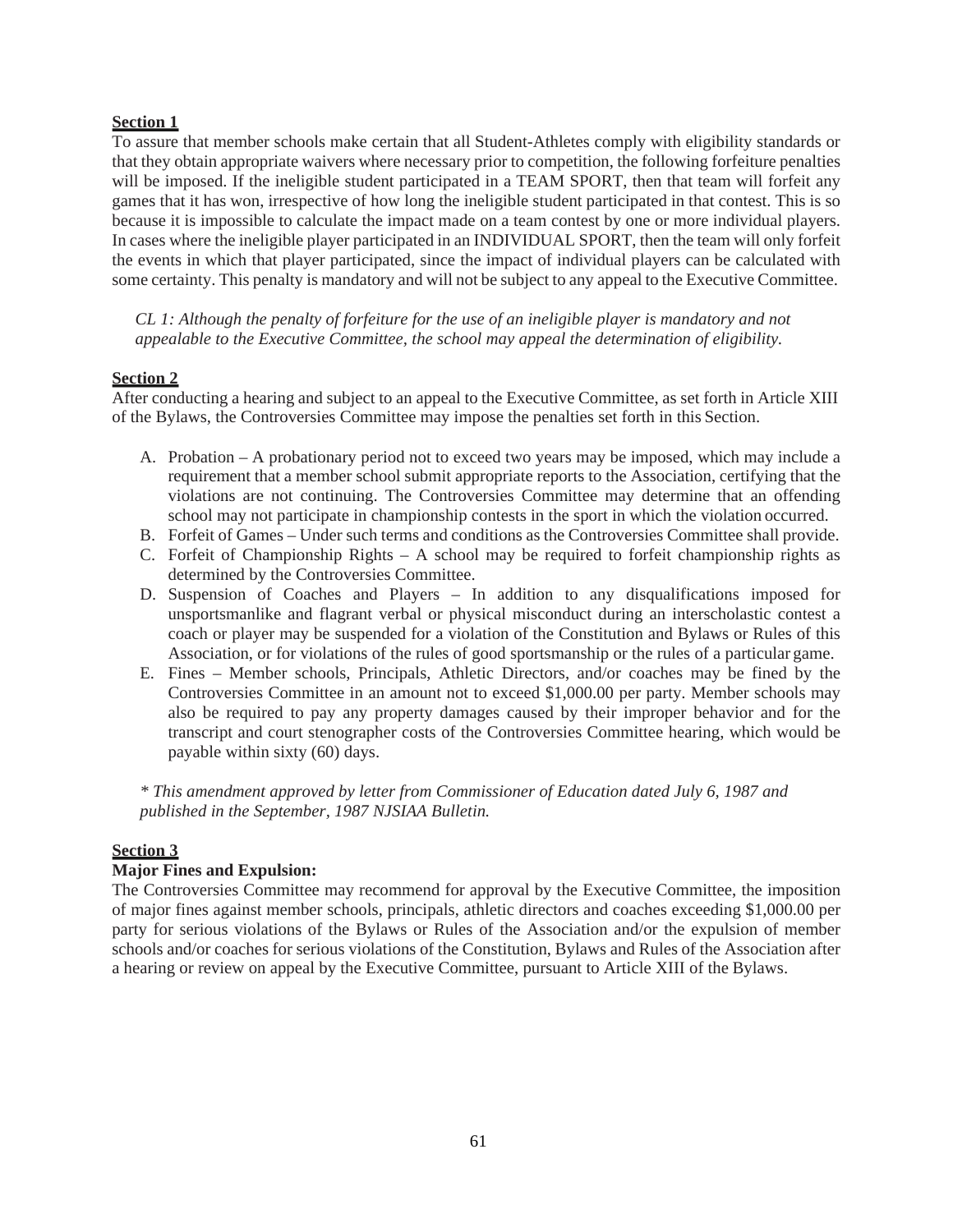# **Article XI**

# **ANNUAL MEETING**

## **Section 1**

The Annual Meeting of the Association shall be held on the first Monday in May.

### **Section 2**

The Executive Director shall draw up the agenda to include all legislative proposals which have been properly presented and such other business which the Executive Committee has approved.

### **Section 3**

Each school holding membership shall have one vote on subjects before the meeting. Only one accredited delegate shall vote for each school.

### **Section 4**

A quorum shall be defined as a majority of the member schools which must be present at the beginning of the meeting.

### **Section 5**

The Executive Committee shall engage the services of a competent parliamentarian whose rulings shall be binding upon the chairperson and all member schools. The meeting shall be conducted in accordance with recognized rules of parliamentary law.

## **Section 6**

The minutes of the Annual Meeting shall show the full and exact vote of the membership on each proposal.

# **Article XII**

### **GENERAL PROVISIONS**

# **Section 1**

For the purposes of these Bylaws the term "boy" or "he" refers to all students, both male and female.

### **Section 2**

All Constitutions of Conferences will be submitted to the New Jersey State Interscholastic Athletic Association Executive Committee for review.

### **Section 3**

All Constitutions shall maintain a provision to the effect "only member schools of New Jersey State Interscholastic Athletic Association may be voting members of the Conference providing, however, that affiliated (non-voting) membership may be afforded to any school which is not a member of the said Association"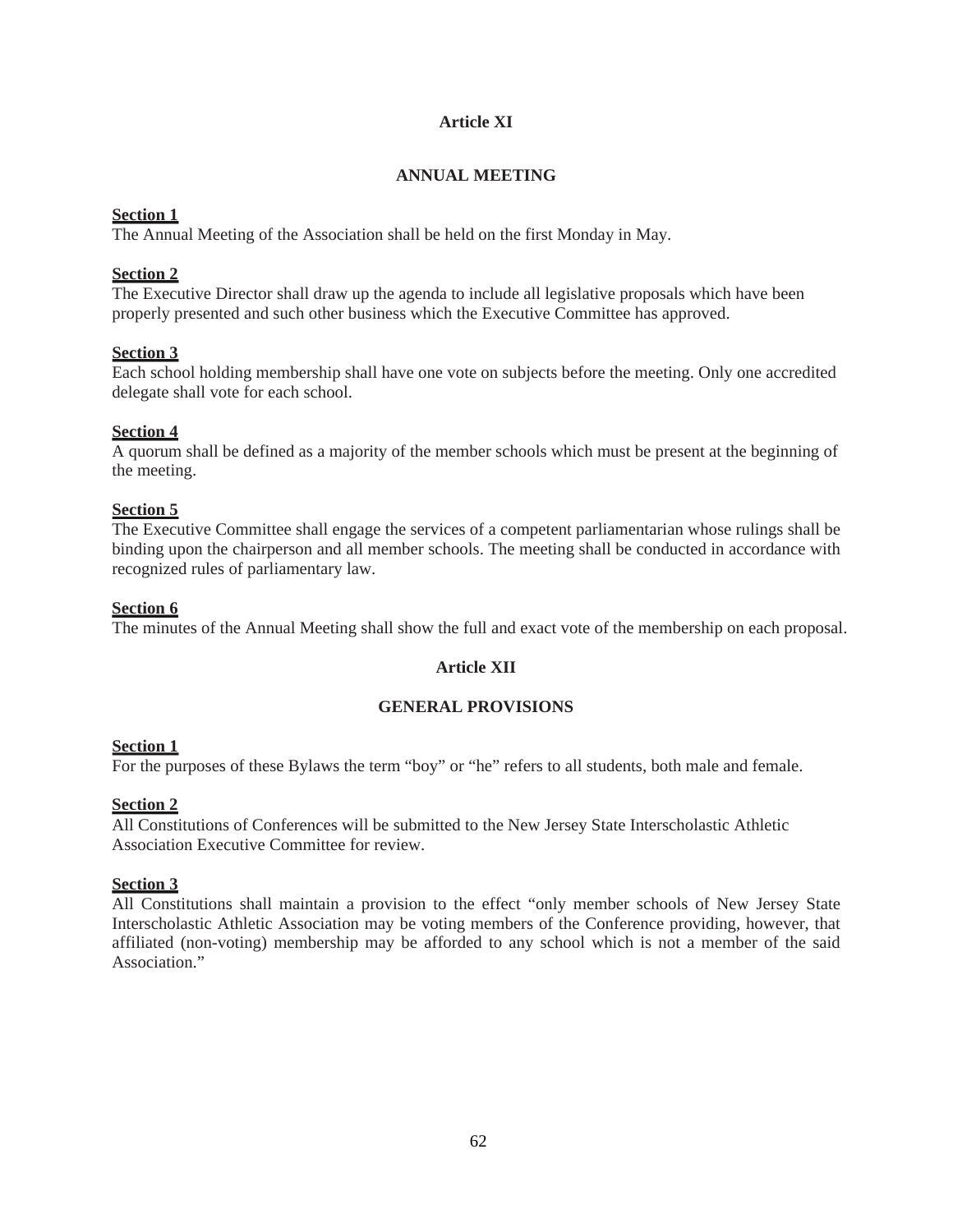## **Article XIII**

### **HEARING PROCEDURE**

## **Section 1**

The President of the New Jersey State Interscholastic Athletic Association shall nominate an Eligibility Committee and a Controversies Committee of no less than four members each and a chairman of each committee, none of whom shall be members of the New Jersey State Interscholastic Athletic Association Executive Committee. The Eligibility Committee will make initial determinations of controversies involving eligibility except unsigned Transfer Forms arising under the Constitution, Bylaws and Rules and Regulations of the New Jersey State Interscholastic Athletic Association. The Controversies Committee shall make determinations of all other controversies arising under the Constitution, Bylaws and Rules and Regulations of the New Jersey State Interscholastic Athletic Association.

*CL 1: The Eligibility Committee meets six times per year at the beginning of each of the three sports seasons and at the end of the year. This Committee makes determinations based on written documentation.*

Those persons nominated to the Controversies Committee shall be members of the Advisory Committee of the New Jersey State Interscholastic Athletic Association. Those persons nominated to both Committees by the President, shall be confirmed by the Executive Committee by a majority vote prior to beginning their service on the respective Committee. They shall serve for one year, to expire on the last day of June, following their appointment. The Chairman of the respective Committees shall not vote except in the case of ties. The Committees shall be as representative as possible of all groups represented on the Executive Committee of the New Jersey State Interscholastic Athletic Association.

# **Section 2**

All appeals from initial decisions of the Eligibility Committee, as well as initial decisions when the Eligibility Committee cannot consider an eligibility request in a timely fashion, shall be determined by an Eligibility Appeals Committee, consisting of a Chairperson and the following members of the Executive Committee: 4 representatives of public high schools, one from each section of the State; 1 representative from the non-public high schools; 1 representative from either the ex-officio members or the at-large members of the Executive Committee, as they are defined in Article V of the Constitution of the NJSIAA; and 4 alternates, all of whom can vote, and one of whom shall be a representative from the non-public high schools and one of whom shall be the Second Vice President of the Association.

The First Vice President of the Association shall serve as Chairperson of this Committee and in his or her absence, the Second Vice President shall serve as Chairperson. The President of the NJSIAA shall nominate the remaining members of the Eligibility Appeals Committee, who shall be confirmed by majority vote, and who shall serve for one year to expire on the last day of June following their appointment. The Eligibility Appeals Committee shall be delegated with the final authority to render determinations concerning eligibility.

The Eligibility Appeals Committee shall consider eligibility matters, in accordance with the following procedures:

- 1. The Eligibility Appeals Committee shall decide an appeal on either written submissions or at a hearing.
- 2. Any party seeking an eligibility determination must file a request with the NJSIAA at least ten days prior to the next scheduled Eligibility Appeals Committee meeting, together with ten copies of any initial determination, and ten copies of any and all documents it wishes to have the Committee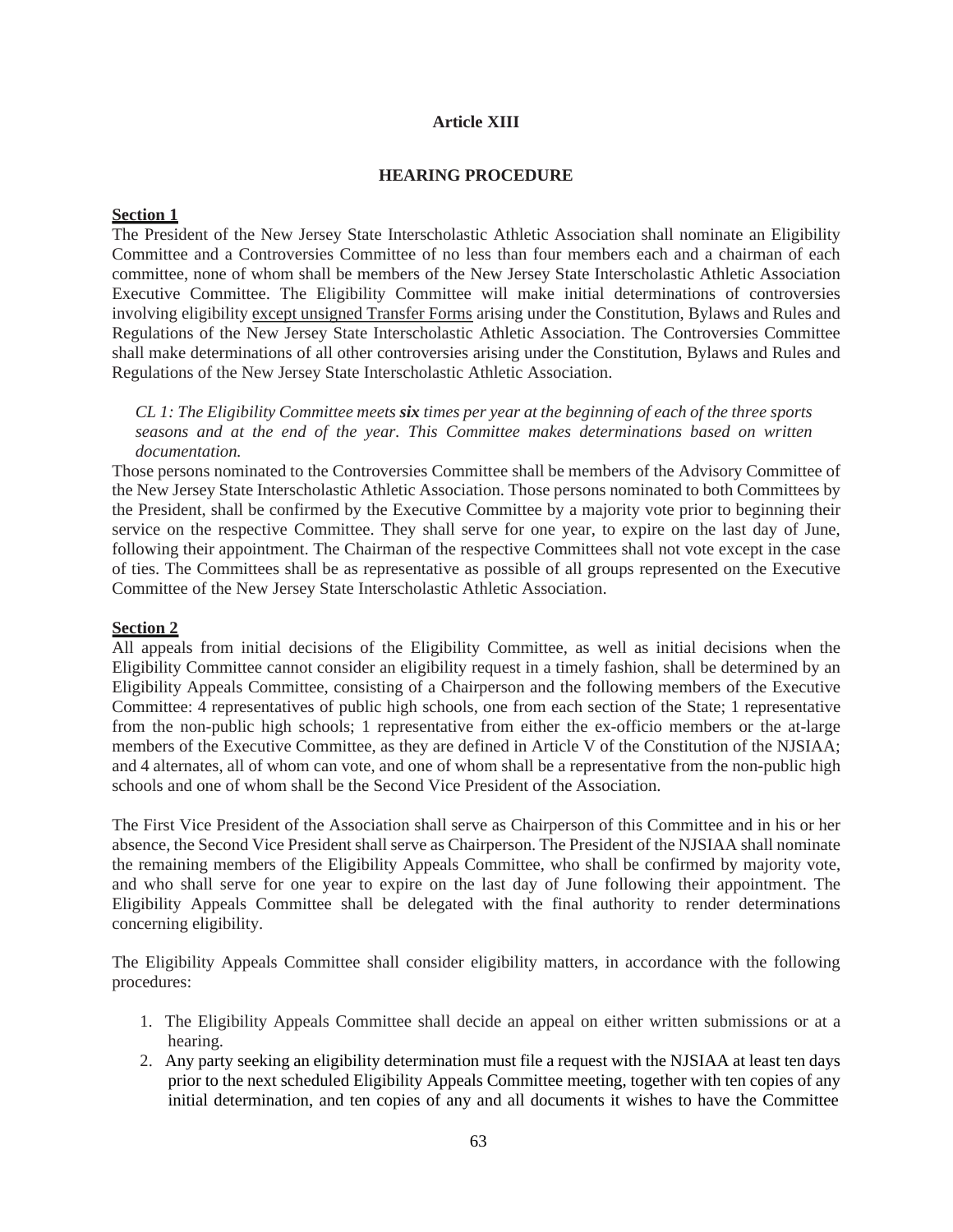consider in determining its appeal. The request shall indicate whether the Appellant wishes to proceed on the basis of the written submissions or at a hearing.

- 3. The Eligibility Appeals Committee shall meet to determine any pending appeals on days corresponding with the regular scheduled meetings of the Executive Committee.
- 4. If a hearing cannot be scheduled in a timely fashion, the Eligibility Appeals Committee may decide any appeal on the basis of the written submissions.
- 5. If an eligibility appeal proceeds to a hearing, any party shall be entitled to be represented by counsel, all witnesses will be sworn and the right of cross-examination shall be provided.
- 6. Four members of the Eligibility Appeals Committee shall constitute a quorum. The Chairman shall be a non-voting member of the Committee except where there is a tie vote on any appeal. A member shall not vote on any appeal involving a school or Conference to which such member is affiliated; or an appeal that would impact upon a member's school.
- 7. The Eligibility Appeals Committee may designate the Attorney for the Association as a hearing officer for any formal hearings. The hearing officer shall conduct the hearing and make all appropriate rulings concerning evidence and the manner of proceeding, but shall not cast a vote concerning the appeal.
- 8. Except for private deliberations concerning a disposition of an appeal, all proceedings of the Eligibility Appeals Committee shall be transcribed by a certified court stenographer and transcripts shall be available to any requesting party, at cost.
- 9. All determinations of the Eligibility Appeals Committee shall be set forth in a written decision to be sent to the parties no later than ten (10) days after the conclusion of a hearing.
- 10. As a voluntary association of member schools, the NJSIAA must rely upon those schools in providing notice and all other relevant information concerning eligibility rules and appeal procedures to affected students and parents.

### **Section 3**

Any Conference may make determinations of controversies arising out of the Conference's Constitution, Bylaws and Rules and Regulations, as well as those of the NJSIAA, where such controversies involve only member schools of the Conference, but do not deal with issues of eligibility and conform with the Conference's written hearing procedures, which shall have been approved by the Executive Director of the NJSIAA.

### **Section 4**

All complaints, protests or disputes referred to the Association by a Conference or others, shall be reviewed by the Executive Director and referred to the Controversies Committee where applicable. The Controversies Committee shall hear controversies directly or on appeal from a Conference determination. This Committee shall conduct formal hearings, on notice to all involved parties, who shall be afforded the right of counsel, the presentation of testimony under oath, cross-examination and a written decision. The Committee shall conduct hearings against any party charged with a violation of Association Bylaws or Rules, notwithstanding the failure of the charged party to attend such hearings. All parties will be allowed to submit any relevant documents or written presentations to the Controversies Committee for its consideration, provided ten copies of such submissions are provided to the NJSIAA, with a copy to each involved party, and if on appeal from a Conference determination to the affected Conference, at least ten days before the scheduled hearing.

### **Section 5**

In the event any party is aggrieved by any decision of the Controversies Committee, it may appeal to the Executive Committee of the New Jersey State Interscholastic Athletic Association which shall determine the matter in accordance with the provisions of the Bylaws and Constitution of the New Jersey State Interscholastic Athletic Association. In considering such appeals, the Executive Committee shall serve as an appellate body, and the appeal shall be confined to the record developed before the Controversies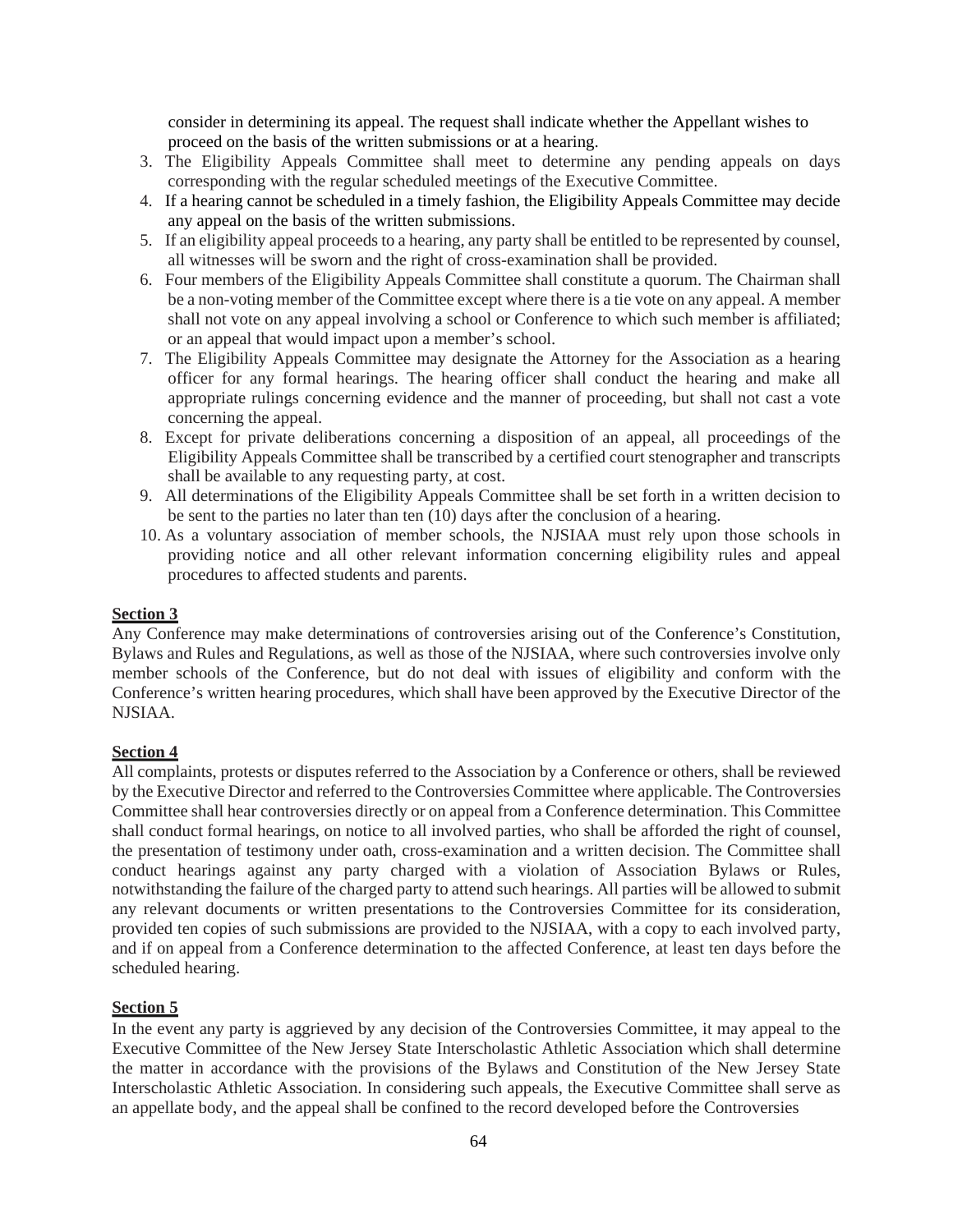Committee. It is recommended that at least one member of the Controversies Committee be present at all appeal hearings relating to any Controversies Committee decision. All appeals to the Executive Committee must be accompanied by a check in the amount of \$500.00 to serve as a deposit for transcript and court steno-grapher costs of the Executive Committee proceeding.

*CL 1: It shall be the obligation of the appealing party to reproduce fifty (50) copies of any portion of the record that party will rely upon in its appeal to the Executive Committee which shall be furnished to the NJSIAA and any other parties at least ten (10) days before the scheduled Executive Committee meeting.*

CL 2: *The \$500.00 deposit is an estimate of transcript and reporter appearance costs for an appeal to the Executive Committee. If the appeal is successful, then the deposit will be returned to the appealing party. If the appeal is unsuccessful, then the appealing party will either (a) receive a rebate to the extent that such costs are less than the deposit; or (b) pay an additional amount to the extent that such costs are more than the deposit* 

# **Section 6**

In emergent circumstances where time will not permit a controversy to be heard by the Controversies Committee. The Executive Committee may hear such a controversy and render a decision thereon in an informal manner after all involved parties are provided with notice and an opportunity to present their positions before the Executive Committee.

### **Section 7**

The President of the Association may refer any matter to the Attorney for the Association to conduct a hearing. In the event such referral is made, the Attorney shall conduct a hearing and preside as the hearing officer. The Attorney shall make findings of fact and make recommendations to the Executive Committee in writing. Objections to the Attorney's report shall be heard by the Executive Committee.

### **Section 8**

Any member school which institutes an unsuccessful appeal before the Commissioner of Education and/or the courts challenging a rule or a decision of the Association, not involving the eligibility of Student-Athletes, either prior to or after having first exhausted the internal appeal procedures of the Association, will assume the full cost of such litigation, including costs and counsel fees incurred by the Association and member school(s).

*CL 1: By way of illustration without limitations the type of actions for which litigation costs will be imposed. The full costs of litigation, including counsel fees, will be imposed upon a member school which does not prevail in challenging a decision of the NJSIAA. The following circumstances are provided by way of illustration and without limitation:*

- *1. Any litigation which challenges, in whole or part, the Constitution, Bylaws, Rules or Regulations adopted by the general membership of the NJSIAA, or which was enacted by the Executive Committee by a two-thirds (2 /3) vote, and subject to amendment, addition or rescission by the general membership, pursuant to Article V, Section 6 of the NJSIAA Constitution.*
- *2. Since participation in a particular sport, or in post-season tournament play conducted by the NJSIAA, is completely voluntary, any member school which unsuccessfully challenges either the rules and regulations for a particular sport, or the tournament rules, and/or the interpretation or implementation of such rules or regulations by responsible NJSIAA Committees, will be assessed the full costs of litigation.*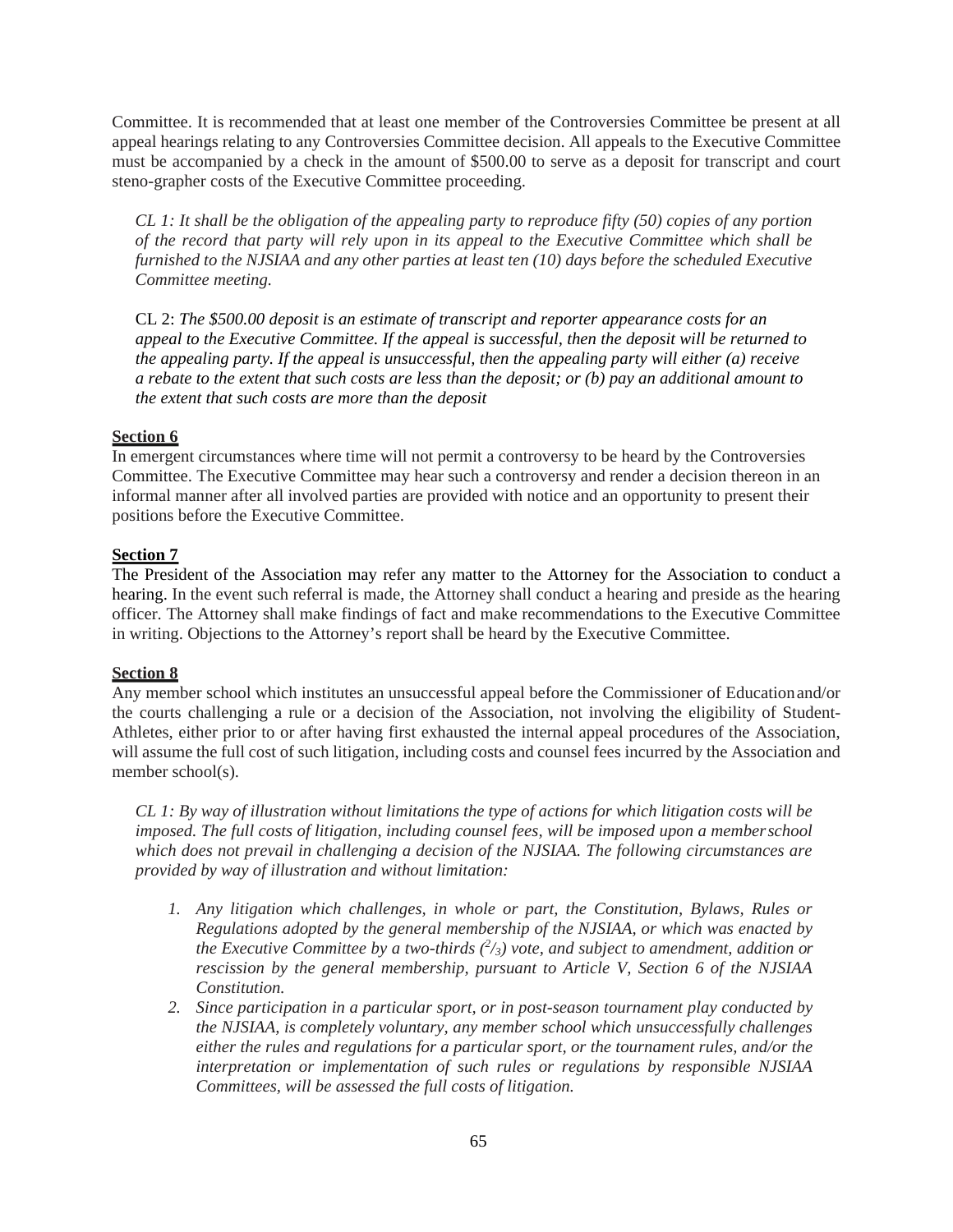*3. All challenges brought before the Commissioner or any Court, prior to exhaustion of internal processes provided by the NJSIAA, except where time does not permit the convening of appropriate NJSIAA Committees to determine the controversy, which is the subject of the appeal.*

*CL 2: The payment of any litigation costs or counsel fees shall be rendered in accordance with the following procedures:*

- *1. At the conclusion of any unsuccessful litigation brought by a member school, as defined by CL 1 above, Counsel for the NJSIAA shall transmit to the NJSIAA Executive Director a Statement of Costs and Counsel Fees incurred in this litigation. Costs shall include all filing fees, reproduction and transcript costs, appearance fees and expenses of any witnesses at any hearing or other proceeding, as well as all postage and telephone costs incurred in this litigation, after a final decision is rendered by the NJSIAA Executive Committee.*
- *2. The Executive Director shall thereafter transmit the Statement of Costs and Counsel Fees to the unsuccessful litigating member school, for payment to be rendered within sixty (60) days, payable to the Association.*
- *3. In the event that a member school joins another member school or an athletic conference as an adverse party, in any unsuccessful litigation, as defined by Section A, then the unsuccessful litigating school will be liable to the other school or conference in the same manner and to the same extent as it is liable to the NJSIAA.*
- *4. Any member school which does not make full payment of the costs and fees within sixty days of the rendering of the Statement of Costs and Counsel Fees to that school, shall be deprived of all rights to participate in any post-season interscholastic championship contests conducted by the NJSIAA. The prohibition shall continue until and unless the full amount of Costs and Counsel Fees is paid to the NJSIAA, with interest at prevailing rates, assessed beginning sixty days after the rendering of such Costs and Counsel Fees. This prohibition will also extend to a member school which joined another member school or an athletic conference as an adverse party in such unsuccessful litigation.*

### **Section 9**

Except as provided in Section 4 herein, no proceeding dealing with a specific school(s), staff or student(s) shall be conducted by any committee of the Association unless the Principal of the involved school(s) or his or her authorized representative is in attendance. A school shall be bound by any statements made by such representatives at committee proceedings. Requests for waiver of an NJSIAA regulation by any party other than the school will be heard and interpreted as not having the support of the school when the Principal or his or her authorized representative is not present.

# **Section 10**

In cases involving recruitment, jurisdiction over the member school shall lie with the Controversies Committee, and jurisdiction over the student-athlete shall lie with the Eligibility Appeals Committee.

#### **Article XIV**

### **AMENDMENTS**

# **Section 1**

These Bylaws and Rules and Regulations may be amended by a majority vote at the Annual Meeting based upon the total number of **ballots cast** at the Annual Meeting. Such amendment will become effective on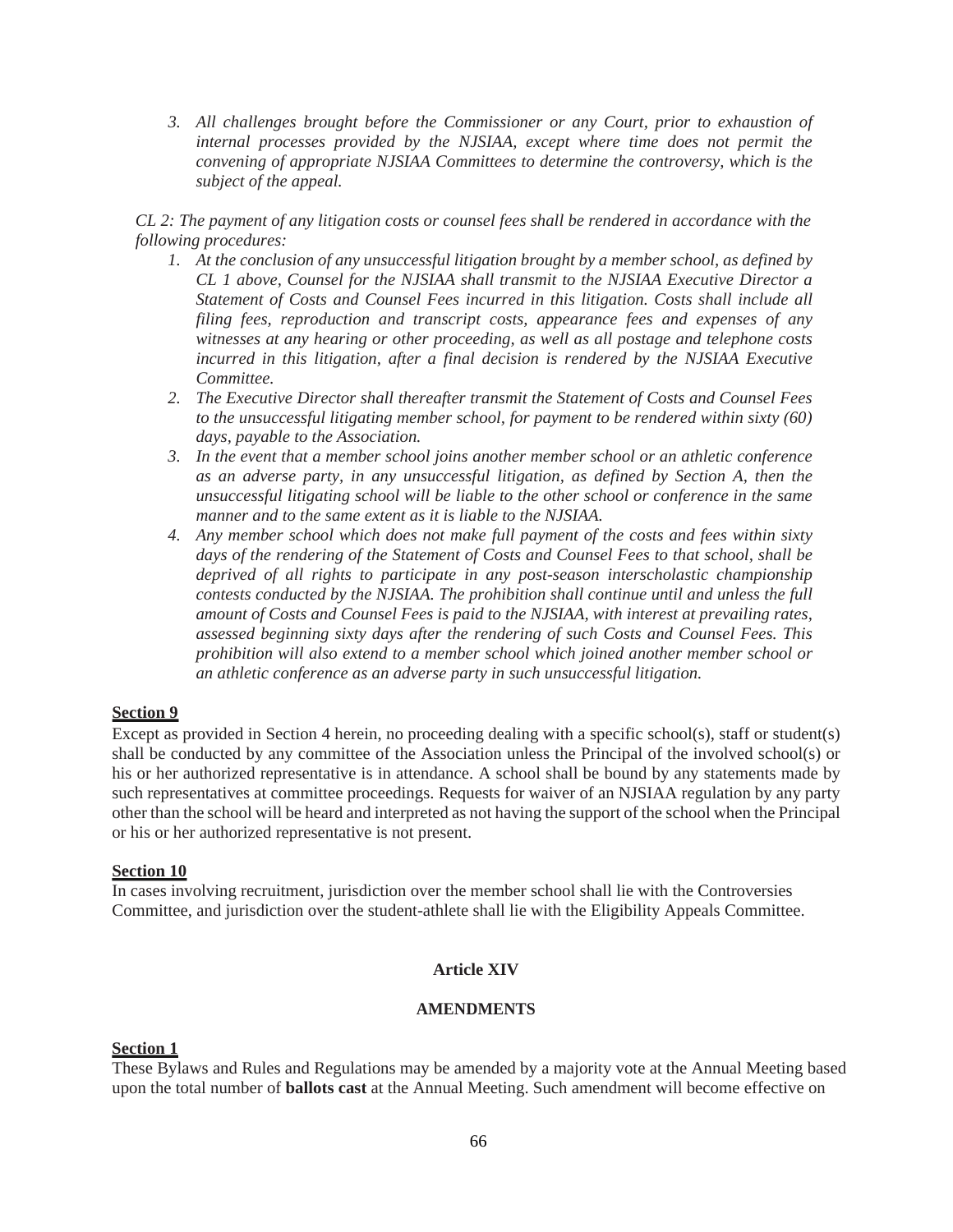July 1 following the Annual Meeting unless, by a separate two-thirds  $(^2/3)$  vote based upon the total number of **ballots cast** at the Annual Meeting, an earlier date is set.

### **Section 2**

Any member school may initiate an amendment to the Bylaws, Rules or Regulations by following the procedures set forth in Article XII, Sections 1 and 2 of the Constitution.

#### **Section 3**

Bylaws, Rules and Regulations may also be amended by the Executive Committee as provided in Art. V, Section 5 of the Constitution.

### **NJSIAA RULES AND REGULATIONS**

#### **STUDENT-ATHLETE GUIDELINES**

#### **Section 1 Team Status**

Student-Athlete is a properly enrolled student at a member school who has attained team status in a particular sport; i.e., sophomore, junior varsity, and varsity. Incoming freshmen are subject to all out-ofseason regulations in all sports in spite of not having attained team status. Students who have completed the eighth grade are regarded as freshmen the day after their respective last day of school or June 30, whichever comes first. All team members must be listed on the eligibility report filed in a member school's office.

*CL 1: The NJSIAA Constitution, Bylaws, and Rules and Regulations apply to all freshman, sophomore, J.V. and varsity participants competing in interscholastic games and/or scrimmages; unless otherwise provided for in Junior High 9th grade Regulations. To further clarify the Junior High School Regulations intent it is recommended that 9th grade follow all references to the Junior High in the regulations.*

*CL 2: Team status will be defined as having been on the current/immediate preceding roster of a team.*

# **Section 2 Out-of-Season Period**

The out-of-season period shall be from the end of the season as defined in Program Regulations, Section 10 until the next official starting practice date for that sport, excluding the Summer Recess, that period from the last scheduled date for NJSIAA championships in the Spring Sport Season until September 1st.

Penalty:

Any school proved guilty of violating the out of season coaching restrictions included within Student-Athlete Guidelines and Program Regulations shall be subject to the Penalties provided by Article X of the Bylaws, after a hearing by the Controversies Committee.

Out-of-Season practice is not permitted under the direction of an instructor or coach, or student leaders (i.e. captain's practices). This eliminates the use of any kind of equipment under any form of instruction. The object of this explanation is to make clear the point that there shall be absolutely no practice during the outof-season period for a particular sport. Any subterfuge or "sharp practice" shall be construed as a violation of this rule.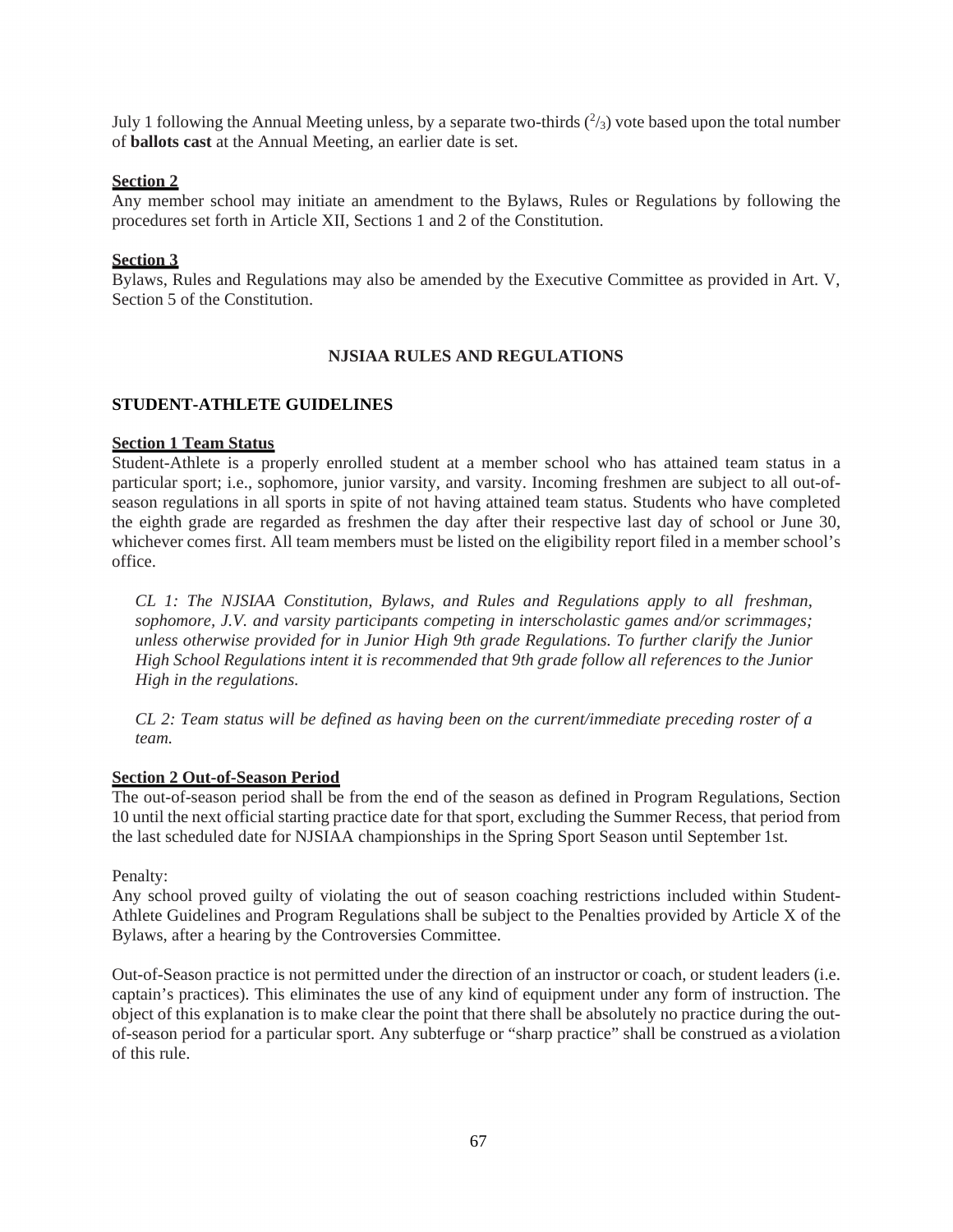If a coach leaves his/her position and subsequently has contact with a team-status Student-Athlete during the out-of-season period, that coach cannot be rehired by the school until one year has elapsed from the date of the coach's last contact with the Student-Athlete.

# *CL 1:*

- *a. Non-School Activities: During the out-of-season period, the NJSIAA does not restrict an individual's choice to participate in a non-school activity or in an open-gym program in which the athlete has attained Student-Athlete status, i.e., all freshmen and those sophomores, juniors or seniors who have been on the roster of the J.V. or varsity teams during the current season.*
- *b. School-Related Organizations: During the out-of-season period, the school organizations such as Booster Clubs, Fathers' Club, Varsity Club and the like may not assist the Student-Athlete during the out-of-season period or provide individually issued equipment, uniforms, transportation or funds related to camp or clinic attendance when same is of a participatory nature.*

# *CL 2:*

- *a. Coaches/Student-Athletes: Coaches may not instruct their Student-Athletes during the out-ofseason period, including Open-Gym Programs. For seniors, all rules apply through the last date of the NJSIAA Spring Championships, except for those seniors who have exhausted their eligibility and will not compete interscholastically in any future season/sport. When the same sport for Boys and Girls is conducted in different sports seasons, a Student-Athlete in that sport may not serve as manager of the team of the opposite sex and will be considered a violation of the out-of-season rule. Coaches may not exchange supervisory and/or coaching duties in their sport to circumvent the out-of-season rule.*
- *b. Coaches Meetings: Coaches may hold non-instructional meetings for the purpose of distributing try-out schedules, medical forms, parent permission slips, etc. to returning lettermen and prospective team candidates. Strategy or techniques may not be discussed and neither may any physical activity take place.*

*CL 3: Fund-Raising – A school may conduct any school approved fund-raising campaign at any time of the year so long as the fund-raising activity is not designed to keep Student-Athletes active in their particular sport during the out-of-season period (exclusive of seniors who have exhausted their eligibility). Exception: One day fund-raising activities such as foul-shooting contests involving basketball players; marathons involving cross-country runners; swim-a-thons involving swimmers, and the like will not be considered violations when conducted after their respective seasons have been completed.*

### *CL 4: Hiring Scenarios*

### *Scenario A:*

*Coach A has been coaching basketball at school A for 10 years Coach A decides to take some time off at the end of the season for personal reasons Coach A would like to return to coach basketball at school A. Ruling: Coach A must not have worked with kids in the basketball program for a calendar year, not including the summer recess period before Coach A can be rehired.*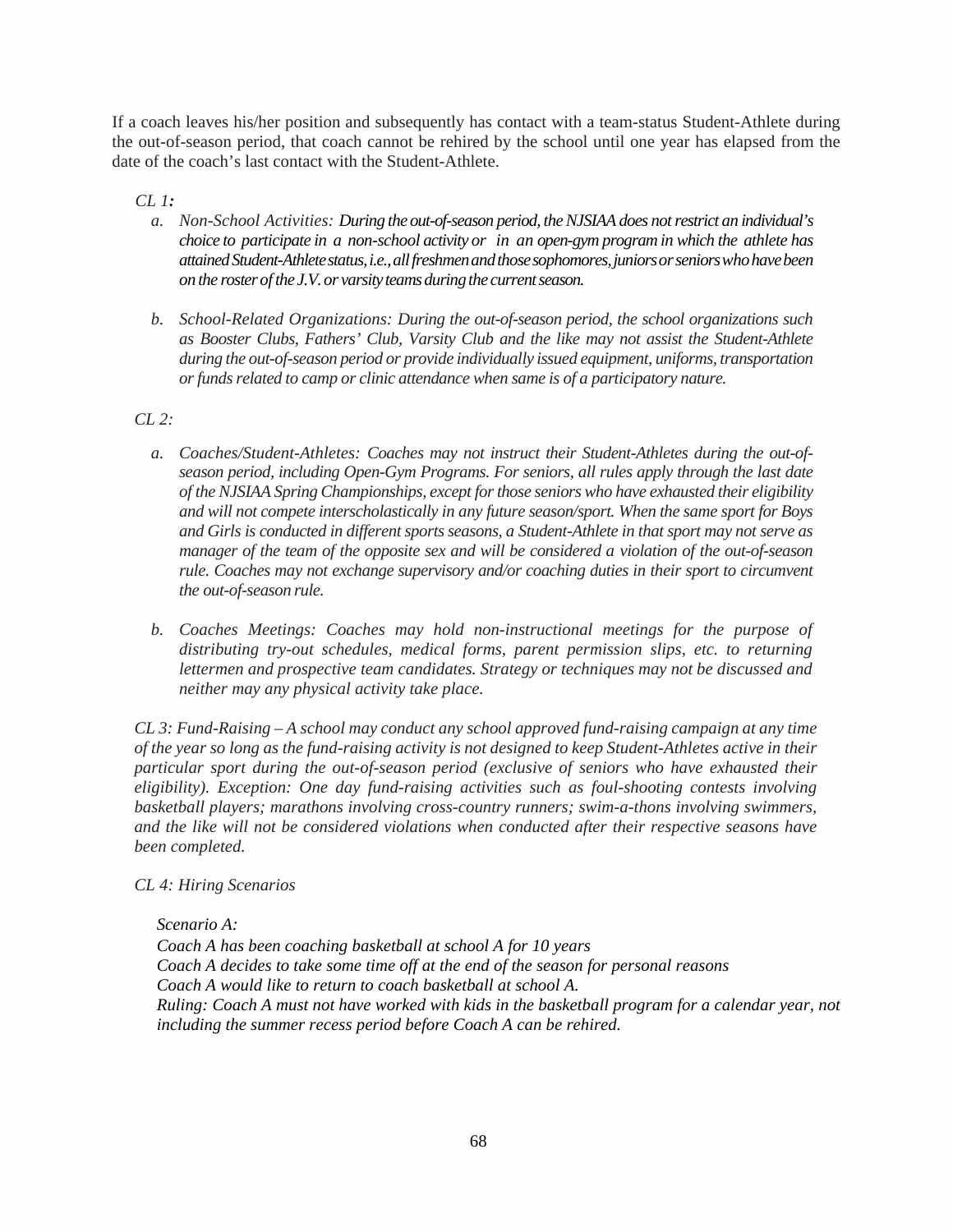*Scenario B: Coach A is hired by school A to coach basketball Coach A is hired to coach basketball at another school the following season Ruling: Coach A will be considered a "NEW" hire at the new school and not subject to the out of season contact rule before the hire.* 

*Scenario C:* 

*Coach A is coaching basketball at school A Coach A decides to coach soccer at school A (same school) Ruling: Coach A will be considered a "NEW" hire and not subject to the out of season contact rule, assuming Coach A has never coached soccer at school A (same school) previously.* 

### **Section 3 Intramurals**

Although the NJSIAA philosophy relative to intramurals is that these programs should provide an opportunity for students not on interscholastic teams, nevertheless Student-Athletes are permitted to participate in all intramural activities during the out-of-season period, except those in which they have attained team status.

*CL 1: Coaches may supervise or serve as directors, including officiating of intramurals, recreational, club, camp, or* open-gym programs when the school district's Student-Athletes are not involved in their specific phase of the program during the out-of-season period.

#### **Section 4 Open-Gym Programs**

All open gym programs, including sports specific open gyms, are permitted as long as no members of the coaching staff are present.

Interscholastic competition of any kind is not permitted during open gyms.

Coaches may supervise open gym programs during the out-of-season period only when their student-athletes are not involved.

CL 1: The soccer coach may supervise a "basketball open gym" during the soccer out-of-season period, as long as there are no members of the soccer coach's team participating.

CL 2: Coaches may not exchange supervisory and/or coaching duties in their sport to circumvent the out-ofseason rule.

### **Section 5 Recreation and Club Programs**

The NJSIAA does not have any jurisdiction over these programs conducted by outside organizations even though school facilities are used; however, school uniforms and other individually issued equipment may not be used by Student-Athletes. Coaches may not be involved when the school district's Student-Athletes are involved in that specific phase of the program during the out-of-season period. Coaches may be spectators.

*CL: Schools, school organizations, or school-related groups such as Booster Clubs may not assist the Student-Athlete's participation or influence the sponsoring agency in non-school Recreation and Club Programs during the out-of-season period.*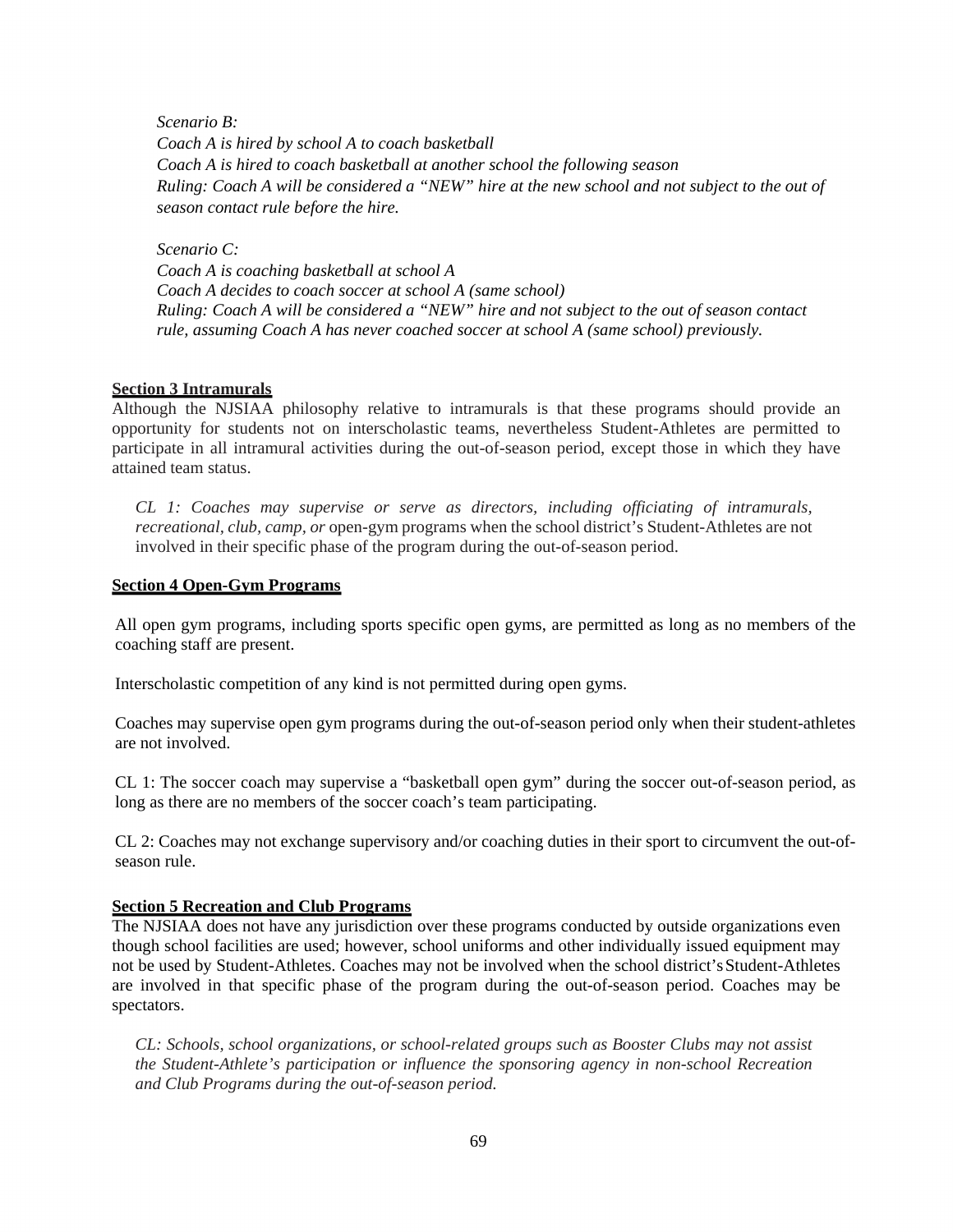# **Section 6 Camps or Clinics**

The NJSIAA does not restrict an individual's choice to attend any participatory camps or clinics; however, schools, school organizations, or school-related groups such as Booster Clubs may not assist the Student-Athletes' attendance at any camp or clinic during the out-of-season period; this includes providing uniforms, equipment, and funds related to the camp or clinic, including transportation; and coaches may not instruct their Student-Athletes. Coaches may be spectators.

*CL 1: There are no limitations or restrictions on member schools or their Student-Athletes at any time when attendance at non-school camps or clinics is of a non-participatory nature, i.e., as an observer rather than a participant.*

*CL 2: During the out-of-season period, the NJSIAA does not restrict an individual's choice to attend a participatory camp or clinic; however, schools, school organizations, or school-related groups such as Booster Clubs may not assist the Student-Athletes' attendance at any participatory camp or clinic, this includes providing uniforms, equipment, and funds related to the camp or clinic, including transportation. Coaches may not be involved in any way with their Student-Athletes. Coaches may attend a participatory camp, clinic* or competition *merely as spectators however they may not be involved in any way with their school's athletes, including being a clinician, when their school's Student-Athletes attend that camp or clinic regardless of the format or the separation of stations at a clinic.*

*CL 3: During the Summer Recess, a coach or Student-Athlete may not be sponsored or supported by a school or school-related group (example: Booster Club) when team-interscholastic or individual competition takes place as part of the activity in camps, clinics, recreation programs, independent play and tournaments.*

*CL 4: During the Summer Recess, interscholastic competition of any type at the site of either participant is prohibited.*

### **Section 7 Faculty Games**

Student-Athletes of a particular sport may not engage in faculty or similar games in that same sport.

### **Section 8 Non-School/Non-Sanctioned Games**

Student-Athletes may compete in non-school, non-sanctioned games as follows:

- A. In-Season Local Option
- B. Out-of-Season Period A Student-Athlete may compete on a non-school team with the approval of the school so long as individually issued school equipment, coaching, or other school services are not provided.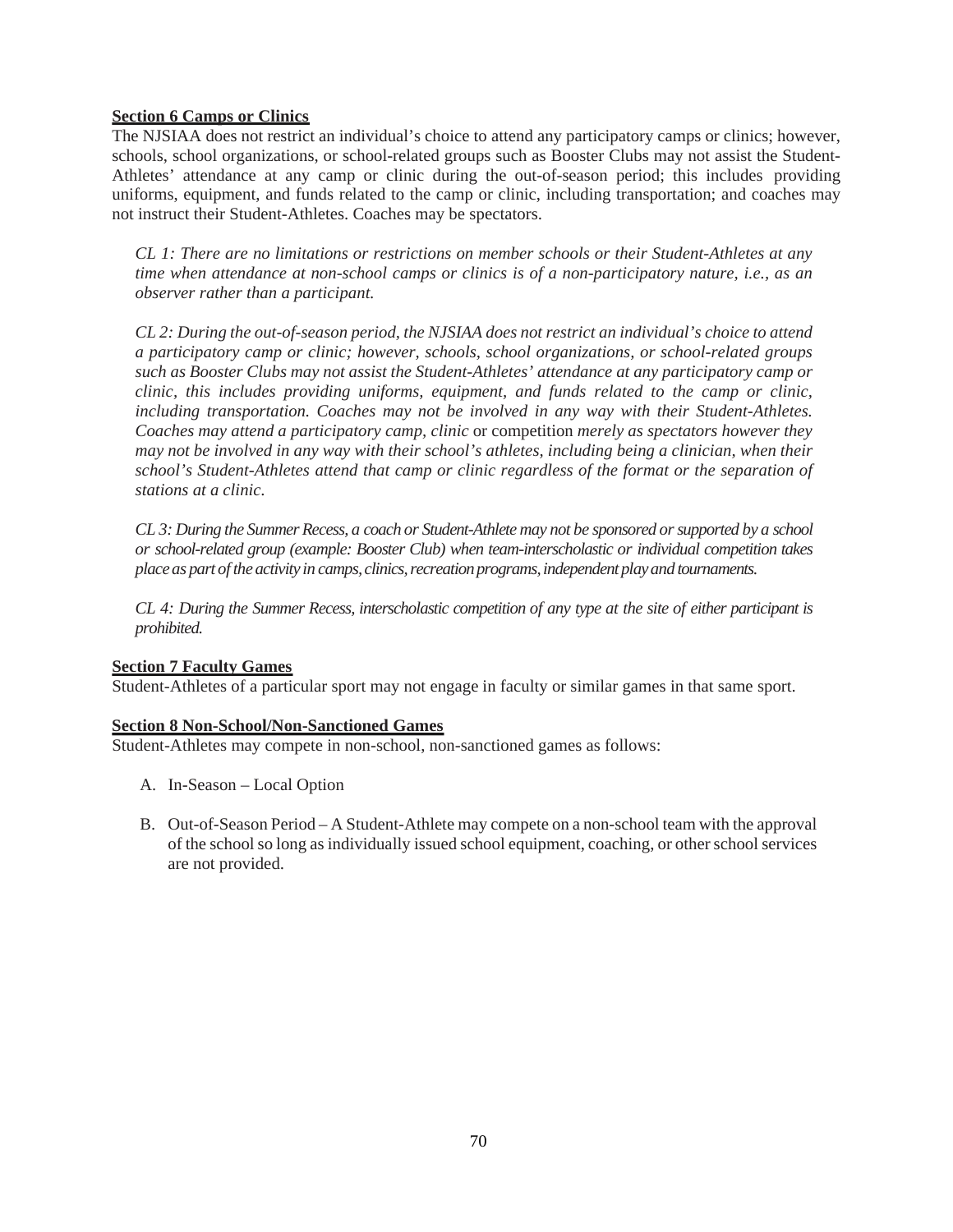*CL 1: The participant competes in Non-School/Non-Sanctioned events "unattached," i.e., not as a representative of the school and, therefore, schools, school organizations and school-related groups such as Booster Clubs, Parents Clubs or Varsity Clubs may not assist the Student-Athlete's participation in any way.*

*CL 2: The NJSIAA does not permit the funding, in whole or in part, of participation in Non-School/Non-Sanctioned events by a Board of Education. This applies to Non-School/Non-Sanctioned events, e.g., the Dapper Dan, McDonald, and Derby Basketball Clinics, the Golden West Track Classic, and National High School baseball, tennis, wrestling, or similar games/events.*

*CL 3: The NJSIAA cooperates fully with the USOC (United States Olympic Committee) in establishing the means by which the participants are selected to represent the United States; therefore, a member school, their Student-Athletes, and their coaches do not have any restrictions placed upon them In-Season, Out-of-Season or during the Summer Recess so long as the administrator (Principal) of the member school gives approval and the USOC verifies that the activity is a part of the USOC development program and filed with the NJSIAA.*

#### **Section 9 Eighth Grade Contact**

High school coaches are permitted to have contact with student-athletes in grades eight and below as it pertains to camps, clinics and the like, as long as such contact does not involve high school students as it pertains to NJSIAA Bylaws, Article V, Section 4(I).

All camps, clinics and the like must be open to all. In no way may these activities be held by invitation only when they are involving high school coaches except for the summer period.

High school coaches are permitted to coach teams that involve student-athletes in grades eight and below as long as such coaching does not involve high school students as it pertains to NJSIAA Bylaws, Article V, Section 4(I).

Student-athletes in grades eight and below are not permitted to take part in activities that involve high school student-athletes as it pertains to NJSIAA Bylaws, Article V, Section 4(I), until they have graduated from the eighth grade.

Publicity by a school or anyone employed by the school regarding incoming students shall not focus on or promote athletics.

Eighth grade students that graduate before the summer period start date are not permitted to have contact with high school teams until the summer period start date.

Eighth grade students that graduate after the summer period open date are permitted to have contact with high school teams the day after their graduation from eighth grade.

### **Section 10 Sports Specific Strength and Conditioning Guidelines**

Out-of-season sports specific strength and conditioning sessions conducted by school district approved coaches of that sport are permitted as long as the following apply:

1. The coach has completed the online NFHS Strength & Conditioning Course, unless already certified.

2. The strength and conditioning sessions are purely designed to improve athletes in the field of strength and conditioning.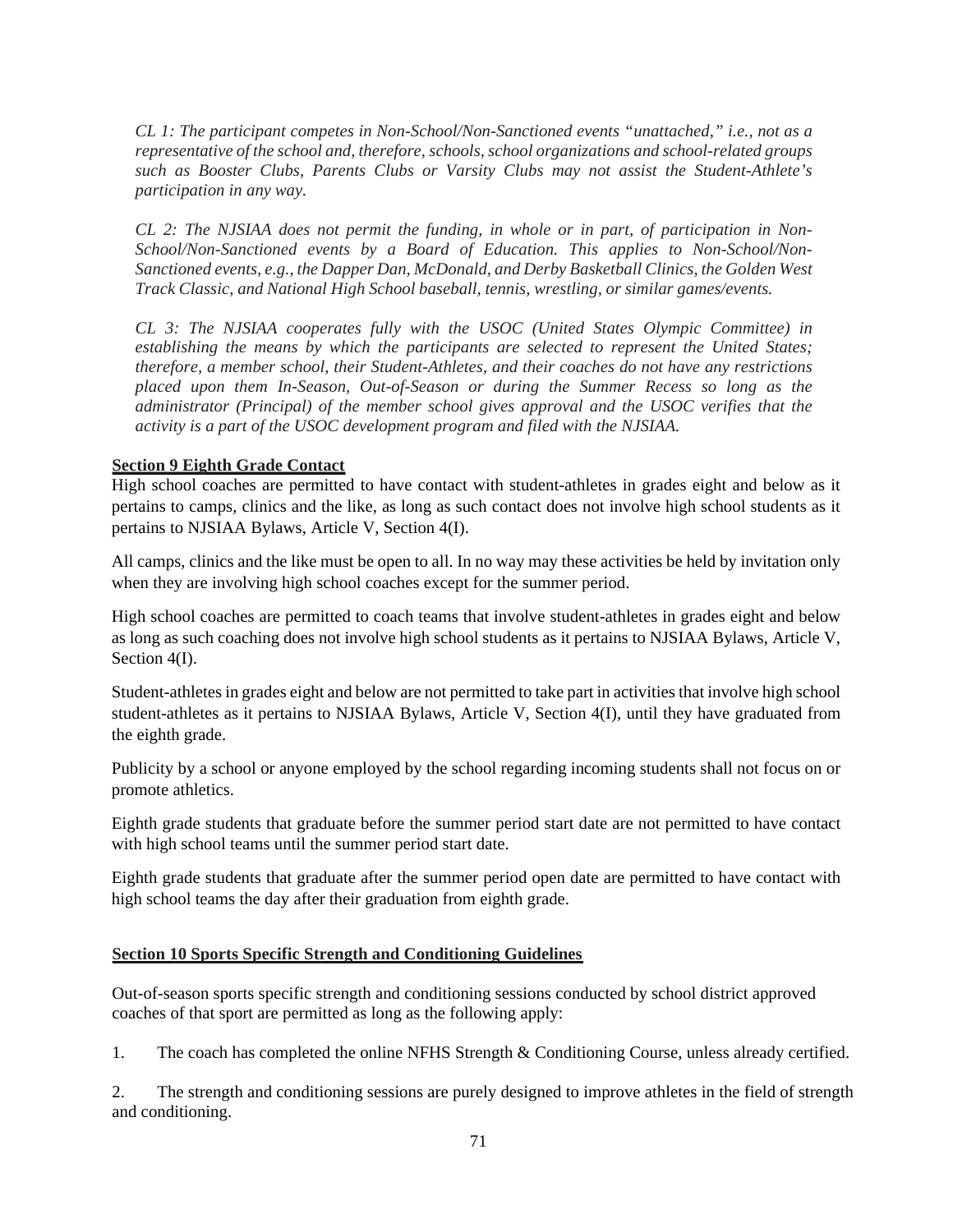- 3. No sports specific equipment permitted during these sessions.
- 4. No sports specific drills permitted during these sessions.
- 5. No sports specific walkthroughs or game planning permitted during these sessions.
- 6. The strength and conditioning sessions cannot be mandatory.

*CL 1: The school's athletic policy regarding strength and conditioning (weight room) management will supersede the above guidelines except if the strength and conditioning sessions are sports specific with a member of the coaching staff.*

 *CL 2: The NFHS course is only required one time, not annually.* 

# **PROGRAM REGULATIONS**

### **Section 1 Awards**

Awards are not restricted by the NJSIAA, if approved by the Board of Education, so long as they are symbolic awards, i.e., letters, sweaters, jackets, pins, trophies, other similar type awards, and rings or watches which are properly inscribed. All other awards must be approved by the local Board of Education and the NJSIAA. Student-Athletes and prospective Student-Athletes must be cautioned when competing in any program including marathons and other running events in which cash or merchandise are the awards. By refusing to accept the cash or merchandise the student absolves himself/herself from placing his/her eligibility in jeopardy.

# *CL: The participant's award or share thereof may not be assigned to another party or be accepted by another party but must be returned to the chairman of the event.***Section 2 Strenuous Sports**

A player on an interscholastic athletic team shall participate in only one strenuous high school sport at a time during the regular high school sports season. A player may drop one high school sport to participate in another, but he/she may not return to a sport from which he/she withdrew.

The strenuous sports are: Baseball, Basketball, Cross-Country, Diving, Fencing, Field Hockey, Football, Gymnastics, Ice Hockey, Lacrosse, Skiing, Soccer, Softball, Swimming, Tennis, Spring Track, Winter Track, Volleyball, and Wrestling.

### *CL 1: Bowling and Golf are not considered strenuous sports.*

*CL 2: Program Regulations, Section 2, Strenuous Sports, will mean a student concluding a season in one sport will not be able to participate in another sport regardless of the fact that the athlete would be able to meet the six (6) day practice rule.*

# **Section 3 Physical Examinations**

Physical examinations may be given prior to a Sports Season so that all players may be examined before the first day of practice. See State Board of Education – Rules and Regulations.

### **Section 4 Uniforms/Equipment**

Uniforms may be issued prior to the beginning of a Sports Season, if stored by the school; however under no circumstances may uniforms be worn until the first official starting day of practice for that specific sport, except for shoes which may be issued and worn two weeks prior to such official starting date of practice. No individually issued equipment of a member school, except as provided herein, may be issued or used by a student during the out-of-season period.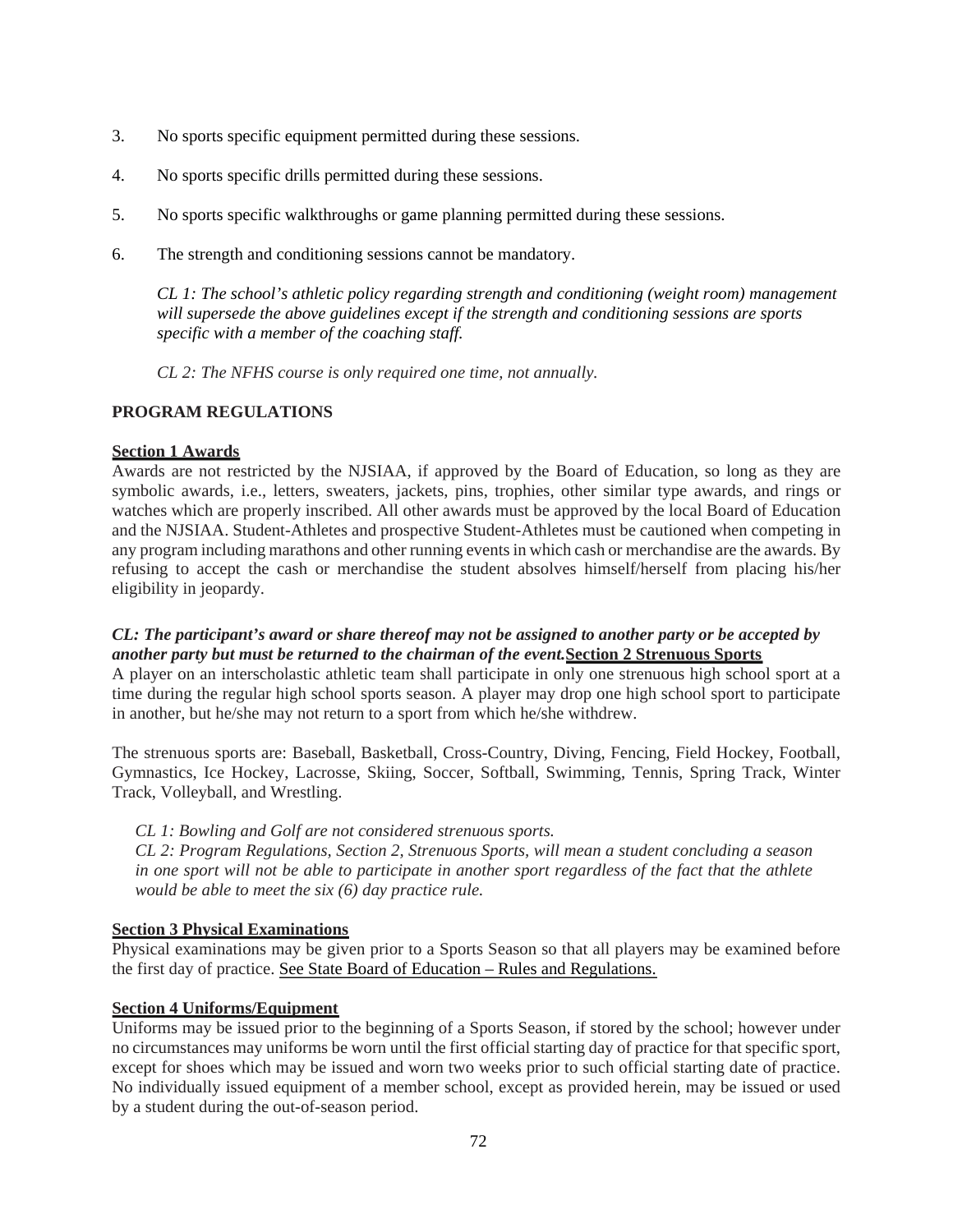#### **Section 5 Sports Seasons Dates**

Member schools must conduct their sports seasons within the following datelines according to practice provisions as outlined in Program Regulations, Section 6 to be eligible for NJSIAA Tournament play:

| Fall | - To be announced. |
|------|--------------------|
|      |                    |

- Winter To be announced.
- Spring To be announced.

If, by way of exception provided in these Bylaws, permission is granted a school to extend its season in a particular sport, the provisions of this section are extended accordingly.

Fall – Cross-Country, Field Hockey, Football, Gymnastics, Soccer, Girls Tennis, Girls Volleyball

Winter – Basketball, Bowling, Fencing, Ice Hockey, Skiing, Swimming, Winter Track, Wrestling

Spring – Baseball, Golf, Lacrosse, Softball, Boys Tennis, Spring Track, Boys Volleyball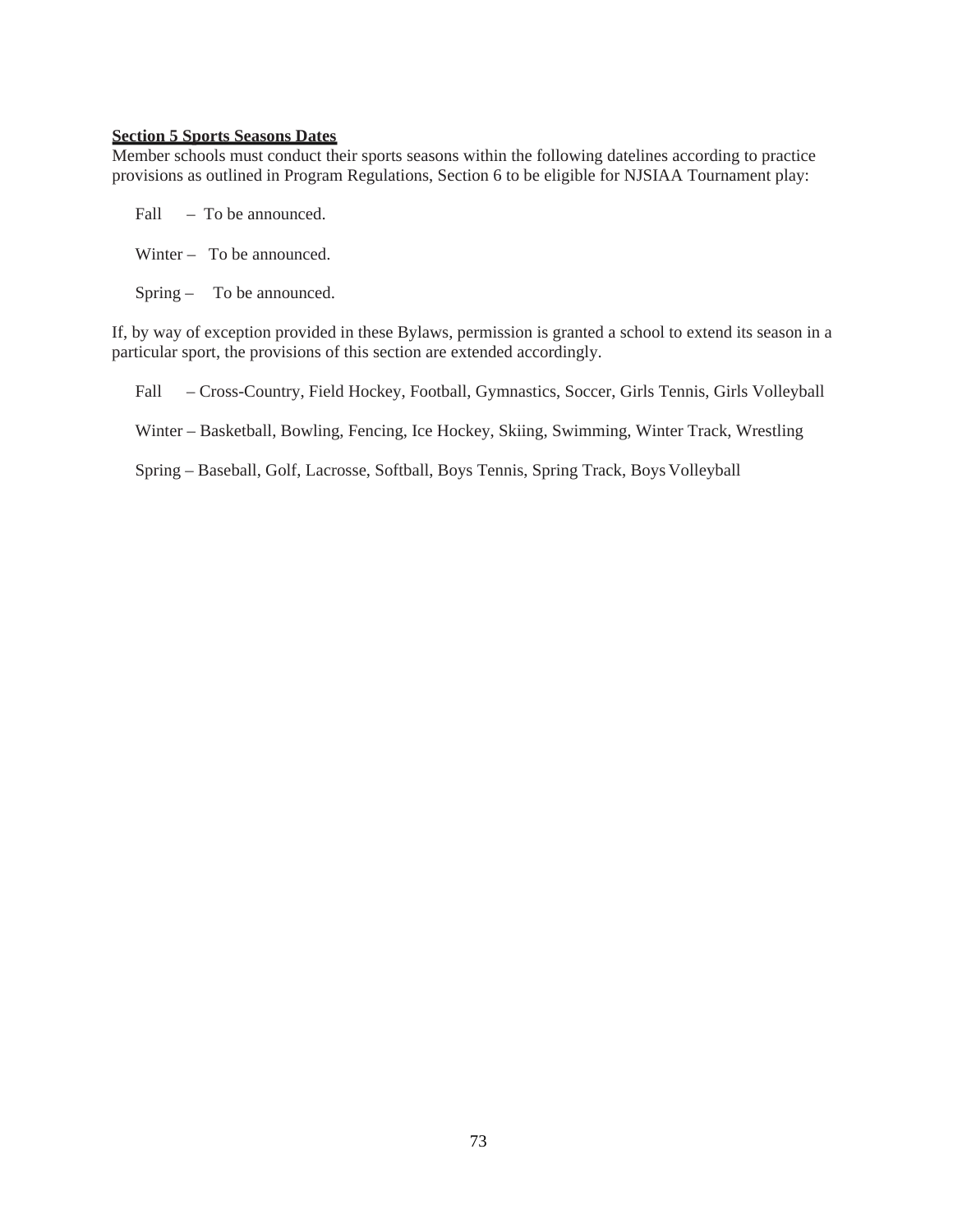The Executive Committee must approve conducting a specific program during a season other than the designated sports season for that sport.

#### **Section 6 Start of Practice**

For all strenuous sports (which excludes bowling and golf), the "first scrimmage" date must include one day of rest within the first 7 days from the first practice (6 days on and 1 day off rule). The 6 days of practice and 1 day of rest do not have to be consecutive but must adhere to the 7 day time frame. This requirement applies to all three seasons.

- 1. Fall To be announced.
- 2. Winter To be announced.
- 3. Spring To be announced.

#### **Section 7 Practices/Scrimmages/Games/Meets**

A student shall not be permitted to participate in a scrimmage or a game (interschool) in any strenuous sport until he/she has completed six days of practice in that sport (days of 24 hours, not sessions) and one day of rest. Practices during the Summer Recess prior to the official opening of the Sports Season cannot be counted to fulfill this requirement. The above restriction will be waived for Student-Athletes who are members of a team participating in competition after the start of the next season provided the athlete becomes a practicing member within three (3) practice days.

*CL 1: Summer Recess practices do not count for "six-day" interschool scrimmage or game provisions. Only those practices from the official opening of the Sports Season may be counted to fulfill this requirement.*

*CL 2: Sunday practices may be counted only if approved by the local Board of Education.* 

*CL 3: A practice is defined as a session where a team is assembled and involved in physical activity to enhance the participant's physical condition. Practices of any kind for individuals, partial or entire teams, on days when the team is involved in interscholastic scrimmages or games-meets will not count toward satisfying the six (6) day rule.*

*CL 4: It is a local option for schools to permit ineligible students to practice or compete in interscholastic scrimmages. An ineligible student may not participate in an interscholastic regular season contest or scrimmage. Such practices will count to satisfy the six (6) day practice rule. The above is applicable provided the school meets the medical examination and parental permission as required by the State Board of Education.*

Interschool scrimmages, excluding baseball, tennis, softball and golf, are to be limited to the number of games, meets, or matches permitted in the sport during the regular season. The rule regarding numbers of contests on consecutive days will be enforced.

No more than four (4) schools shall be permitted to take part in a joint interschool scrimmage.

*CL 1: Scrimmages during the regular season count toward the allowable number of games.*

*CL 2: The host school may not invite any more than three (3) schools to participate in a scrimmage at its site(s).*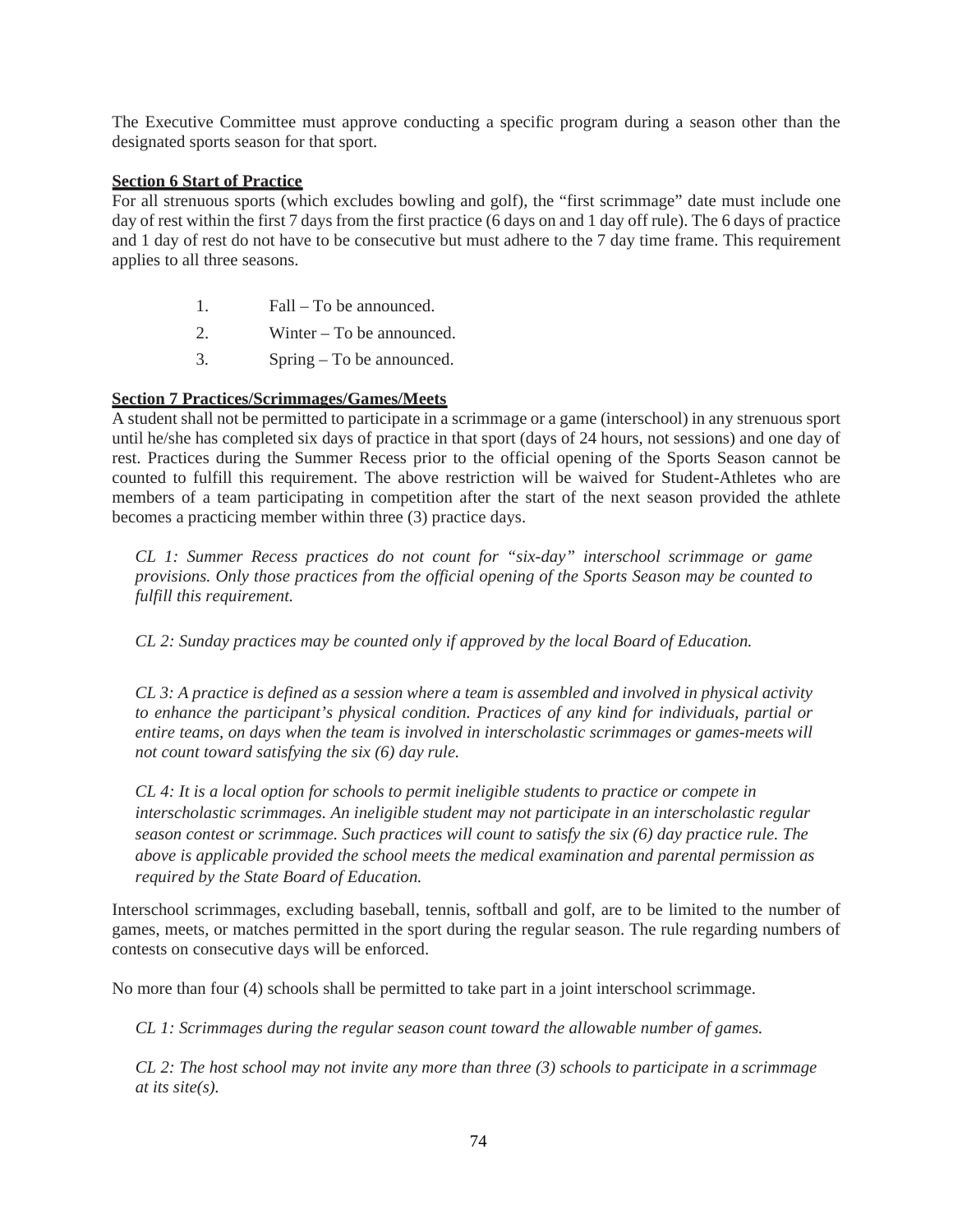No scrimmages shall be permitted after the "End of Season" as defined in Program Regulations, Section 10.

Definitions:

"Interschool scrimmages" are provided as an opportunity to experience controlled game conditions for both coaches and players. A scrimmage must provide for voluntary interruption of the "scrimmage game" for instructional purposes, must not have recorded scoring, results, spectator admission must be on a complimentary basis only, and the event cannot be conducted in such a manner as to advance a team or individual to another level of scrimmage competition.

*CL 1: Whenever team(s) or individual(s) from two or more schools practice at the same site, it will be designated as a scrimmage unless some extraordinary circumstance has been approved by the NJSIAA.*

"Regular season games" are those games, meets, or matches that are not statewide championship playoff contests. "Playoff games" are those games, meets, or matches that comprise the Statewide Championship Tournament. Regular season games include conference games, non-conference games, and games played at tournaments and invitationals. Regular season games count toward the total number of games in which a school can participate during a sports season.

# **Section 8 Opening Dates**

Start of regular schedule opening dates are as follows:

- 1. Fall To be announced.
- 2. Winter To be announced.
- 3. Spring To be announced.

#### **Section 9 Contest Rules**

All contests involving member schools must be played according to the rules of the National Federation of State High School Associations (NFHS). This applies to all sports for which rules are formulated by that Association, with the following exceptions:

| Bowling       | $\overline{\phantom{a}}$ | <b>US Bowling Congress</b>                                  |
|---------------|--------------------------|-------------------------------------------------------------|
| Fencing       |                          | United States Fencing Association                           |
| Golf          |                          | <b>USGA</b>                                                 |
|               |                          | Girls Lacrosse – United States Women's Lacrosse Association |
| <b>Skiing</b> |                          | <b>NCAA</b>                                                 |
| Tennis        |                          | <b>USTA</b>                                                 |

Rules indicated will govern all sports unless modified by NJSIAA.

### **Section 10 End of Season**

All teams may participate in interscholastic contests up to the final championship in their respective sports, with the exception of basketball and wrestling. Equipment should be stored and practice terminated for the out-of-season period upon completion of the schedule. Individual competition shall terminate with the end of said competition.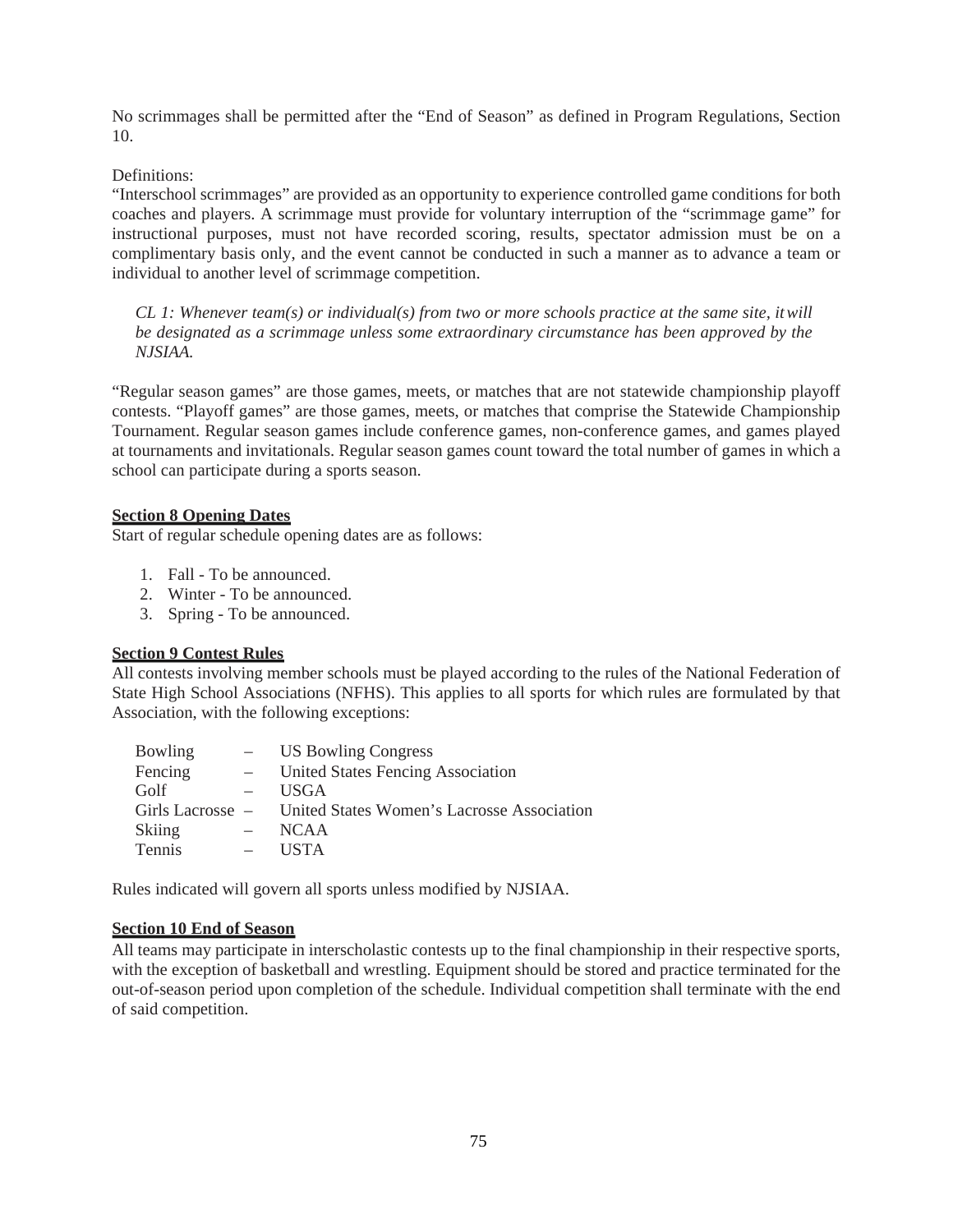#### **Section 11 Summer Recess**

The summer period begins the Monday after the last scheduled Spring NJSIAA event. The summer period beginning date will not change because of postponements to the last NJSIAA spring events. The last day of the summer period is August 31.

There are no NJSIAA-imposed restrictions during the summer period, with the exception that interscholastic competition/scrimmages are not permitted during the summer period. Scrimmages consistent with the early season opening or regular season opening provisions are permitted.

CL 1: School Districts are not permitted to conduct interscholastic competition during the summer period. Schools Districts are permitted to host competition during the summer period, if the competition is organized and sponsored by a third party not connected to the school district.

CL 2: Football 7 on 7's is not considered interscholastic competition. Schools are urged to be mindful of their liability when hosting students from other districts during the summer period.

CL 3: Non-School Teams: A member of a high school's coaching staff may not be involved in any way with a non-school team on which there are student athletes who participated on the freshman, junior varsity, or varsity level of the coach's high school team(s) in that sport until the start of the summer period.

### **Section 12 Alumni Games**

Alumni games count as part of the schedule in all sports, but they may not be included when submitting records for tournament consideration.

#### **Section 13 Tournament Entry**

Member schools are to download the appropriate entry forms from www.njsiaa.org for state tournament competition. Tournament regulations will be posted no earlier than four weeks before the tournament date. NO entries **or Tournament Refusal Forms** which are postmarked after the cut-off date will be accepted unless accompanied by a late fee established by the NJSIAA.

*CL 1: A late fee charge of \$50.00, when a school's game or meet schedule or tournament entry form is late (beyond the established deadlines but prior to the pairings, seeding or heat meeting), is to be paid before the contestant or team is allowed to participate. If the entry is received after the seeding but prior to the first game of the tournament, an administrative fee of \$150 will be assessed the school.*

### **Section 14 Video Taping and Filming**

Electronic Communication equipment, including but not limited to computer, film television and video tape is permissible according to the NFHS rules for the sport in question. Videotaping of scrimmages is a local option. No video or audio recording may be used to review or challenge the decision of a sports official, unless it is an approved game following the Football Video Replay protocol.

### **Section 15 Maximum Games-Waiver**

A waiver of the maximum game limitation is granted in all sports, except football, only when one additional game is needed to decide a county, conference or tournament championship.

### **Section 16 Withdrawal/NJSIAA Tournaments**

Any member school and/or Student-Athlete withdrawing from competition after having officially entered an NJSIAA tournament in any sport will be disqualified from all remaining NJSIAA tournament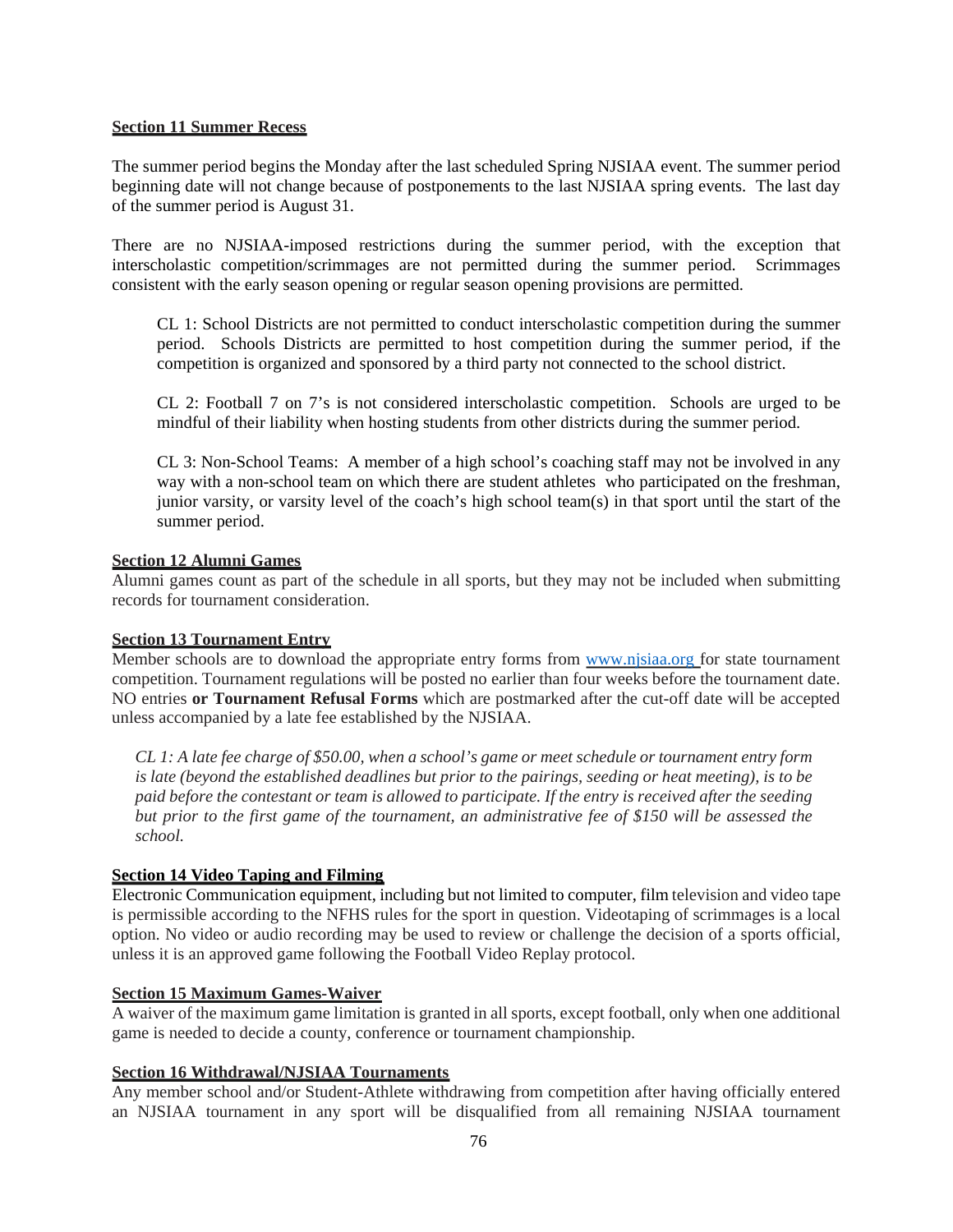competition in that sport in that season and barred from participating in NJSIAA tournament competition in that sport during the next school year unless truly extraordinary circumstances were present.

#### **Section 17 Withdrawal/Infectious Diseases**

School administrators should rely solely upon the advice of the school's medical inspector in determining the action to withdraw a team from competition when a member is diagnosed as having an infectious disease.

#### **Section 18 60% State Competition Rule**

All NJSIAA tournament team entry forms must reflect competition to no less than 60% with New Jersey schools. If a team does not meet the criteria by the cut-off date, with the exception of football which will be based on a 10-game schedule throughout the season, it will forfeit its entry into the NJSIAA tournament.

#### **Section 19 Specific Sports Regulations Penalties**

To promote fairness in competition and the health and safety of student athletes, no NJSIAA member school will be eligible to participate in any NJSIAA Championship Tournament if it has violated the Specific Sports Regulations for the sport, involving the start of practice, the start and ending of the sport season and the maximum contests permitted during the regular season. The application of this standard is nonappealable.

### **SPECIFIC SPORT REGULATIONS**

Notes:

- 1. A week is defined as from 12:01 A.M. Sunday to Saturday midnight.
- 2. A regularly scheduled game is one which has been contracted by mutual consent of the participating schools and approved by their respective Boards of Education and by the schools' Principals.
- 3. Member schools may schedule games or scrimmages with any school accredited by its regional accrediting agency and having athletic eligibility standards similar to the New Jersey State Interscholastic Athletic Association. Member schools may schedule regular season games or scrimmages with non-member schools, or with member schools of the New Jersey Association of Independent Schools; however, in such case, any waiver of the NJSIAA eligibility rules must be agreed upon and set forth in the contract. Under this section, competition is limited to teams (or individuals) whose participants are in the first year of post-high school matriculation. Waiver of NJSIAA eligibility rules will not be granted for sanctioned tournaments.

*CL 1: Member schools may not compete with "club" teams. Competition is not permitted with teams composed of post-high school students (private schools, junior colleges, colleges) whose participants are beyond the first year of post-high matriculation or are beyond the first year since graduating from high school. All Independent Schools holding dual membership (NJSIAA and NJISAA) must adhere to all regulations provided for by the NJSIAA Constitution, Bylaws and Rules and Regulations and they may not be waived.* 

*CL 2: A school is permitted to sponsor only one team at the varsity level. A and B teams at the varsity level are not permitted in any sports.* 

*CL 3: All NJSIAA member school athletic teams are bound by NJSIAA rules. No member school may have any team that operates outside of NJSIAA's jurisdiction in any NJSIAA sanctioned sport.*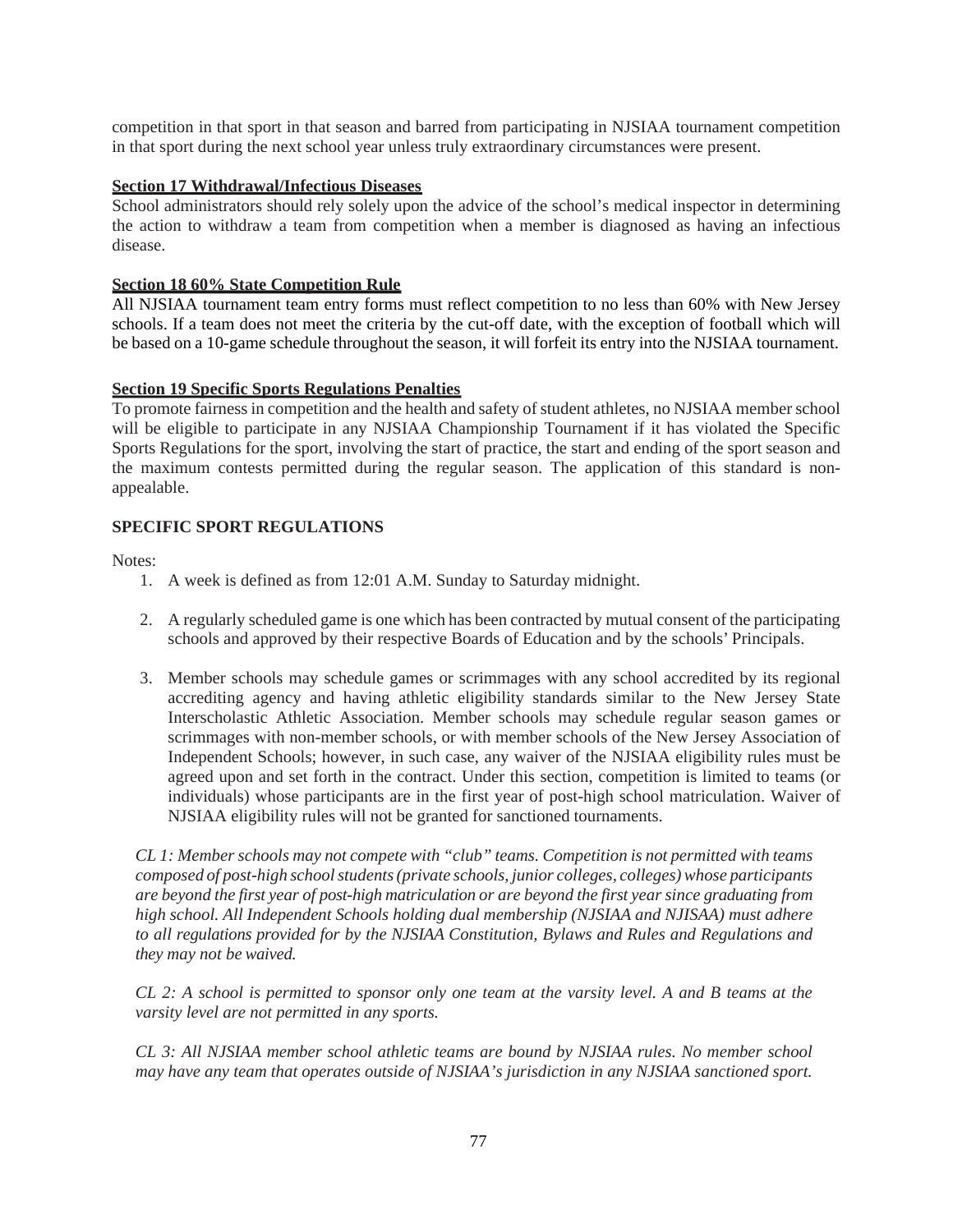- 4. Disqualification
	- a. Any Student-Athlete or coach disqualified before, during or after an interscholastic event for unsportsmanlike and flagrant verbal or physical misconduct will be disqualified from the next two (2) regularly scheduled games/meets, with the exception of football which will carry a one (1) game disqualification, at that level of competition and all other game(s)/meet(s) in the interim at any level in addition to any other penalties which the NJSIAA or a league/conference may assess.

*CL 1: Once a coach/player has been disqualified, NO appeals will be honored from the player, coach, official or any other party. Disqualification is a judgement call and officials must be certain the act warrants disqualification. All complaints against an official must be directed to the official's Chapter Secretary and the NJSIAA.*

*CL 2: Scrimmages are not considered part of the disqualification rule.*

*CL 3: The National Federation Rules do not permit a wrestler to continue to participate in a tournament if there is a flagrant disqualification. The NJSIAA rule requires a two-match sit-out. Even though the wrestler is not permitted to wrestle in the remainder of that tournament, said wrestler may fulfill the two-match disqualification, provided his team continues to wrestle in scheduled events.*

*CL 4: A second disqualification for an individual in any game/meet/match supersedes NFHS rules in this regard.*

- b. A disqualified player or coach may not be present at any contest in that sport during the period of disqualification. Definition of not being present at the site means the disqualified player or coach is not to be present in the locker room, on the bus, on the sidelines, in the stands or site area before, during or after the game/meet.
	- 1. In team sports any player/coach in violation of this provision will be cause for forfeiture of those games during the period of disqualification.
	- 2. In individual sports the event or events in which the player previously participated while having been disqualified will be forfeited. The team will lose the highest points awarded in each event noted herein.
- c. Should a coach/player be disqualified from the final game/meet of the season, said disqualification will carry over to the next year in that sport. In the case of the Student-Athlete, the same degree of penalty shall apply if said athlete retains eligibility in that sport.
- d. Any player/coach disqualified a second time in single or multiple sports will have the penalty doubled (i.e., in football – disqualified for two (2) games; all other sports – four (4) games). Disqualifications will count for 365 days from the date of the first disqualification.
- e. Any player with two or more disqualifications in the current season, prior to the start of an NJSIAA tournament, will be ineligible to compete in said tournament.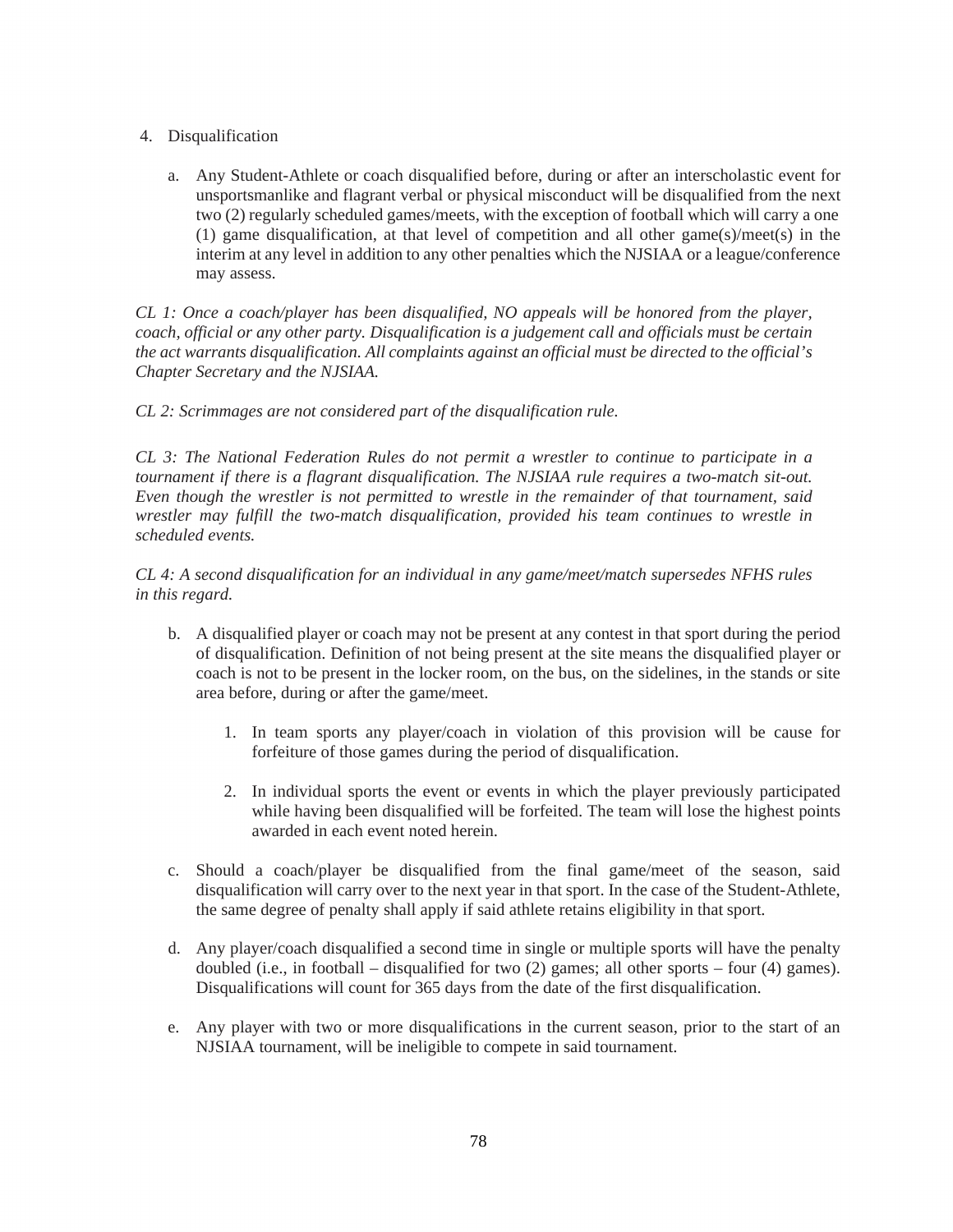- f. Any varsity team accumulating three or more player or coach disqualifications for flagrant unsportsmanlike conduct prior to the team's participation in an NJSIAA tournament will not be permitted to participate in same. Seeded teams will forfeit their right to compete if a disqualification limit is reached prior to the start of the tournament for the team.
- g. Single/multiple sports on the third offense; players disqualified will be suspended indefinitely, and must apply, in writing, to the NJSIAA through the office of their Principal for reinstatement. Disqualifications will count for 365 days from the date of the first disqualification.
- h. Any coach disqualified a second time within 365 days from the date of the first disqualification will be required to appear before the Controversies Committee with the Principal and the Athletic Director.
- i. Any coach who is disqualified and/or has three or more players on a team disqualified during the course of the preceding school year must complete the NFHS Teaching and Modeling Behavior course. This course license must be obtained from NJSIAA with the course completion certificate due to NJSIAA within sixty (60) days of initial NJSIAA notification of the disqualification requirement.

*CL 1: Coaches/players who do not fulfill their penalty in a sport at their present school will be disqualified for the same length of time in their subsequent coaching assignment/sport participation at another school.*

*CL 2: Seniors who are disqualified from their last game or next to last game will serve the penalty in a subsequent sports season according to the penalty provision of that subsequent sport. When seniors are disqualified from their last game of their high school careers, and are unable to fulfill the penalty, member schools are required to take proper administrative action to discipline the offending student.*

*CL 3: Seniors who quit a sport and have not fulfilled their penalty in that sport, must serve it in the new sport before beginning playing in the new sport.*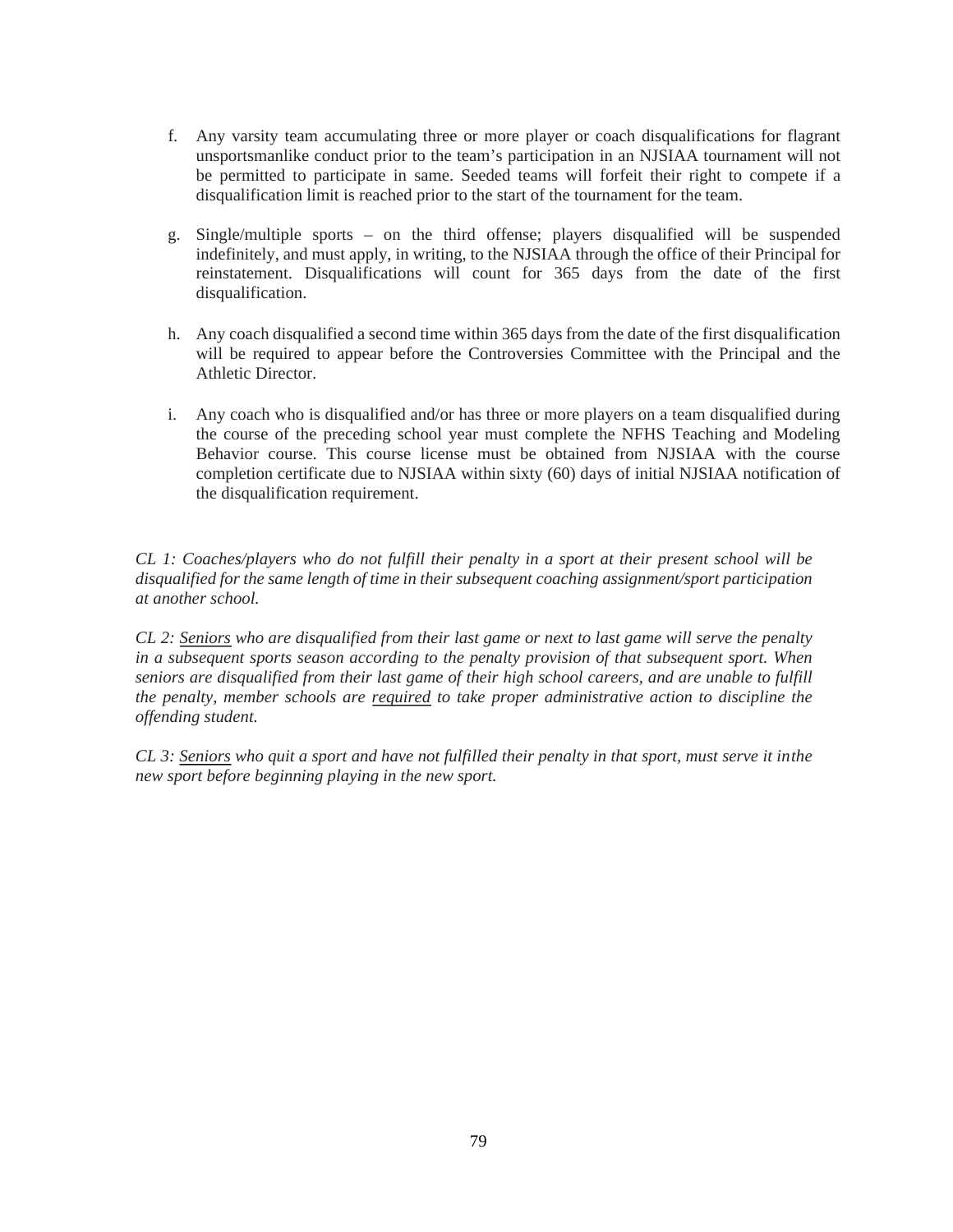## **Baseball**

Section 1 Rules National Federation shall govern all NJSIAA games

Section 2 Start of Practice Provided for in Program Regulations, Section 6.

Section 3 Start of Regular Schedule Provided in Program Regulations, Section 8.

Section 4 End of Season Provided for in Program Regulations, Section 10.

Section 5 Transfers Please see the Modified COVID-19 Sports Regulations and Considerations.

Section 6 Maximum Games. Please see the Modified COVID-19 Sports Regulations and Considerations.

*CL: Scrimmages during the regular season count toward the allowable number of games.*

#### **Basketball**

Section 1 Rules National Federation edition of the Basketball Rules of the United States and Canada shall govern all NJSIAA games.

Section 2 Start of Practice Provided for in Program Regulations, Section 6.

Section 3 Start of Regular Schedule Provided in Program Regulations, Section 8.

Section 4 End of Season No interscholastic games may be played after the start of the State -Tournament.

Section 5 Transfers Please see the Modified COVID-19 Sports Regulations and Considerations.

Section 6 Scrimmages Please see the Modified COVID-19 Sports Regulations and Considerations.

Section 7 Games Per Week Please see the Modified COVID-19 Sports Regulations and Considerations.

Section 8 Maximum Games Please see the Modified COVID-19 Sports Regulations and Considerations.

Section 9 Quarters per Day, per Week Basketball player shall play no more than five (5) quarters during the same calendar day, with a maximum of fifteen (15) quarters per week. This would include freshman, sophomore, junior varsity, and varsity competition. If a school selected the four games per week option in Section 7 (above), no player's maximum quarters per week shall exceed twenty (20).

*CL: Violations of this section result in ineligible participation and forfeiture of the game.* 

### **Bowling**

Section 1 Rules US Bowling Congress Rules shall govern all NJSIAA games.

Section 2 Start of Practice Provided for in Program Regulations, Section 6.

Section 3 Start of Regular Schedule Provided for in Program Regulations, Section 8.

Section 4 End of Season Provided for in Program Regulations, Section 10.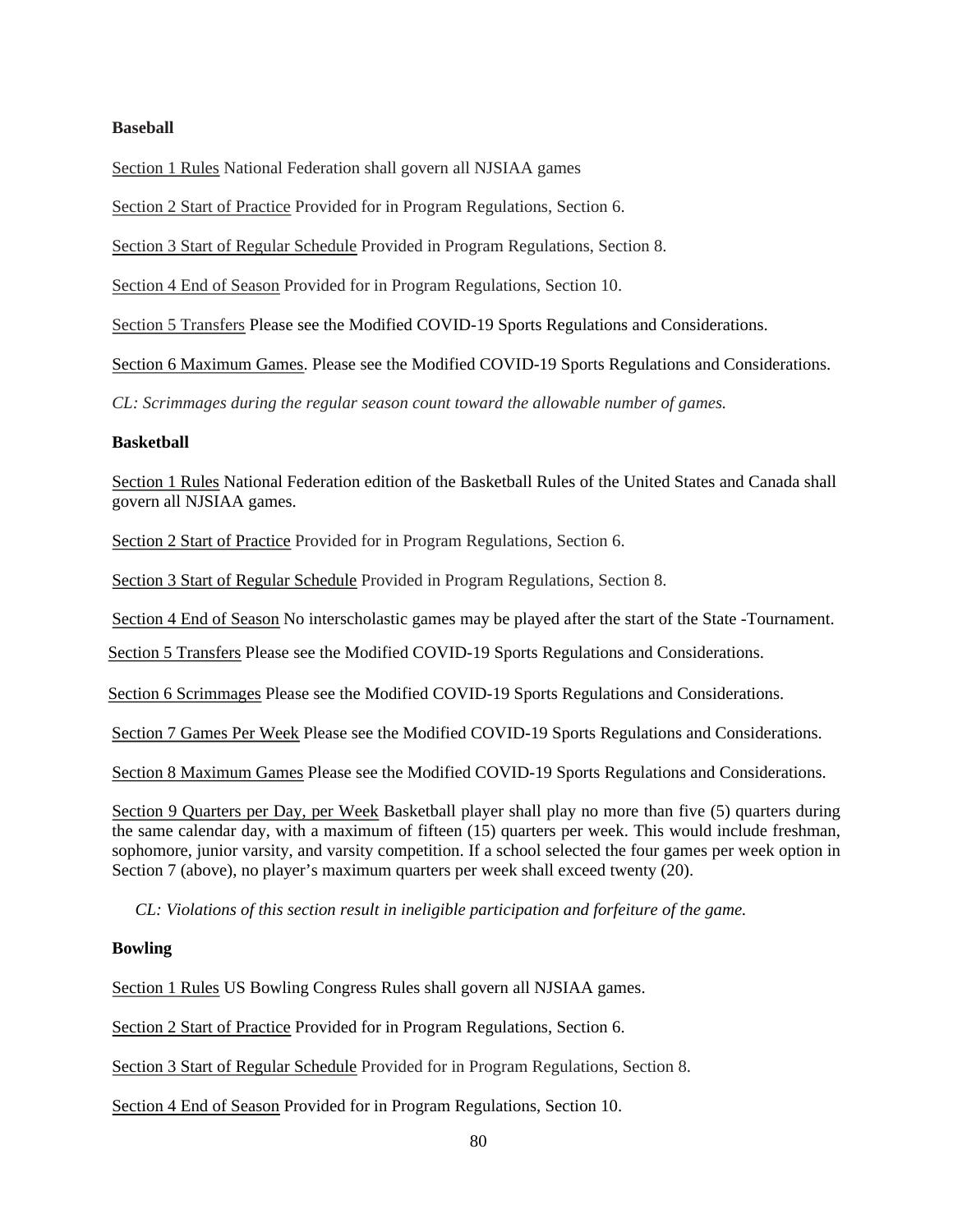Section 5 Transfers Please see the Modified COVID-19 Sports Regulations and Considerations

#### **Fencing**

Section 1 Rules United States Fencing Association Rules shall govern all NJSIAA meets.

Section 2 Start of Practice Provided for in Program Regulations, Section 6.

Section 3 Start of Regular Schedule Provided for in Program Regulations, Section 8.

Section 4 End of Season Provided for in Program Regulations, Section 10.

Section 5 Transfers Please see the Modified COVID-19 Sports Regulations and Considerations

#### **Field Hockey**

Section 1 Rules National Federation Rules shall govern all NJSIAA games.

Section 2 Start of Practice Provided for in Program Regulations, Section 6.

Section 3 Start of Regular Schedule Provided for in Program Regulations, Section 8.

Section 4 End of Season Provided for in Program Regulations, Section 10.

Section 5 Transfers Please see the Modified COVID-19 Sports Regulations and Considerations

Section 6 Scrimmages Please see the Modified COVID-19 Sports Regulations and Considerations

Section 7 Games Per Week Please see the Modified COVID-19 Sports Regulations and Considerations

Section 8 Maximum Games Please see the Modified COVID-19 Sports Regulations and Considerations.

Section 9 Halves Per Day A field hockey player shall play in no more than three (3) halves during the same calendar day. This would include freshman, sophomore, junior varsity and varsity competition. NOTE: Overtime periods are a continuation of the second half.

#### **Football**

Section 1 Rules National Federation Football Rules shall govern all NJSIAA games.

Section 2 Start of Practice Provided for in Program Regulations, Section 6.

Section 3 Start of Regular Schedule Provided for in Program Regulations, Section 8.

Section 4 End of Season Provided for in Program Regulations, Section 10.

Section 5 Transfers Please see the Modified COVID-19 Sports Regulations and Considerations

Section 6 Scrimmages Please see the Modified COVID-19 Sports Regulations and Considerations

Section 7 Games Per Nine Days, Per 24-Hour Period Please see the Modified COVID-19 Sports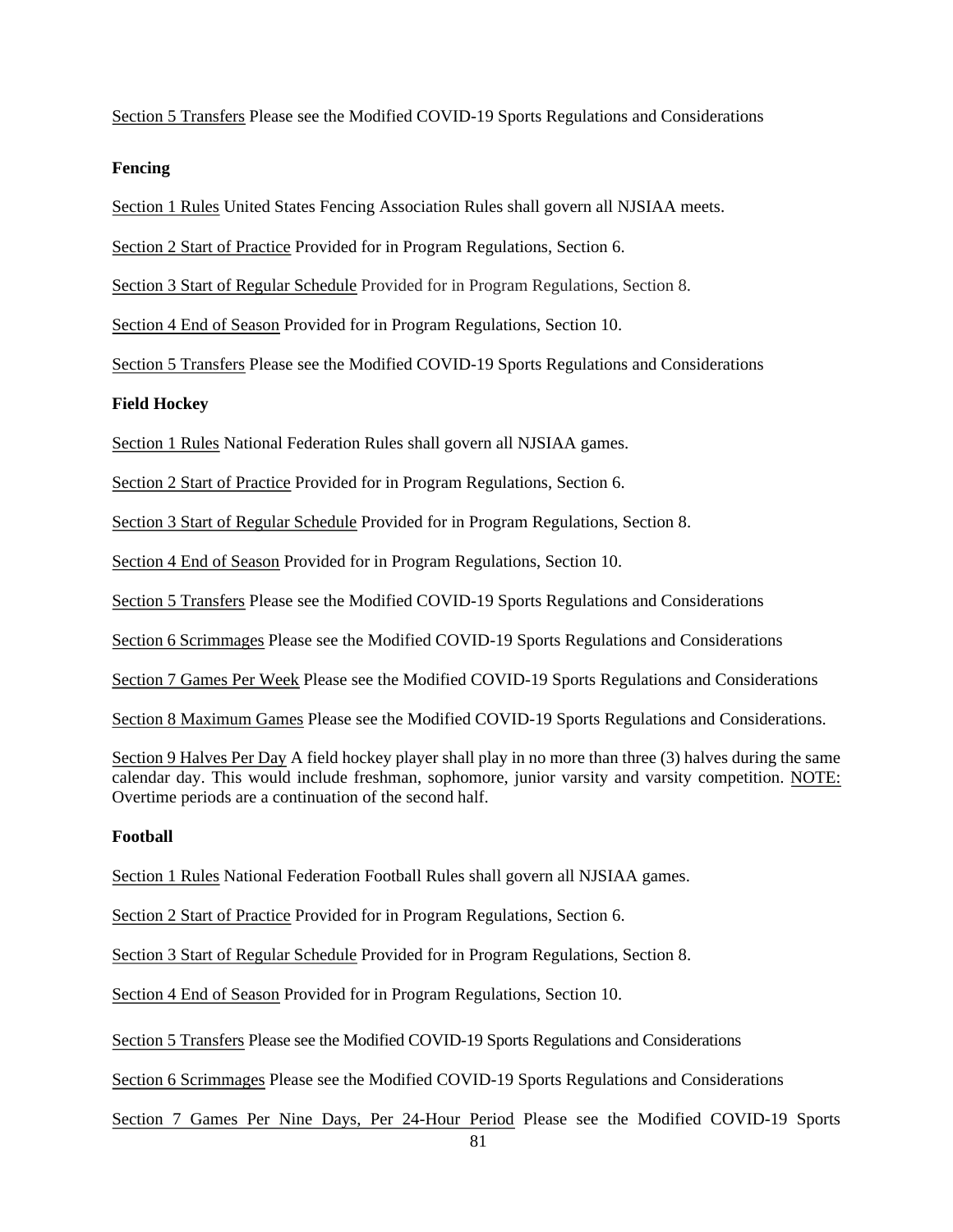## Regulations and Considerations

Section 8 Maximum Games Please see the Modified COVID-19 Sports Regulations and Considerations.

Section 9 Postponed/Suspended Games Member schools must play a postponed game no later than Tuesday of the following week (Monday if either team is scheduled to play on the following Friday.) This rule also applies to suspended games which are to be continued according to Conference or NJSIAA procedures.

Section 10 Play-off Games Member schools may, with Executive Committee approval, play play-off games to break a tie for league or conference championships so long as the maximum number of games either school plays during that season does not exceed ten games, including the play-offs. Such play-off must be played no later than ten (10) days after Thanksgiving. This provision is not applicable to the NJSIAA Football Play-off resolution.

Section 11 Tie-Breaking Procedure During the regular season member schools must use the 25 yd. line in the Football Overtime Tie-Breaking Procedure when a scheduled varsity game ends in a tie. If a tie remains after each team has played three (3) series, the results will remain a tie. The procedure may be used at the sub-varsity level when approved by the schools/conference prior to the game.

# **Golf**

Section 1 Rules The United States Golf Association Rules shall govern all NJSIAA matches. All matches must play summer rules and enforce stroke and distance for all lost balls for all matches. Coaches are encouraged to teach your players the proper use of a provisional ball in order to keep play moving.

Note 1: Concerning playing the ball down – Under extreme course conditions Coaches and/or Club Pros may make the recommendation to lift clean and place one club length, no closer to the hole. This recommendation may not be used to speed up the pace of play. This modification must be noted on the entry form each match. See Appendix 1, USGA Rules of Golf.

Note 2: In the extreme case a host course will not let a team use USGA Rule 27 concerning stroke and distance for lost balls and balls hit out of bounds, teams are required to do the following:

- 1. Download the NJSIAA Letter and get it signed by the Club Pro or Course Manager. A copy of this letter must be sent to the State Rules Interpreter and kept by the coach. This letter states that Course is forbidding the Varsity Golf team from playing by The USGA Rules of Golf concerning lost balls and balls out of bounds.
- 2. Out of bounds Players must add a  $2$  stroke penalty and drop within two club lengths from the point the ball crossed the boundary (white) stakes lining the course. Lost ball  $-2$  stroke penalty – Drop a ball the nearest point where the ball was thought to have been lost.

This provision is to be used on a course by course basis only and is not to be adopted by a conference as a whole.

Section 2 Start of Practice Provided for in Program Regulations, Section 6.

Section 3 Start of Regular Schedule Provided for in Program Regulations, Section 8.

Section 4 End of Season Provided for in Program Regulations, Section 10.

Section 5 Transfers Please see the Modified COVID-19 Sports Regulations and Considerations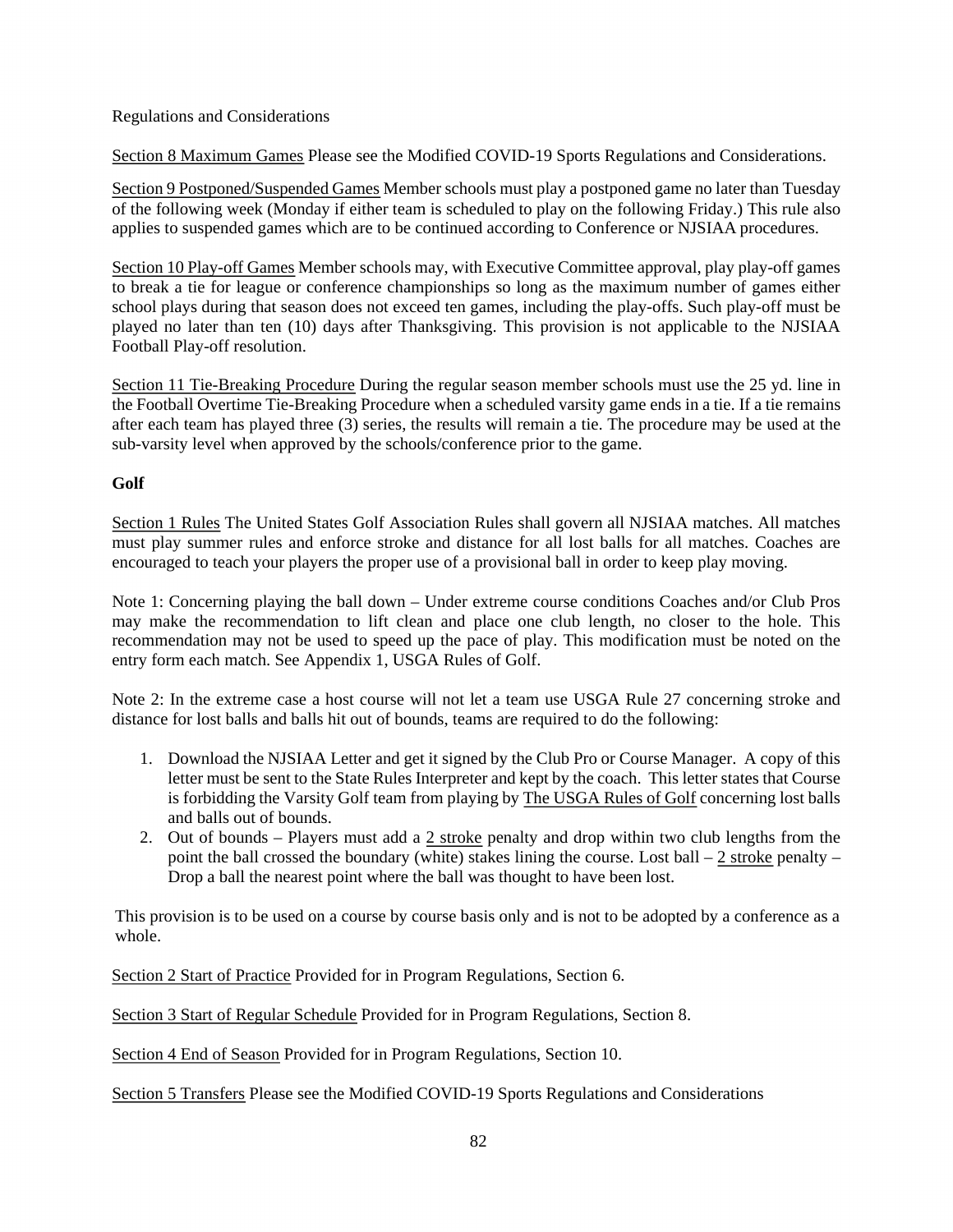Section 6 Team A team shall consist of a minimum of four (4) players and a maximum of six (6) players.

Section 7 Match An interscholastic match shall consist of nine (9) holes; if a match is not completed, the winner will be based upon those holes completed by all players of the teams. If less than five (5) holes have been completed by the teams, the match will be replayed.

*CL: The girls will use the same tee as the boys in State, Sectional, and Championship Tournaments. During the*  regular season, girls will use the next forward tee which includes all conference, county, etc. tournaments that *take place during the regular season.* 

Section 8 Scoring

Type of play – Medal (stroke) Play

The winner of the match will be the team with the lowest total strokes for any 4 out of six players. In case of a tie each team will add their  $5<sup>th</sup>$  lowest score to the team total, if still a tie, the  $6<sup>th</sup>$  lowest score will be added to the team total. If both teams are tied after using 6 members, the team with the low medalist is the winner. If the low medalist is a tie, then the match is a tie.

Note: All conferences MUST play medal play to decide their teams' wins and losses.

### **Gymnastics**

Section 1 Rules National Federation Girls Gymnastics Rules unless modified shall govern all NJSIAA meets.

Section 2 Start of Practice Provided for in Program Regulations, Section 6.

Section 3 Start of Regular Schedule Provided for in Program Regulations, Section 8.

Section 4 End of Season Provided for in Program Regulations, Section 10.

Section 5 Transfers Please see the Modified COVID-19 Sports Regulations and Considerations

Section 6 Meets Per Day A competitor shall not compete in more than one (1) meet during the same calendar day.

Section 7 Meets Per Week Please see the Modified COVID-19 Sports Regulations and Considerations

Section 8 Postponed Meets One postponed meet per week may be worked into the scheduling, but under no circumstances shall meets be held on three (3) consecutive days.

Section 9 Maximum Meets Please see the Modified COVID-19 Sports Regulations and Considerations.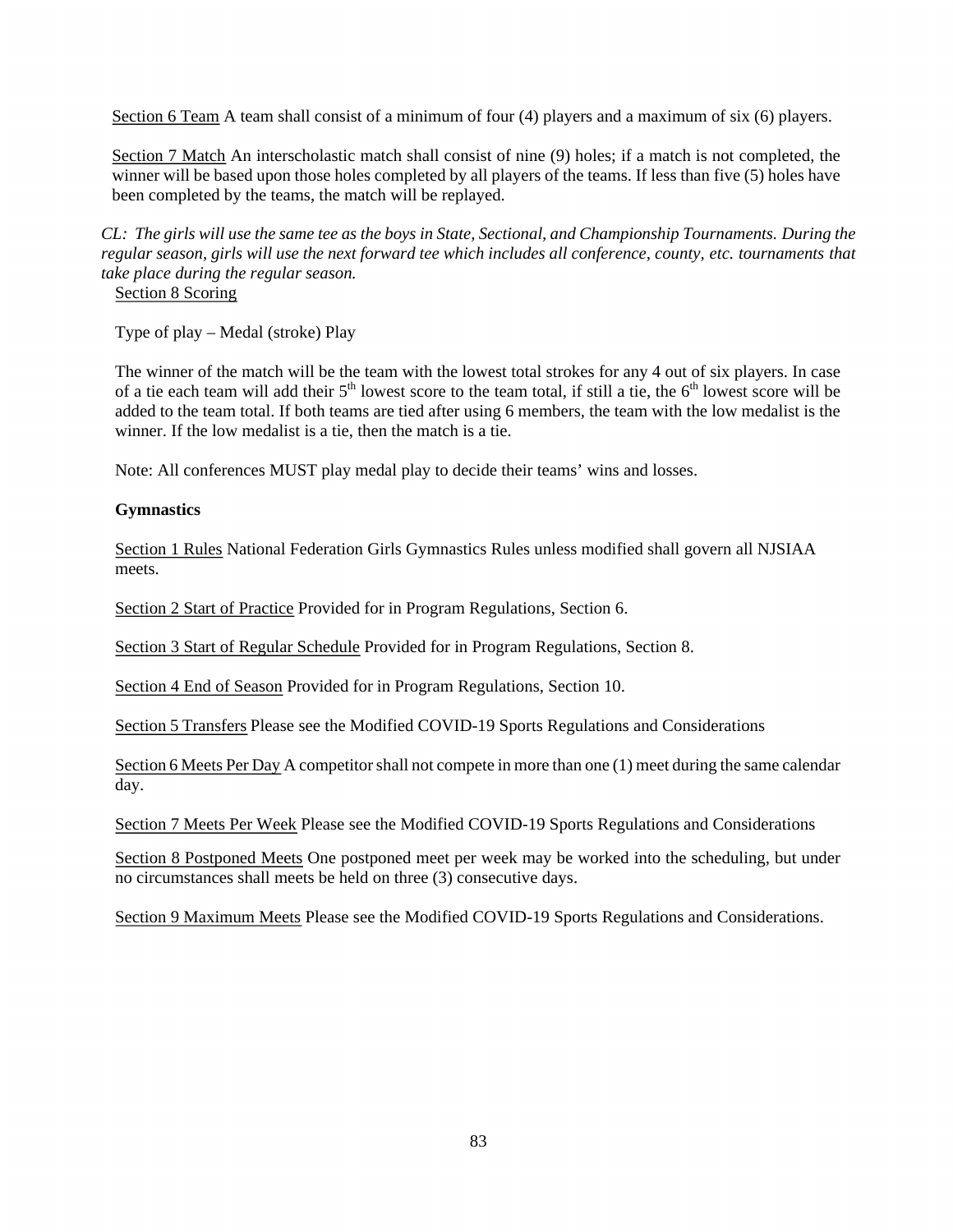# **Ice Hockey**

Section 1 Rules National Federation Ice Hockey Rules, with the following exceptions, shall govern all NJSIAA games.

- 1. The game shall consist of three periods of 15 minutes. An exception may be allowed when participating out of state.
- 2. On a disqualification penalty, the player shall be put in the custody of the coach on the bench.
- 3. There shall be no overtime periods, except in playoffs, regular season tournaments, or when playing out of state.

*CL: Overtime will be permitted during the regular season only when playing out of state for purposes of complying with the host state's rules.* 

1. There shall be no limit to non-playing personnel on the bench, but the coach is responsible and must suffer the penalty if any bench disturbance occurs.

Section 2 Start of Practice Provided for in Program Regulations, Section 6.

Section 3 Start of Regular Schedule Provided for in Program Regulations, Section 8.

Section 4 End of Season No interscholastic games at any level (sub-varsity or varsity) other than the NJSIAA Tournament may be played after the Saturday after completion of the preliminary round of the NJSIAA Tournament.

Section 5 Transfers Please see the Modified COVID-19 Sports Regulations and Considerations

Section 6 Scrimmages Please see the Modified COVID-19 Sports Regulations and Considerations

Section 7 Periods Per Day An ice hockey player shall play in no more than three (3) periods during the same calendar day, with a maximum of twelve (12) periods per week. If a school elects to play a four (4) game week an individual player may not exceed fifteen (15) periods. This would include any combination of sub-varsity and varsity competition. NOTE: Overtime periods are a continuation of the third period.

Section 8 Games Per Week Please see the Modified COVID-19 Sports Regulations and Considerations

Section 9 Maximum Games Please see the Modified COVID-19 Sports Regulations and Considerations.

Section 10 Play-offs A play-off series shall be of a single elimination type not to exceed eight (8) teams and limited to a maximum of three (3) games.

Section 11. Championship Eligibility. A student competing on an interscholastic ice hockey team must play as a member of his/her high school team in at least 50% of the school's total games to be eligible for the NJSIAA Championship Tournament.

*CL: This means a student must play in at least 50% of the school's games up to and including the cut-off date while he/she was properly enrolled and eligible at said school according to NJSIAA regulations Extraordinary circumstances (i.e. injuries or participation on US National teams) will be reviewed on a case by case basis for the purposes of this clarification.*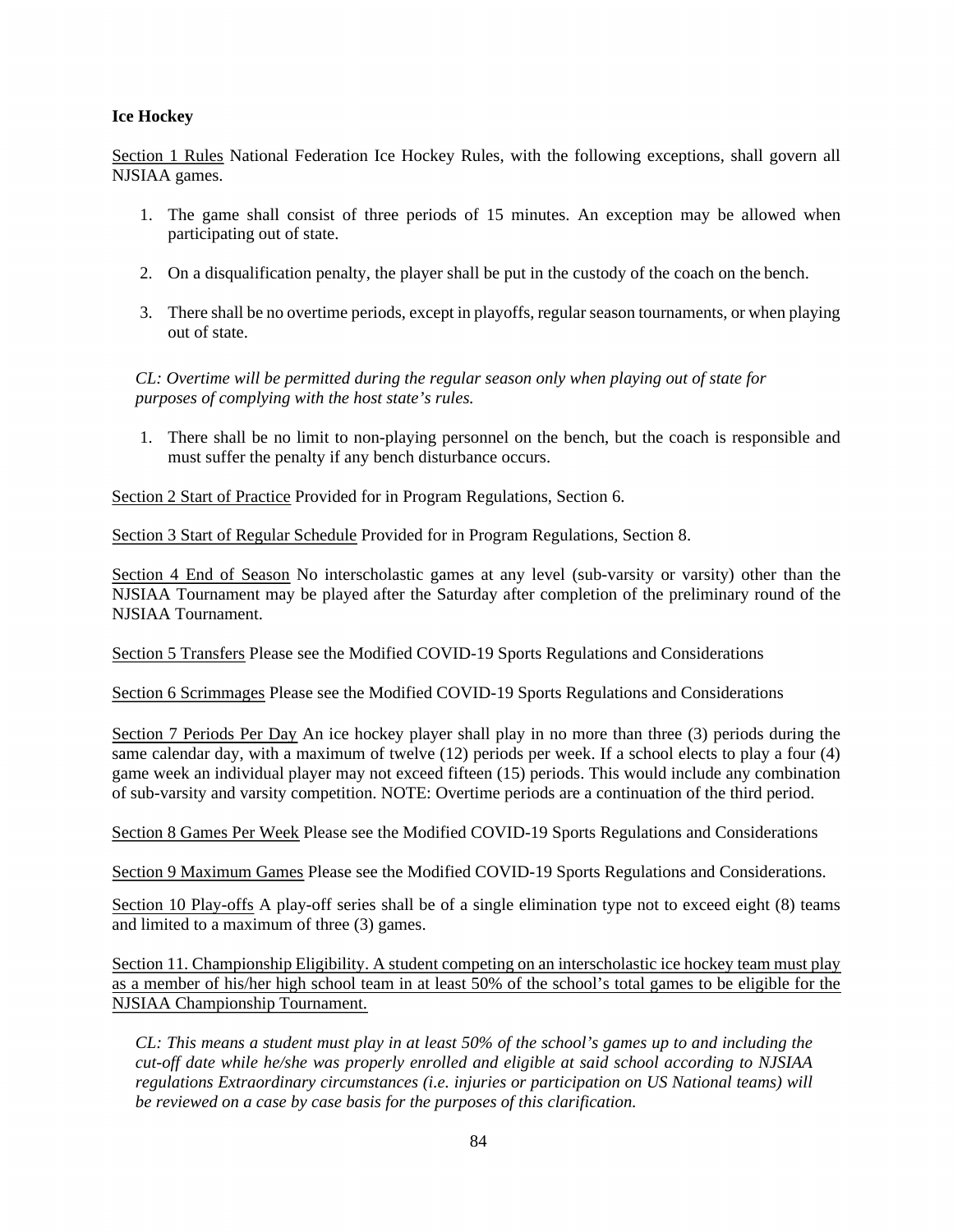#### **Boys Lacrosse**

Section 1 Rules National Federation Boys Lacrosse Rules shall govern all NJSIAA games.

Section 2 Start of Practice Provided for in Program Regulations, Section 6.

Section 3 Start of Regular Schedule Provided for in Program Regulations, Section 8.

Section 4 End of Season Provided for in Program Regulations, Section 10.

Section 5 Transfers Please see the Modified COVID-19 Sports Regulations and Considerations

Section 6 Scrimmages Please see the Modified COVID-19 Sports Regulations and Considerations

Section 7 Games Per Week Please see the Modified COVID-19 Sports Regulations and Considerations

Section 8 Maximum Games Please see the Modified COVID-19 Sports Regulations and Considerations.

Section 9 Duration of Play A player shall play in no more than six (6) quarters during the same calendar day. This would include freshman, sophomore, junior varsity, and varsity competition.

#### **Girls Lacrosse**

Section 1 Rules United States Women Lacrosse Association Rules, endorsed by the NFHS, shall govern all NJSIAA games.

Section 2 Start of Practice Provided for in Program Regulations, Section 6.

Section 3 Start of Regular Schedule Provided for in Program Regulations, Section 8.

Section 4 End of Season Provided for in Program Regulations, Section 10.

Section 5 Transfers Please see the Modified COVID-19 Sports Regulations and Considerations

Section 6 Scrimmages Please see the Modified COVID-19 Sports Regulations and Considerations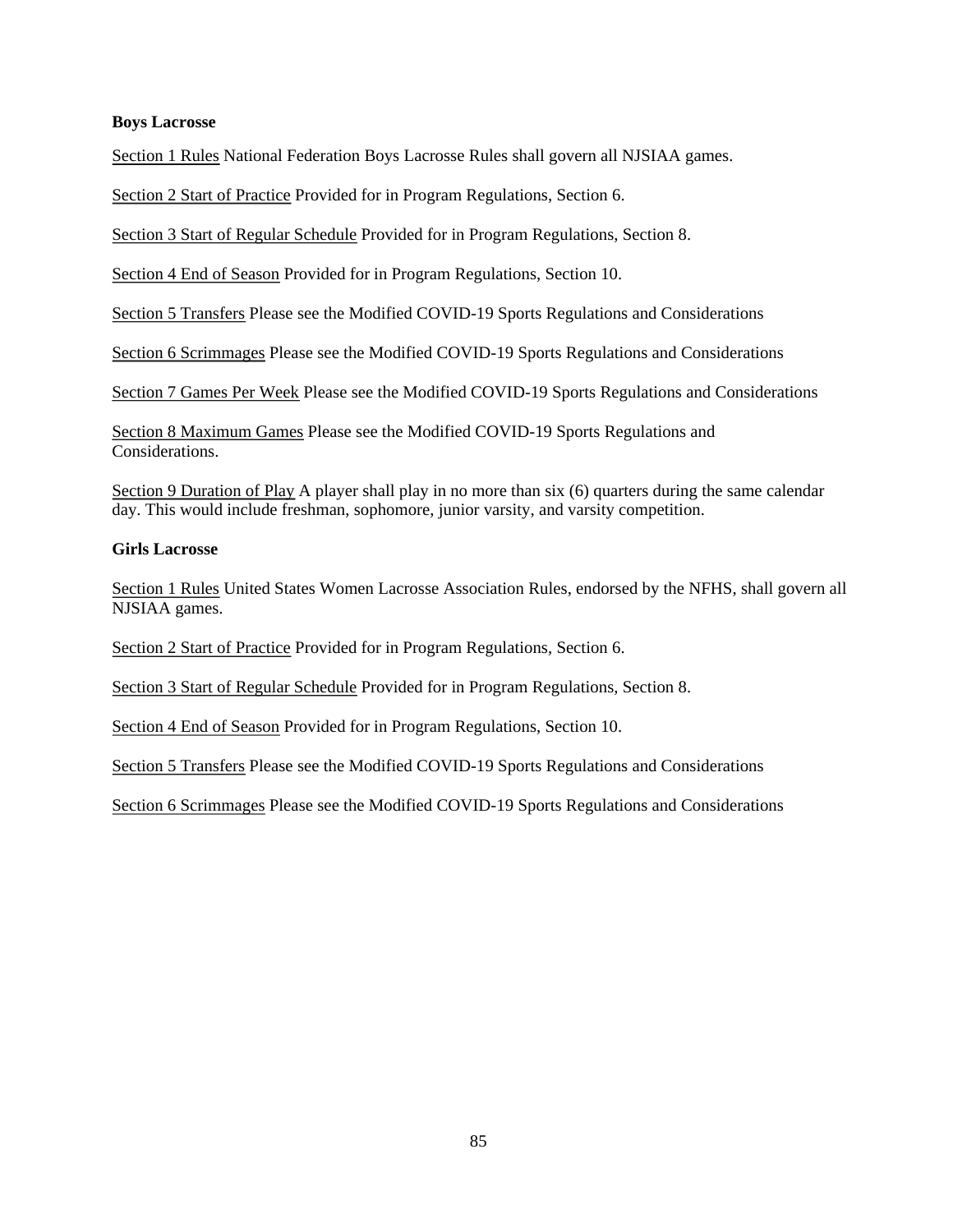Section 7 Games Per Week Please see the Modified COVID-19 Sports Regulations and Considerations

Section 8 Maximum Games Please see the Modified COVID-19 Sports Regulations and Considerations.

Section 9 Duration of Play A player shall play in no more than three (3) halves during the same calendar day. This would include freshman, sophomore, junior varsity, and varsity competition.

### **Skiing**

Section 1 Rules NCAA Skiing Rules shall govern all NJSIAA meets with the following modifications for safety and scoring.

- 1. Meets shall consist of either the Giant Slalom (2 runs), or the Slalom (2 runs), and shall be so noted in the contract.
- 2. The order of team competition shall be determined by lot drawing. In tournament competition there shall be two (2) drawings; one for Giant Slalom, and one for Slalom, to determine the order of team competition.
- 3. A maximum of six (6) racers per team may compete in each meet.
- 4. Team scoring shall be based on a team's best four (4) finishers whose total time is reflected as a percentage of the first four (4) finishers in the meet.
- 5. It is required that all team members wear helmets for all practices and meets.

Section 2 Start of Practice Provided for in Program Regulations, Section 6.

Section 3 Start of Regular Schedule First week of January

Section 4 End of Season Provided for in Program Regulations, Section 10.

Section 5 Transfers Please see the Modified COVID-19 Sports Regulations and Considerations

Section 6 Scrimmages Please see the Modified COVID-19 Sports Regulations and Considerations

Section 7 Maximum Meets Please see the Modified COVID-19 Sports Regulations and Considerations.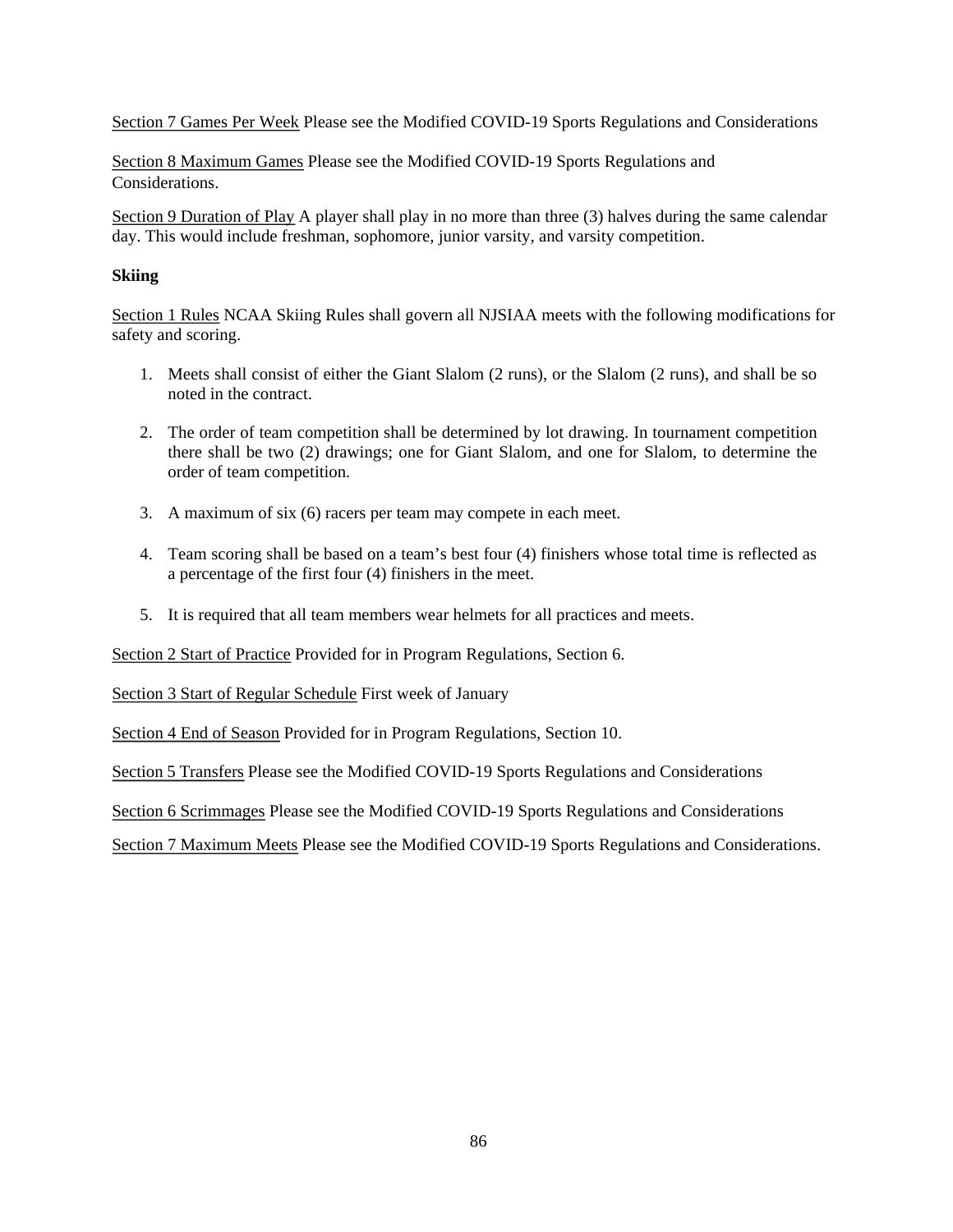## **Soccer**

Section 1 Rules National Federation Soccer Rules shall govern all NJSIAA games.

Section 2 Start of Practice Provided for in Program Regulations, Section 6.

Section 3 Start of Regular Schedule Provided for in Program Regulations, Section 8.

Section 4 End of Season Provided for in Program Regulations, Section 10.

Section 5 Transfers Please see the Modified COVID-19 Sports Regulations and Considerations

Section 6 Scrimmages Please see the Modified COVID-19 Sports Regulations and Considerations

Section 7 Games Per Week Please see the Modified COVID-19 Sports Regulations and Considerations

Section 8 Halves Per Day A soccer player shall play in no more than three (3) halves during the same calendar day, with a maximum of nine (9) halves per week. If a school elects to play one four (4) game week, an individual may not exceed twelve (12) halves in that four-game week. This would include any combination of freshman, sophomore, junior varsity and varsity competition. NOTE: Overtime periods are a continuation of the second halve.

Section 9 Maximum Games Please see the Modified COVID-19 Sports Regulations and Considerations.

Section 10 Championship Eligibility A student competing on an interscholastic soccer team must play as a member of his/her high school team in at least 50% of the school's total games to be eligible for the NJSIAA Championship Tournament.

*CL: This means a student must be eligible to play in at least 50% of the school's games up to and including cut-off date while he/she was properly enrolled and eligible at said school according to NJSIAA regulations. Extraordinary circumstances (i.e. injuries or participation on US National teams) will be reviewed on a case by case basis for the purposes of this clarification.* 

### **Softball**

Section 1 Rules National Federation Softball Rules shall govern all NJSIAA games.

Section 2 Start of Practice Provided for in Program Regulations, Section 6.

Section 3 Start of Regular Schedule Provided for in Program Regulations, Section 8.

Section 4 End of Season Provided for in Program Regulations, Section 10.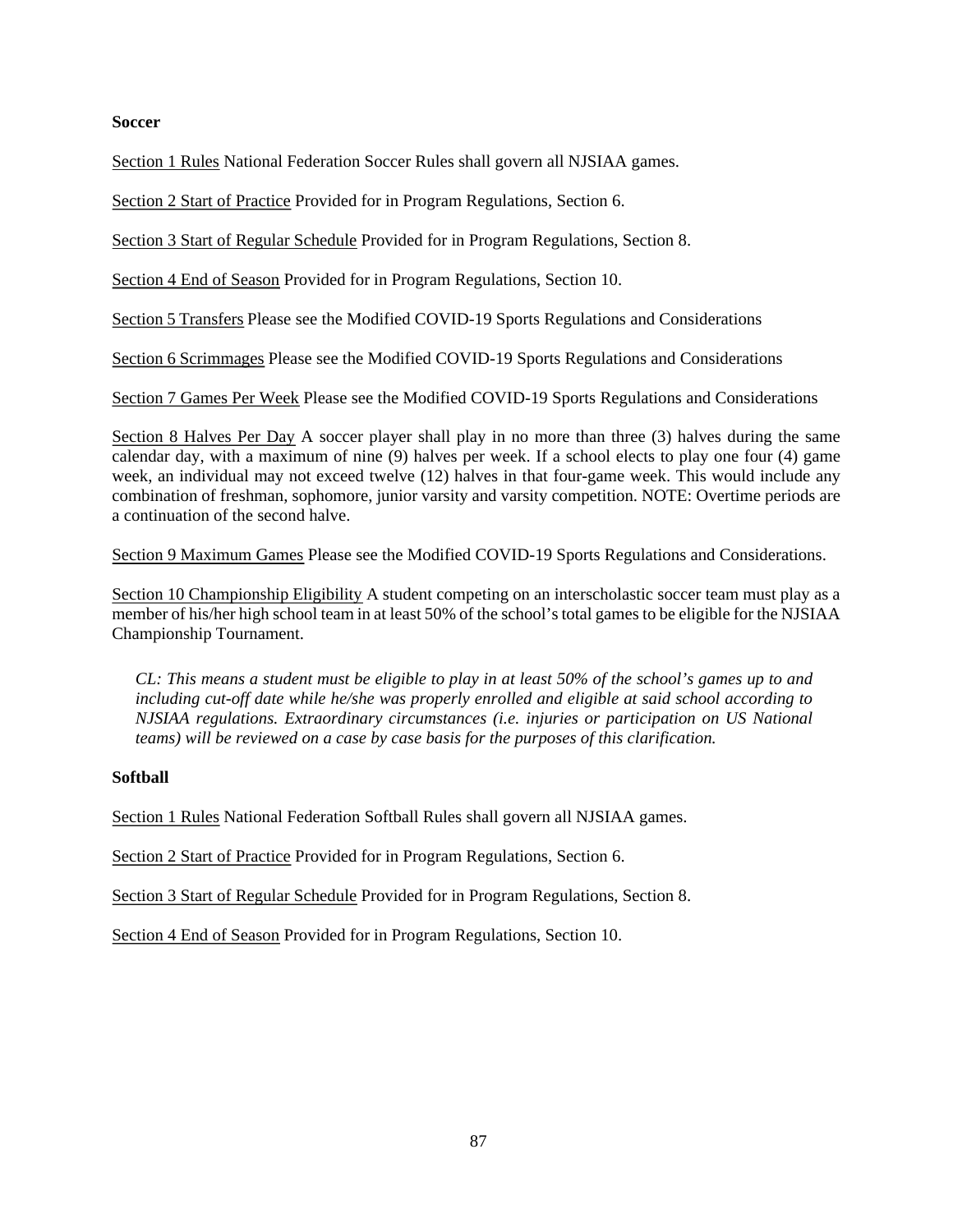Section 5 Transfers Please see the Modified COVID-19 Sports Regulations and Considerations

Section 6 Maximum Games Please see the Modified COVID-19 Sports Regulations and Considerations.

Section 7 Scrimmages Please see the Modified COVID-19 Sports Regulations and Considerations

### **Swimming**

Section 1 Rules National Federation Swimming Rules shall govern all NJSIAA meets.

Section 2 Start of Practice Provided for in Program Regulations, Section 6.

Section 3 Start of Regular Schedule Provided for in Program Regulations, Section 8.

Section 4 End of Season Provided for in Program Regulations, Section 10.

Section 5 Transfers Please see the Modified COVID-19 Sports Regulations and Considerations

Section 6 Meets Per Week Please see the Modified COVID-19 Sports Regulations and Considerations

Section 7 Maximum Meets Please see the Modified COVID-19 Sports Regulations and Considerations.

Section 8 Championship Eligibility A student competing on an interscholastic swimming team must swim as a member of his/her high school team in at least 50% of the school's total meets (while he/she attends said school) to be eligible for the NJSIAA Championship Meet.

*CL 1: This means a student must swim in at least 50% of the school's meets up to and including cutoff date while he/she was properly enrolled and eligible at said school according to NJSIAA regulations.* 

*CL 2: Late entries will not be accepted as outlined in Program Regulations, Section 13.* 

*CL 3: Once schools declare their swim teams as either separate boys, separate girls or combined/co-ed, those declared teams will remain as such during the state tournament classification process. As in regular season competition, combined/co-ed teams will be grouped with boys teams and not grouped with girls teams to determine classification group size. Boys teams and combined/co-ed teams will be classified together in their A, B, and C groups, according to the Northing System. Girls teams will be classified separately (without including combined/co-ed teams) in their A, B, and C Groups according to the Northing System.*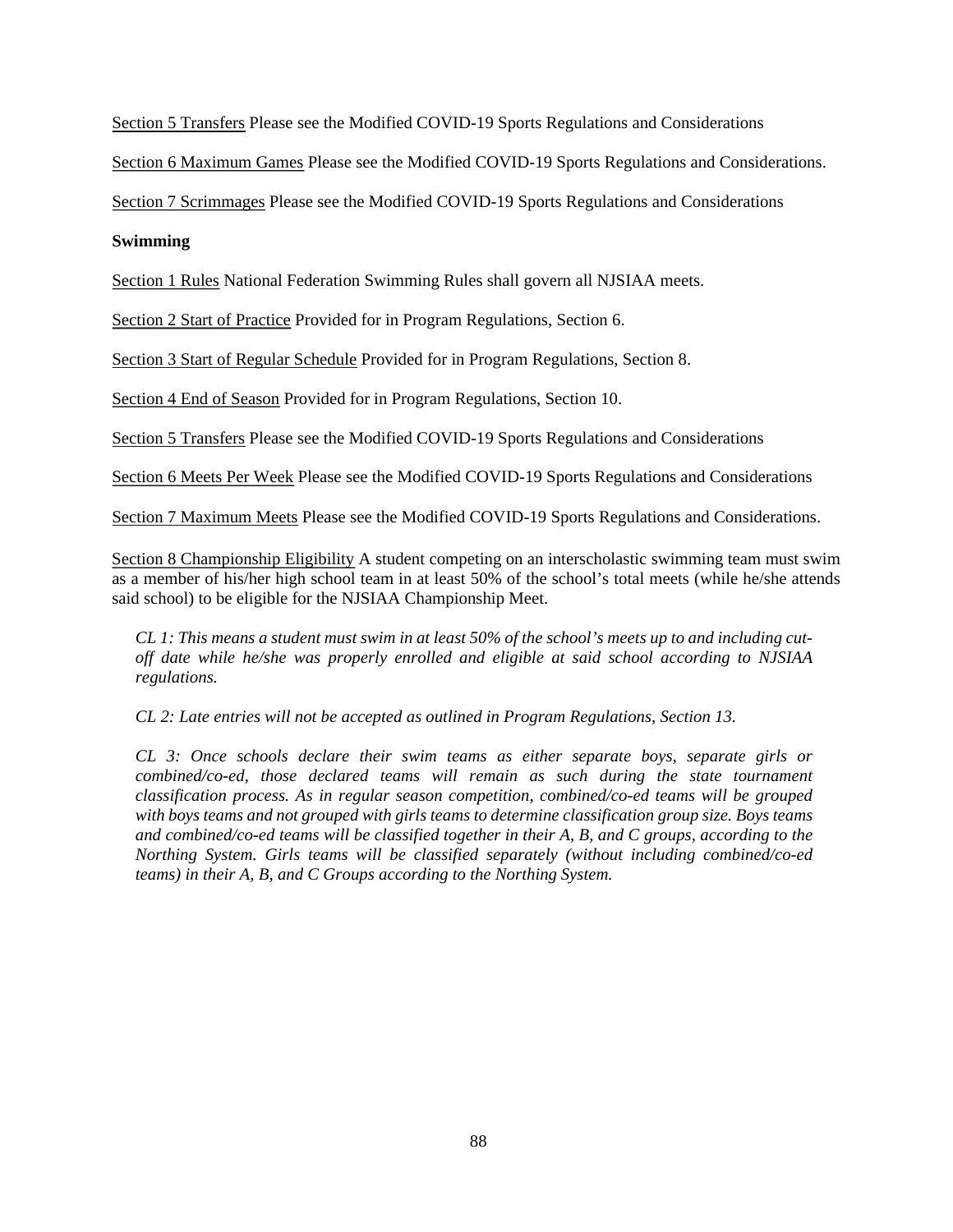# Section 9 Officials

A minimum of three (3) NJSIAA registered officials is required for all championship swimming meets. Four (4) officials will be assigned to the sectional state semifinals and finals.

A minimum of two (2) NJSIAA registered officials shall be used for all other varsity meets.

# **Girls Tennis (Fall)**

Section 1 Rules United States Tennis Association Rules shall govern all NJSIAA matches.

Section 2 Start of Practice Provided for in Program Regulations, Section 6.

Section 3 Start of Regular Schedule Provided for in Program Regulations, Section 8.

Section 4 End of Season Provided for in Program Regulations, Section 10.

Section 5 Transfers Please see the Modified COVID-19 Sports Regulations and Considerations

Section 6 Officials If officials are used for regular season varsity matches they must be registered with the NJSIAA.

Section 7 Equipment Only approved USTA tennis balls shall be used, and new tennis balls must be provided for each match.

Section 8 Meet An interscholastic meet shall consist of five matches: a First Singles match, a Second Singles match, a Third Singles match, a First Doubles match, and a Second Doubles match. The team winning the majority of the five matches shall be the winner of the meet. A school may not schedule or participate in more than one full meet at the end of a regular school day. Prior unfinished meet make-ups will be allowed.

Section 9 Match A match shall consist of the best of three sets. The player(s) winning two sets shall be the winner of the match.

- 1. Participation: No player shall play twice, i.e., a team shall consist of at least seven (7) players.
- 2. Line-up: Each coach shall establish his/her lineup in writing before the match begins. The coach is obligated to present his/her strongest lineup in proper order at the time and place the match is played. This means that the best player scheduled to play at this time must play 1st Singles, the next best 2nd Singles, and the third best 3rd Singles. From the remaining members of the squad, two doubles teams are to be selected with the stronger doubles combination playing 1st Doubles and the weaker playing 2nd Doubles.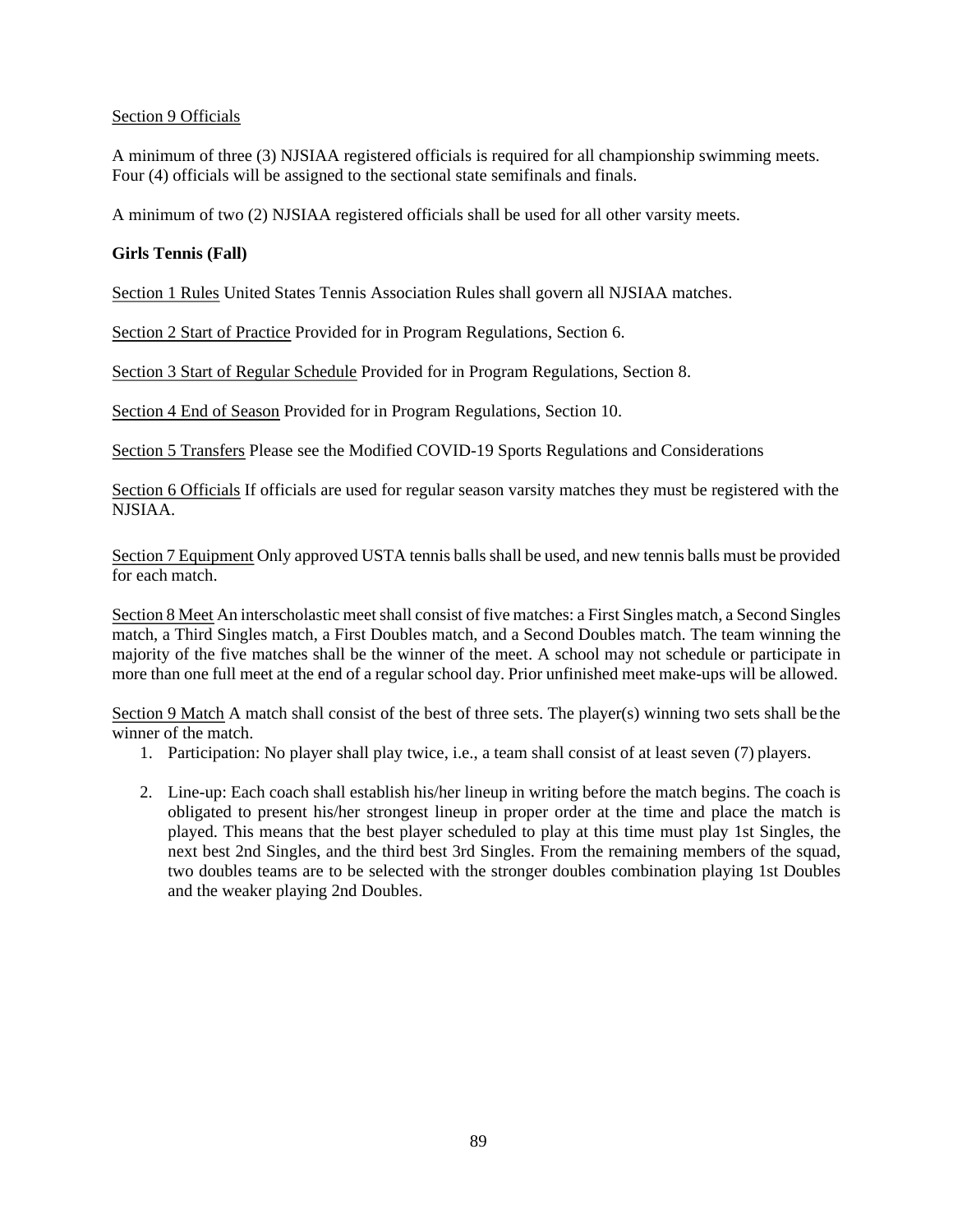- 3. Substitution: Substitutions will be permitted after the outcome of the meet has been decided; however, Article 1 shall still apply.
- 4. Interrupted Play: The continuation of interrupted play shall begin at the exact point it was discontinued with regard to score, the person serving, and the side of the court each player was on.
- 5. Forfeit: In case of injury to a player, the match shall be forfeited if the player cannot continue after fifteen (15) accumulative minutes.
- 6. Between Sets: Play shall be continuous from the first service to the completion of the match; except that a three (3) minute rest period shall be permitted between the first and second sets, and a ten (10) minute rest period shall be permitted between the second and third sets.
- 7. Coaches shall teach and demonstrate the ethics of tennis.
- 8. Tie-Breaker Sets which reach a 6-6 score shall be decided by playing a 12 point tie-breaker.

#### **Boys Tennis (Spring)**

Section 1 Rules United States Tennis Association Rules shall govern all NJSIAA matches.

Section 2 Start of Practice Provided for in Program Regulations, Section 6.

Section 3 Start of Regular Schedule Provided for in Program Regulations, Section 8.

Section 4 End of Season Provided for in Program Regulations, Section 10.

Section 5 Transfers Please see the Modified COVID-19 Sports Regulations and Considerations

Sections 6 through 9 - Same as Girls Tennis.

### **Cross Country, Winter Track and Spring Track**

Section 1 Rules National Federation Track and Field Rules, unless herein modified, shall govern all NJSIAA cross-country, winter track and spring track meets.

Section 2 Start of Practice Provided for in Program Regulations, Section 6.

Section 3 Start of Regular Schedule Provided for in Program Regulations, Section 8.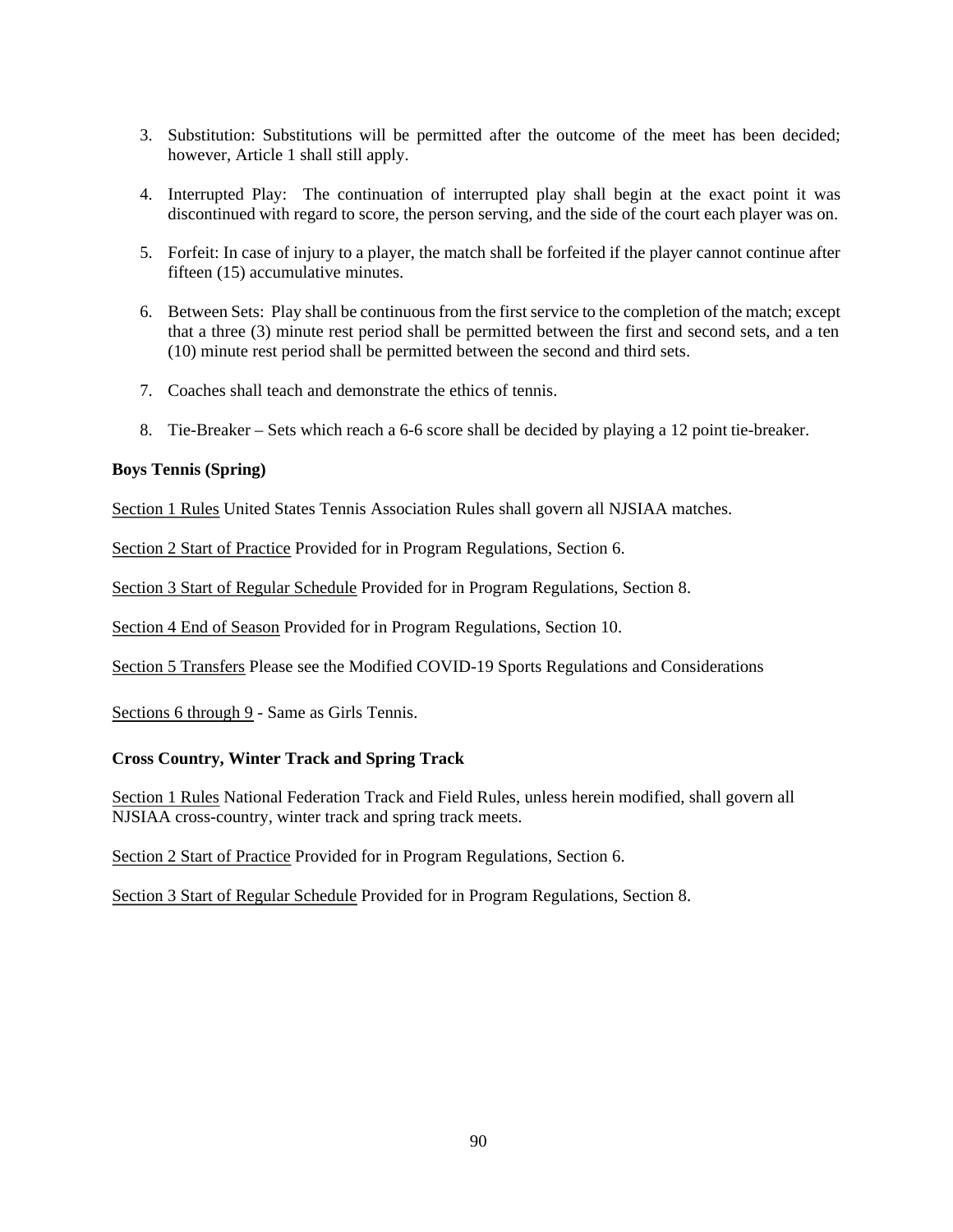#### **Cross Country:**

Section 4 End of Season As provided for in Program Regulations, Section 10.

Section 5 Transfers Please see the Modified COVID-19 Sports Regulations and Considerations

Section 6 Meets Per Day A competitor shall not compete in more than one meet during the same calendar day.

*CL: When there are multiple divisions in a meet on the same day at the same site, e.g., freshman, junior varsity, and/or varsity divisions, an athlete may compete in each of the divisions if the contestant does not violate National Federation Participation Rule, which limits the number of events in which a contestant may compete in a given meet, provided that the contestant does not compete more than once in the same event on that date.* 

Section 7 Meets Per Week Please see the Modified COVID-19 Sports Regulations and Considerations

Section 8 Postponed Meets One (1) postponed meet per week may be worked into the schedule, but under no circumstances may a student compete on three (3) consecutive days.

#### Section 9 Officials

It shall be required that at least three (3) NJSIAA registered track officials be used to officiate in any County, Conference, Invitational, Championship or NJSIAA meets involving four or more teams. Whenever possible, all officials in these meets should be registered.

In all dual and triangular Cross-Country Meets there shall be at least one (1) NJSIAA registered track official designated as the Starter-Referee.

In all dual and triangular Winter Track and Spring Track Meets there shall be at least two (2) NJSIAA registered track officials; one official to supervise Running Events and designated Meet Referee and/or Starter and/or Head Finish Judge; the other to supervise the Field Events and designated Head Field Judge.

Section 10 Jewelry Effective September 1, 2018, the NJSIAA will no longer adhere to the NFHS Rules and Regulations regarding watches, specifically NFHS Rule 4-6-5 Note #2. Watches will not be permitted at any NJSIAA regular season or post-season event.

Section 11 Standard Distances/Cross Country Unless Meet Directors for Open, Conference, and Championship meets have received NJSIAA approval to conduct meets at other distances, the standard distance shall be:

Freshman: 3500 meters Junior Varsity or Novice: 5000 meters Varsity: 5000 meters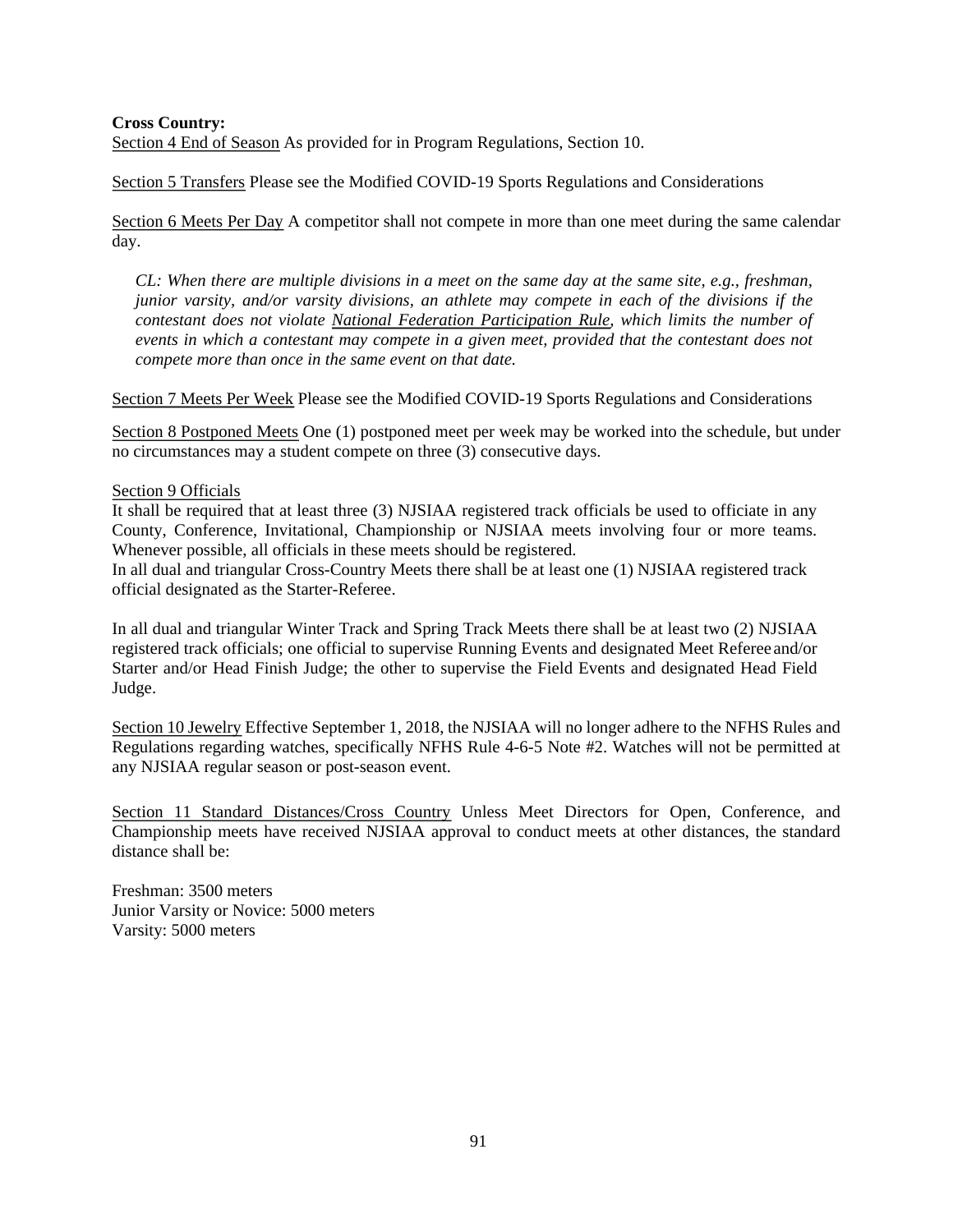# **Winter Track:**  Section 4 End of Season As provided for in Program Regulations, Section 10.

Section 5 Transfers Please see the Modified COVID-19 Sports Regulations and Considerations

Sections 6 through 10 Same as Cross Country

### Section 11 Number of Contestants

Dual Meet Competition: Each team shall be entitled to five (5) entries per event. NOTE: This will also apply to Spring Track.

Triangular Competition: Each team shall be entitled to four (4) entries per event.

Open, Conference and Championship Meets: Entries determined by sanctioning body or Meet Director.

Section 12 Standard Events – Boys As follows: 55 m, 55 m high hurdles (39 inch) 400 m, 800 m, 1600 m, 3200 m, 1600 m Relay, Shot Put, High Jump, and Pole Vault. Any variations must be by mutual consent and listed in the contract, or points shall be forfeited for departure from this rule. Open, Conference, and Championship meets must receive NJSIAA approval for departure from this rule.

Section 13 Standard Events – Girls As follows: 55 m, 55 m hurdles (33 inch), 400 m, 800 m, 1600 m, 3200 m, 1600 m Relay, Shot Put, High Jump and Pole Vault. Any variations must be by mutual consent and listed in the contract, or points shall be forfeited for departure from this rule. Open, Conference, and Championship meets must receive NJSIAA approval for departure from this rule.

# **Spring Track:**

Section 4 End of Season As provided for in Program Regulations, Section 10.

Section 5 Transfers Please see the Modified COVID-19 Sports Regulations and Considerations

Sections 6 through 10 Same as Cross Country.

Section 11 Same as Winter Track.

Section 12 Standard Events – Boys As follows: 100 m, 200 m, 400 m, 800 m, 1600 m, 3200 m, 110 m high hurdles (39 inch), 400 m intermediate hurdles (36 inch), 1600 m Relay, Pole Vault, High Jump, Long Jump, Triple Jump, Discus, Shot Put, and Javelin (rubber tipped). Any variations must be by mutual consent and listed in the contract, or points shall be forfeited for departure from this rule. Open, Conference and Championship meets must receive NJSIAA approval for departure from this rule.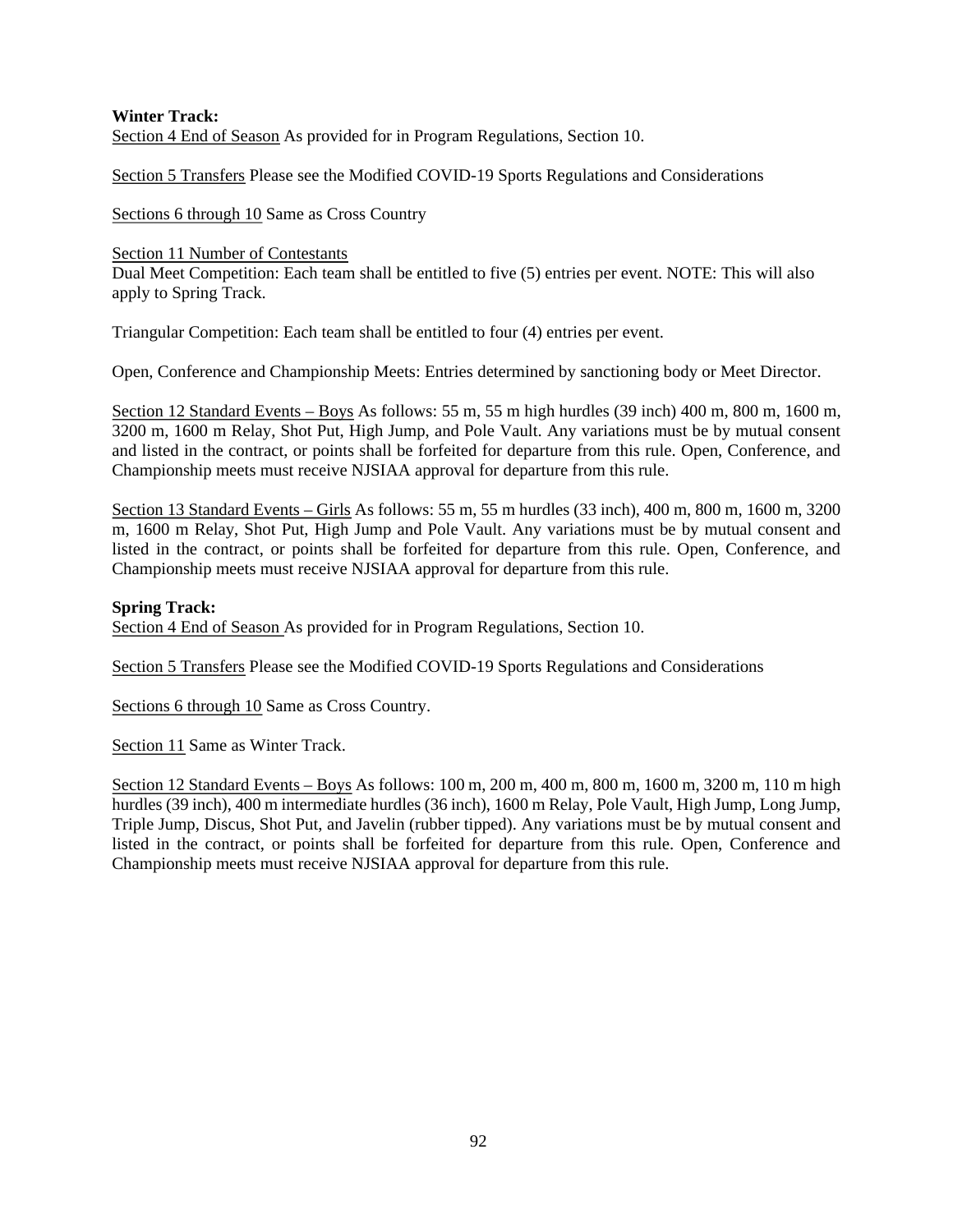|                |        | Attention: 400 m intermediate hurdles (36 inch) Hurdle Spacing |                |                |
|----------------|--------|----------------------------------------------------------------|----------------|----------------|
| No. of         | Hurdle | <b>Starting Line</b>                                           | <b>Between</b> | Last Hurdle    |
| <b>Hurdles</b> | Height | to First Hurdle                                                | <b>Hurdles</b> | to Finish Line |
| 10             | 36"    | 45 m                                                           | $35 \text{ m}$ | 40 m           |

Section 13 Order of Events – Boys The order of events, unless agreed upon and listed in the contract, shall be: 110 m high hurdles (39 inch), 100 m, 1600 m, 400 m, 400 m intermediate hurdles (36 inch), 800 m, 200 m, 3200 m, 1600 m Relay.

Section 14 Standard Events – Girls As follows: 100 m, 200 m, 400 m, 400 m Relay (optional), 800 m, 1600 m, 3200 m, 100 m hurdles (33 inch), 400 m hurdles (30 inch), 1600 m Relay, High Jump, Long Jump, Triple Jump, Pole Vault, Discus, Shot Put, and Javelin (rubber tipped). Any variations must be by mutual consent and listed in the contract or points shall be forfeited for departure from this rule. Open, Conference, and Championship meets must receive NJSIAA approval for departure from this rule. State Championships will contest and score the triple jump and pole vault.

Section 15 Order of Events – Girls The order of events, unless agreed upon and listed in the contract, shall be: 100 m hurdles (33 inch), 100 m, 1600 m, 400 m, 400 m hurdles (30 inch), 800 m, 200 m, 3200 m, 1600 m Relay. If 400 m Relay, is included, the contract must also indicate the placement in the order of events.

### **Girls Volleyball (Fall)**

Section 1 Rules National Federation Volleyball Rules shall govern all NJSIAA games.

*CL: Tournaments (single or multiple days) will not be played using the three-out-of-five (3 of 5) match format. The two-out-of-three (2 of 3) match format may be modified as per Note 2 of Rule 1- 2. Also, games may be modified requiring fewer points to win but not raised to require more points to win.* 

Section 2 Start of Practice Provided for in Program Regulations, Section 6.

Section 3 Start of Regular Season Provided for in Program Regulations, Section 8.

Section 4 End of Season Provided for Program Regulations, Section 10.

*CL: Final championship for fall volleyball is the Tournament of Champions; therefore, matches can be played up to the finals of the TOC.* 

Section 5 Transfers Please see the Modified COVID-19 Sports Regulations and Considerations

### **Boys Volleyball (Spring)**

Section 1 Rules National Federation Volleyball Rules shall govern all NJSIAA games.

*CL: Tournaments (single or multiple days) will not be played using the three-out-of-five (3 of 5) match format. The two-out-of-three (2 of 3) match format may be modified as per Note 2 of Rule 1- 2. Also, games may be modified requiring fewer points to win but not raised to require more points to win.* 

Section 2 Start of Practice Provided for in Program Regulations, Section 6.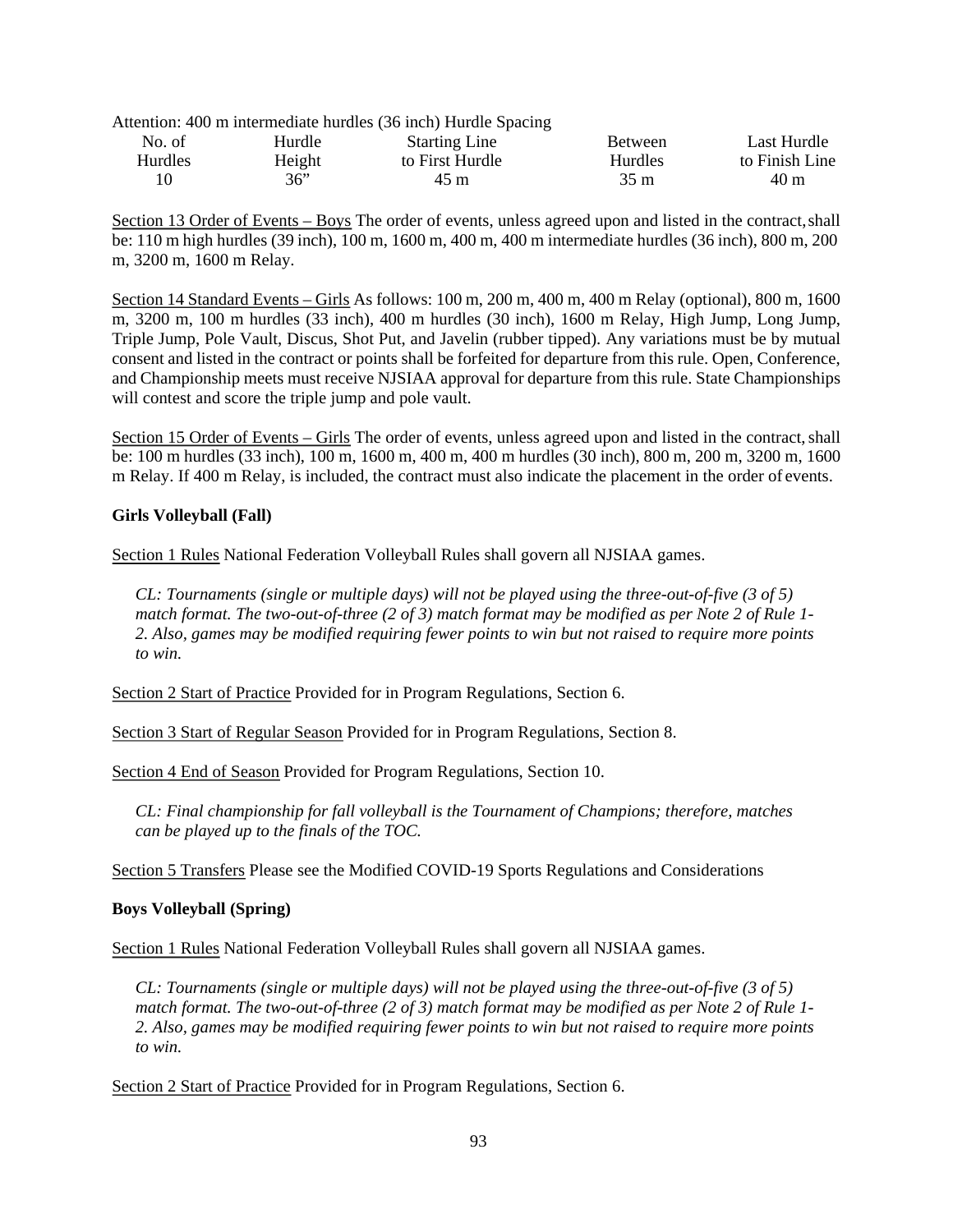Section 3 Start of Regular Season Provided for in Program Regulations, Section 8.

Section 4 End of Season Provided for in Program Regulations, Section 10.

Section 5 Transfers Please see the Modified COVID-19 Sports Regulations and Considerations

# **Wrestling**

Section 1 Rules National Federation Wrestling Rules, unless modified herein, shall govern all NJSIAA meets.

Section 2 Start of Practice Provided for in Program Regulations, Section 6.

Section 3 Start of Regular Schedule Provided for in Program Regulations, Section 8.

Section 4 End of Season Provided for in Program Regulations, Section 10.

*CL 1: No varsity meets, regular season or tournament, may be scheduled during or after the week of the District Tournament without NJSIAA approval unless said meet had been scheduled during the last week of the regular season and postponed.* 

*CL 2: Junior varsity and/or freshman wrestlers may not compete in matches or tournaments during the weeks of the District and Region tournaments.* 

*CL 3: No junior varsity or freshman matches or tournaments shall be permitted after the District tournament.* 

Section 5 Transfers Please see the Modified COVID-19 Sports Regulations and Considerations

Section 6 Scrimmages Please see the Modified COVID-19 Sports Regulations and Considerations

Section 7 Postponed Meets Any postponed meet may be added to the regular scheduling as noted in Section 8 Maximum Meets.

Section 8 Maximum Meets Please see the Modified COVID-19 Sports Regulations and Considerations.

### Section 9 Weight Certification

### **See Wrestling Regular Season Regulations.**

Weight Classes: 106, 113, 120, 126, 132, 138, 145, 152, 160, 170, 182, 195, 220, 285

Section 10 Weight Classification Each Match – A wrestler's actual weight, minimum certified weight, and weight class at which the wrestler participated must be recorded in the team's scorebook. If there is no scorebook the official will record final score on the Wrestling weigh in sheet(s) and these form(s) will become the official document(s) of the meet.

Section 11 Skin Infection/Contagious Disease Before being permitted to wrestle, any wrestler previously judged not fit to wrestle must present, at weigh in, the original NJSIAA skin lesion form signed by-an MD, DO, PA or APN, certifying that an exam took place pertaining to that condition within the last seven (7) days, clearing that contestant for competition.